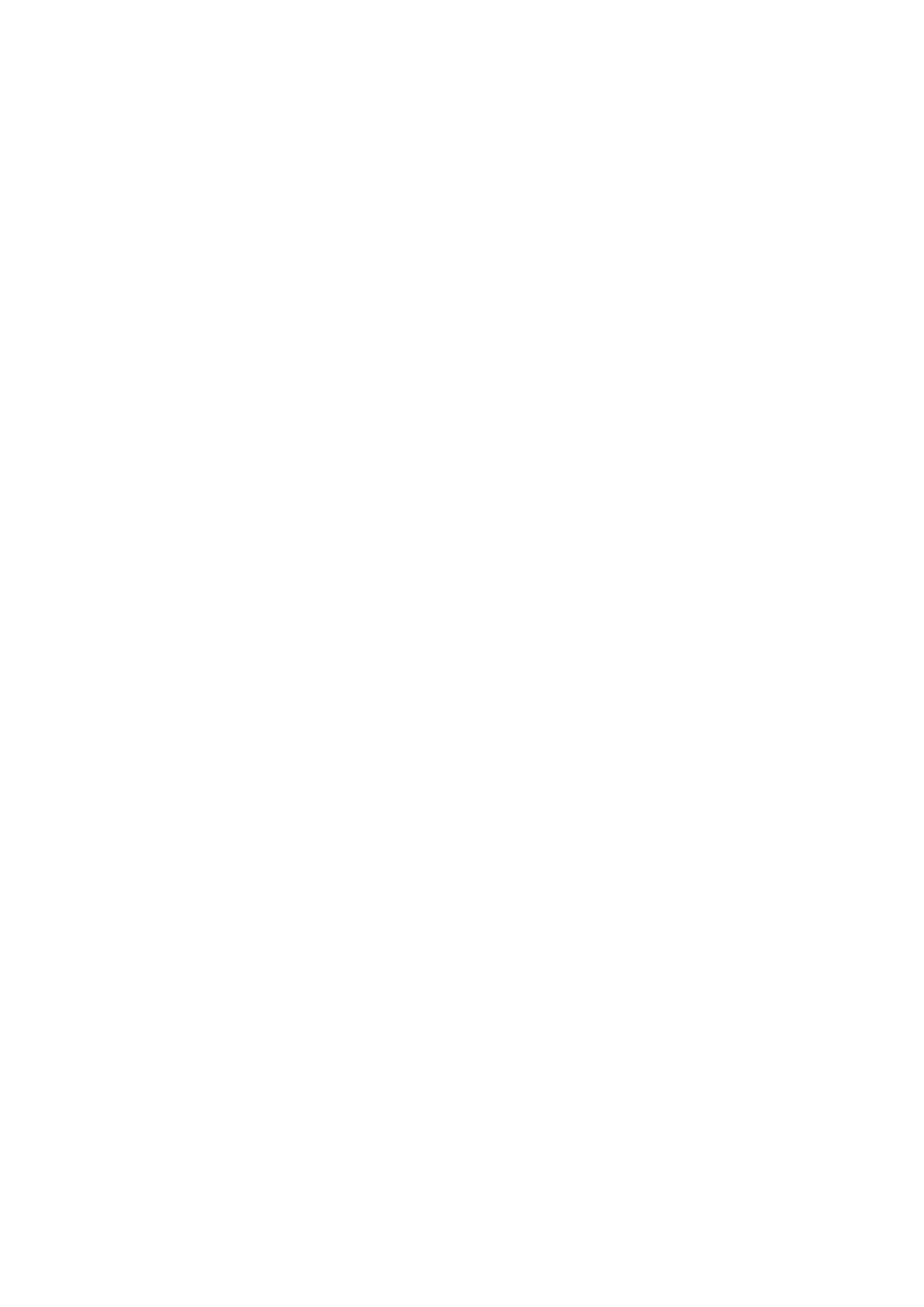## **Preface**

This report gives an account of the first full year of the Austrian Ombudsman Board's (AOB) new role to protect and promote human rights. It is the first report to present the activities of the National Preventive Mechanism (NPM) and to give reasons for preventive monitoring and control decisions. The NPM is composed of the AOB and six regional commissions, which carried out 530 visits in the reporting year. Public as well as private institutions and facilities were monitored, especially places of detention. The sheer number of visits shows that the commissions are fully operational and that the work as National Preventive Mechanism is starting to take effect. The Human Rights Advisory Council plays an important, advisory role.

The preventive work of the AOB and its commissions was already effective in 2013: Deficits were identified and rectified in a number of cases and measures for improvement were initiated. However, the AOB as NPM not only has a monitoring mandate, it also aims at educating about the importance of human rights, informing about the latent dangers of human rights violations and spreading awareness. This report will show that the AOB as NPM also started numerous activities in this area.

International co-operation and networking continued and intensified. Time and again, procedures can be corrected by exchanging experiences with similar institutions and facilities abroad. This also benefits Austria's reputation as a country, which carefully monitors and promotes the observance of human rights.

This report presents the key figures for 2013 in detail in the performance record and focuses on preventive monitoring activities. This report will also be sent to the UN Subcommittee on Prevention of Torture (SPT) in Geneva, to which the AOB - in its role as NPM - must report.

The members of the Austrian Ombudsman Board would like to thank the Human Rights Advisory Council for its advisory support and the commissions for their commitment during the monitoring visits. Our particular thanks go to the employees of the Austrian Ombudsman Board, who have made it possible for the new members to start on a strong basis and for work to continue seamlessly, as well as to Ms Terezija Stoisits and Mr Peter Kostelka, whose term in office as members of the AOB ended in June 2013, for the many years of commendable work.

The Austrian Ombudsman Board would also like to thank the Federal Ministries and other federal, regional and municipal bodies for their willingness to cooperate this past year.

finiture them to Spelurde brute Tapit theme up

Vienna, May 2014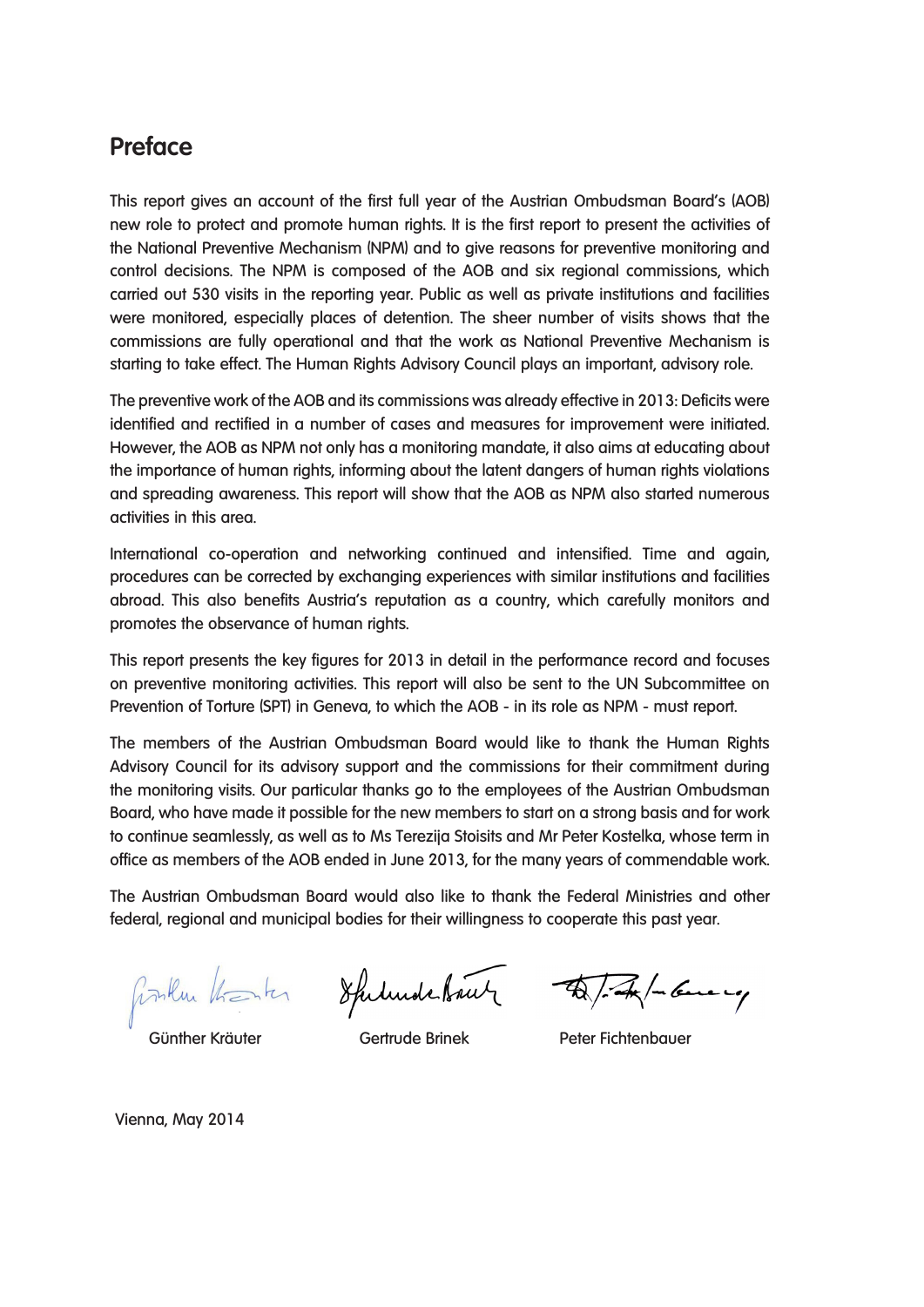## **Table of Contents**

| 3.2.2 Monitoring facilities and programmes for persons with disabilities 17 |  |
|-----------------------------------------------------------------------------|--|
|                                                                             |  |
|                                                                             |  |
|                                                                             |  |
|                                                                             |  |
|                                                                             |  |
|                                                                             |  |
|                                                                             |  |
|                                                                             |  |
|                                                                             |  |
|                                                                             |  |
|                                                                             |  |
|                                                                             |  |
|                                                                             |  |
|                                                                             |  |
|                                                                             |  |
|                                                                             |  |
|                                                                             |  |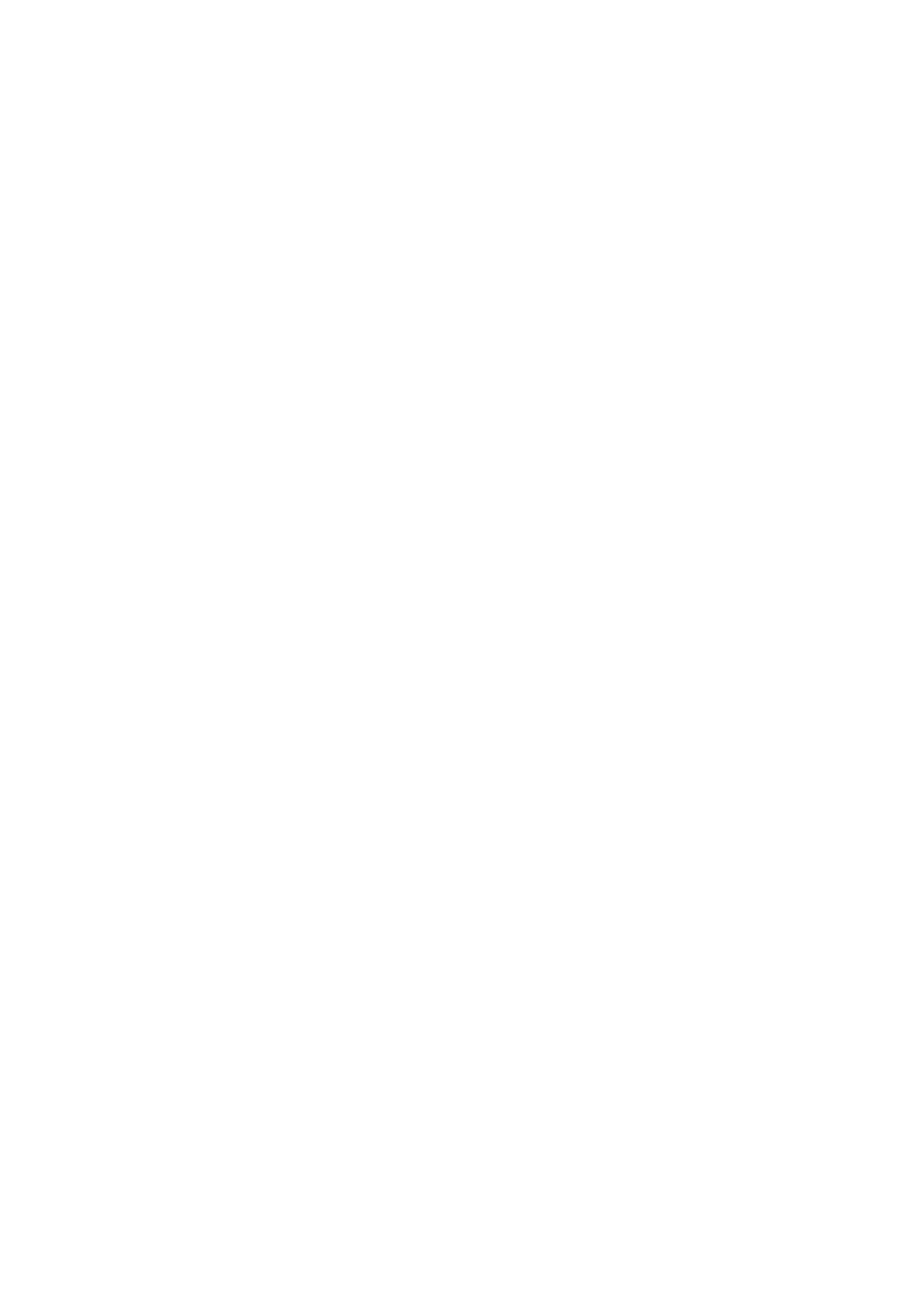## **1. Introduction**

In 2013, the AOB and its commissions were able to successfully continue its previous work as NPM. However, the AOB also, and above all, ensured that the previous year's realignment took hold, enabling new roles to apply efficient administration practice. It should be noted that in July 2012, the AOB was entrusted by the Federal Constitution with the task to protect and promote the observance of human rights and of the rights of persons with disabilities in Austria.

This report demonstrates how the AOB exercises its new role and function both as National Preventive Mechanism (NPM) and Human Rights House of the Republic, and outlines the results of implementing preventive tasks in the past year.

In addition to its national tasks, the AOB also plays an important international role. This results in three main priorities, illustrated in more detail below:

(1) As an institution protecting citizens' rights, the AOB must help citizens to obtain their rights if they feel that public administration has treated them unfairly. Investigating individual complaints also serves as an indicator of the administration's operation and can point towards deficits or undesirable trends in public administration. Finally, the administration is monitored to promote transparent, efficient and citizen-friendly procedures as well as clear decision-making processes.

(2) The AOB's preventive activities aim to prevent violations of human rights and of the rights of persons with disabilities, whenever possible, or at least to make such violations improbable. For this purpose, the commissions set up by the AOB carry out comprehensive, routine visits to places of detention and observe police operations. The commissions' findings help to identify deficits in the system based on individual cases, which could constitute a latent risk for human rights violations and therefore require rapid and efficient responses. Preventive activities do not need a trigger but run routinely.

(3) For years, the AOB has encouraged international co-operation, a fact which is also reflected in the International Ombudsman Institute (IOI), whose General Secretariat is located at the premises of the AOB. Cross-border networks gained further importance when the AOB accepted its new tasks as National Preventive Mechanism (NPM). An exchange of experiences with other NPM institutions must now be ensured, so that comparable methods can be developed for monitoring activities. These activities allow Austria to meet its obligation to participate in asserting human rights standards across the world.

It is important to remember that successes outlined in this report are to a large extent due to the positive work of the NPM commissions and the support of the Human Rights Advisory Council.

During the reporting year, the Human Rights Advisory Council held five ordinary and one emergency meeting. It specified priorities for the monitoring visits and provided Important advisory role

Efficient and citizenfriendly administration

NPM activity to protect human rights

International networking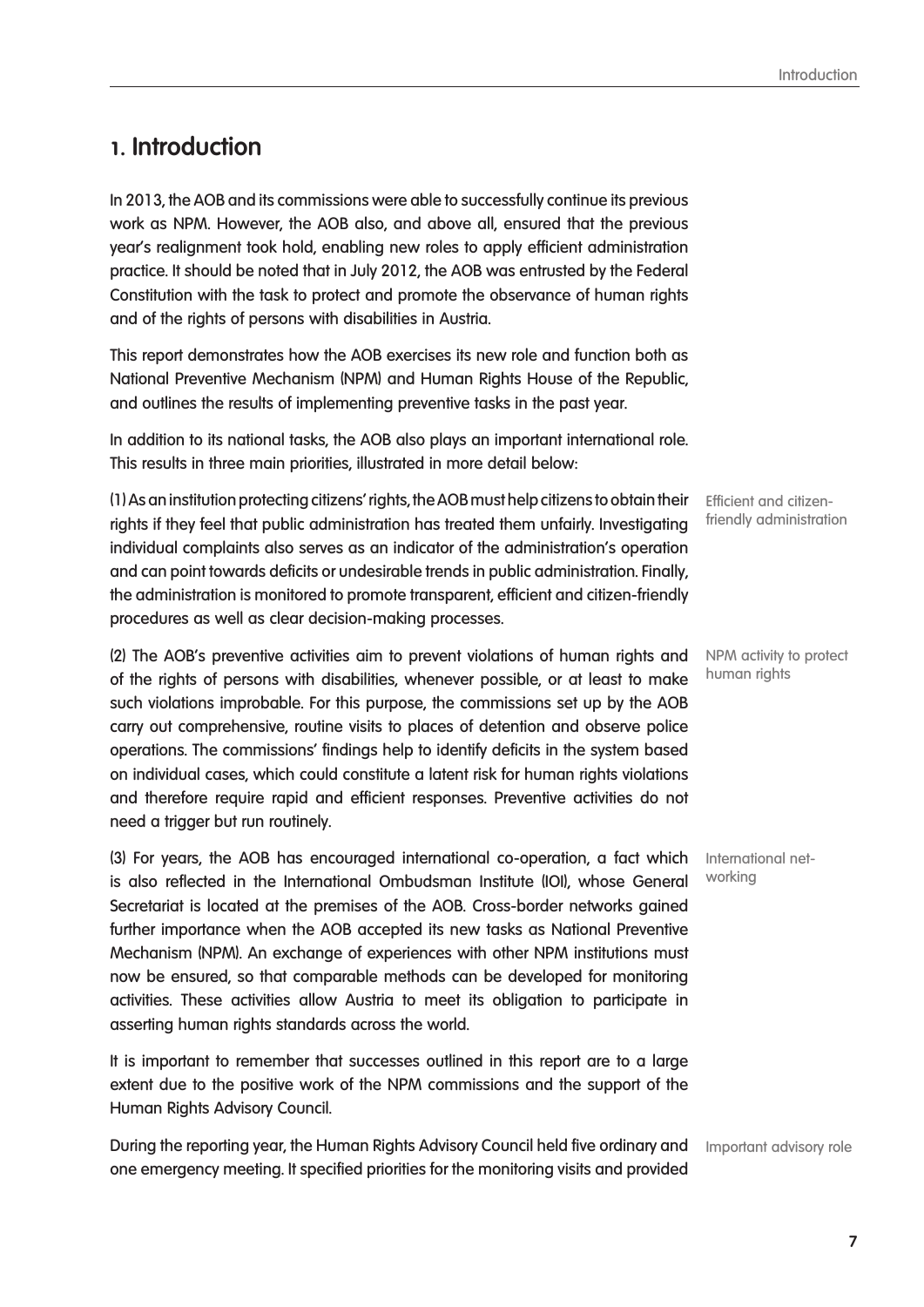legal advice for the AOB. Among other things, the Advisory Council for instance compiled a legal statement of opinion, based on which the commissions must be given extensive access to the medical data of detainees at police detention centres. This allows the NPM to monitor in detail whether medical treatment is appropriate at places of detention. It also enables the commissions to ensure that inhumane and degrading treatment or illegitimate restrictions to liberty, such as medication-based "immobilisation", are prevented.

It is thanks to the commissions' work that numerous problematic conditions have already been uncovered. The commissions' criticisms related to highly varied areas, such as structural deficits, insufficient staff resources or incomplete documentation. Some of these deficits were rectified soon after meetings with the directors of the institution. In many cases, clear improvements were apparent during follow-up visits to the monitored institutions and facilities.

During the reporting year, the six expert commissions visited 465 public and private institutions and facilities, where people are detained. In 65 further investigations, the commissions observed the behavior of executive bodies and officers of administrative authorities while issuing direct orders or carrying out coercive measures, particularly during (forced) returns and manifestations. These visits were generally unannounced in order to gain as genuine an impression as possible. **Commissions** performed 530 visits

> Whenever the AOB as NPM identifies a need for action based on the commissions' findings, it takes further measures. It contacts the supervisory authorities and the bodies responsible for the institutions and facilities in order to effect improvements. This process takes a long time, but the NPM nevertheless completed 234 of 530 visits in the reporting year.

> However, the AOB's roles do not relate exclusively to monitoring and ensuring that human rights as well as the rights of persons with disabilities are observed. It is not only a case of identifying undesirable trends, presenting them for discussion and ensuring that deficits are rectified. The AOB also considers its role to foster the awareness process so as to achieve an end to this "culture of looking the other way" in the case of undesirable trends or deficits.

> The next aim is to compile a long list of reform tasks. It will only be possible to realise this with the help of members of parliament.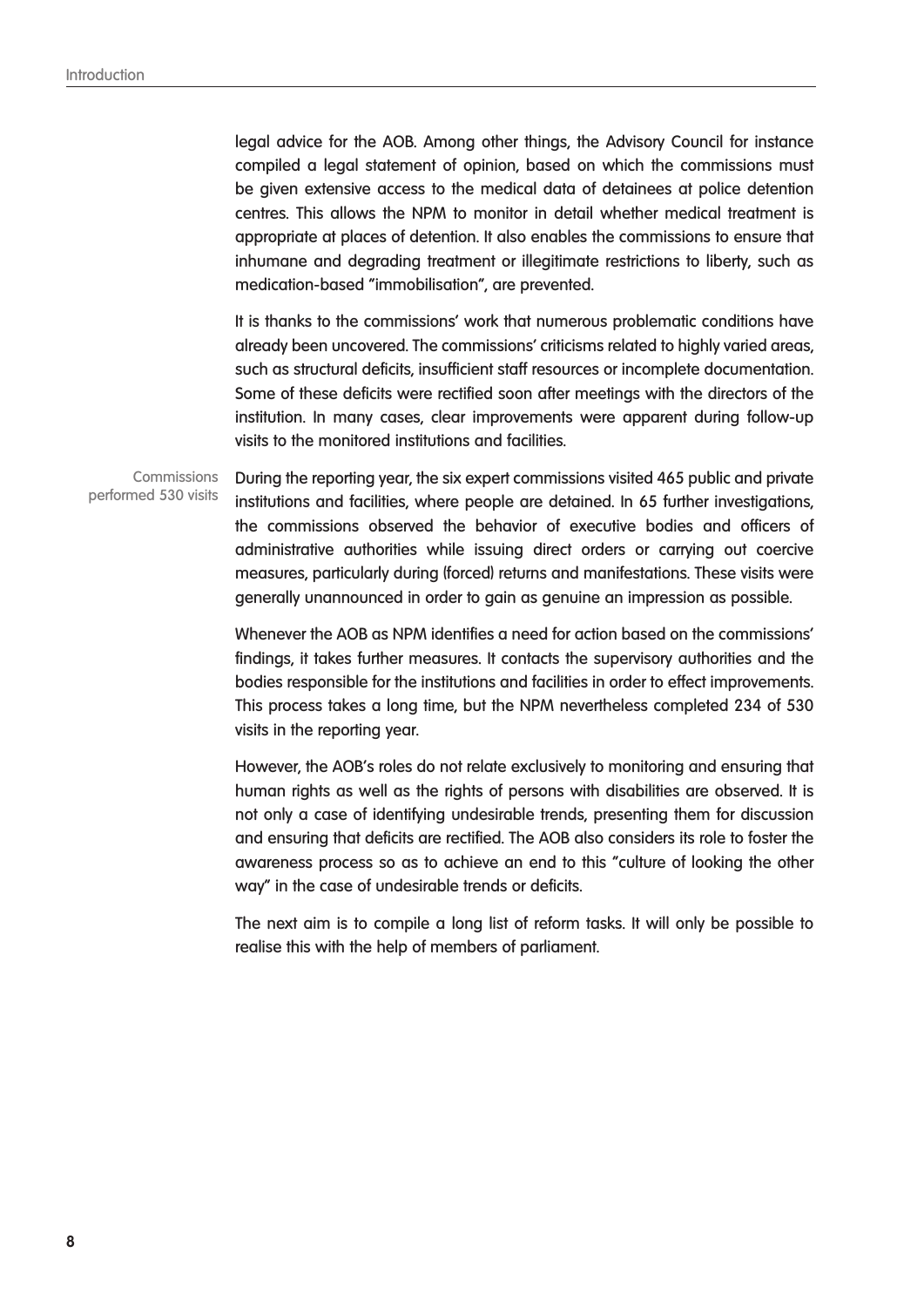## **2. Overview**

## **2.1 Legal mandate**

The AOB has been controlling and monitoring public administration in Austria by order of the Federal Constitution for 37 years. As a result, the AOB examines the entire federal public administration, including its activities as holder of private rights, to identify grievances and possible maladministration. Everybody can approach the AOB when having a problem with an Austrian authority, once no further legal remedy against the grievance is available. The AOB must follow up all admissible complaints and inform those affected of its results. If cases of maladministration are suspected, the AOB can also act on its own and initiate official investigative proceedings. In addition, if the AOB arrives at the result that an ordinance contradicts the law, it is authorised to apply for its repeal to the Austrian Constitutional Court.

The AOB's competences widened significantly as of July 2012: By order of the Federal Constitution, the AOB is now also responsible for the protection and promotion of human rights. As National Preventive Mechanism (NPM), the AOB and its expert commissions examine around 4,000 public and private institutions and facilities where persons are or can be deprived of their liberty. These include correctional institutions, retirement and nursing homes, psychiatric facilities and crisis centres. In addition to this, the AOB monitors institutions and facilities as well as programmes for persons with disabilities in order to prevent exploitation, violence and abuse. The AOB and its commissions further observe and assess executive bodies and officers of administrative authorities authorized to issue direct orders and carry out coercive measures, particularly during (forced) returns and manifestations.

These new competences implement two important UN human rights conventions, ensuring broad preventive human rights protection in Austria: The Optional Protocol to the Convention against Torture and other Cruel, Inhuman or Degrading Treatment or Punishment (OPCAT), and the provisions of the UN Convention on the Rights of Persons with Disabilities (CRPD).

## **2.2 Structure**

The Austrian Ombudsman Board consists of three members appointed for six New members since years at a time. At the end of April 2013, the National Council appointed Günther Kräuter and Peter Fichtenbauer as the AOB's new members, who will replace Peter Kostelka and Terezija Stoisits as of 1 July 2013. Gertrude Brinek, Ombudsman since 2008, was confirmed for a second term in office.

Ombudsman Günther Kräuter is responsible for social matters as well as the care and health sector. At the federal level, his area of responsibility includes health

Monitoring public administration

Preventive monitoring to protect human rights

1 July 2013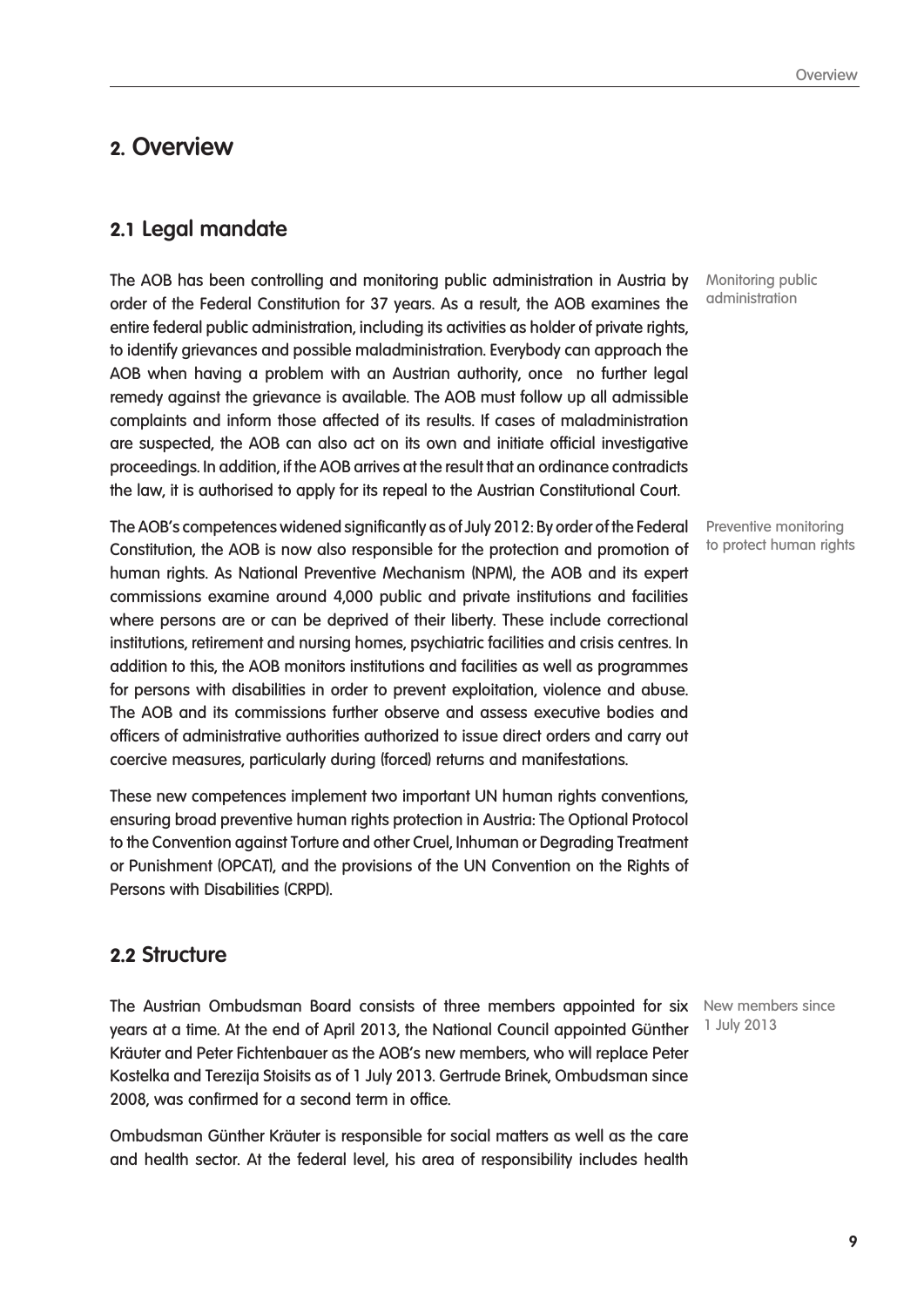matters, pension and accident insurances, labour market administration, as well as the family and youth sector. At the regional level, his tasks comprise the areas social and health care administration, youth welfare, matters concerning persons with disabilities, animal protection and veterinary practice. In addition to this, Mr Kräuter assumed the position of Secretary General of the International Ombudsman Institute (IOI) in July 2013.

Ombudswoman Gertrude Brinek is responsible for matters regarding the federal administration of the judiciary, the penal system, public prosecution, taxes, fees and duties as well as the authority for the protection of historical monuments. At the regional level, Ms Brinek deals with municipal administrations and all local matters, cemetery administration as well as communal or municipal public transport services.

Ombudsman Peter Fichtenbauer's area of responsibility on the federal level includes police law, the law on asylum and the law relating to aliens, national defence, agriculture, forestry and water management, natural conservation and environmental protection, trade and operating plants, nurseries, schools and universities. At the regional level Mr Fichtenbauer examines matters of traffic and agricultural and questions relating to regional and municipal taxes.

The AOB employed an average of 90 employees in 2013, organisationally allocated to the three areas of responsibility of each member of the AOB, administration or the international department.

In July 2012, the AOB set up six commissions with a total of 48 part-time members to meet its constitutional mandate to protect and promote human rights. They perform regular visits to places of detention and institutions and facilities for persons with disabilities across the country. The commissions further observe the behaviour of executive bodies and officers of administrative authorities authorized to issue direct orders and carry out coercive measures. By co-operating, the commissions and the AOB uphold the National Preventive Mechanism (NPM). Six expert commissions set up for country-wide visits

In addition to this and also since July 2012, a Human Rights Advisory Council has been acting as the NPM's advisory body. It offers advice to the members of the AOB when setting general monitoring priorities and prior to issuing determinations of maladministration or recommendations. It can make recommendations on how to harmonise courses of action and monitoring standards. Non-governmental organisations and ministries nominated the 32 members and substitute members through equal representation. The *Laender* are also represented on the Advisory Council. Ms Renate Kicker, Chairperson of the Human Rights Advisory Council, and Ms Gabriele Kucsko-Stadlmayer, Deputy Chairperson\* of the Human Rights Advisory Council, were appointed by the AOB. Human Rights Advisory Council as advisory body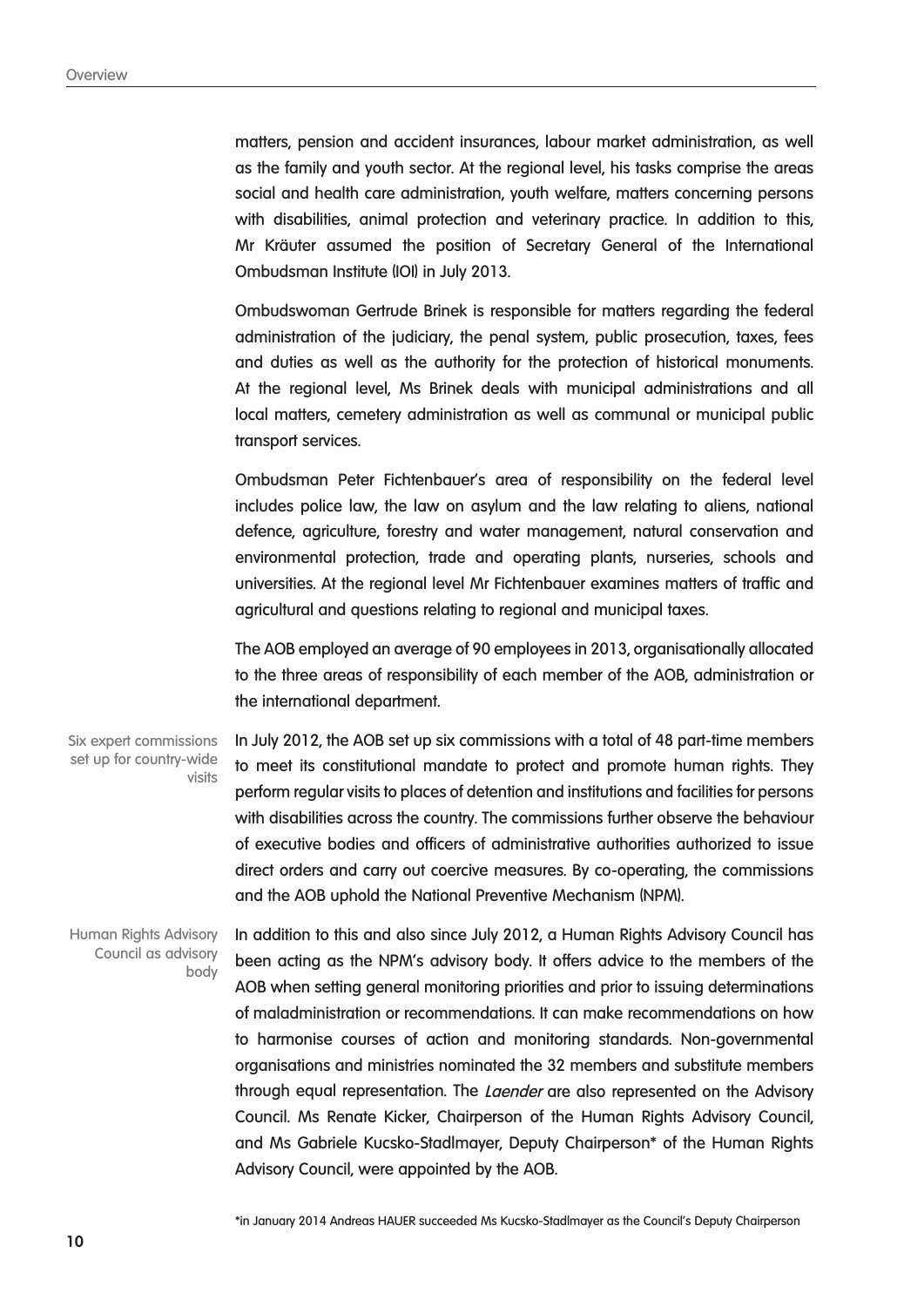## **2.3 Facts and figures**

### **2.3.1 Preventive control and monitoring activities**

In 2013 a total of 530 visits were performed within the AOB's preventive mandate. Of these, 465 fell within the mandate as NPM relating to institutions and facilities where persons are at risk of being exposed to cruel, inhuman or degrading treatment or measures depriving them of their liberty; 96 % of these visits were unannounced.

The institutions and facilities to be monitored by the AOB fulfil different functions and - based on their functions - can be classified as different institution types. The statistics of the visits follow this system of classification. In detail, visits were made as follows: 89 visits to police departments, 52 to correctional institutions, 84 to youth welfare institutions and facilities, 67 to institutions and facilities for persons with disabilities, 106 to retirement and nursing homes, 63 to psychiatric wards at hospitals and medical facilities and 4 to military barracks.

The commissions further observed the behaviour of executive bodies and officers of administrative authorities when issuing direct orders or carrying out coercive measures in a total of 65 instances. In most cases, (forced) returns and manifestations were observed; 61 % of these visits were unannounced.

The majority of visits took place in Vienna and Lower Austria. It is worth noting here that these are the two biggest *Laender* with a very high institution density.

The commissions' observations and findings are recorded in standardised reports of their visits. These form the basis for subsequent investigation and for the AOB's final assessment. In many cases, the AOB as NPM must contact the supervisory authorities and the parties responsible for the institutions and facilities in order to identify possible deficits in the system and to develop suggestions for improvements together. During the reporting year, the NPM successfully completed its work on 234 visit reports compiled in that year.

Prior year data is not available, so a comparison to the previous year usually provided in monitoring statistics is not possible in this performance record. The AOB and its commissions took over its preventive monitoring duties as of 1 July 2012.

465 NPM visits to institutions and facilities

65 observations of police operations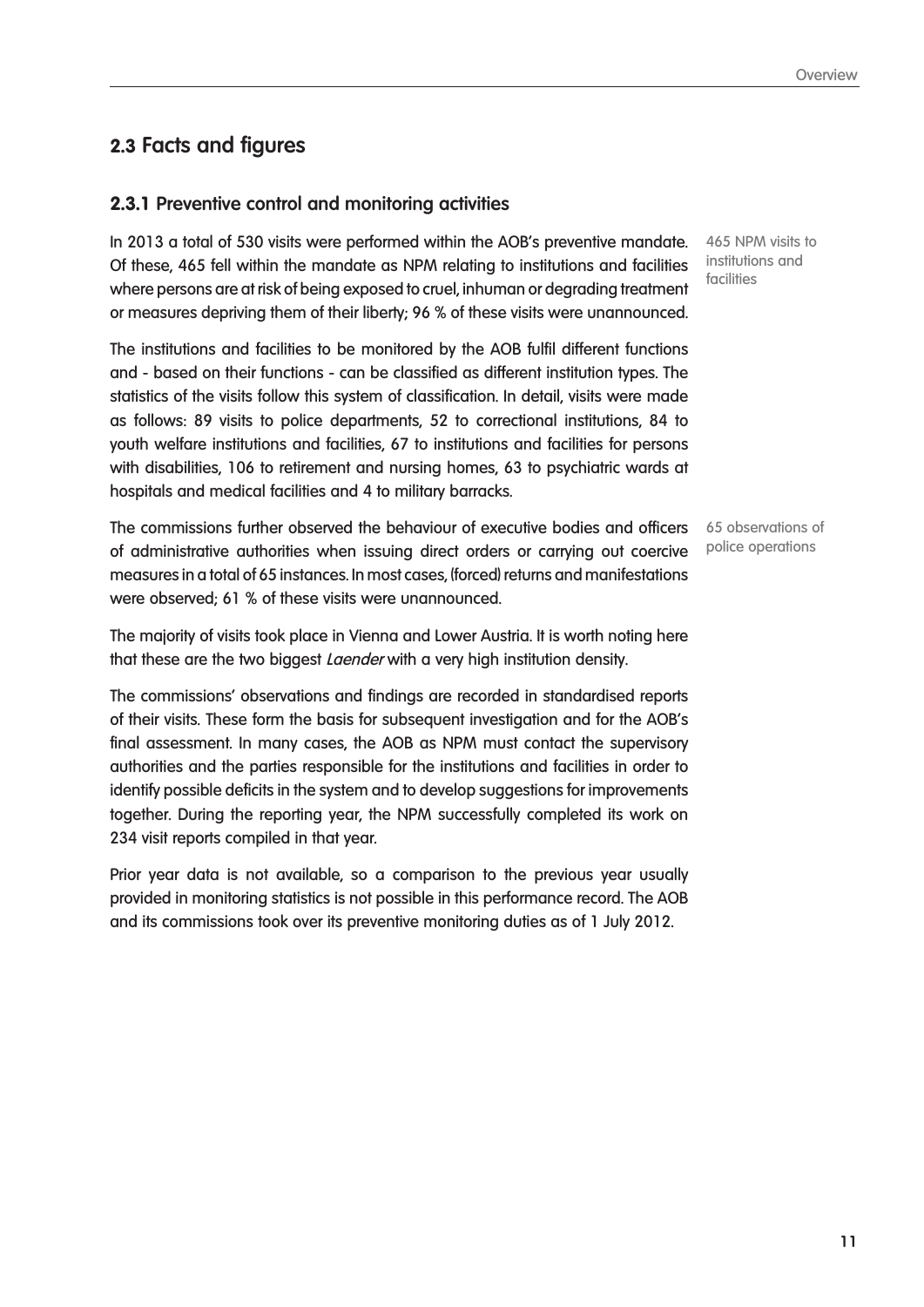#### **Preventive Monitoring 2013**

|                        | Visits to institutions<br>and facilities | <b>Observations of orders</b><br>and coercive measures |
|------------------------|------------------------------------------|--------------------------------------------------------|
| Vienna                 | 131                                      | 33                                                     |
| <b>Burgenland</b>      | 22                                       | 1                                                      |
| <b>Lower Austria</b>   | 99                                       | $\overline{2}$                                         |
| <b>Upper Austria</b>   | 52                                       | 3                                                      |
| Salzburg               | 20                                       | 8                                                      |
| Carinthia              | 27                                       | 0                                                      |
| <b>Styria</b>          | 50                                       | 1                                                      |
| Vorarlberg             | 15                                       | 0                                                      |
| <b>Tyrol</b>           | 49                                       | 17                                                     |
| <b>TOTAL</b>           | 465                                      | 65                                                     |
| (of which unannounced) | (449)                                    | (40)                                                   |

## **2.3.2 Development of staff and organisational structure**

| Focus on co-operating<br>with the commissions        | The new human rights mandate significantly changed the content and work<br>environment at the AOB. In its second year as National Preventive Mechanism (NPM),<br>the AOB aimed at further strengthening this new focus in 2013. The effectiveness<br>of the NPM depends heavily on maintaining positive co-operation with the expert<br>commissions and monitoring according to international standards. As a result,<br>further education and organisational development measures focus primarily on<br>these aspects. Targets specifically included optimizing the co-operation between<br>the commissions and the AOB, solidifying a joint understanding of the monitoring<br>standards and ensuring expert dialogue both nationally and internationally. |
|------------------------------------------------------|--------------------------------------------------------------------------------------------------------------------------------------------------------------------------------------------------------------------------------------------------------------------------------------------------------------------------------------------------------------------------------------------------------------------------------------------------------------------------------------------------------------------------------------------------------------------------------------------------------------------------------------------------------------------------------------------------------------------------------------------------------------|
| <b>Exchanging experience</b><br>with the commissions | Continuing the previous year's educational programme, workshops with the<br>commissions took place in March and November 2013, the purpose of which was to<br>exchange experiences in human rights monitoring. The AOB and the commissions<br>reflected on their experiences in working as the NPM so far. The monitoring<br>standards for visits were another area of focus. The aim of the workshops was to<br>establish uniform courses of action for visits and to set normative standards taking<br>account of the specific requirements of different types of institution. Once again,<br>Ms Silvia Casale was available as international expert.                                                                                                      |
| Organisational<br>development continues              | The organizational development process, which started in 2012, continued 2013.<br>Given the change in the members of the AOB, a workshop for them as well as their                                                                                                                                                                                                                                                                                                                                                                                                                                                                                                                                                                                           |

respective Chiefs of Cabinet took place in July. Specific work steps were agreed on,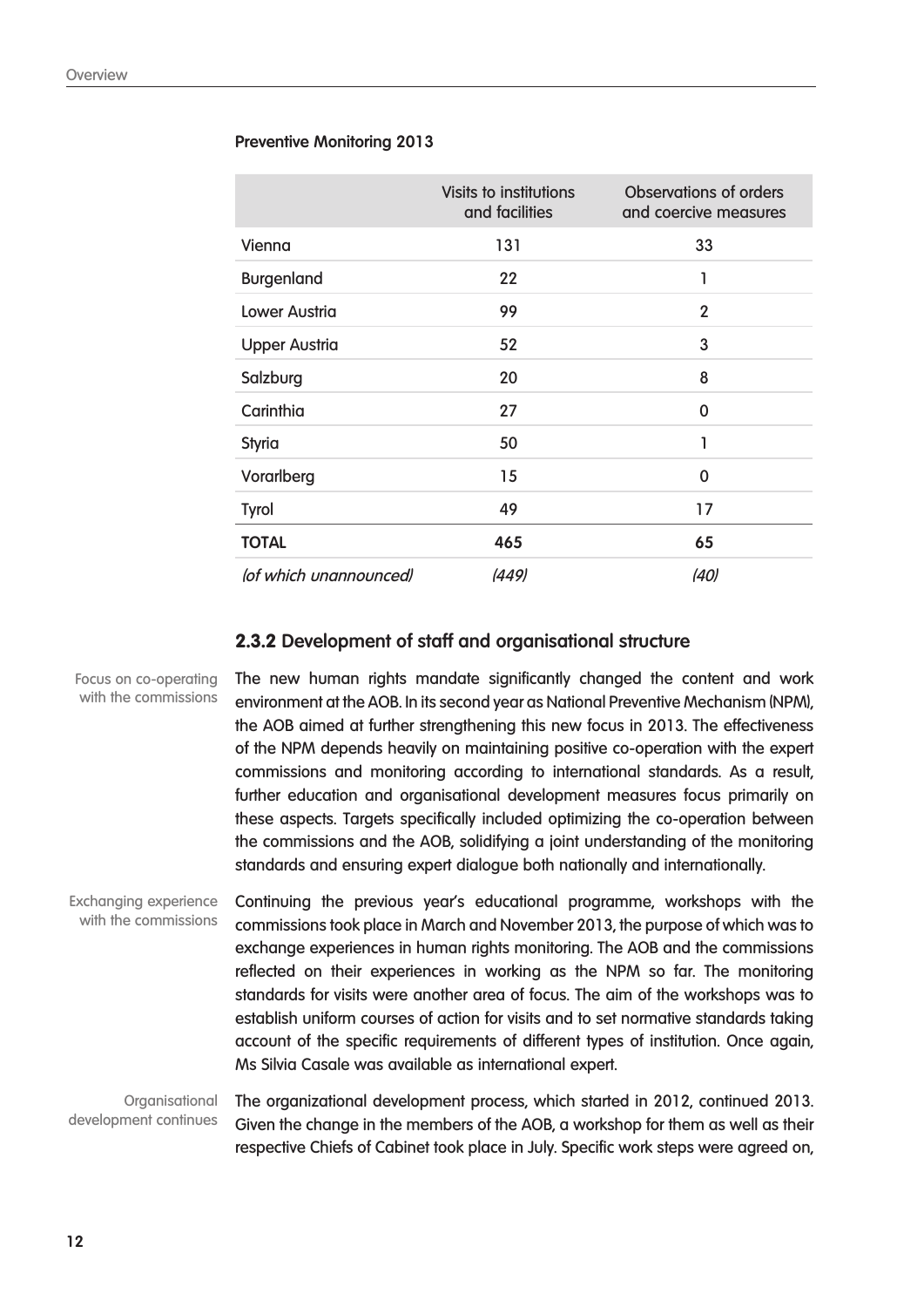which seemed sensible and necessary for the NPM's further development. During this process, work on the database for visit reports was also stepped up and a policy was developed as a basis for examinations by the AOB's commissions. This draft has been discussed and refined with the commissions since the end of November 2013.

Four projects, which the AOB tendered at the beginning of September, formed the core of this process; legal experts from the AOB staff were invited to actively participate in these projects. The first project dealt with defining two key terms which are central to the AOB's work: maladministration and human rights violation. The objective of the second project was to look at how the AOB as NPM understands prevention. The third project compiled answers to the question of which quality standards the NPM's visit reports must observe. A fourth project group prepared a database, with the aim of facilitating the evaluation of the commissions' findings. All projects were finished successfully with detailed project reports at the end of October. The work was presented to the commissions at the end of November and is being processed further in joint work groups in order to reach uniform definitions and effective standards.

#### **2.3.3 International activities**

#### **International organisations**

For the AOB, co-operating with international organisations is an important part of its work. The many years of close co-operation with the EU's Fundamental Rights Agency (FRA) or the active involvement in the OSCE dialogue on the tasks of national human rights institutions, deserve a special mention. The AOB also makes use of the opportunity to report to the UN on the implementation of international human rights contracts in Austria.

During the official country review of Austria in September 2013, the AOB provided the responsible UN Commission (CRPD) with details regarding Austria's compliance with its obligations under the UN Convention on the Rights of Persons with Disabilities. In November 2013, before the official hearing, one of the AOB's legal experts took part in a public meeting of the UN Commission on Economic, Social and Cultural Rights (CESCR) and explained the AOB's perceptions of the problems of vulnerable persons, especially in terms of asserting economic, social and cultural human rights.

As National Human Rights Institution (NHRI), the AOB is also represented on the International Coordinating Committee of National Human Rights Institutions (ICC). Since October 2013, the AOB has been a member of the South-East European NPM network, whose purpose is to exchange experiences and mutually support the implementation of NPM tasks.

Good co-operation with international organisations

Involvement in country reviews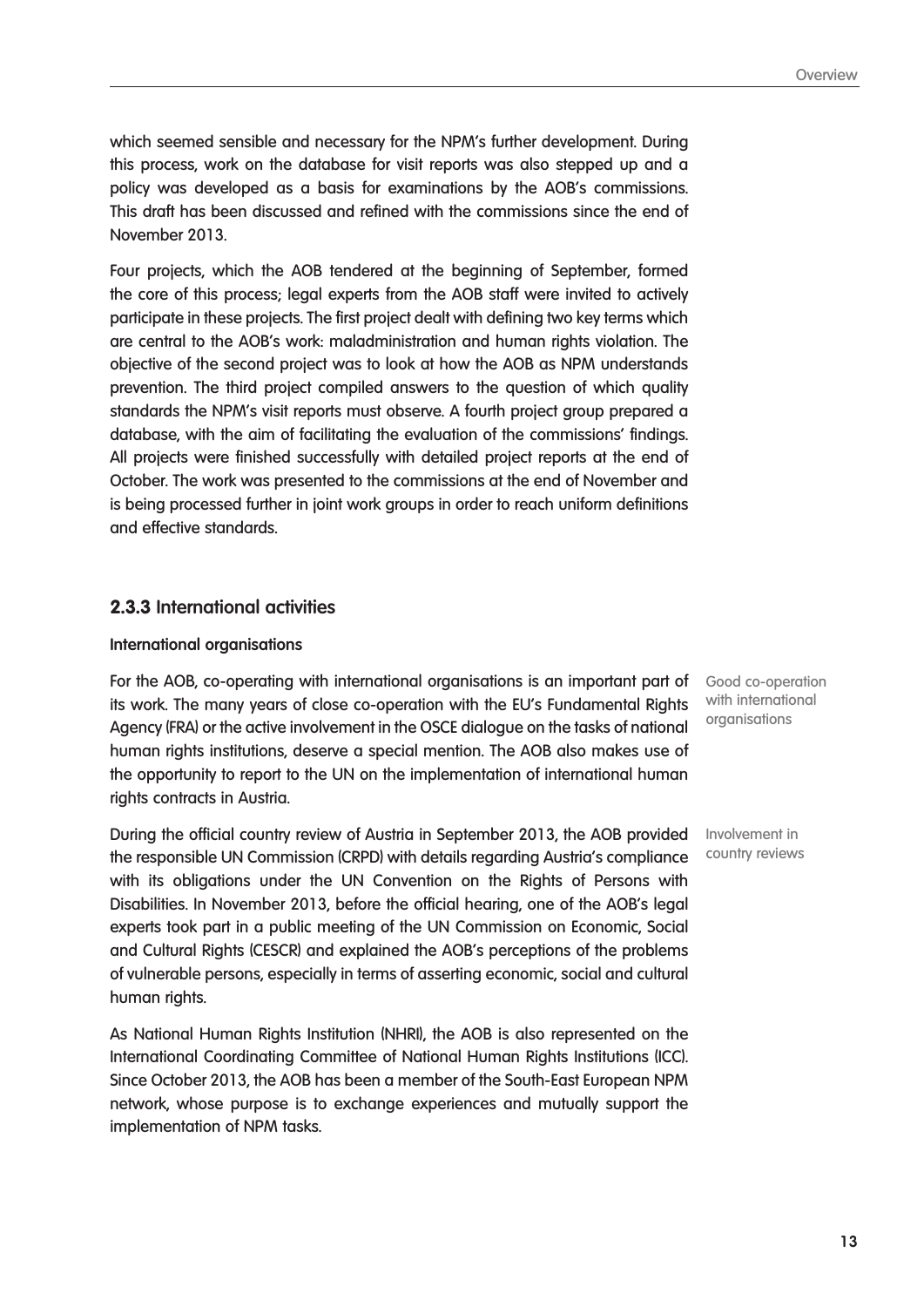#### **Bilateral contacts**

Exchanging experience across borders

The AOB used the opportunity of numerous working meetings to exchange experiences on an international level. In January 2013, the AOB welcomed the Federal Ombudsman of Belgium to discuss its experiences as National Preventive Mechanism. At a workshop with Sir Nigel Rodley, Director of the Human Rights Commission, the members of the AOB gave a report of their activities as National Human Rights Institution. Other guests in 2013 included a delegation from the Petitions Committee of the German Bundestag and the Director of the Department of Fundamental and Child Rights at the European Commission's General Justice Directorate.

#### **International conferences**

Ombudswoman Brinek attended the 9<sup>th</sup> National Seminar of the European Ombudsman Network in Dublin. The AOB was also present at the 9<sup>th</sup> Human Rights Forum in Lucerne, which focused on the key topic "Human Rights and Persons with Disabilities" and attended a conference in Strasbourg organised by the Council of Europe, which looked at the development of human rights standards for detaining migrants. Presence at international conferences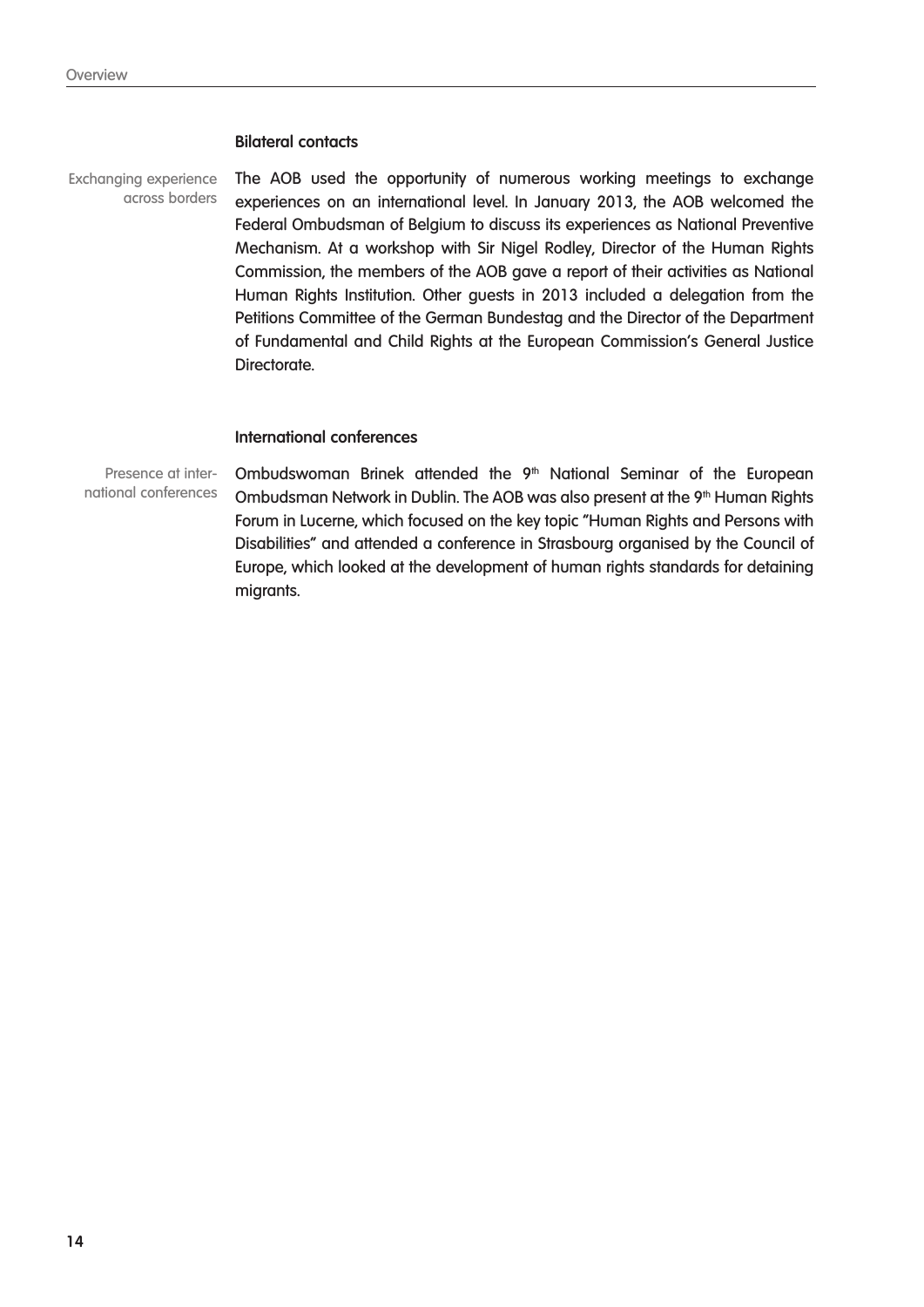## **3. Preventive monitoring**

## **3.1 Introduction**

Since 1 July 2012 and in accordance with the Act on the Implementation of the Preventive work OPCAT, the Austrian Ombudsman Board (AOB) and the commissions set up by it monitor all public and private institutions and facilities where individuals are or can be detained (National Preventive Mechanism). In addition, facilities and programmes designed to serve persons with disabilities are visited and the conduct of executive bodies and officers of administrative authorities authorized to issue direct orders and carry out coercive measures are monitored and concomitantly inspected as well.

The second half of 2012 saw the implementation and organisational development of the AOB's new responsibilities. The present report aims to present the first results obtained by the preventive work of the AOB and its commissions in a compact yet comprehensive way. To the extent that the preventive activity extends to the legislative competence and enforcement powers of the *Laender*, these are also taken into account. The only exception to this is Vorarlberg, a Land which entrusted its regional ombudsman with preventive tasks within the sphere of its administration.

The preventive responsibility of the AOB and its commissions is to protect and Monitoring criteria promote human rights. "Prevention" describes risk reducing measures and strategies. As a result, the improvement of general quality standards is not a key task of this monitoring activity. The focus on preventive monitoring as a protection against human rights abuse directly leads to its core activities, i.e.,targeted unannounced visits to selected institutions and trust-building communication with people of all roles on site.

The entirety of international and national standards and principles developed to protect human rights are the criteria according to which the AOB and its commissions fulfil their responsibilities.

As a National Preventive Mechanism (NPM), the AOB and its commissions jointly developed guidelines for visits based on experiences made over the past year. Accordingly, the visits of the commissions are guided by specific areas and topics of monitoring. The NPM also receives advice from the Human Rights Advisory Council regarding the monitoring priorities. However, it must be ensured that, in keeping with the legal requirements, monitoring activities are performed "comprehensively and routinely". The established monitoring priorities and, notably, the size of the facility to be visited determine the composition and size of the visiting delegations as well as the number and intended duration of visits and observations. The NPM considers it to be both reasonable and expedient to maintain flexibility, e.g., through initial survey visits or in the case of unexpected circumstances on site. Taking an

Guidelines developed for visits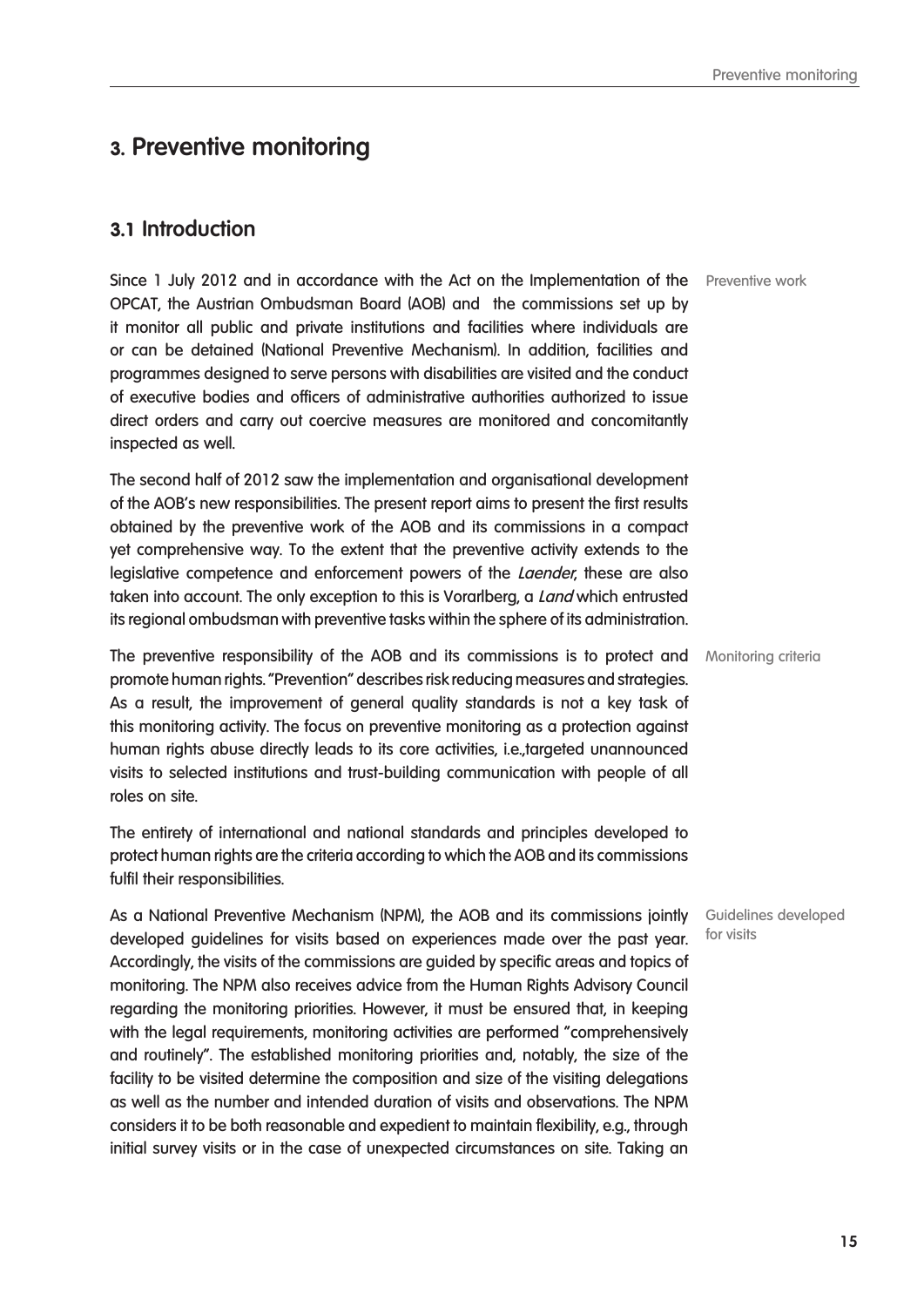unbiased look at other problem areas is as important as responding quickly and flexibly to urgent situations.

Consistent monitoring procedures and evaluation criteria

The procedure of preparing, carrying out and following up on the commissions' visits is based on a mutually developed methodology. This facilitates crosscommission visiting teams and the further development of monitoring procedures across the country. Notwithstanding the regional monitoring priorities, consistent monitoring procedures and evaluation criteria across the country have the purpose of overcoming obstacles and problems that – due to Austria's federal structure arise in similar facilities.

The effectiveness of improving or eliminating identified structural problems first and foremost depends on factors such as accuracy, transparency and source reliability. The guiding principle is to document the results of each investigation as simply and unbureaucratically as possible while ensuring that the documentation is both informative and fact-oriented. Furthermore, international principles developed for this purpose must be taken into account so as to enable a human rights evaluation. In addition, first impressions and preliminary assessments that have been recorded can subsequently be of relevance, above all for establishing the topics of follow-up visits or possible monitoring priorities.

The NPM hopes that the efforts towards developing and creating a log database will be completed in the first half of 2014. This database aims above all to guarantee a consistent approach of the commissions and to facilitate the NPM's evaluation.

## **3.2 Competences**

#### **3.2.1 Monitoring and control in accordance with OPCAT**

OPCAT In accordance with the international obligation under the Optional Protocol to the UN Convention against Torture and other Cruel, Inhuman or Degrading Treatment or Punishment (OPCAT), the AOB and the six regional commissions set up by it, must monitor and examine – either with or without announcement - all facilities where persons are or can be detained. They perform these duties as the National Preventive Mechanism (NPM) according to OPCAT. Between autumn 2012 and the end of December 2013, the commissions visited 491 facilities that fall within the scope of the NPM's mandate. Even though this figure includes required multiple visits to facilities, approximately 12% of the 4,000 public and private institutions and facilities taken on by the NPM were visited.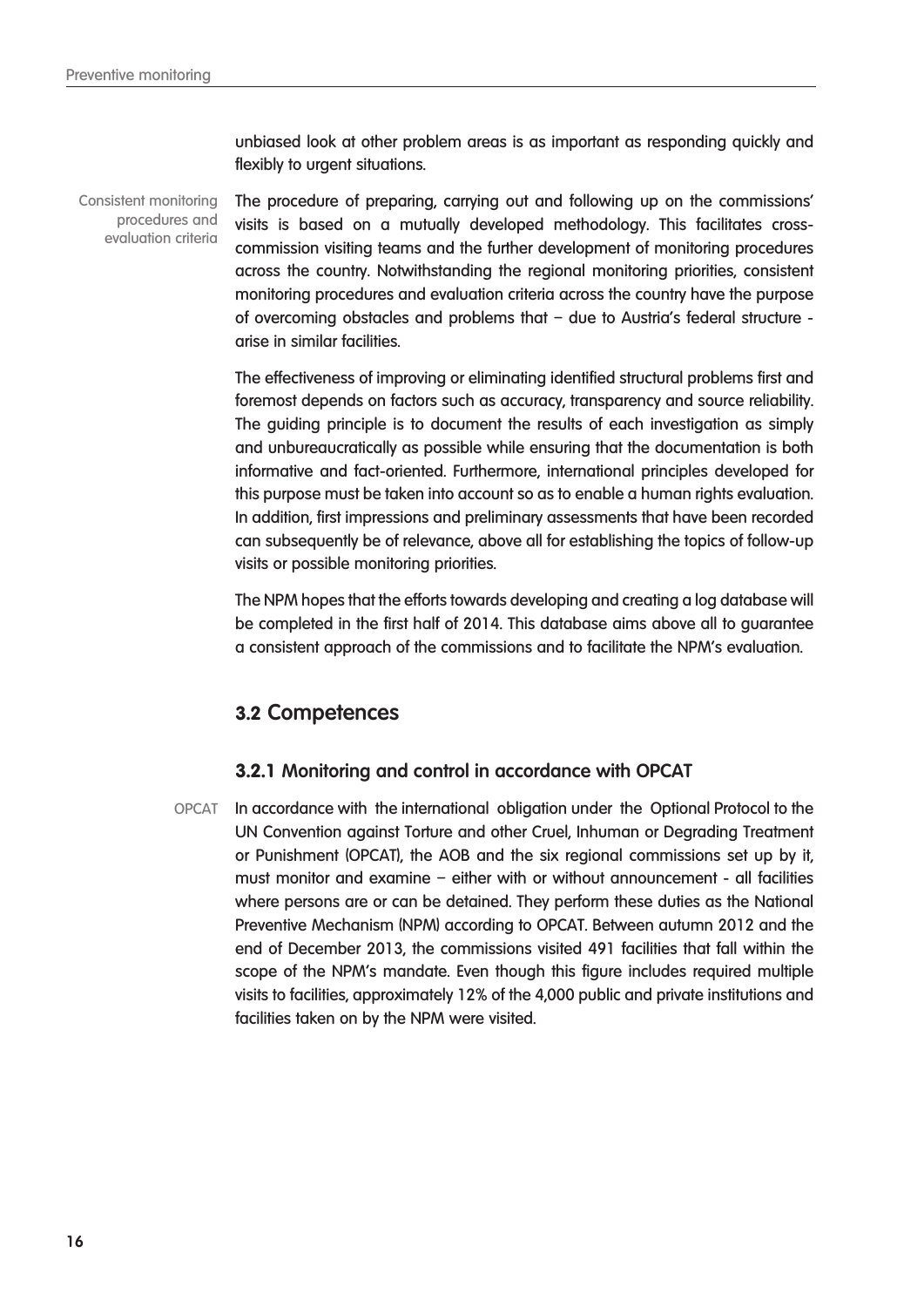**17**

## **3.2.2 Monitoring facilities and programmes for persons with disabilities**

In accordance with the UN Convention on the Rights of Persons with Disabilities (CRPD), facilities and programmes for people with disabilities must be monitored. Across the country, the commissions visited 67 long-term care facilities for people with psychosocial disorders and the disabled as well as day-care centres; all special institutions for people with disabilities. It is explicitly pointed out here that the protection of the rights of people with disabilities must likewise be safeguarded in all other institutions and facilities that are monitored by the AOB and its commissions.

## **3.2.3 Concomitant monitoring of coercive measures**

In compliance with a decree issued by the Federal Ministry of the Interior, the AOB Direct orders and and its commissions shall be informed of targeted campaigns, major raids and events as well as (forced) returns. The commissions, particularly the ones responsible for Vienna, concomitantly monitored 28 (forced) returns. Police operations at events and assemblies where the commissions suspected a potential for conflict were monitored in 37 cases.

## **3.3 Human and financial resources**

## **3.3.1 Budgetary provision**

As part of the mandate of the AOB sufficient budgetary means were allocated for Budget NPM tasks in 2012 and 2013. The AOB in agreement with the NPM commissions determines the use of funds allocated to the work of the NPM. In 2013 a budget of EUR 1,450,000 were available to remunerate the heads and members of the commissions as well as the members of the Human Rights Advisory Council. This also included travel costs occurred in relation with the commissions' activities as well as payment for preparing and following up on visits.

The AOB as NPM will advocate a continuation of its intensive monitoring activities in spite of general austerity measures. The AOB does not intend to reduce the number of visits and attendant inspections carried out by the commissions in future years. Performing visits continually and even repeatedly is in keeping with the international mission and principles of preventive monitoring.

UN Convention on the Rights of Persons with **Disabilities** 

coercive measures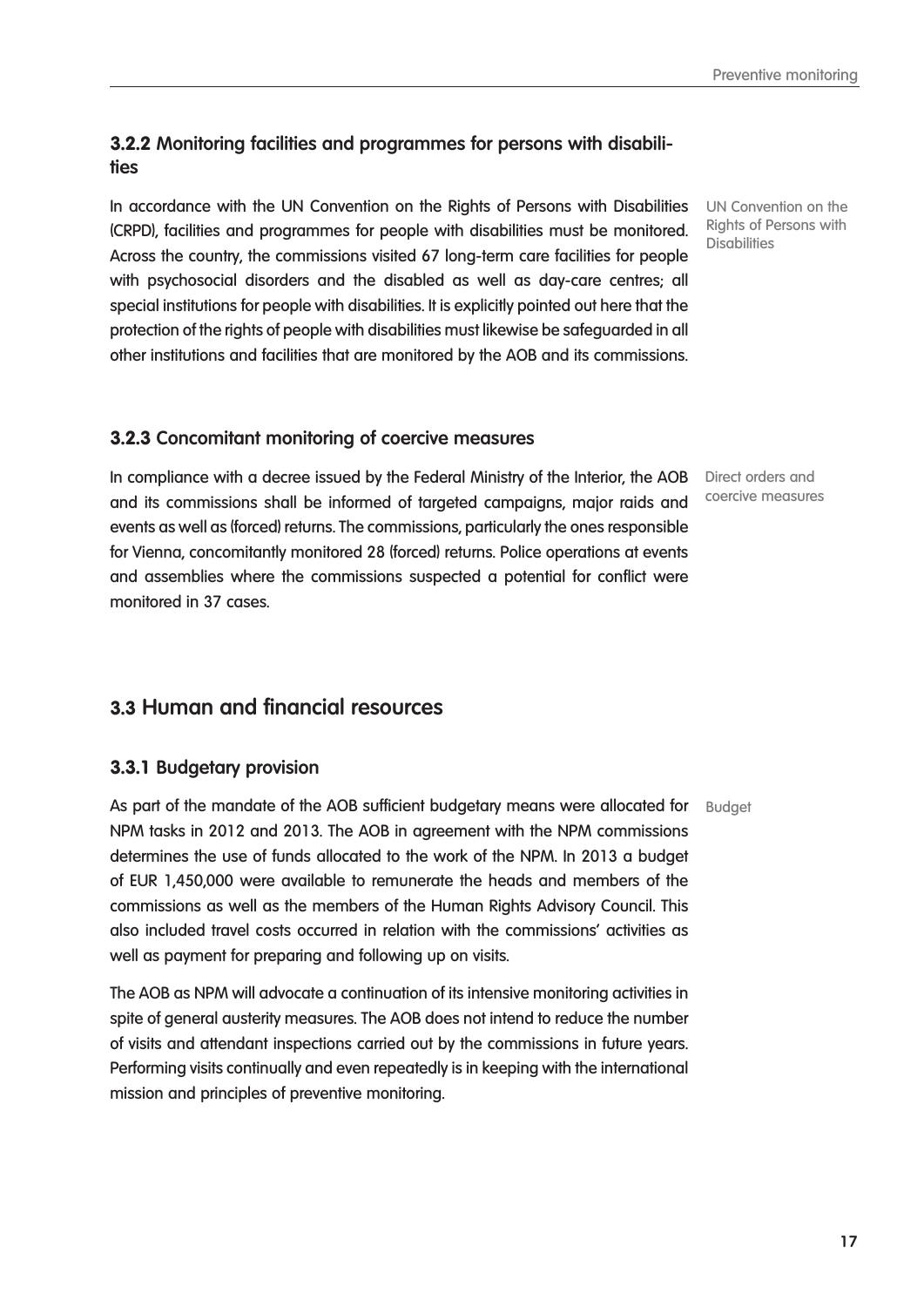#### **3.3.2 Commissions**

regional commissions

AOB set up six  $\top$  To fulfil its responsibilities in accordance with the Act on the Implementation of the OPCAT the AOB must set up and mandate multidisciplinary commissions.

> If required, the commissions may involve experts from other specialist areas provided that no member of another commission is available for this purpose. Previous experience has shown that an increase in the number of commissions or the number of the commissions' members is not required.

#### **Commissions**

| Commission 1                | Commission 2                      |
|-----------------------------|-----------------------------------|
| <b>Tyrol/Vorarlberg</b>     | Salzburg/Upper Austria            |
| <b>Chair: Karin TREICHL</b> | <b>Chair: Reinhard KLAUSHOFER</b> |
| <b>Members</b>              | Members                           |
| Susanne BAUMGARTNER         | Markus FELLINGER                  |
| Sepp BRUGGER                | <b>Wolfgang FROMHERZ</b>          |
| Elif GÜNDÜZ                 | Katalin GOMBAR                    |
| Max KAPFERER                | <b>Esther KIRCHBERGER</b>         |
| Lorenz KERER                | Robert KRAMMER                    |
| <b>Monika RITTER</b>        | Renate STELZIG-SCHOLER            |
| <b>Hubert STOCKNER</b>      | Hanna ZIESEL                      |

| Commission 3                    | Commission 4                  |
|---------------------------------|-------------------------------|
|                                 |                               |
| Styria/Carinthia                | Vienna (districts 3 - 19, 23) |
| Chair: Angelika VAUTI-SCHEUCHER | <b>Chair: Ernst BERGER</b>    |
| <b>Members</b>                  | Members                       |
| Klaus ELSENSOHN                 | Andrea BERZLANOVICH           |
| <b>Odo FEENSTRA</b>             | Sandra GERO                   |
| Daniela GRABOVAC                | <b>Helfried HAAS</b>          |
| <b>Ilse HARTWIG</b>             | <b>Christine PEMMER</b>       |
| Sarah KUMAR                     | Petra PRANGL                  |
| Silke-Andrea MALLMANN           | Norg RAMIREZ CASTILLO         |
| Erwin SCHWENTNER                | <b>Walter SUNTINGER</b>       |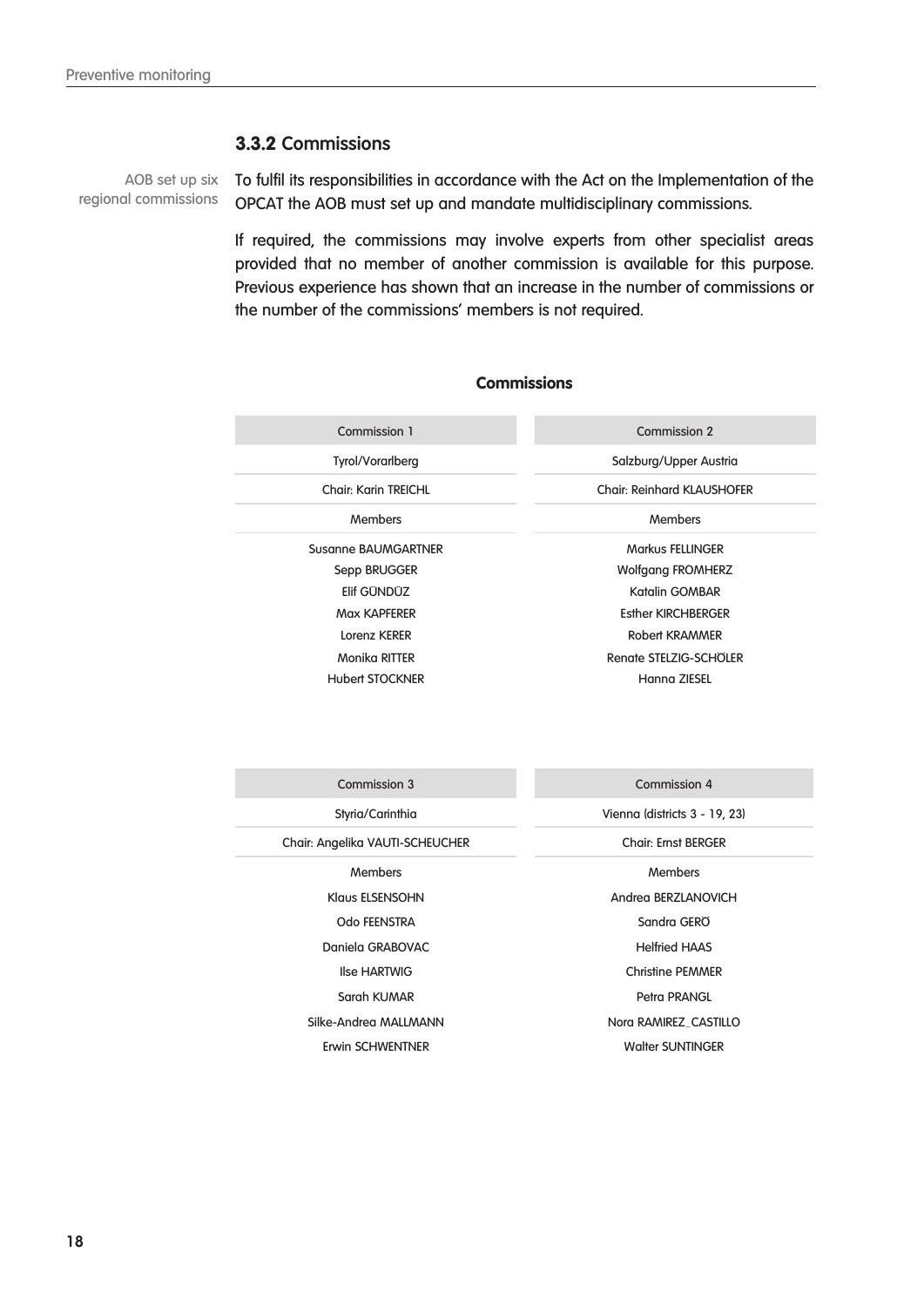#### Commission 5 Commission 6

Vienna (districts 1, 2, 20 - 22) Lower Austria (political districts Gänserndorf, Gmünd, Hollabrunn, Horn, Korneuburg, Krems, Mistelbach, Tulln, Waidhofen a.d. Thaya, Zwettl

#### Chair: Manfred NOWAK Chair: Franjo SCHRUIFF

#### Members Members Members Members Members Members Members Members Members Members Members Members  $\sim$

Marijana GRANDITS Siroos MIRZAEI Maria SCHERNTHANER Elisabeth REICHEL

Burgenland/Lower Austria (political districts Amstetten, Baden, Bruck a.d. Leitha, Lilienfeld, Melk, Mödling, Neunkirchen, Scheibbs, St. Pölten, Waidhofen a.d. Ybbs, Wiener Neustadt, Greater Vienna

Susan AL JAWAHIRI\* Karin BUSCH-FRANKL Lisa ALLURI NAMA Süleyman CEVIZ Harald P. DAVID Corina HEINREICHSBERGER Sabine RUPPERT Cornelia NEUHAUSER Hans Jörg SCHLECHTER Karin ROWHANI-WIMMER

\*(as of Feb. 2014: Gregor WOLLENEK)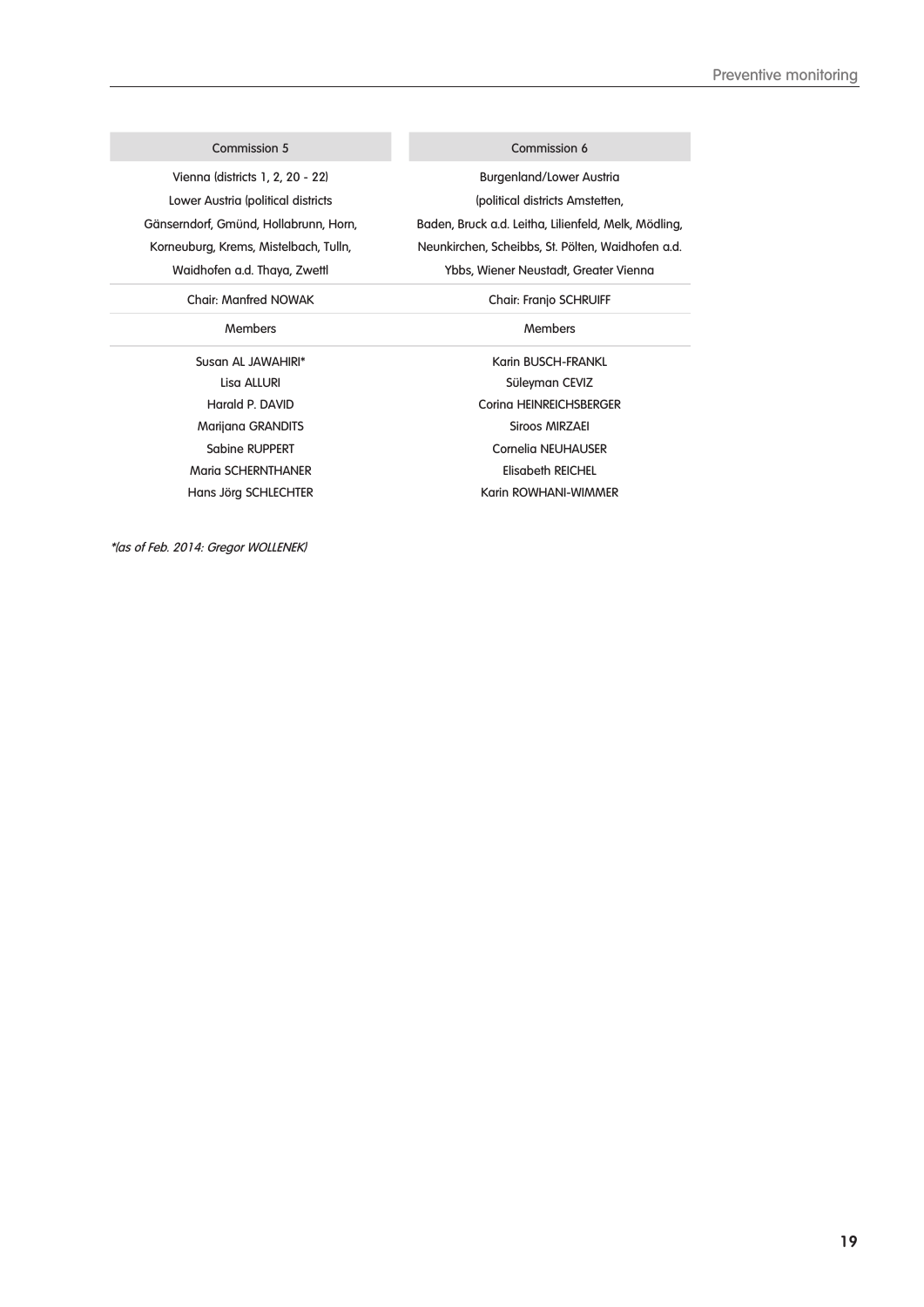## **3.3.3 Human Rights Advisory Council**

The Human Rights Advisory Council serves as an advisory body. It is constituted of representatives of non-governmental organisations and federal ministries. At this point, the NPM would like to thank the members of the Human Rights Advisory for their commitment and valuable support regarding the clarification of monitoring competences and questions of evaluation standards to be applied. Advisory body

#### **Human Rights Advisory Council**

#### Chair: Renate Kicker

Deputy Chair: Gabriele Kucsko-Stadlmayer (as of January 2014: Andreas HAUER)

| <b>Name</b>                                                        | <b>Function</b>      | Institution                                                                  |
|--------------------------------------------------------------------|----------------------|------------------------------------------------------------------------------|
| <b>Mathias VOGL</b>                                                | Member               | Federal Ministry of the Interior                                             |
| <b>Konrad KOGLER</b><br>(since Nov. 2013:<br><b>Matthias KLAUS</b> | Substitute<br>member | Federal Ministry of the Interior                                             |
| <b>Anna SPORRER</b><br>(since Jan. 2014:<br><b>Roland FABER)</b>   | Member               | <b>Federal Chancellery</b>                                                   |
| <b>Brigitte OHMS</b>                                               | Substitute<br>member | <b>Federal Chancellery</b>                                                   |
| <b>Gerhard AIGNER</b>                                              | Member               | <b>Federal Ministry of Health</b>                                            |
| <b>Irene HAGER-RUHS</b>                                            | Substitute<br>member | <b>Federal Ministry of Health</b>                                            |
| <b>Christian PILNACEK</b>                                          | Member               | <b>Federal Ministry of Justice</b>                                           |
| <b>Gerhard NOGRATNIG</b>                                           | Substitute<br>member | <b>Federal Ministry of Justice</b>                                           |
| <b>Billur GÖKAL</b>                                                | Member               | Federal Ministry of Defence and Sports                                       |
| <b>Karl SATZINGER</b>                                              | Substitute<br>member | Federal Ministry of Defence and Sports                                       |
| <b>Helmut TICHY</b>                                                | Member               | Federal Ministry for Europe,<br><b>Integration and Foreign Affairs</b>       |
| <b>Ulrike NGUYEN</b>                                               | Substitute<br>member | Federal Ministry for Europe,<br><b>Integration and Foreign Affairs</b>       |
| Hansjörg HOFER                                                     | Member               | Federal Ministry of Labour, Social Affairs<br>and Consumer Protection        |
| Alexander BRAUN                                                    | Substitute<br>member | <b>Federal Ministry of Labour, Social Affairs</b><br>and Consumer Protection |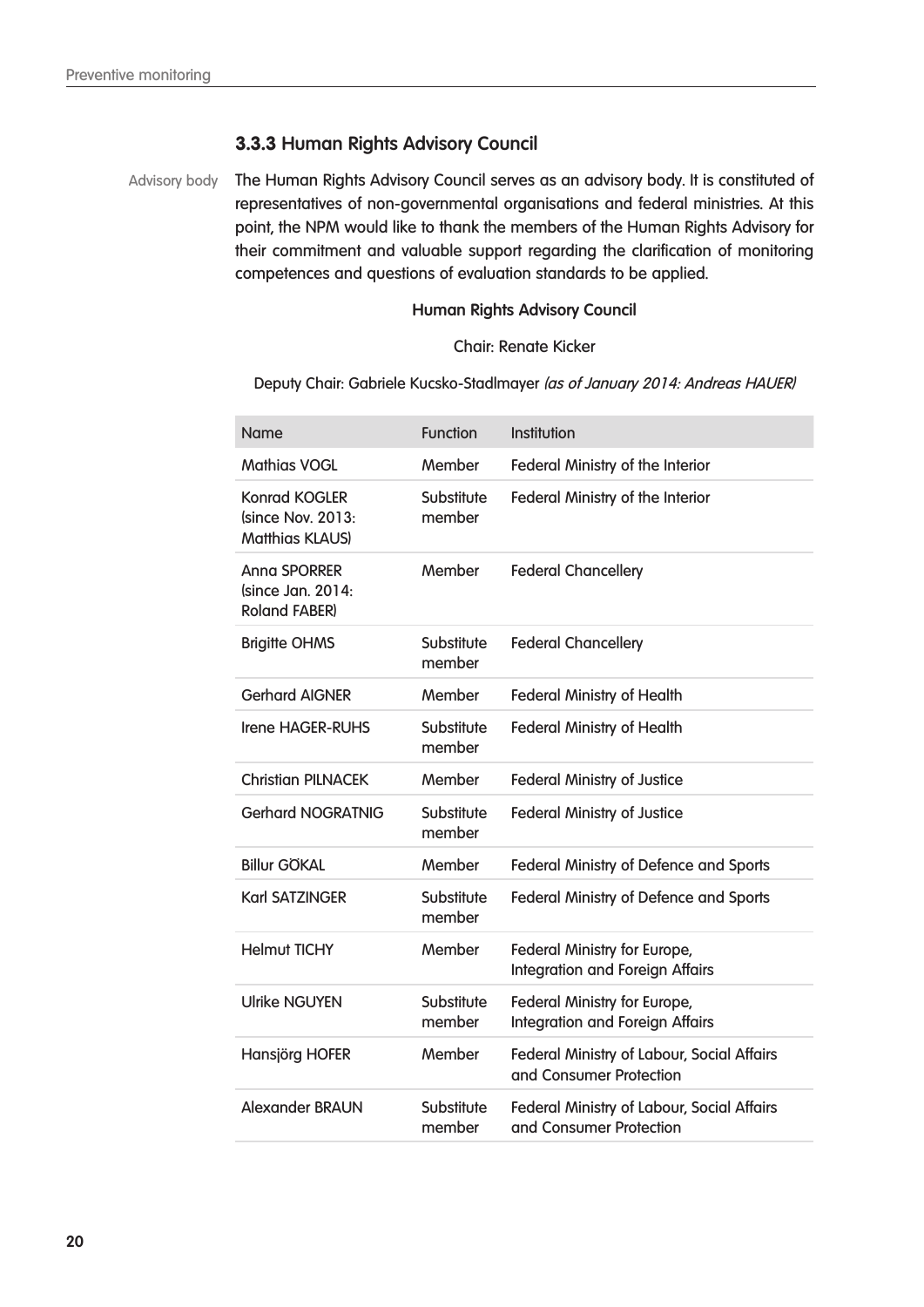| <b>Waltraud BAUER,</b><br>Government of Styria | Member               | Representation of the Laender                                                                                                                                   |
|------------------------------------------------|----------------------|-----------------------------------------------------------------------------------------------------------------------------------------------------------------|
| Shams ASADI,<br>Municipality of Vienna         | Substitute<br>member | Representation of the Laender                                                                                                                                   |
| <b>Heinz PATZELT</b>                           | Member               | Amnesty International Austria in<br>collaboration with SOS Children's Villages                                                                                  |
| <b>Barbara WEBER</b>                           | Substitute<br>member | Amnesty International Austria in<br>collaboration with SOS Children's Villages                                                                                  |
| <b>Bernd WACHTER</b>                           | Member               | Caritas Austria in collaboration with<br>VertretungsNetz                                                                                                        |
| <b>Susanne JAQUEMAR</b>                        | Substitute<br>member | Caritas Austria in collaboration with<br>VertretungsNetz                                                                                                        |
| <b>Martin SCHENK</b>                           | Member               | Diakonie Austria in collaboration with<br>Volkshilfe                                                                                                            |
| <b>Erich FENNINGER</b>                         | Substitute<br>member | Diakonie Austria in collaboration with<br>Volkshilfe                                                                                                            |
| <b>Michael FELTEN</b>                          | Member               | Pro Mente Austria in collabortaion with HPE                                                                                                                     |
| Angelika KLUG                                  | Substitute<br>member | Pro Mente Austria in collabortaion with HPE                                                                                                                     |
| <b>Tamara GRUNDSTEIN</b>                       | Member               | Austrian Initiative for Independent Living                                                                                                                      |
| <b>Martin LADSTÄTTER</b>                       | Substitute<br>member | Austrian Initiative for Independent Living                                                                                                                      |
| <b>Philipp SONDEREGGER</b>                     | Member               | <b>SOS Mitmensch in collaboration with</b><br>Integrationshaus and Asyl in Not                                                                                  |
| Nadja LORENZ                                   | Substitute<br>member | <b>SOS Mitmensch in collaboration with</b><br>Integrationshaus and Asyl in Not                                                                                  |
| <b>Barbara JAUK</b>                            | Member               | Violence prevention centers: Verein<br>für Gewaltprävention, Opferhilfe und<br>Opferschutz (Graz, Styria) in collaboration<br>with Gewaltschutzzentrum Salzburg |
| <b>Renate HOJAS</b>                            | Substitute<br>member | Violence prevention centers: Verein<br>für Gewaltprävention, Opferhilfe und<br>Opferschutz (Graz, Styria) in collaboration<br>with Gewaltschutzzentrum Salzburg |
| Katrin WLADASCH                                | Member               | <b>ZARA (Association for civil</b><br>courage and anti-racism work)<br>in collabortaion with Neustart                                                           |
| <b>Roland MIKLAU</b>                           | Substitute<br>member | <b>ZARA (Association for civil</b><br>courage and anti-racism work)<br>in collabortaion with Neustart                                                           |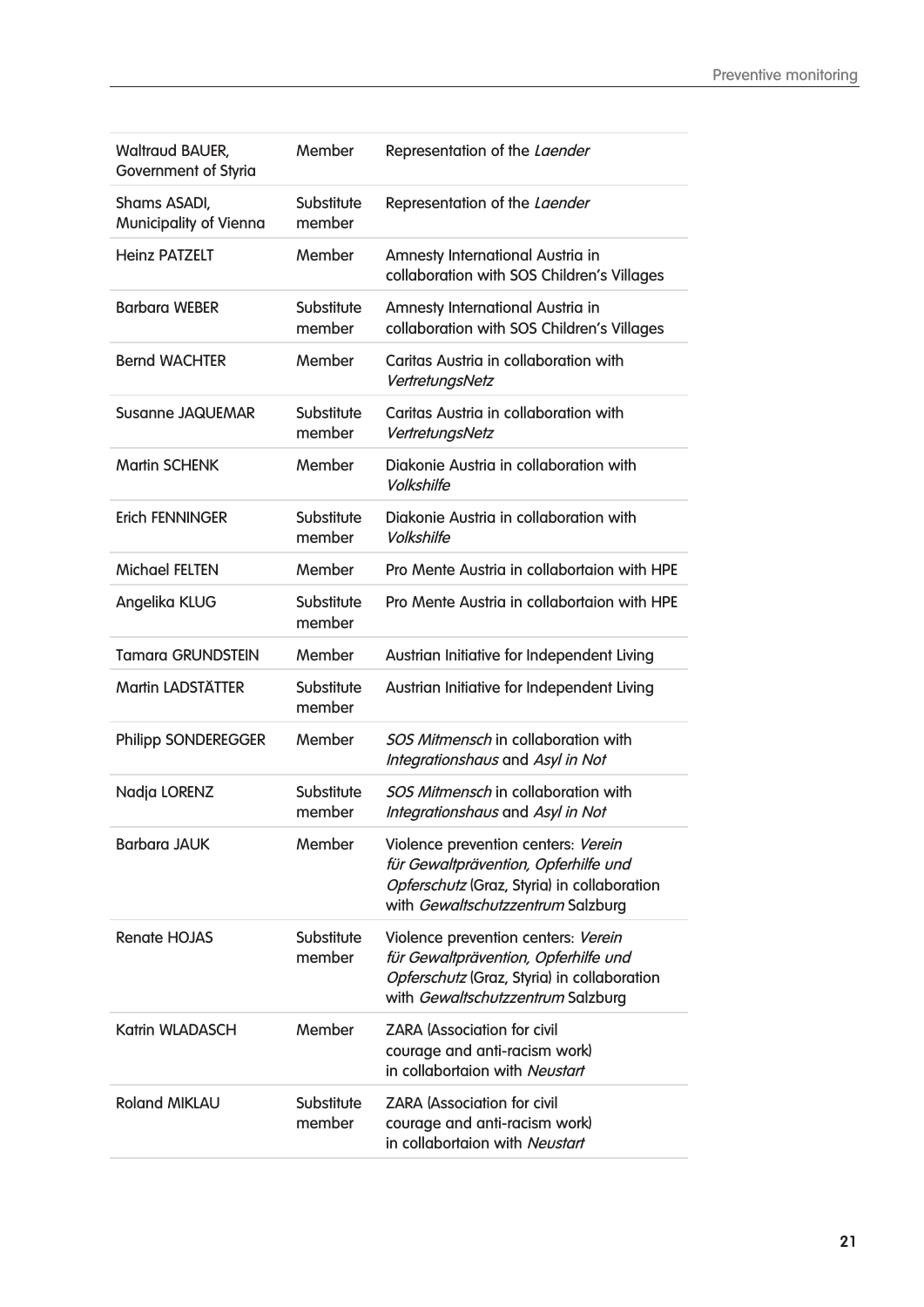## **3.4 Visits during the reporting year**

## **3.4.1 Visits in figures**

530 visits In the reporting year, the six commissions carried out a total of 530 visits and monitored the conduct of executive bodies and officers when issuing direct orders or carrying out coercive measures. As a rule, the commissions carried out their visits and monitoring activities without prior announcement.

| Monitoring activities of the commissions - 2013 |     |  |  |
|-------------------------------------------------|-----|--|--|
| facilities and institutions                     | 465 |  |  |
| (forced) returns                                | 25  |  |  |
| police operations*                              | 37  |  |  |
| <b>TOTAL</b>                                    | 530 |  |  |

\*these include manifestations, events and assemblies

The law specifies that the NPM must carry out its preventive monitoring "comprehensively and routinely."

| Monitoring activities of the commissions (by Laenden - 2013 |     |
|-------------------------------------------------------------|-----|
| Vienna                                                      | 164 |
| Lower Austria                                               | 101 |
| <b>Tyrol</b>                                                | 66  |
| <b>Upper Austria</b>                                        | 55  |
| <b>Styria</b>                                               | 51  |
| Salzburg                                                    | 28  |
| Carinthia                                                   | 27  |
| <b>Burgenland</b>                                           | 23  |
| Vorarlberg                                                  | 15  |
| <b>TOTAL</b>                                                | 530 |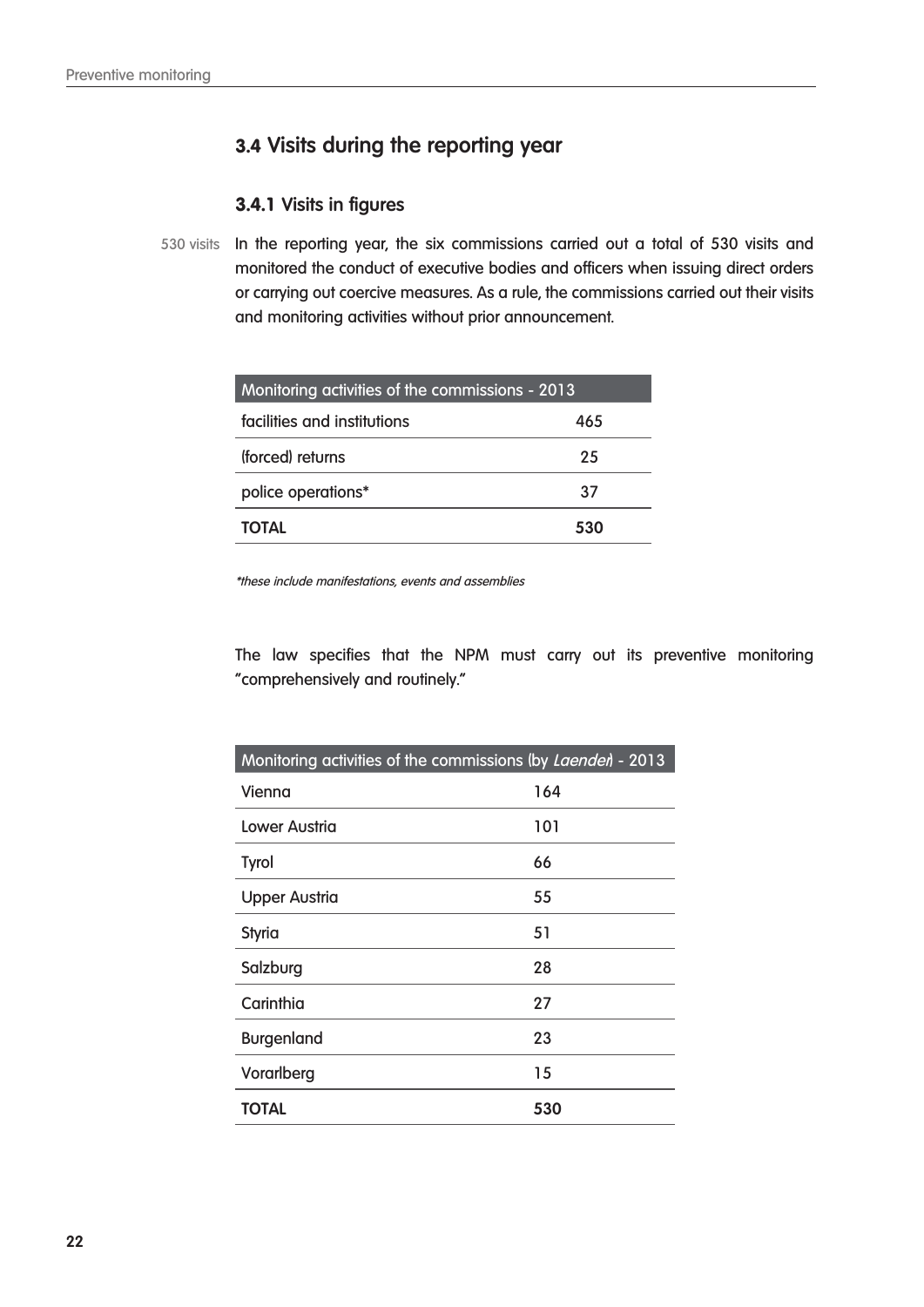Visits to institutions and facilities were intentionally chosen as the monitoring priority for 2013. The focus was primarily on institutions that had not previously been subject to preventive monitoring by the former Human Rights Advisory Board of the Federal Ministry of the Interior.

|                      | pol.           | $ret. +$<br>nur.h. | youth       | inst. f.<br>disabl. | psych.<br>wards | corr.<br>inst. | bar.           | return         | pol.<br>op. |
|----------------------|----------------|--------------------|-------------|---------------------|-----------------|----------------|----------------|----------------|-------------|
| Vienna               | 26             | 22                 | 28          | 23                  | 14              | 17             | 1              | 17             | 16          |
| <b>Burgenland</b>    | 3              | 9                  | 6           | $\overline{2}$      | 1               | 1              | $\mathbf 0$    | $\mathbf 0$    | 1           |
| <b>Lower Austria</b> | 17             | 20                 | 23          | 12                  | 12              | 13             | $\overline{2}$ | $\overline{2}$ | 0           |
| <b>Upper Austria</b> | 23             | 7                  | 6           | 3                   | 6               | 7              | $\mathbf 0$    | $\overline{2}$ | 1           |
| Salzburg             | 7              | 4                  | 4           | 3                   | 1               | 1              | $\mathbf 0$    | 3              | 5           |
| Carinthia            | 3              | 9                  | 1           | 4                   | 6               | 3              | 1              | 0              | 0           |
| <b>Styria</b>        | 4              | 15                 | 8           | 6                   | 9               | 8              | $\mathbf 0$    | $\mathbf 0$    | 1           |
| Vorarlberg           | $\overline{2}$ | 9                  | $\mathbf 0$ | 0                   | 3               | 1              | $\mathbf 0$    | $\mathbf 0$    | 0           |
| <b>Tyrol</b>         | 4              | 11                 | 8           | 14                  | 11              | 1              | $\mathbf 0$    | 4              | 13          |
| <b>TOTAL</b>         | 89             | 106                | 84          | 67                  | 63              | 52             | 4              | 28             | 37          |
| <i>(unannounced)</i> | (87)           | (105)              | (82)        | (66)                | (60)            | (48)           | (3)            | (21)           | (19)        |

**Legend:** 

| pol.             | $=$ police                                                  |
|------------------|-------------------------------------------------------------|
| ret. $+$ nur.h.  | = retirement and nursing homes                              |
| youth            | $=$ youth welfare                                           |
| inst. f. disabl. | = institutions and facilities for persons with disabilities |
| psych. ward      | = psychiatric wards in hospitals and medical facilities     |
| corr.inst.       | $=$ correctional institutions                               |
| bar.             | $=$ military barracks                                       |
| return           | = (forced) returns                                          |
| pol.op.          | = police operations                                         |

Subsequent to visiting facilities or monitoring coercive measures being carried out by executive bodies or officers, the commissions did not always express complaints in the course of their final meetings with those responsible for the facility or the police operation. Most of the time, the evaluation of the reports provided by the commissions required the AOB to approach the supervisory authorities for structural defects to be identified and remedial action to be developed jointly with the authorities. Overall, the AOB as NPM wrote a total of 234 letters and emails. In 171 cases, the NPM did not have to take any action; 296 cases are still pending; has not yet completed its examination or the reports have otherwise not yet been evaluated.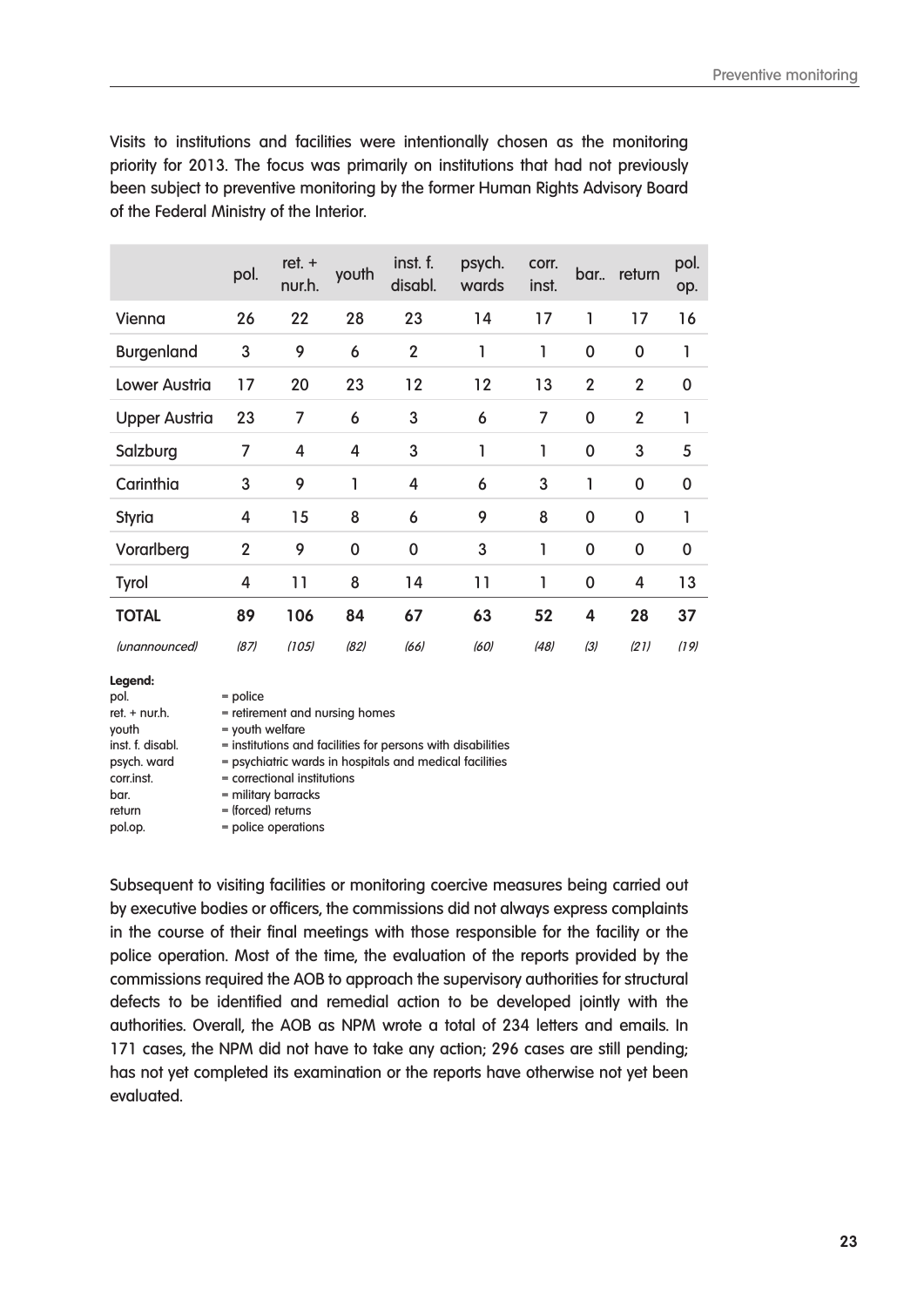|                                                         | completed | pending |
|---------------------------------------------------------|-----------|---------|
| police                                                  | 35        | 52      |
| retirement & nursing homes                              | 46        | 60      |
| youth welfare                                           | 37        | 49      |
| institutions & facilities for persons with disabilities | 22        | 45      |
| psychiatric wards in hospitals & medical facilities     | 26        | 37      |
| correctional institutions                               | 25        | 27      |
| military barracks                                       | 4         | 0       |
| (forced) returns                                        | 12        | 16      |
| police operations                                       | 27        | 10      |
| <b>TOTAL</b>                                            | 234       | 296     |
| (no action necessary)                                   | (171)     |         |

#### **3.4.2 Visiting procedure**

Visiting procedure of the NPM

In coordination with the AOB, the commissions set their agenda for visits on a quarterly basis. This allows the AOB to inform the commissions in advance of any individual complaints about institutions or facilities that they have already dealt with or of any existing results from its ex-post control activities. The monitoring priorities that have been agreed upon while accounting for the suggestions of the Human Rights Advisory Council determine the monitoring focal points. However, these monitoring priorities are chosen in such a way as to allow the commissions to deal with topics that are specific to institutions or regions. Given the large number of different institutions and facilities, initial visits should provide an opportunity for gaining first atmospheric impressions. At times, it will only be possible afterwards to determine if a further visit at the same or a similar institution is needed and regarding which subject.

The visiting delegations are put together in regular meetings. In consultation with the AOB, the commissions may call in external experts, should the monitoring priorities make this necessary.

The commissions' observations and findings are recorded in a standardised visit report, which is divided into five chapters: Basic information about the visited institution, findings regarding the visit, findings regarding the monitoring priority, other comments and concluding meetings. **Standardized** visit reports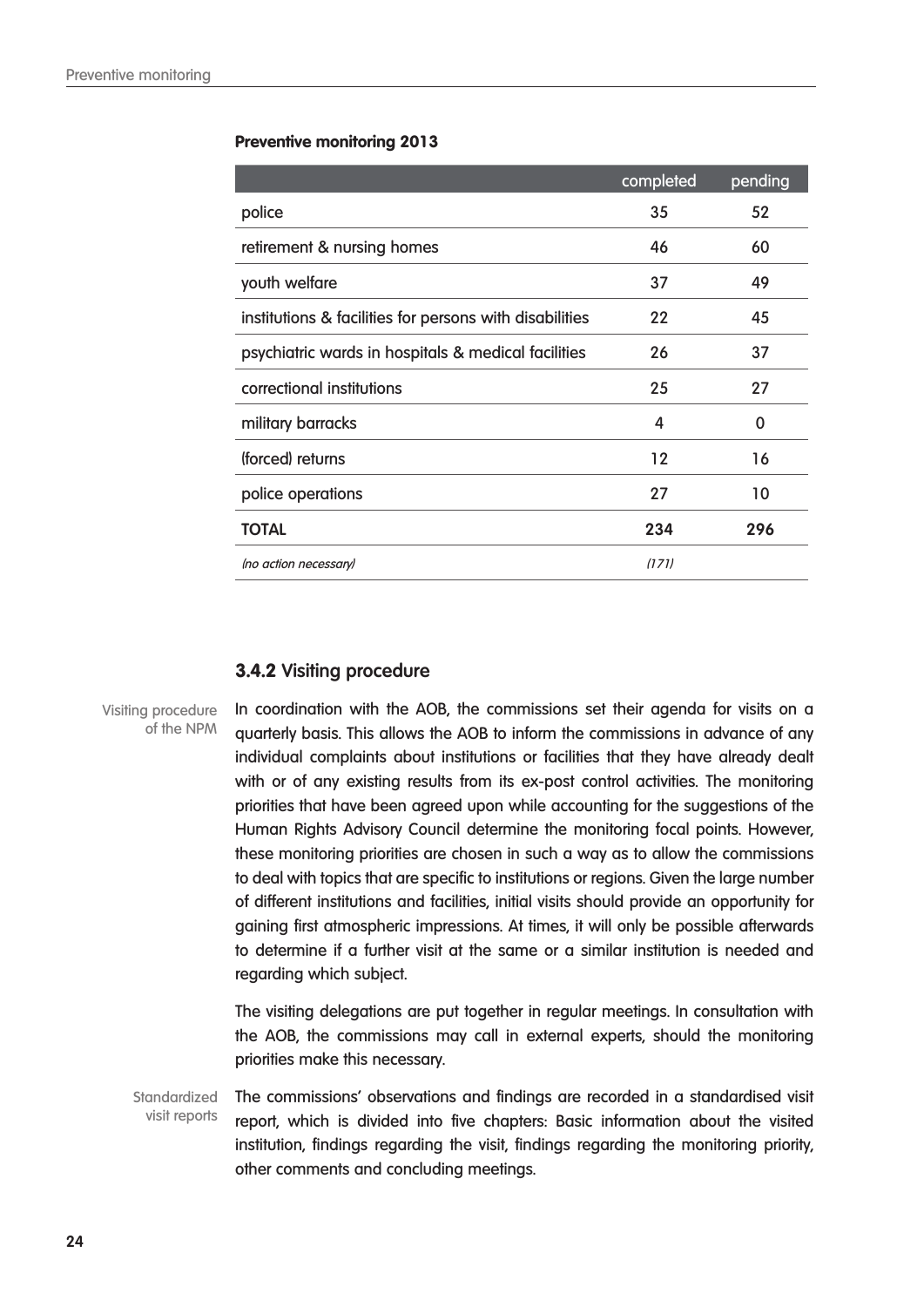Monitoring includes all aspects of the protection of the human rights of individuals deprived of their liberty. Questions regarding the application of security measures or measures restricting a person's liberty, signs of torture or degrading treatment and health care are particularly relevant to the examination. Supervision and enforcement plans, procedures for (forced) returns and releasing those detained, staff situation and complaint management are also investigated. Furthermore the commissions examine location, building structure and infrastructural fixtures and fittings of the institutions, living and residence conditions of the individuals detained, if they are able to establish contact with the outside, if their right to family and privacy is preserved, the existing training and employment offers as well as access to internal information.

The visiting delegations record the concluding meeting with the heads of the visited facility or the leader of the police operation in a separate document. This includes any initial impressions and observations gained on site as well as an agreement on how to eliminate shortcomings if possible. These visit reports are made routinely available to the visited institutions and facilities.

Based on the commissions' findings, human rights evaluations and recommendations, the AOB carries out a further, more detailed investigative proceeding. The competent ministries and supervisory authorities are involved in case of systemic questions and/or shortcomings at specific institutions and facilities. Especially in the case of systemic questions, the AOB turns to the Human Rights Advisory Council. The Council's expert reports are then incorporated into the AOB's final evaluations.

In this context, the AOB would like to stress that authorities and institutions have mostly been very cooperative and did not give the impression that they were reluctant to implement the necessary measures and improvements.

#### **3.4.3 Reports of the commissions**

In accordance with Article 19 (3) and following the Standing Rules of the Austrian Forging links with Ombudsman Board, the heads and the members of the commissions were appointed based on their expertise in the field of human rights. This expertise also encompasses involvement in relevant expert panels and networks of civil society groups. In this sense, the commissions also view their activities as an important possibility to forge closer links with NGOs. Information from and contacts to NGOs constitute the indispensable foundation of the commissions' work. These contacts are also an essential source of information for the heads of each commission when planning their visits, both announced and unannounced, in accordance with Article 21 (2) 4 of the AOB's Standing Rules.

In "traditional" monitoring areas, i.e. institutions which mainly serve as detention The pioneering work centres, the commissions could tap into the vast experience accumulated by the former Human Rights Advisory Board of the Ministry of the Interior (police custody)

NGOs

of the NPM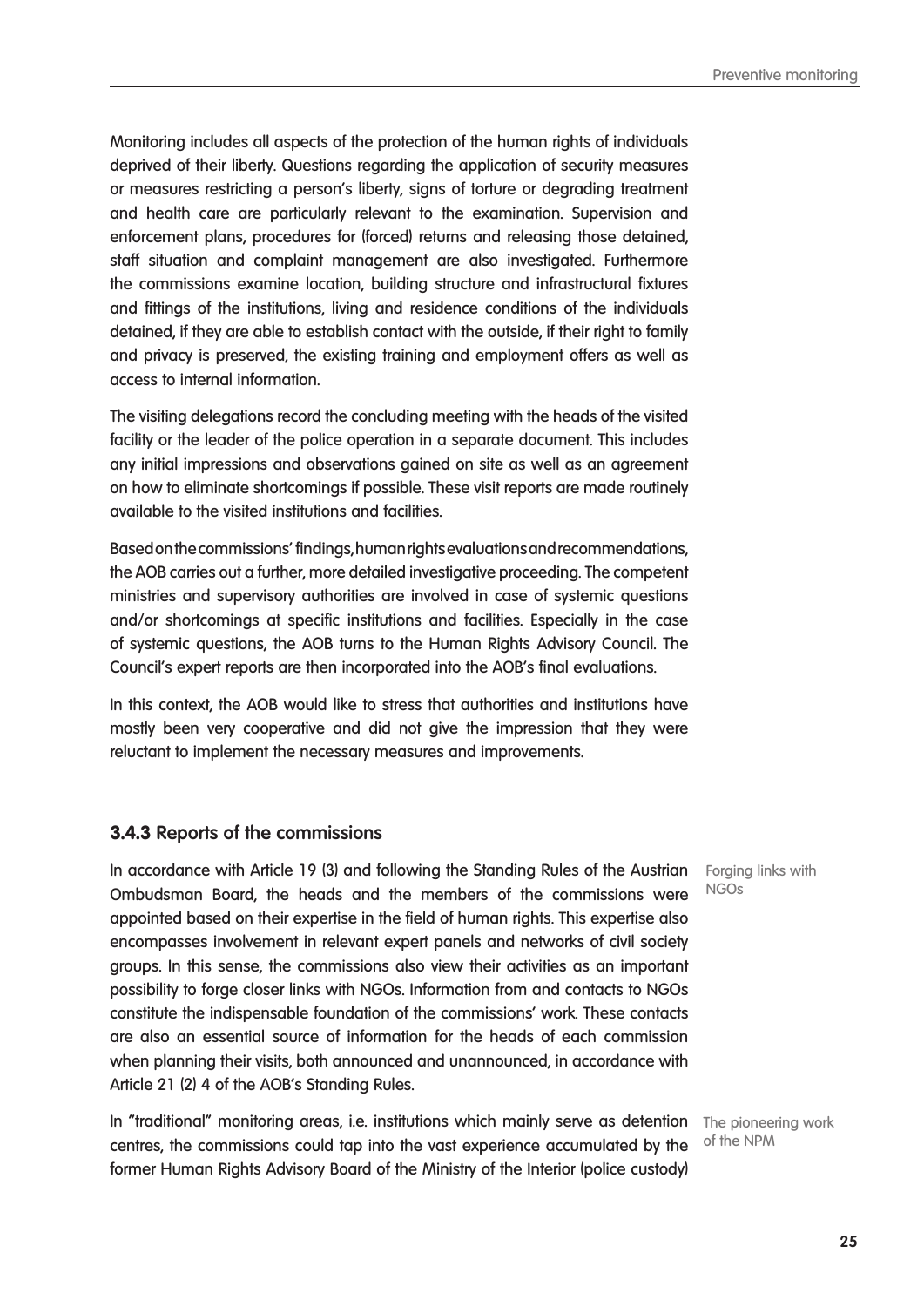as well as an extensive stock of international standards. In areas which primarily perform care services, i.e. the health and social sectors above all, the Austrian National Preventive Mechanism (NPM) does pioneering work. The aspect of prevention, one of the key tasks of the NPM is of significant importance here. In many cases, the aim is to assess whether a structural deficit that does not necessarily indicate a violation of an individual's human rights must nevertheless be considered a risk factor in terms of a human rights violation and, if so, on what considerations such an assessment should be based. The multidisciplinary composition of the commissions, which combines expertise from different expert areas, constitutes a rich source of specialised knowledge, to be supplemented by external experts that are called in if needed. Together with the expert knowledge from the more traditional field of competence of the AOB, comprehensive recommendations can be made, which are presented to those responsible in a discursive process.

These preventive activities require that the commissions view themselves as more than just an ex-post control body. The commissions consider it their duty to contribute to a strengthening of human rights standards at the visited institution and to advocate the protection and promotion of human rights across Austria. The topdown approach of an official investigative proceeding, which must be based on the documentation of hard facts, is not always the best way to achieve this target. The commissions must account for the systemic aspect of complex social systems when arranging their visits, interacting with employees and clients, conducting interviews and giving feedback to the institutions. The trust of a multitude of different contact persons must be gained while maintaining the required professional distance. Allowing for these aspects turns each visit into a highly complex process, both technically and interpersonally, which in the end leads to two products: first the visit report provided to the AOB, and second the preliminary feedback to the institution, which is given verbally in a final meeting or, if required, in writing. The daily routine of these visits repeatedly highlighted the importance of direct feedback and the commissions' systemic understanding of their role.

Commissions' work frequently triggers process of change

The commissions' experience shows that this mode of operation meets with more and more understanding and acceptance and frequently triggers processes of change, which may be a faster way to efficient solutions than an official investigative proceeding. In some institutions, the commissions also have to provide information and awareness training on the subject of OPCAT and the commissions' mandate. This notably happens when individual elements of the state monopoly on the use of force were gradually transferred to private companies providing security services - as is the case in some psychiatric wards - and are thus no longer within the competence of the National Preventive Mechanism. The commissions put special emphasis on steering against this development of privatizing public services and responsibilities – as exemplified in a facility for detention pending (forced) returns recently put into operation in the city of Vordernberg (Styria).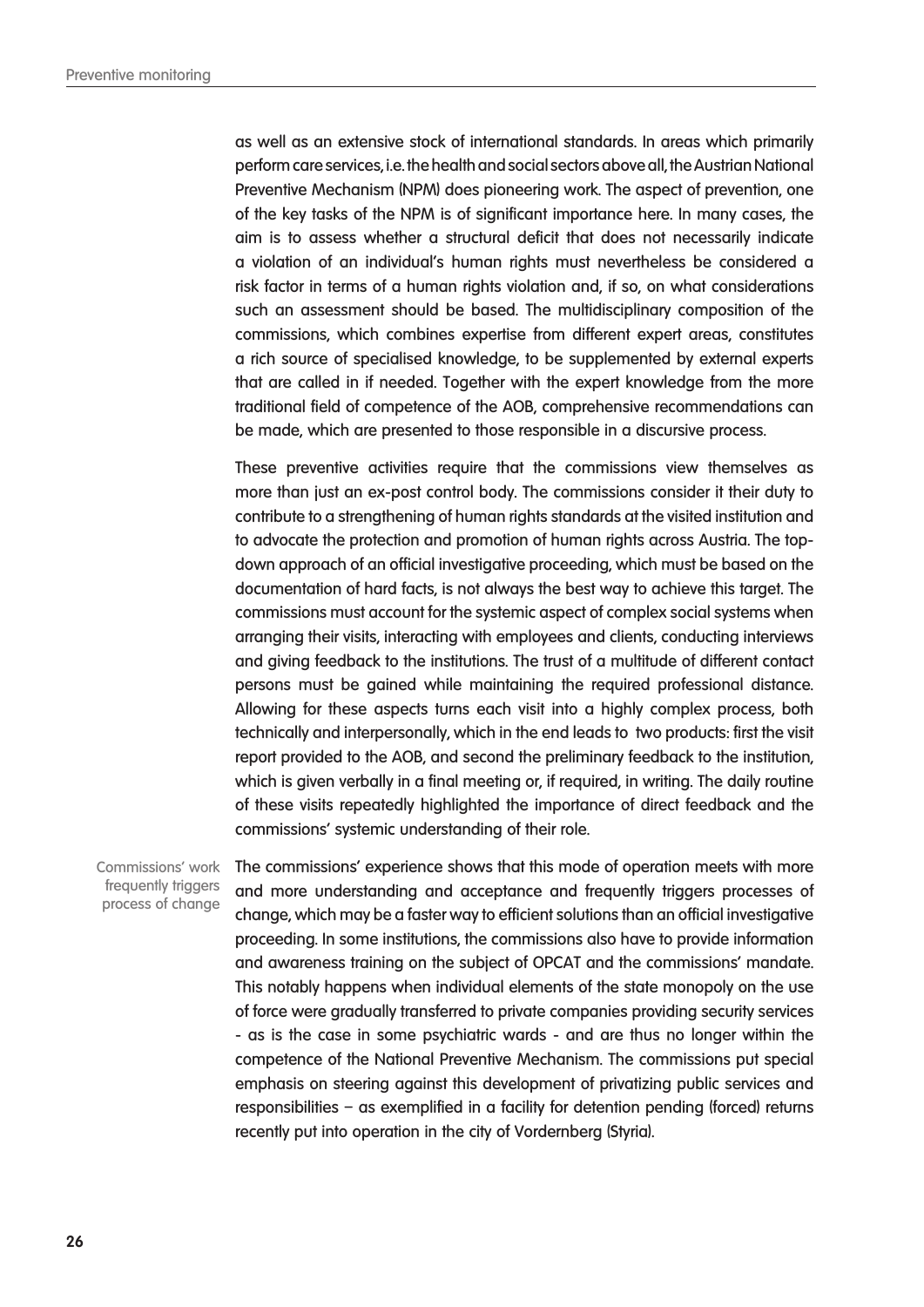In fulfilling the responsibility defined in Section 16 (3) of the AOB's Standing Rules, i.e. to "regularly visit and inspect facilities and programmes designed to serve persons with disabilities," the commissions observe the UN Convention on the Rights of Persons with Disabilities, which became law in Austria upon its ratification. The framework defined by the Convention significantly exceeds the monitoring requirements of other areas. Here too, the commissions are called upon to develop their own mode of operation without being able to rely on previous experience. The focus on the key target of inclusion frequently contravenes the internal quality of care services (particularly in large educational institutions for disabled children and adolescents). The commissions must consider both aspects; however, the demand for inclusive educational offers for impaired children, contained in the UN Convention on the Rights of the Child and the UN Convention on the Rights of Persons with Disabilities, is of particular significance to the commissions' evaluations.

In various areas ranging from any correctional or therapeutic treatment to the care of children and adolescents, the commissions encounter problems that go beyond the institutions they visit. The availability of facilities for follow-up aftercare programmes outside the institutions – usually assisted living and housing – has a significant impact on the quality of care at the institutions in question. The lack of follow-up care facilities leads to prolonged stays in clinics and prisons that are factually not justified. Different parties are responsible for identifying such a deficit (hospitals or prisons on the one hand, social services on the other hand). This complex situation must be reflected in the commissions' visit reports and handled by the AOB according to the different areas of responsibilities of each member (usually, topics are overlapping between two or even all three areas of responsibilities). Restricting the monitoring activity to the visited institution would yield a distorted perspective rather than offering a vital contribution to an improved human rights situation.

Focus on UN-CRPD results in broad monitoring activity

Follow-up affects quality of care in institutions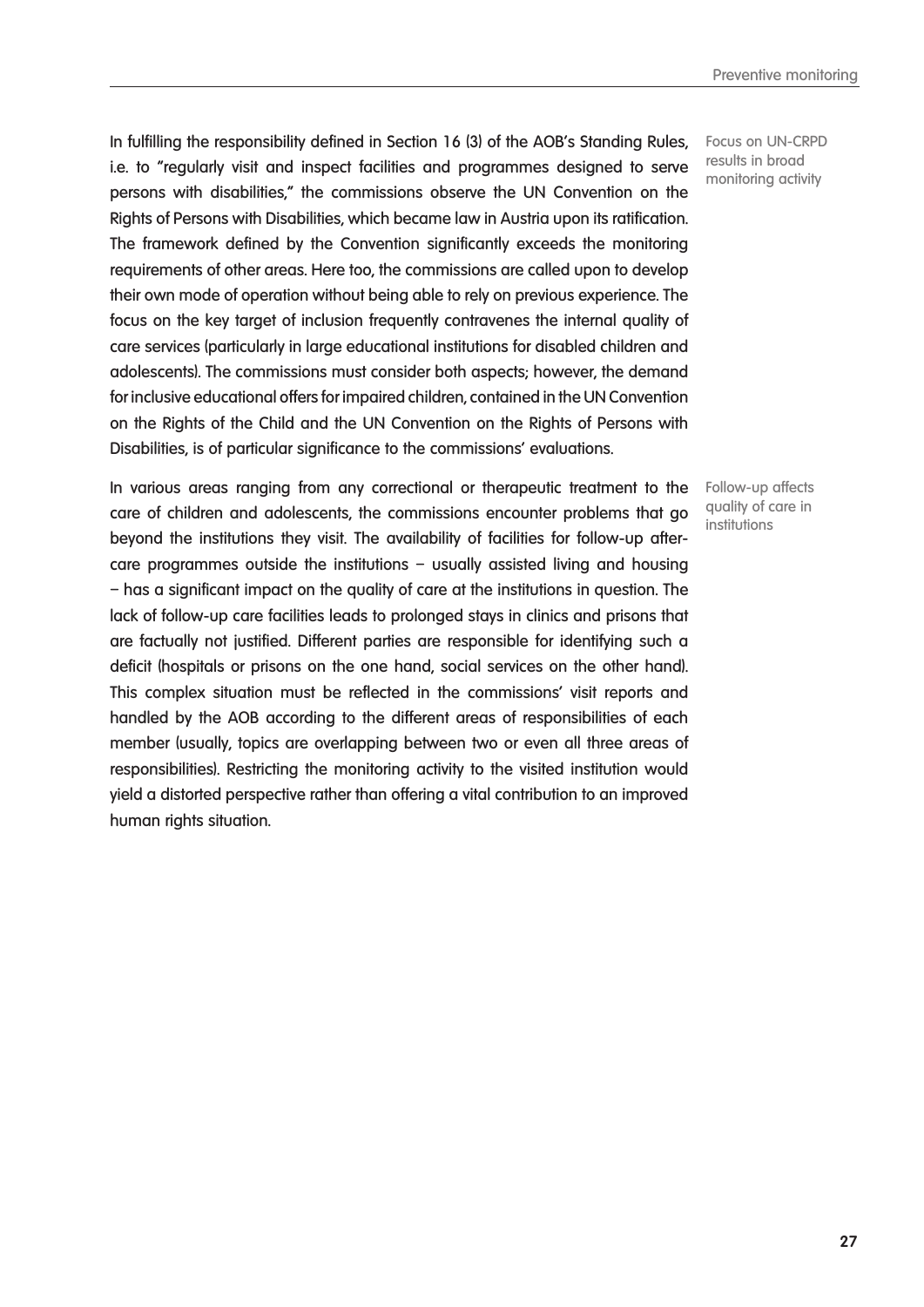## **3.5 Recommendations**

### **3.5.1 Retirement and nursing homes**

#### **General**

106 visits to retirement and nursing homes

In the reporting year, the commissions carried out 106 visits to retirement and nursing homes run by public and private institutions across the country. The agenda of visits included large, medium-sized and small institutions. All institutions showed a great willingness to cooperate.

Institutions vary conspicuously in terms of concepts and cultures. In the course of many visits, the commissions identified a high level of commitment among nursing staff and a respectful treatment of the elderly. A number of visit reports also showed an open and positive atmosphere. Supervisors have a decisive impact on the level of attentiveness and respect displayed by the nursing staff towards residents; supervisors also influence the extent to which nursing teams are able to discern the psychological and physical needs of residents in order to attend to them. If staff supervisors are perceived to be qualified and considerate leaders, this is passed on to the treatment of the elderly. If this is not the case, staff fluctuations and frequent sickness absences generate a sense on the part of the residents that they are not looked after well. This also applies if staff are convinced that they are unable to contribute much to the residents' well-being. Leadership and responsibility

The AOB as NPM has entered into a co-operation agreement with associations based on Article 11 (5) of the Ombudsman Act 1982. Two meetings took place in 2013, with the purpose of exchanging experiences. Based on the Nursing and Residential Homes Residence Act (Heimaufenthaltsgesetz), the AOB and its commissions received support through suggestions and information on reports and legal proceedings in relation to specific occasions or institutions. The joint target is to minimize the frequency, extent and intensity of measures that restrict freedom, i.e. to reduce technical, medication-based, communicative and interactive encroachments on the freedom (of movement). Care focused on human dignity and human rights is inconceivable without an active protection of personal freedom. As a result, this entitlement to respect means, that institutions must reassess measures that restrict freedom and show self-criticism when reviewing their practices. Suggestions regarding the application of lighter measures but also invitations in accordance with the Nursing and Residential Homes Residence Act (Heimaufenthaltsgesetz) to submit belated reports (e.g. based on spatial restrictions as a result of closed or coded doors to rooms or living areas) have already been touched upon in the course of the commissions' concluding meetings. Co-operation to protect personal freedom

Improvements effected by the NPM

Supervisory authorities and institutions only assured the NPM that modern hospital beds and other facilities would be purchased (step by step) and that barrier-free access would be provided or at least improved, after the commissions' visits had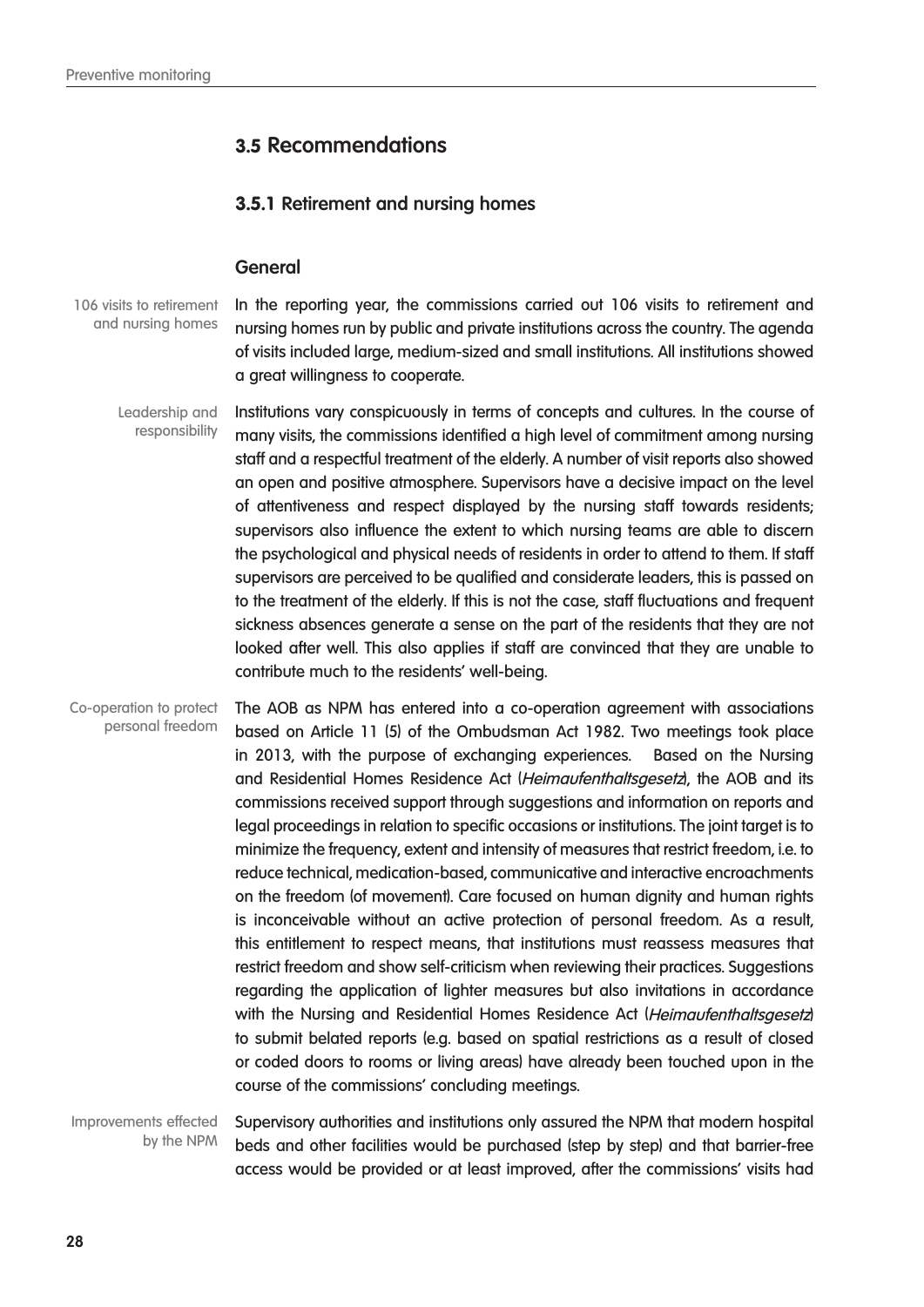been evaluated. Furthermore, the AOB - in its role as NPM - also made institutionspecific recommendations for implementing measures to offer a better protection of privacy in rooms with multiple beds (installation of screens, room dividers, etc.), to check wheelchairs considered inadequate, to install and/or repair emergency call systems, to improve hygienic conditions or to update sanitary facilities. These recommendations have already been partially taken up in the course of the concluding meetings with the commissions.

#### **Monitoring priorities and overall findings**

In retirement and nursing homes, the commissions came across structural problems such as incorrect occupancies, inadequate pharmacotherapies and deficits in the implementation of the Nursing and Residential Homes Residence Act. The AOB will present these topics to the Federal Government and the Laender once again in 2014 for a more in-depth account of the problems.

The problem of accommodation for younger, mentally ill people and/or people Young people in with multiple disabilities in geriatric centres and retirement and nursing homes was already an issue in the reporting period of 2012. In this reporting year, the commissions faced this problem again several times. For instance, they encountered a 58-year-old man who, since an accident in 2011, has been a resident in an institution that is normally reserved for people over the age of 70. In the case of a 40-year-old woman, health problems resulting from a drug-related condition were given to justify care in a retirement home. A 42-year-old intellectually impaired woman was said to require levels of care that could not be provided at home or in assisted housing. Examples like these are recorded by all the commissions.

No figures exist to show how many people in Austria are affected by similar circumstances. Only the Viennese Association of Medical Institutions states that approx. 220 people under 60 are currently living in geriatric centres (with the exception of special wards) and 79 people live in a socio-therapeutic institution near the city of Ybbs (Lower Austria). The pilot project run by the Viennese Association of Medical Institutions aims to provide adequate accommodation for people under the age of 60; the project is scheduled to start in 2014. Similar initiatives in the other Laender would be desirable.

The commissions were frequently faced with complaints about insufficient funds. Lack of resources Especially in institutions that house an above-average number of mentally ill individuals and/or many residents suffering from dementia, the AOB identified a need for stronger psychosocial care.

**In Austria each** *Land* **has passed its own regional laws and prescribes its own staff-** Staff availability varies to-patient ratios. The Austrian Court of Audit has already observed that the lack

nursing homes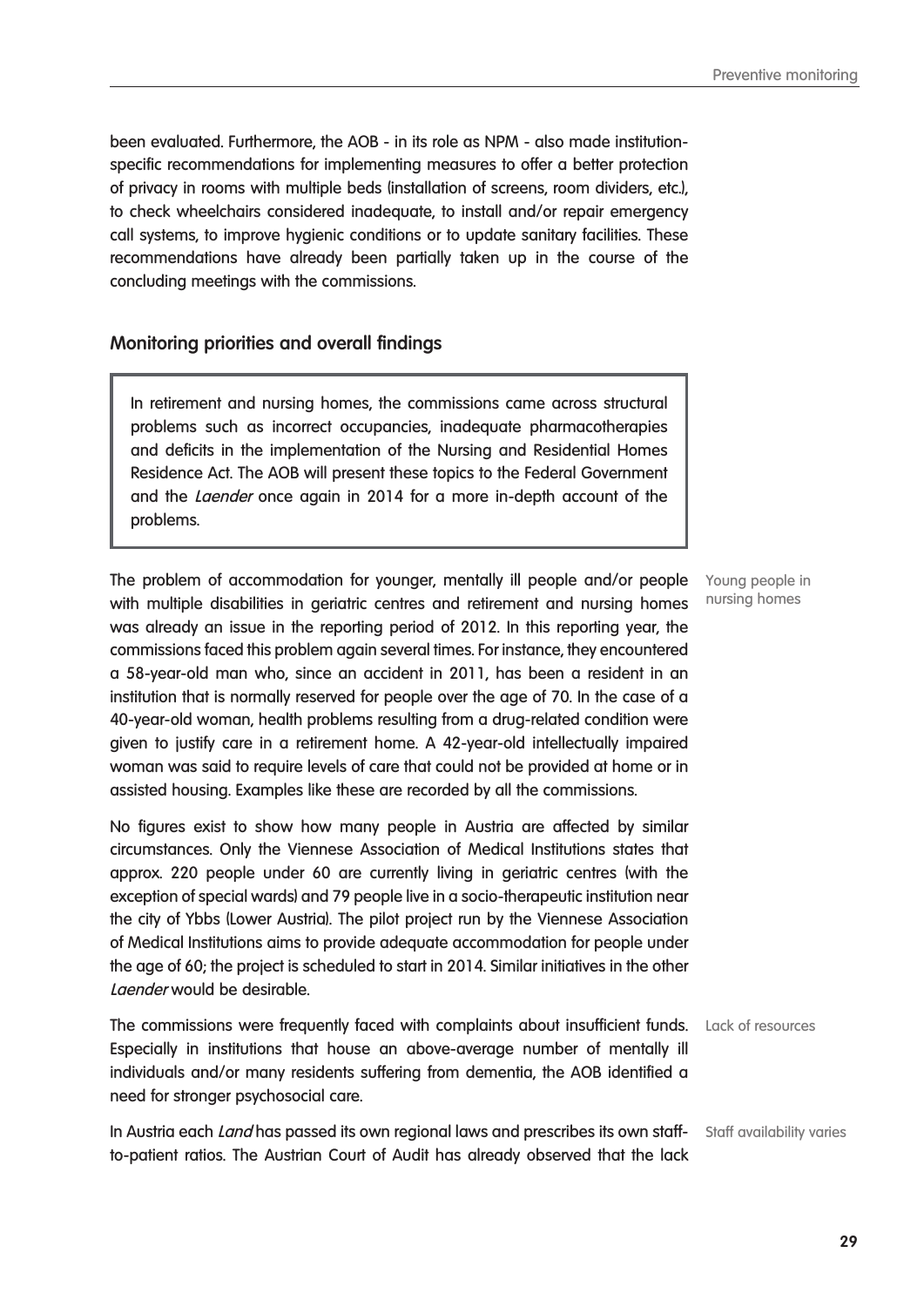of a consistent Austria-wide legislation results in strongly divergent performance standards. The Federal Association of Retirement and Nursing Homes in Austria (Lebenswelt Heim) speaks out in favour of creating a consistent minimum level of staff-to-patient ratio in retirement and nursing homes and so far, based on its observations, the AOB agrees. Legal provisions in Lower Austria for instance allow that only two members of staff are necessary to look after 98 residents overnight. A Viennese institution for the care of people suffering from dementia is designed and approved in such a way that only one staff member is necessary for night duty in a facility which consists of two structurally separate areas of shared accommodation.

NPM considers supervision and coaching for staff indispensable

People who work in the care and nursing sector are generally subject to great emotional strain as they are constantly faced with sickness, suffering and death. It is uncontested among professionals in this sector that regular supervision and coaching is necessary to maintain and improve the working ability of staff. Professional supervision should be carried out during working hours by external supervisors, to be appointed by the team. This supports mental hygiene and prevents burnout, mobbing and violence. In the NPM's view, all directors should be responsible – by law – for motivating their (specialist) nursing staff to take advantage of such supervision and coaching services. The commissions unanimously agree that there is uncertainty and prejudices regarding the potential achievements of supervision exist. According to the NPM, the argument that there is no recourse to supervision because staff are not interested, does not justify a lack of effort.

#### **Safety in pharmacotherapy indispensable**

In order to provide safety in pharmacotherapies for geriatric patients, the Federal Ministry of Health, at the recommendation of the AOB as NPM, announces the elaboration of scientific recommendations for long-term care. Interface problems must be solved regarding restrictions of freedom through drugs and/or medication.

Potentially inappropriate medication and poly-pharmacy

The question of which medications are potentially unsuitable above all for older people due to the active agents contained in them has been a research topic for several years. An Austrian list records 73 potentially unsuitable medications, which should not be prescribed for older people due to an adverse benefit/risk profile or questionable efficacy. A current study shows that 70.3% of nursing home residents in Austria nevertheless receive potentially unsuitable medication. The commissions also frequently highlight the problem of such prescriptions.

In addition, the greater number of different medications administered to the elderly simultaneously increases the frequency of intolerances in addition to side effects and interactions. If such adverse side effects are then again treated with drugs, the way is paved for poly-pharmacy. This heightens the drug-related risk of falls, delirium Ministry follows recommendations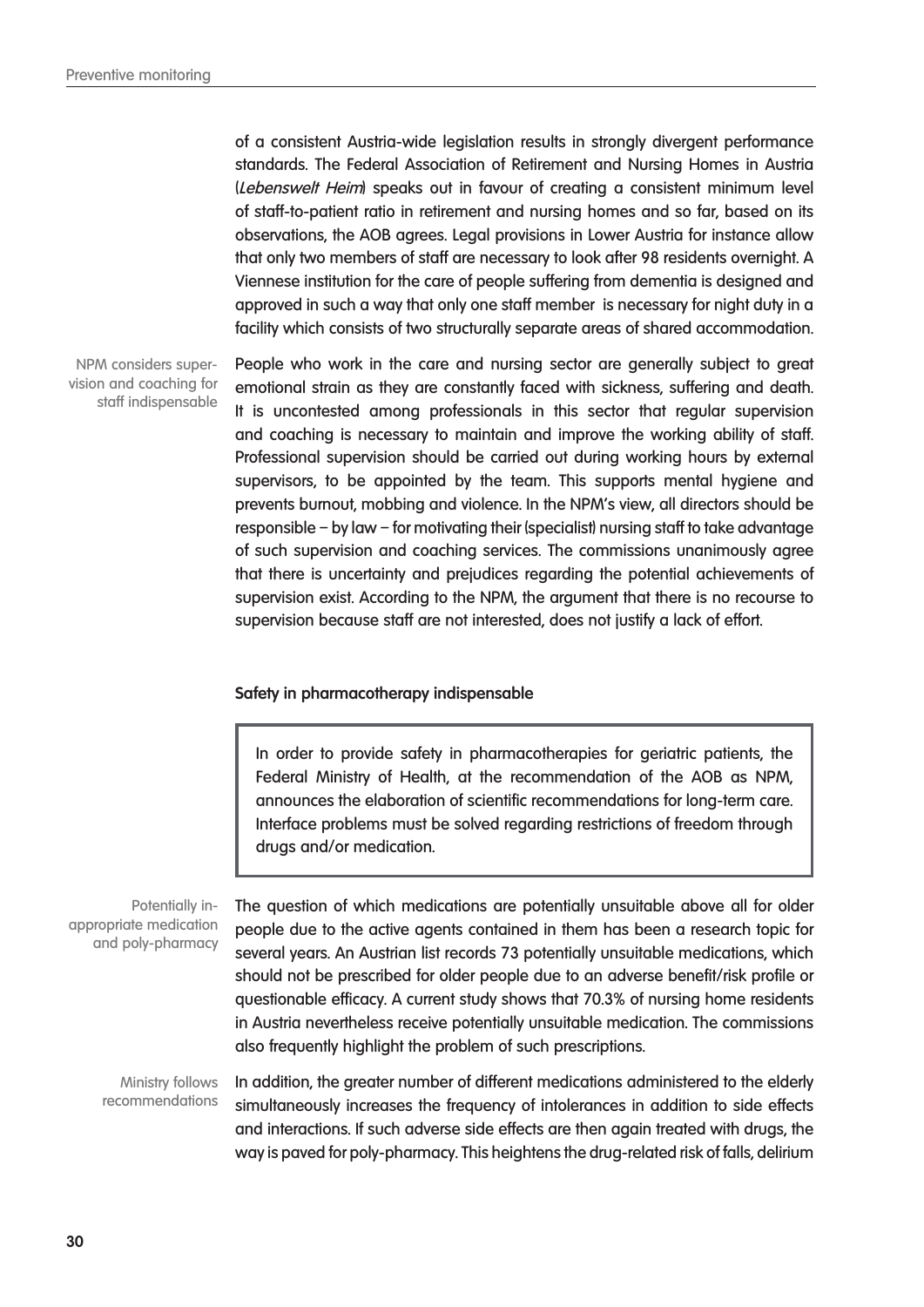and incontinence in addition to a reduction of cognitive abilities and dexterity. Drugrelated morbidity and more frequent hospitalisations may be a consequence of such problematic prescription practices. As a result, the NPM thinks that effective strategies based on geriatric findings and experiences are urgently required to optimise pharmaceutical treatment. Having been entrusted by the AOB with this problem, the Federal Ministry of Health recently announced that it is planning to initiate recommendations for the use of psychotropic substances in long-term care settings for older people.

The legal protection of individuals within the scope of medication according to the Nursing and Residential Homes Residence Act is primarily ensured by the fact that doctors need to inform the directors of nursing homes in case a specific pharmacological treatment would constitute a restriction of freedom through medication. The commissions are qualified to assess this independently; however, they reached some limits. In numerous institutions and facilities, they criticized that precise indications and the therapeutic purpose of the prescribed and administered medicines were not often clear beyond doubt based on the documentation available and that reports to the residents' representatives were often omitted. The manual "Restrictions to freedom through medication" created at the initiative of the Federal Ministry of Justice may be a useful document for medical practitioners; however, it does not seem to be sufficiently well-known among physicians. All commissions repeatedly referred to the need for more training. Supplementary consultations with consultant psychiatrists commissioned by the directors of nursing homes could also improve pharmaceutical treatment and ensure a more efficient execution of the Nursing and Residential Homes Residence Act. However, provisions relating to the organization of nursing homes are not dealt with on a federal level, but fall within the responsibility of the Laender.

According to the AOB as NPM, interface problems in applying the Nursing and Residential Homes Residence Act occur whenever nursing staff is not informed about the diagnosed medical condition and, due to a lack of knowledge about the effects of psychotropic medication, is unable to independently appraise the therapeutic indications for drug treatments. Physicians consider themselves obliged to maintain confidentiality in this respect and occasionally refuse to disclose further information. Qualified nursing staff must provide other health practitioners with all information relevant for the treatment (Article 9 (2) of the Health Care and Nursing Act (Gesundheits- und Krankenpflegegesetz); however, no analogous provision exists in the Act on the Medical Profession. The AOB believes that there is a need for clarification in terms of a binding interpretation of the law or an amendment to the Act on the Medical Profession. The Federal Ministry of Health has taken up the NPM's recommendation and has pledged to draft a letter to the *Laender* in order to inform the institutions. If the problem cannot be solved in this way, the Ministry does not preclude a clarification of the law as such in a second step.

Restriction of freedom through medication is problematic

NPM recommends clarification of the Act on the Medical Profession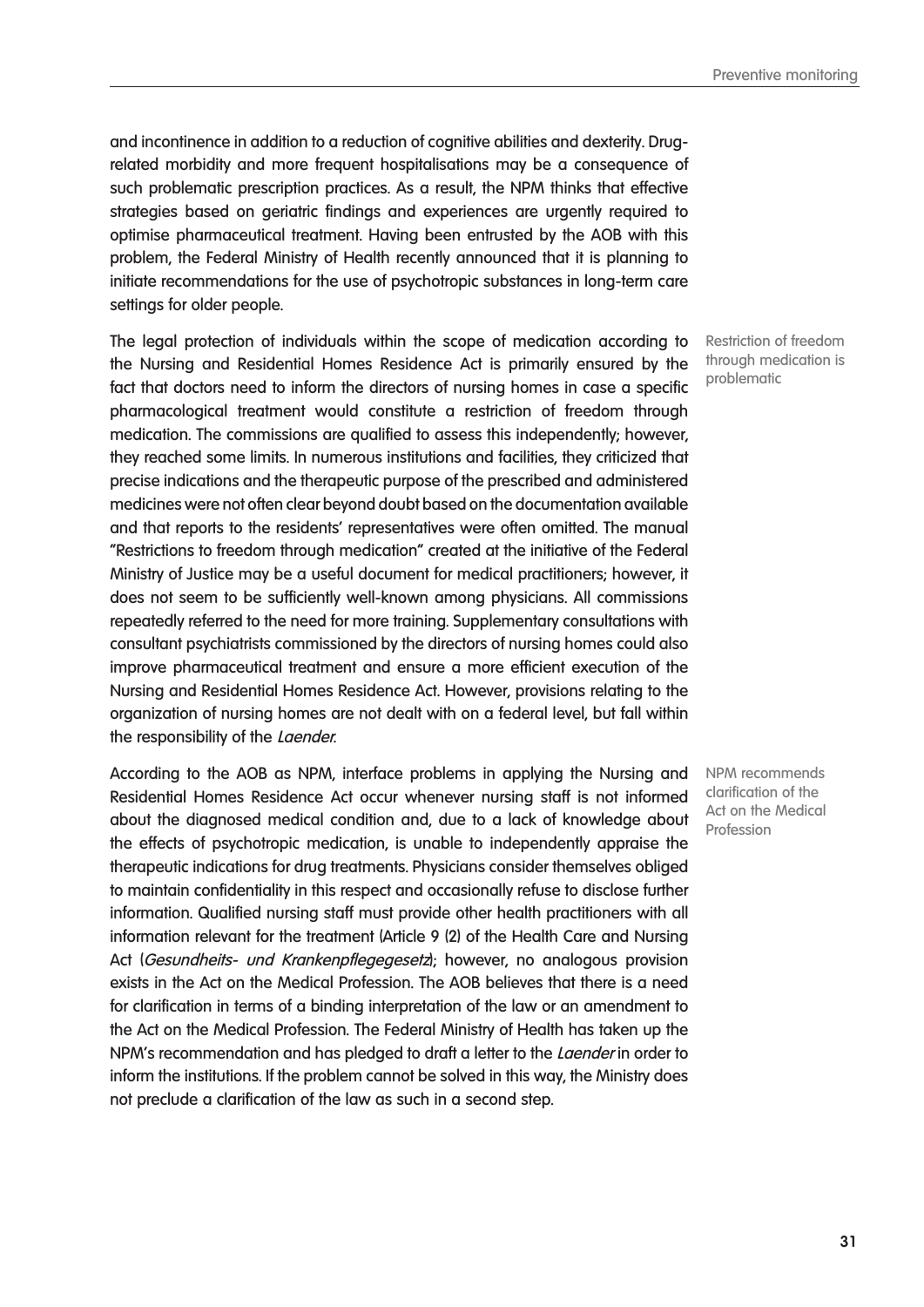#### **Individual cases**

#### **Urgency due to hazardous care**

Degrading conditions in an unapproved institution led to an immediate response. Shortly after the commissions' visit, all persons in need of care were transferred to other institutions.

Commission 5 visited a small facility in Lower Austria, where a married couple took care of three persons suffering from dementia and with limited mobility. As the wife was in full-time employment, responsibility for attending to the residents lay exclusively with her husband, who had no relevant professional training. Records of doctors' visits and medication could not be found, and the living areas were in a wretched state. There were no appropriate sanitary facilities and the bathroom was mouldy. As a consequence, the residents in need of care were found to be in a weak and neglected state. Disastrous conditions

The AOB was quick to start an investigative proceeding. An immediate on-site inspection ordered by the regional government revealed that the operators of the facility had only been approved for tourist accommodation while there was no licence to care for people requiring higher-level care. All recipients were transferred to other institutions immediately after the commissions' visit. Criminal proceedings for unauthorised treatment and administrative proceedings for operating a nursing home without licence were initiated. Quick help

Individual case: VA-NÖ-SOZ/0098-A/1/2013

#### **Criticism of meal times**

When setting meal times, the wishes of residents should be taken into account and nutritional recommendations should be met.

When visiting an institution in Burgenland, Commission 6 found that inhabitants had no say when it came to organising their daily routines or handling their dayto-day needs, even where residents would still have been able to do so.

Dinner was already served at 4:30 pm, and the next meal provided was breakfast at 7 am. Several residents, who would have preferred to eat later in the evening, criticised this arrangement independently of each other. The NPM believes that a fasting period of 14.5 hours, caused by such a daily routine and lack of snacks between meals is detrimental rather than beneficial to a person's health. Long abstinence from food

In a first statement, the supervisory authority has explained that it would consider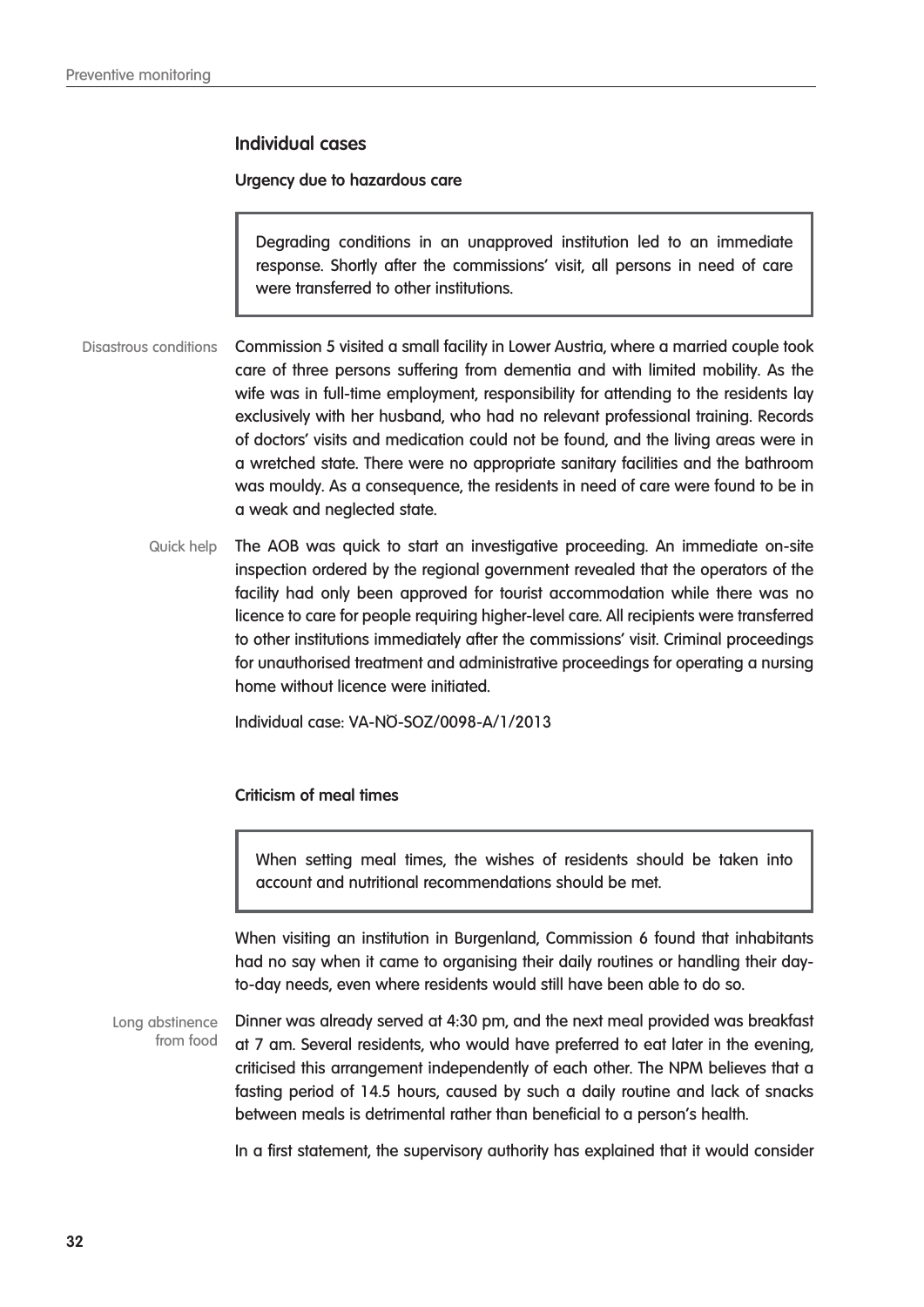paying more attention to this factor during its inspections. It has also promised to clarify if the institution needed to take measures in order to ensure a more independent lifestyle and what these measures should be. The result is not yet available.

In October 2013, the Federal Ministry of Health released a publication entitled "Scientific Processing for Recommendations – Nutrition in Old Age at Different Living Situations." According to this paper, three main meals and two snacks in between meal times are ideal when catering for a community. The interval between meals should not exceed five hours, and no more than twelve hours should elapse between dinner and breakfast.

**The NPM recommends implementing these nutritional recommendations - if they** Nutritional are not yet established – in all retirement and nursing homes in Austria.

Individual case: VA-B-SOZ/0006-A/1/2013

#### **Optimising drugs supply failed**

The directors of one institution in Vorarlberg had intended to introduce psychiatric visits for quality assurance. This failed as a result of insufficient co-operation from physicians.

Commission 1 visited an institution in Vorarlberg and gained a very positive overall impression. The institution is run based on a model of shared accommodation with five accommodation-sharing groups, and the daily routine of residents follows the latest findings.

Based on the principle of a free choice of physician, up to 14 General Practitioners Lack of willingness to (GPs) were responsible for medical care. The directors of the residential home sought to optimise the supply of medication. However, they were forced to discontinue the project of introducing psychiatric visits for quality assurance. GPs did not appear at the agreed times, changed the medication prescribed by the specialist physician who had been called in and threatened the directors of the residential home with boycotting further activities because of the consultant psychiatrist.

Individual case: V-SOZ/0001-A/1/2013

co-operate

recommendations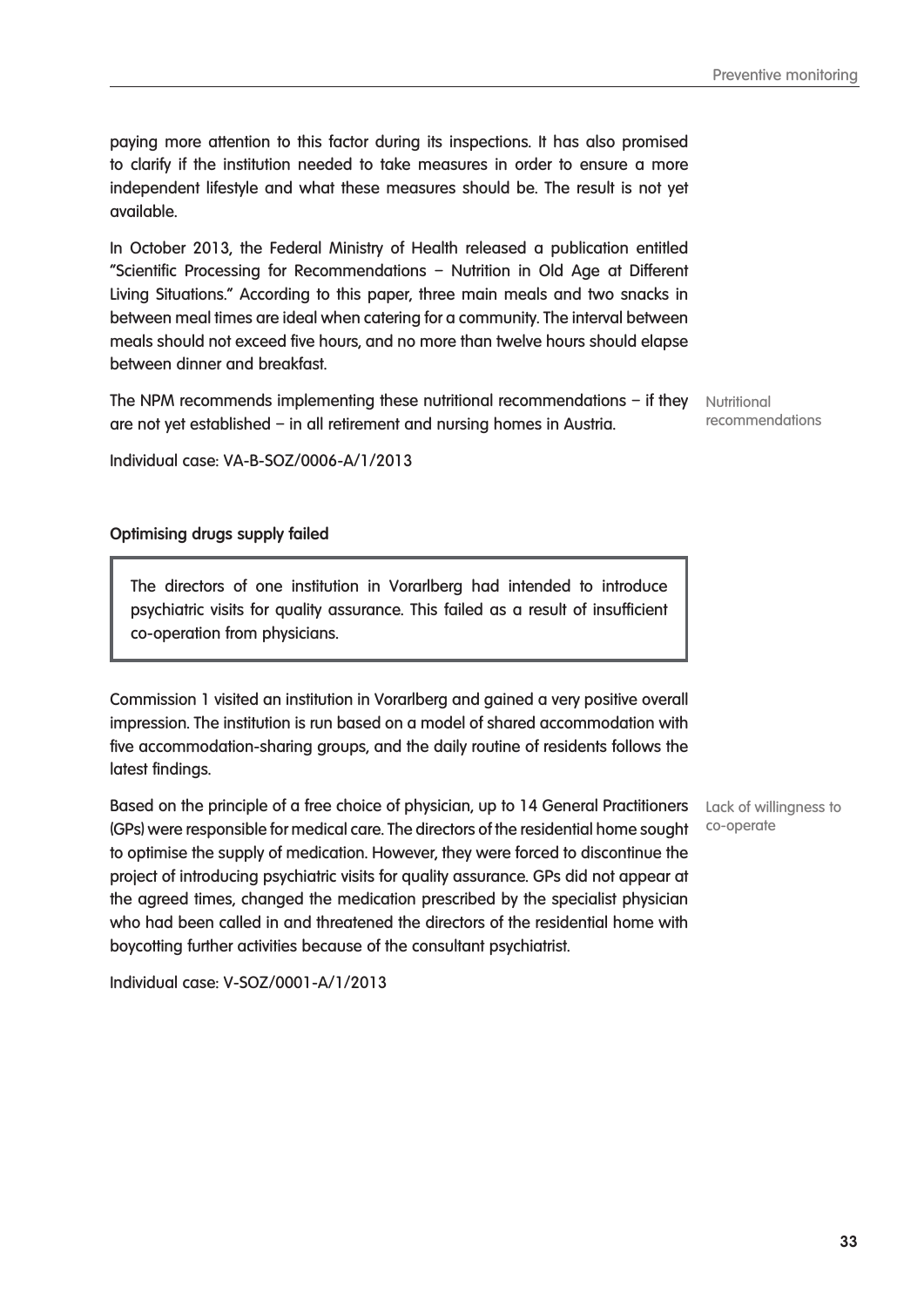## **3.5.2 Hospitals and psychiatric institutions**

#### **General**

The NPM commissions visited 63 psychiatric institutions and other hospitals in the reporting year, mainly visiting psychiatric wards (42).

Measures to guarantee safety and avert danger may only be applied once therapeutic measures are exhausted. Such measures not only strain those affected but also physicians, nursing staff and other patients. The dilemma lies with the mandate: medical and nursing staff have the right to encroach gravely upon personal rights if a serious risk of self-harm or harm to others is identified due to a mental disease. From a human rights perspective, the frequency and duration of restraints or isolation measures against the patient's will or of involuntary administration of medication must be considered a quality indicator for in-patient psychiatric treatment. Encroachment on personal rights

There are currently no Austrian standards regarding the minimum requirements for the architectural design of open or closed accommodation areas; likewise, no recommendations exist for the design of psychiatric wards in terms of suicide prevention, to be considered at least for future renovations or new constructions. Given the wealth of research being conducted internationally on the therapeutic environment of psychiatric wards, the AOB as NPM recommends that evidencebased planning guidelines for psychiatric treatment be also developed in Austria. NPM recommends planning guidelines

The commissions frequently pointed out structural deficiencies in buildings or spatially restrictive conditions in psychiatric wards, which lead to additional stress and sudden aggravations. The *Laender* and operators of care facilities contacted by the AOB explicitly acknowledged these deficiencies. Statements obtained by the AOB further attest to a significant need for investment over the next few years, as current structural framework conditions cannot ensure that up-to-date psychiatric care is provided or that the duty of care is fulfilled. Spatially restrictive conditions and obsolete structures

In Vienna, psychiatric treatment of patients at the Otto-Wagner Hospital will cease by 2020. Closure will happen gradually by progressive decentralisation and transfer of beds to other, at times newly built hospitals. With reference to the findings of Commission 3, Carinthia has confirmed to be planning comprehensive renovation measures at the regional hospital of the cities of Villach and Klagenfurt, so as to ensure treatment that maintains high standards and the greatest possible protection of in-patients. Capacity extensions are also planned in the Tyrol and in Vorarlberg. Investments planned

Commission 3 observed that insufficient insulation of the roof of the psychiatric gerontology ward at the regional psychiatric clinic Sigmund Freud causes strong overheating of the top floor during the summer. In spite of air conditioning units, aged patients repeatedly required infusions in order to prevent dehydration. The Land of Styria assured the NPM that it would redeploy its budget and renovate the Overheating due to insufficient thermal insulation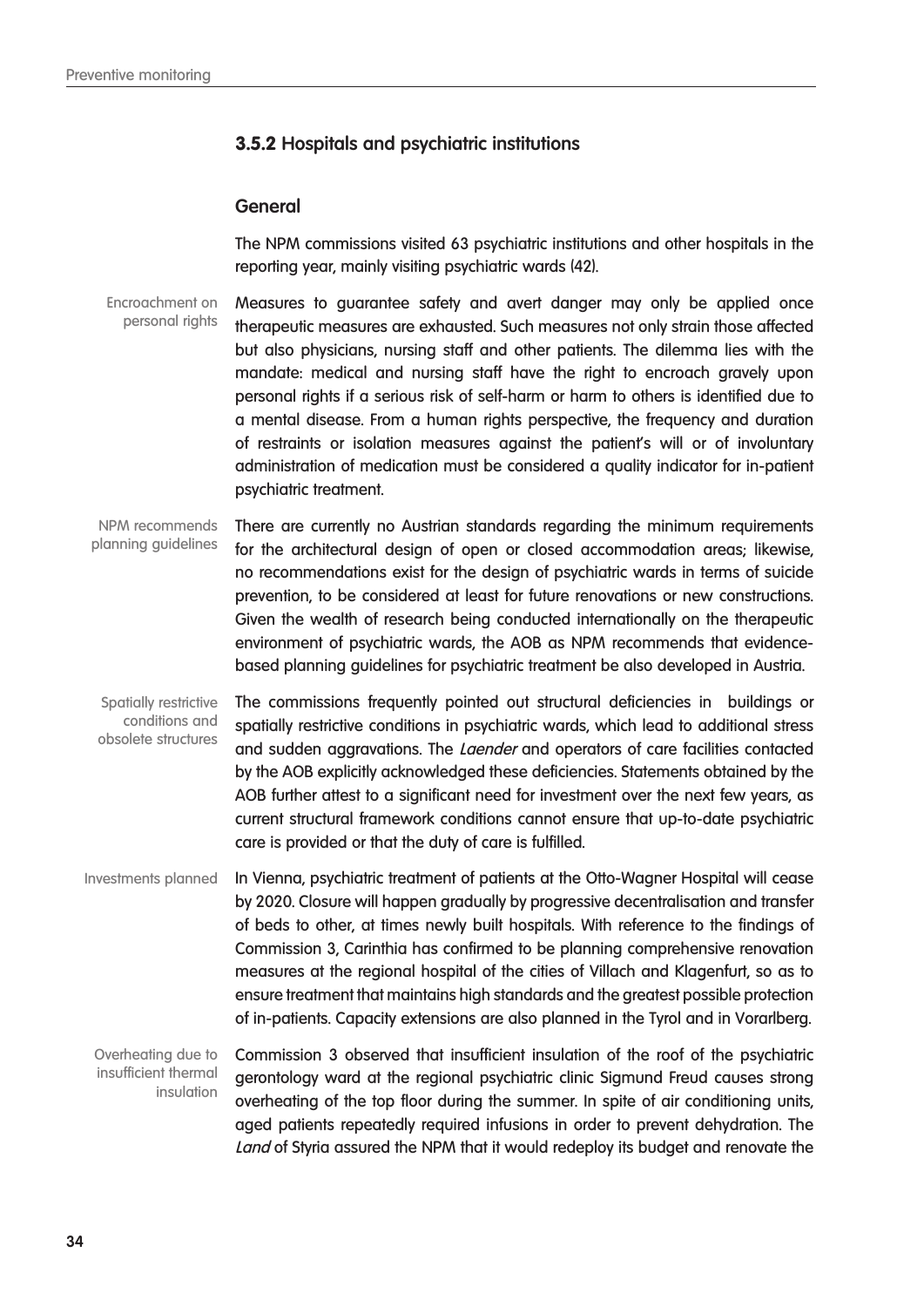roof of the floor in question, to improve thermal resistance and indoor temperature at the department for geriatric psychotherapy and psychiatric gerontology.

At the regional hospital in Mostviertel Amstetten-Mauer, Commission 6 identified a large mould formation in the common room of the forensic psychiatry department. The mould was subsequently removed and the area re-plastered with mould protection. Such defects are inevitable in a building that is more than 100 years old; plans for a new building are under way.

## **Monitoring priorities and overall findings**

In consultation with the Human Rights Advisory Council, the use of "mechanical and electronic measures restricting freedom in psychiatry" became a monitoring priority for all the commissions.

Commissioned by the Federal Ministry of Health, Gesundheit Österreich GmbH (GÖG), a national research and planning institute for health care, collects data on the application of the Hospitalization of Mentally III Persons Act (Unterbringungsgesetz) and publishes its findings biannually in a report. These reports periodically identify significant regional differences in the way measures that restrict freedom are handled. However, the data does not specify what causes these differences. Salzburg had the smallest proportion of in-patients, with at least one restriction to the freedom of movement being reported (22.6%), while Vienna had the largest proportion (61.53%). Detailed comparisons of the restraints applied (type, reason, method, frequency per patient, duration) in Austrian clinics are currently impossible due to different documentation systems.

Intensive talks with physicians and nursing staff aiming to reach unanimous agreements regarding the treatment of patients are already an achievement in themselves. Scientific literature provides evidence that these agreements regarding treatment are effective for reducing the frequency of coercive measures. Consequently, all steps taken in individual cases must be rooted within the organisation even at a time of impending crises. Based on the commissions' observations so far, it can be established that only individual wards respond to a severe risk of self-harm or of harm to others by offering 1-to-1 supervision of psychiatric patients as a milder means and an alternative to physical restraints. Apparently, the consistent combination of restraints and individual supervision and – where staff resources are limited – the motivation of staff to be mindful of early interventions or required short-term restraints is proving successful. As a visit of Commission 5 to the regional hospital Waidhofen/Thaya (Lower Austria) has shown, the consistent implementation of such precautions means result in the fact that the use of means of restraints can be largely avoided.

Large differences between clinics

Best practice: treatment agreements and 1-to-1 supervision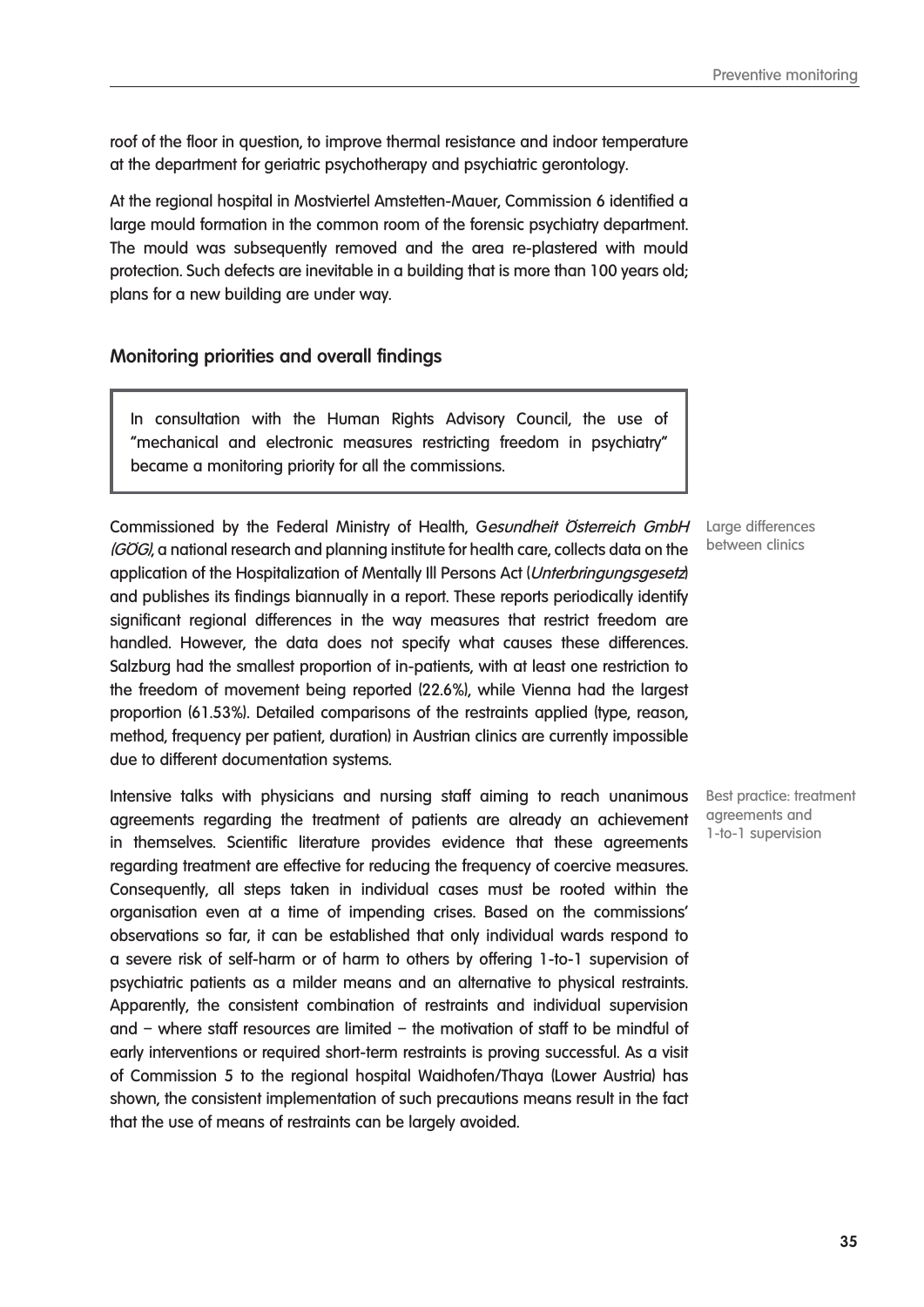NPM reminds clinics that CPT standards must be applied

Other institutions are much less pro-actively focused on avoiding means of restraints. The commissions frequently criticised the permanent visibility of instruments of restraints, e.g. if beds with straps or cage beds are available for use in the patients' rooms. Due to the lack of space, physical restraints were sometimes even performed in corridor beds. Many patients describe that the sense of being entirely at someone else's mercy is always present. Such practices are diametrically opposed to the standards of the European Committee for the Prevention of Torture (CPT). Such means of restraints should therefore be avoided by guaranteeing that human resources are available both adequate in terms of quantity as well as quality. If means of restraint are used as the last resort, those affected must not perceive them as a threat, and the modality of application must not intensify feelings of impotence and anxiety. For this reason, CPT recommends not to apply instruments of physical restrain to patients within sight of uninvolved parties.

#### **Medical Examination**

Sedatives must be administered "state of the art" and be suited to their purpose. Treatment guidelines are being compiled at the NPM's recommendation.

Anti-psychotic drugs with strong side effects

Commission 1 was concerned about the use of Haldol as a first medication to sedate patients in acute situations at three psychiatric institutions in the Tyrol. Haldol is a highly effective anti-psychotic with massive side effects, which should only be administered after a strict risk/benefit analysis that takes account of pre-existing medical conditions such as heart, kidney or liver diseases and only after an ECG has been performed. The manufacturer of the drug explicitly recommends that it should only be administered intramuscularly. However, the commission observed that Haldol was administered intravenously without prior ECG and that sufficient documentation for this application as a first choice of treatment was not available.

Assurance that treatment guidelines will be complied with

The Land of Tyrol and those responsible for the medical institutions assured the NPM that treatment guidelines for the use of Haldol would be developed with the help of the University of Innsbruck by the end of 2013.

Individual cases: VA-BD-GU/0057-A/1//2012, GU/0058/2012, GU/0011-A/1/2013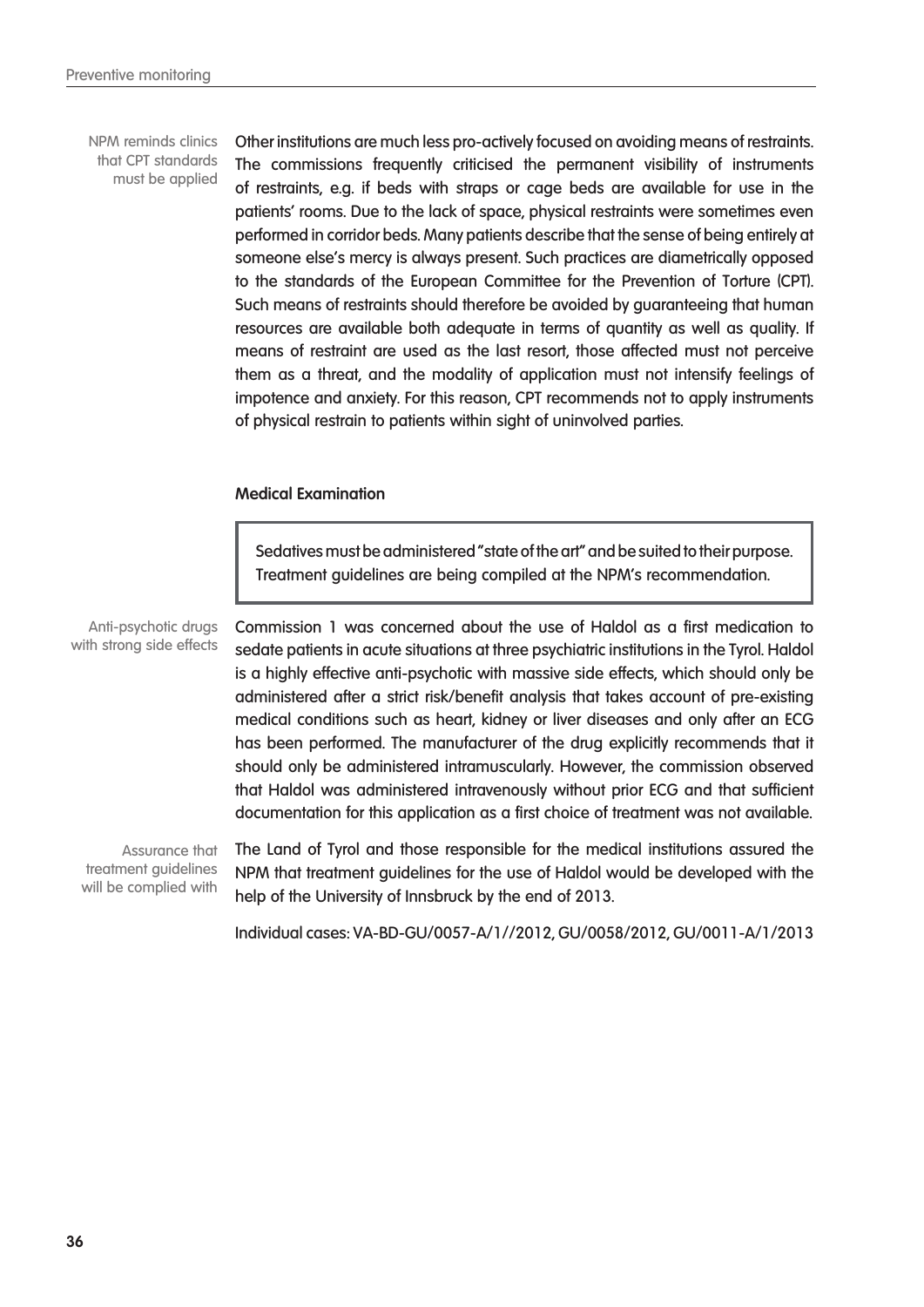#### **Use of net beds**

The use of net beds to restrict the movement of agitated patients is contrary to international human rights standards. It is considered a demeaning and degrading treatment by the UN Committee Against Torture (CAT).

From 1999 onwards and again on the occasion of its most recent visit to Austria in 2009, the CPT has expressed the following stance towards the use of cage beds, which have long dropped out of use in most European countries:

"CPT reiterates its recommendation that net beds be withdrawn from services as a tool for managing agitated patients/residents in all psychiatric/social welfare establishments in Austria." In this context, CPT also made it clear that it "does not agree that the phasing-out of net beds invariably leads to an increased use of means of mechanical and/or chemical restraint."

The federal legislator stipulates in the Act on Medical Profession (*Arztegesetz*), the Hospitalization of Mentally III Persons Act (Unterbringunasaesetz) and the Nursing and Residential Homes Residence Act (Heimaufenthaltsgesetz) that the treatment of patients and any restriction of their freedom must be performed in a stateof-the-art way. Neither of the above-mentioned nor the Austrian Act on Medical Devices (Medizinproduktegesetz) prohibits the use of net beds. Nevertheless, Western Austria stopped using net beds 30 years ago. They are, however, still used in Vienna and occasionally in Styria and not only in psychiatric hospitals and wards.

Following observations at Otto-Wagner Hospital and Kaiser-Franz-Josef Hospital, Avoidable use Commission 4 remarked that, from a human rights perspective, the constant presence, i.e. the visible use of net beds and other instruments of restraint are problematic for both fellow patients and visitors. Immediate availability increases the likelihood of use. Above all in the case of long-term, difficult patients, the use of such means of restraint quickly becomes a "foregone conclusion." While a reflection on the use of net beds, which also takes the use of alternative measures into account, is provided for in the de-escalation risk management rules, such a reflection does not always take place.

In keeping with the recommendations of international bodies, the AOB as NPM NPM calls for abolition emphatically advocates the abolition of net beds in Austria. It must, however, be ensured that this does not result in an increase of other physical or chemical restraints; furthermore, the use of more gentle measures should be encouraged, e.g. through the purchase of height-adjustable hospital beds and sensor mats. As early as 2003, the then Human Rights Commissioner of the Council of Europe, Álvaro Gil-Robles, got straight to the heart of the problem when he said:

"[…] The continuing use of cage beds is, indeed, symptomatic of the wider reforms that are still required in the social care homes and psychiatric institutions. These reforms will clearly not come without cost – without considerable investment in

Violation of international human rights standards

Net beds only in Vienna and Styria

of net beds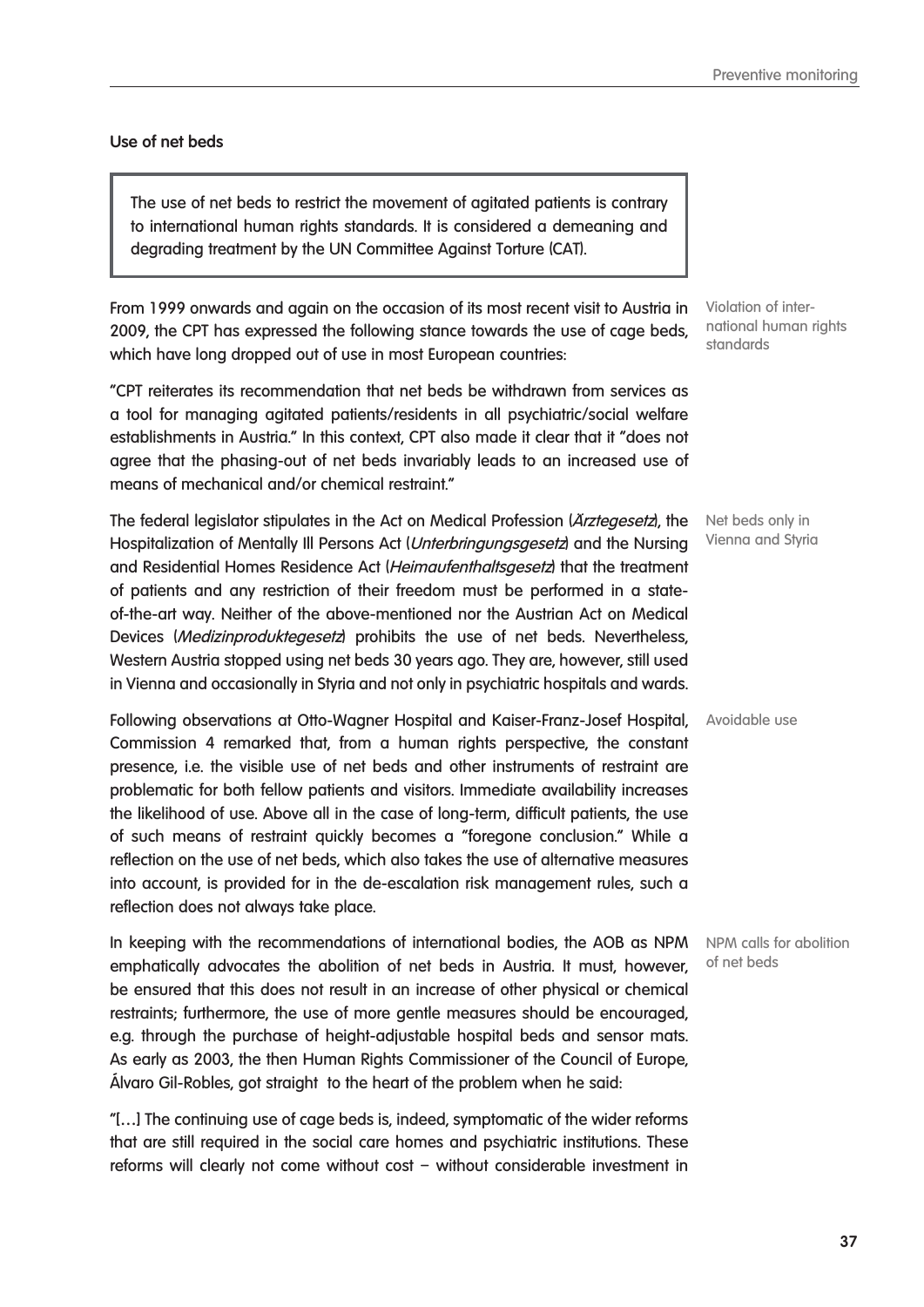the material and human resources of mental health care services. However, the respect for the dignity and most elementary rights of persons with mental disabilities demands these reforms as an urgent priority […]."

Individual cases: VA-BD-GU/0040-A/1/2012, GU/0059-A/1/2012, GU/0003-A/1/2013, GU/0022-A/1/2013, GU/0062-A/1/2013

#### **Central register of means of restraint**

All psychiatric institutions should set up a central register containing detailed information on the recourse to means of restraint so as to be able to evaluate their use and frequency across Austria.

On the occasion of its visit to Austria in 2009, the CPT issued a report recommending that psychiatric institutions create a central register containing detailed information on each instance of recourse to means of restriction, covering the type of restraint used, the reason for resorting to it and the duration of its use. This register should also include records of all instances of chemical restraint. CPT recommendation

The AOB as NPM has asked Gesundheit Österreich GmbH (GÖG), a national research and planning institute for health care, to discuss the CPT recommendation in its expert talks with the directors of psychiatric wards across the country. These talks as well as the statements by the operators of psychiatric institutions both showed the concern that such a register could lead to a stigmatization of those affected. However, it should be objected that data could certainly be collected in accordance with data protection regulations and a stigmatisation of patients is in no way intended. NPM commissions GÖG to focus on the subject

Benchmarking restraint practices through a comparison of clinics across the country is impossible at this point, as not all psychiatric institutions keep electronic records and the collected parameters vary. As set out previously there is currently no databased explanation for the large regional differences in the use of severe measures of restraint. For evaluating restraint practices, it would thus seem advisable to agree on a set of clear and plausible quality indicators across Austria in order to avoid "isolated solutions." Central register as a preventive method

In light of the obstacles and concerns that have been expressed, the Federal Ministry of Health has pledged to the NPM that it would approach the Laender again regarding the implementation of the CPT recommendation and clear any legislative steps that may be required with the Federal Ministry of Justice. Ministry pledges initiatives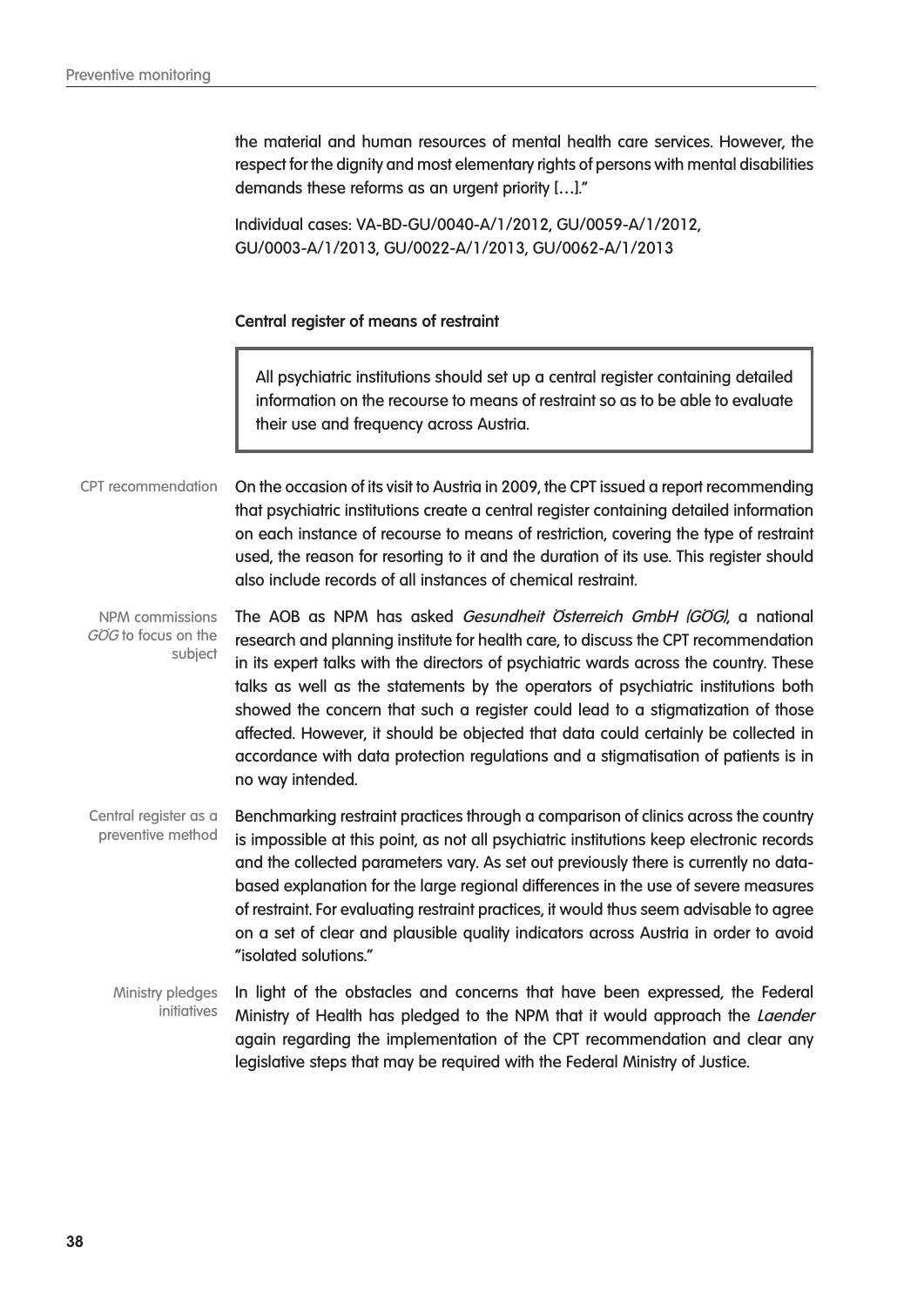**39**

# **The use of private security companies in psychiatric institutions**

Involuntary placement and/or hospitalization in addition to the prescription and application of severe freedom-restricting measures require a legal authorisation, as they constitute a grave encroachment on the right to personal freedom. Personnel of private security companies may not be assigned with authorisations reserved to medical staff.

The AOB as NPM observes that more and more hospitals assign companies which offer private security services. There is a tendency that these companies take on responsibilities of personal and property protection as well as other supervisory services within medical facilities. During their visits, the commissions obtained increasing evidence pointing towards security service also being used to treat patients.

For example, Commission 2 reported after a visit to a hospital in Upper Austria Active involvement in that private security services had attended trainings on means of restraint in the psychiatric ward of the facility. The employees of the private security firm were then asked to assist medical staff with applying major instruments and means of restraint in the reception and monitoring room, where a bed with 5-point restraints and double-sided rails was kept ready for use. The patients held in this room can be monitored via a large viewing panel. The security firm was assigned the permanent task of observing restrained individuals via monitors throughout the night. Interviews revealed that the employees of the security firm did not consider themselves to be sufficiently trained for these tasks.

After several visits at a medical facility in Vienna, Commission 4 found that uniformed Assistance in coercive personnel of a private security company is authorised to perform means of restraint on psychiatric patients according to the instructions of the medical staff. When examining the manual of the contracted services, the AOB discovered that in the case of critical patient situations and imminent danger, the security service is in fact authorised by contract to restrain patients without consultation and without being instructed to do so by medical staff. The security service further assists in searches of persons and can even be called for help whenever there are critical situations in dealing with patients. The contracted services explicitly include such operations as a task within the scope of "personal safety."

The observations that have so far been made regarding the activities of private security companies in hospitals show that the visits of the commissions may only have revealed the peak of the iceberg. In the course of the media debate initiated by the AOB as NPM, a medical specialist at a hospital in Lower Austria himself conceded that, "if the worst comes to the worst," people who are admitted unconsciously drunk are not monitored by medical or nursing staff but by the staff of private security companies.

restraints and supervisions

powers also in Vienna

Monitoring of unconscious people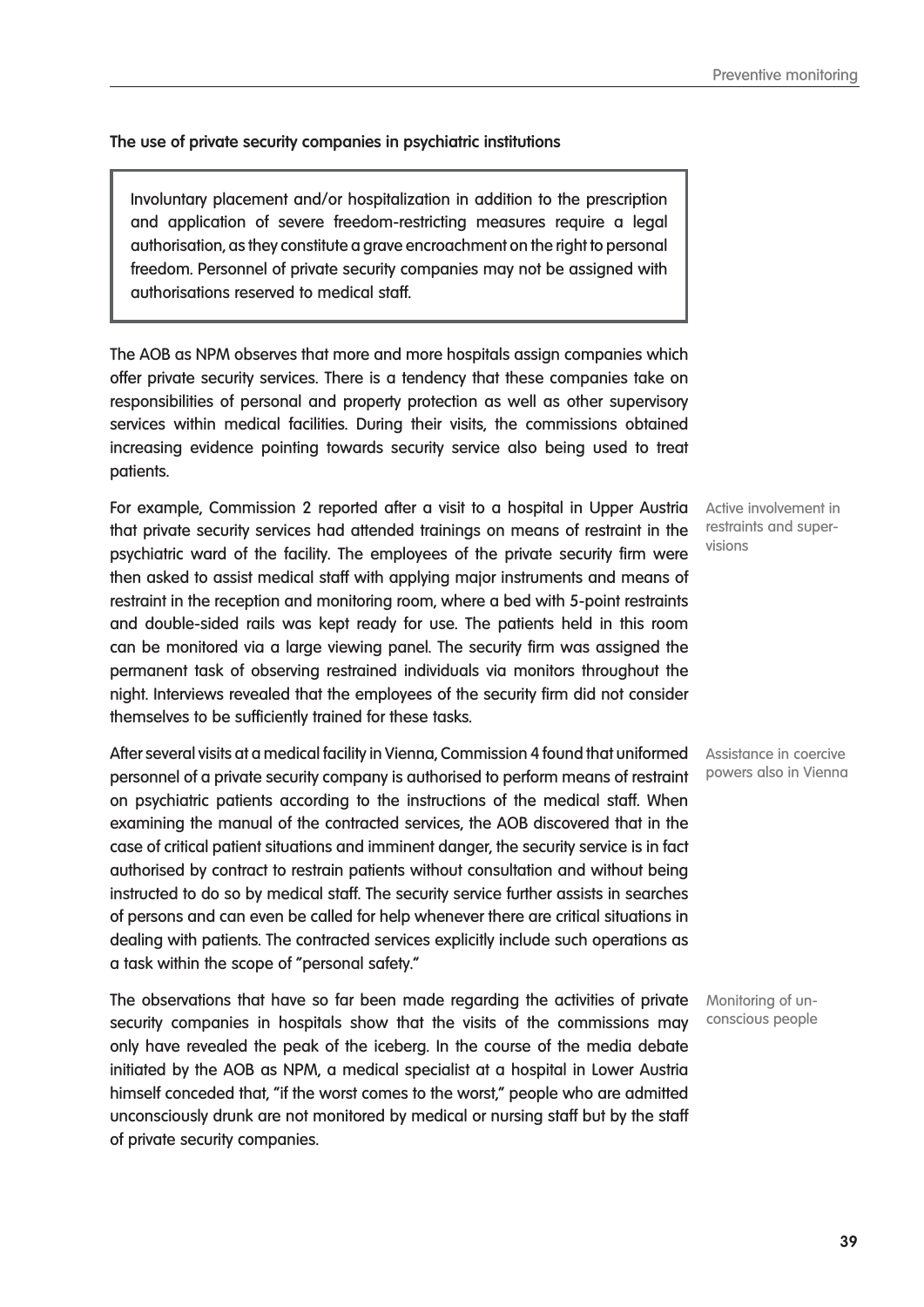The NPM believes that all these developments must be halted. The supervision and treatment of people, especially mentally ill people, is a highly sensitive matter and specific regulations reflect this fact. Neither the householder's rights (Hausrecht pursuant to Article 344 of the Austrian Civil Code (ABGB) nor the right to report and detain pursuant to Article 80 of the Austrian Code of Criminal Procedure (Strafprozessordnung) nor the employment law of medical professions offer a sufficient legal basis for such wide-ranging authorisations of security services.

Involvement of private security companies is not permissible Here, reference must be made in particular to Article 3 of the European Convention on Human Rights (ECHR), the right to private autonomy in the context of respecting private life according to Article 8 ECHR, and the related legislation by the European Court of Human Rights as well as to Article 1 of the Hospitalization of Mentally Ill Persons Act (Unterbringungsgesetz). According to these, the personal rights of mentally ill people admitted to a medical institution must be specially protected and their dignity as human beings must be respected and upheld in all circumstances. This can only be ensured if a sufficient number of qualified hospital staff is available. In any case, the involvement of private security companies in coercive measures under the Hospitalization of Mentally III Persons Act (Unterbringungsgesetz) and therefore under the sovereign administration of the federal government – is not permissible. Pursuant to the Hospitalization of Mentally Ill Persons Act (Unterbringungsgesetz), during placement in a hospital, only the bodies of the medical institution are authorised to search individuals and their possessions if the conditions of Article 34a are met.

Employment law specifies limits to delegation of authority Article 19 of the Health Care and Nursing Act (Gesundheits- und Krankenpflegegesetz) offers a detailed job description of psychiatric medical and qualified nursing staff: only qualified members of the psychiatric medical and nursing team may observe, supervise and care for patients, as well as assist with medical measures. Individual care activities or cooperative activities within the scope of therapeutic and diagnostic assistance may only be delegated to members of the care assistance staff (see Article 84 of the Health Care and Nursing Act) following instructions by members of the medical,qualified nursing team or physicians. The Health Care and Nursing Act does not provide for further delegations.

In agreement with the Human Rights Advisory Council, the AOB - in its role as NPM - takes the view that the practices shown must be classified as highly alarming and constitute a breach of constitutional provisions. According to the NPM, systemic deficiencies and insufficient staff resources in the organisational structure of operators and medical institutions must not be compensated for by a transfer of tasks to private security companies.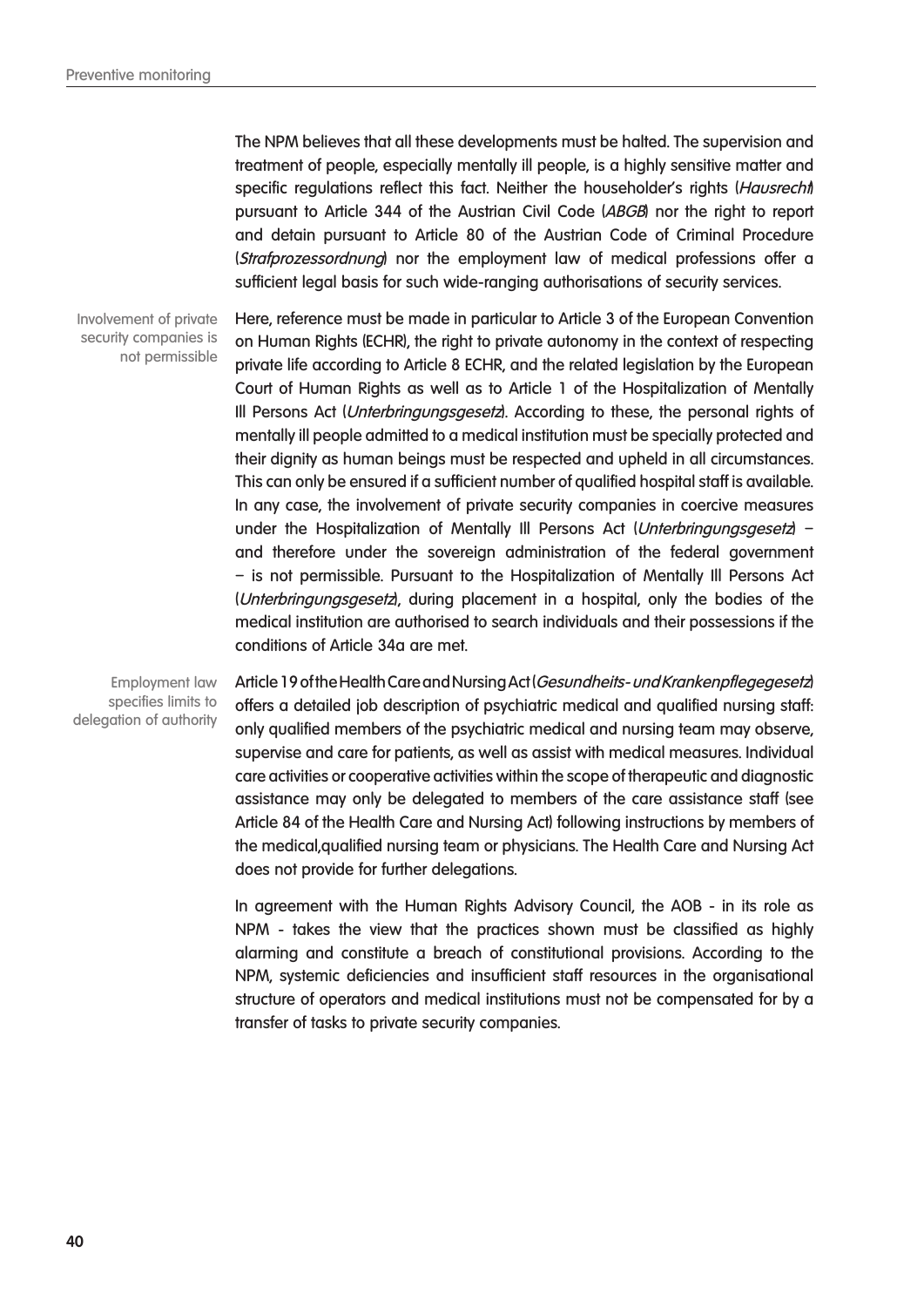**Child and youth psychiatry must be extended**

A lack of resources affects health care coverage for children and adolescents who suffer from mental diseases, behavioural disorders and development disorders and are in need of expert help.

The Austrian Structural Plan for Health clearly states that one child and adolescent psychiatric ward must be made available per 300,000 residents. In most Laender, only about half of the beds for children and adolescents provided for in the structural plan are in fact available; only Carinthia reaches the lower end of the target. If a child or adolescent in Austria requires psychiatric treatment, in addition to outpatient treatment no more than eleven physicians are available with additional training in child and adolescent psychiatry, medical practices and contracts with medical insurances.

Commission 1, responsible for the Tyrol and Vorarlberg, and Commission 4 in Vienna, repeatedly noticed that children and adolescents are treated and placed in adult psychiatric wards. This situation, which is considered inadequate by all parties, is caused on the one hand by insufficient beds for treating adolescents and children in specialised settings, and on the other hand, by a lack of medical specialists. This situation is further aggravated by insufficient capacities in the area of follow-up care. This leads to a prolongation of stays on wards, which is medically not indicated and results in further (avoidable) capacity restrictions.

In consideration of these findings, the AOB has initiated investigative procedures and the Laender have subsequently pledged improvements, some of which will be effective in the medium term.

The Land of Vorarlberg has promised the AOB that it would raise staff numbers and carry out a structural reorganisation, particularly regarding a co-operation between the regional hospitals in the cities of Rankweil and Feldkirch and the Carina medical institution, so as to improve the care situation.

Treatment options for mentally ill children and adolescents in Vienna have been expanded continually. With the opening of the Hospital "Nord" in 2016, capacities for mentally ill children and adolescents will for the first time be created on the Northern side of the Danube and an additional number of 30 beds will be set up there. Also, an extension of the University Clinic for Child and Youth Psychiatry at the Vienna General Hospital (AKH) is scheduled for 2017. In addition, a feasibility study to estimate costs is currently under way as an emergency measure for assessing if Ward 07 of the University Clinic for Child and Youth Psychiatry can be spatially divided. This way, it would be possible to separate the patient groups of children up to 12 years and of adolescents.

As a result of structural and spatial deficiencies, the Tyrol is planning to construct a new child and youth psychiatric ward on the premises of the regional hospital in

Care in adult psychiatric wards

AOB initiates investigative proceeding

Ongoing efforts in Vienna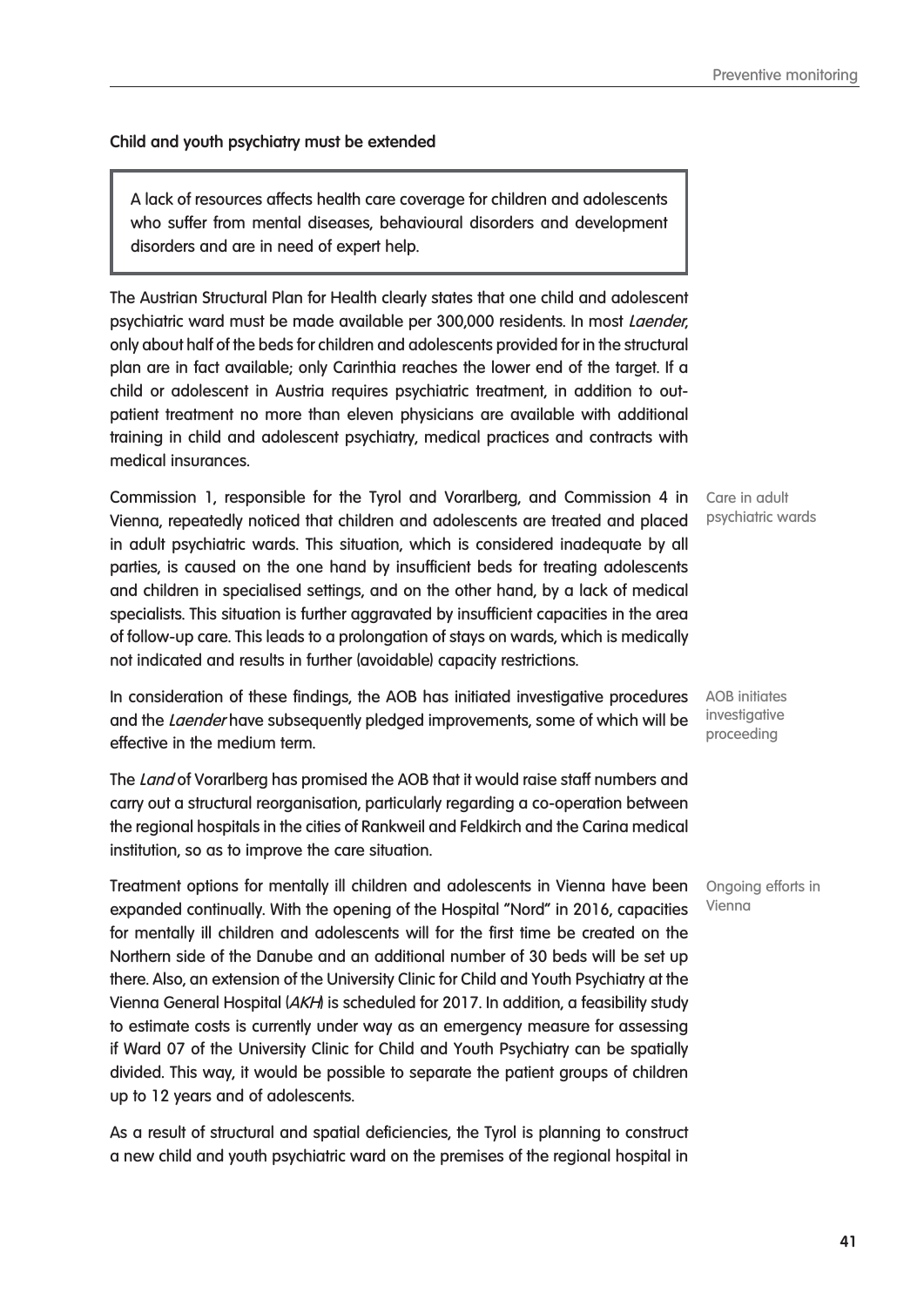the city of Hall. Planning has been completed, and a separate area for children and adolescents has been earmarked. The Tyrolean Association of Medical Institutions has already implemented recommendations made by Commission 1 for improving the care situation of children and adolescents until the new building is finished.

Psychiatric wards are not a "place to live"

Based on the precondition of adequate follow-up care offers, the duration of care for patients in psychiatric clinics must be limited to the medically indicated extent.

In the Tyrol, Commission 1 came across a man who – except for short breaks – had been placed at a psychiatric ward since 1967. Almost every week, he had to put up with changing occupancy in a two-bed room. His sole possessions were five personal photographs. Only an investigative proceeding of the AOB had the effect that the man was slowly introduced to life in a care home located on the clinic's premises.

Across Austria, there probably is a significant number of chronically mentally ill people who could be called "misplaced." This problem is aggravated due to a reduced number of hospital beds and the closure of psychiatric wards that allow for individuals to be given a long-term treatment and to be adequately prepared for being discharged from hospital. The NPM believes that individuals with a chronic mental illness, particularly those who are diagnosed as schizophrenic with pronounced symptoms and those with delayed psycho-mental development and frequent psychiatrically relevant episodes, need to be provided with additional help to master their everyday life. Extended help required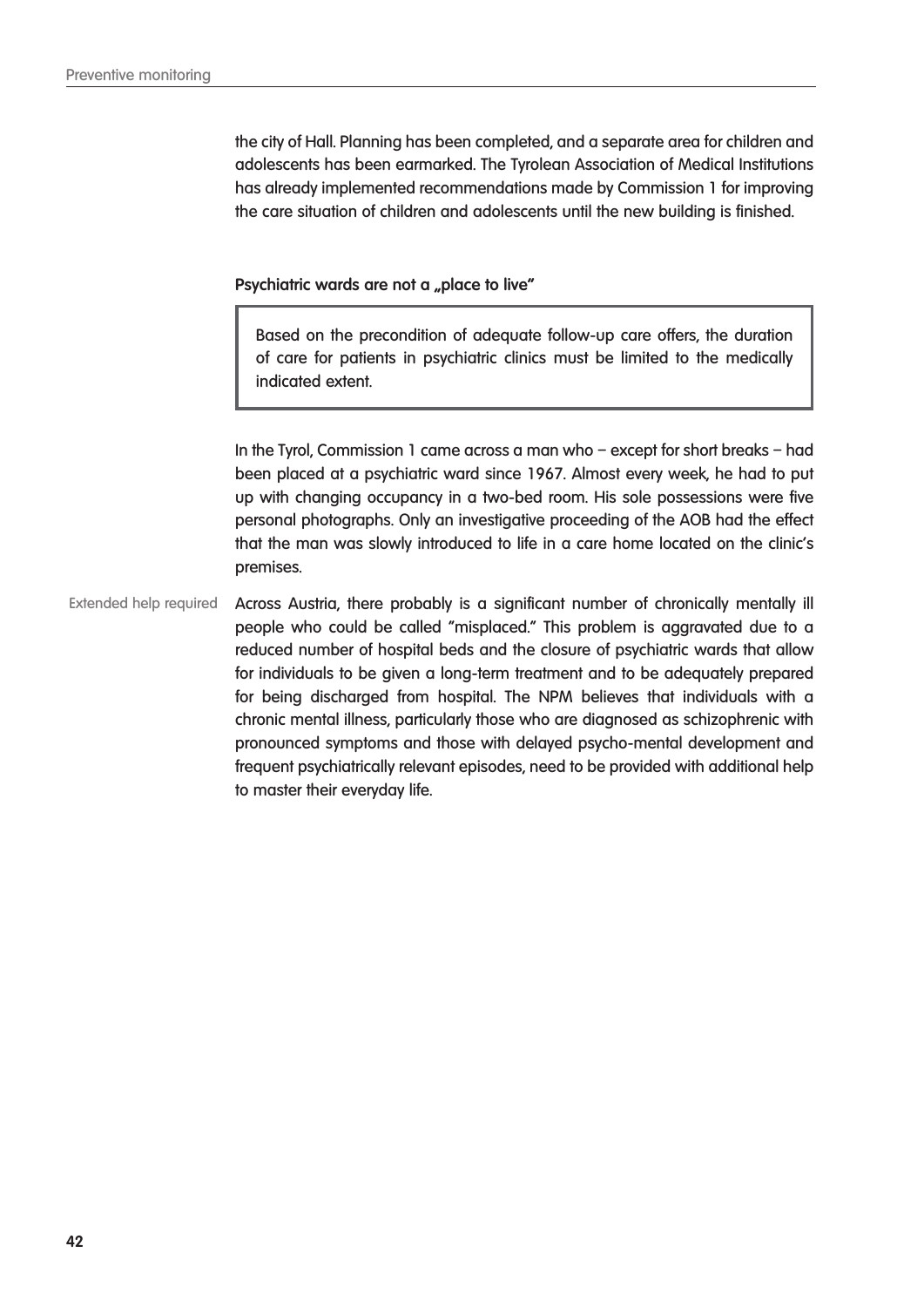# **3.5.3 Youth welfare institutions**

#### **General**

Since July 2012, visits to institutions and facilities operated by youth welfare authorities have been taking place in all *Laender* with the exception of Vorarlberg. 84 shared accommodations and residential homes for children and adolescents were visited in 2013 and the AOB received largely positive reports from the commissions. Most children and adolescents who cannot grow up with their parents for various reasons stated that they felt at ease and well treated. The atmosphere at both, private and public institutions and facilities as well as their readiness to co-operate was viewed very positively.

However, it was critically observed on many occasions that finding suitable places for the age group of adolescents aged 12 years and above can prove very difficult. The after-effects of traumatic early life experiences range from symptoms of anxiety or depression to suicidal crises, self-harm or behaviour that is harmful to others, and an increased risk of addiction. Especially children and adolescents who experienced psychiatric wards need supervision that must meet special requirements and take place in small groups or as one-to-one support at the hands of specially trained staff. The availability of follow-up therapy is of particular importance here. In Austria, there are only few examples of models of shared accommodation that combine child and youth psychiatry with educational support.

The maximum number of children and adolescents allowed in shared accommodation varied greatly between the different Laender. In Burgenland, for instance, shared accommodation for up to 16 children may be approved. In Styria, up to 13 children may be looked after in one shared accommodation group whereas the maximum in Carinthia is twelve. In Lower Austria and Vienna, groups may reach up to ten, and in the Tyrol and Upper Austria only nine minors per accommodation group, whereas Salzburg approves shared accommodation groups of up to eight minors. The duty to ensure compliance with human rights above all regarding minors in non-parental care means that group sizes must at least be reduced to a size that creates the conditions for a challenging and supportive education. The AOB therefore takes the view that group sizes exceeding ten children match neither social pedagogical findings nor current standards of non-parental supervision. The different regulations across the Laender have no factual justification.

The AOB has signed a co-operation agreement with the Austrian Ombudspersons for Children and Adolescents (Kinder- und Jugendanwaltschaft) in order to allow for a more effective joint implementation and enforcement of the rights of children and adolescents. In November 2013, the NPM heard that, following the commissions visits, both children and adolescents and the directors of private and public youth welfare institutions voluntarily made contact with the Austrian Ombudspersons for Children and Adolescents to discuss practices that were considered problematic. While this effect must be welcomed from a preventive point of view, it also means

Lack of places for adolescents with mental disorders

Different regulations for sizes of shared accomodation groups

Co-operation between AOB and Children's Ombudspersons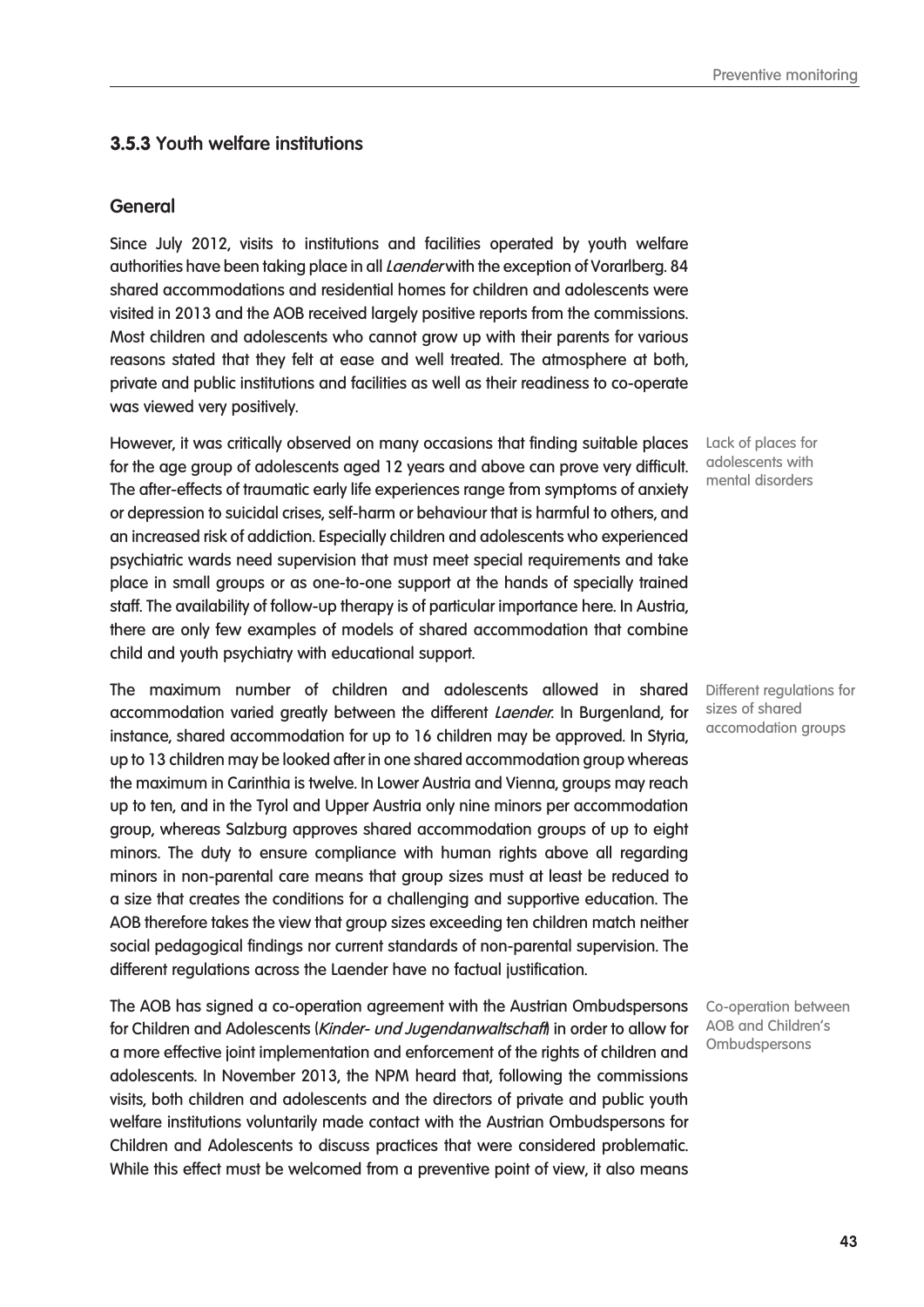that the Ombudspersons for Children and Adolescents no longer have sufficient staff resources available.

In all its reports in recent years, the AOB has called upon regional parliaments to set up external contacts for minors in non-parental care. The commissions have now also offered corresponding recommendations.

### **Monitoring priorities and overall findings**

Following a suggestion of the Human Rights Advisory Council, the AOB chose the topic of "measures to prevent violence" as its monitoring priority as NPM in 2013. Based on standards and criteria developed for this purpose, the NPM surveyed how institutions and facilities in question handle this subject.

Further violence prevention training and education

As became clear during visits, not all institutions offer training programmes to prevent violence. While some see mandatory and continuing training sessions for employees as a natural part of quality management, others assume that basic training is sufficient. Some institutions make use of additional training according to the "PART" concept (Professional Assault Response Training), which teaches confidence in handling aggressive or violent behaviour and offers strategies for responding adequately to these situations as a qualified social education worker.

Many interviews conducted by the commissions with social education staff have confirmed an increased readiness to use violence in recent years and a growing number of violent incidents at care institutions. As this makes educational work significantly more difficult, the NPM believes it to be of particular importance that the Laender with their mandate of helping children and adolescents, respond to these developments. It should be natural for specialists in child and youth welfare to not only acquire theoretical professional knowledge but also to be able to apply it. In addition to basic training, special competences for dealing with violence in crisis situations are required to pass actual performance in practice. The NPM believes that mandatory further education and training on this subject, the inclusion of violence prevention in institutional guidelines and codes of conduct, and the appointment of a violence protection officer are indispensable measures to prevent violence. Corresponding recommendations have been sent to the regional governments.

In Upper Austria, Salzburg, Tyrol, Styria and Vienna, the commissions noticed several cases where children and adolescents were not adequately accommodated. For instance, this happens if an institution lacks the supervision concept that would be necessary in a particular situation based on individual needs. On the one hand, this is caused by a limited access to social therapy. On the other hand, the *Laender* require child and youth welfare to find accommodation that is as "affordable" as possible. No adequate supervision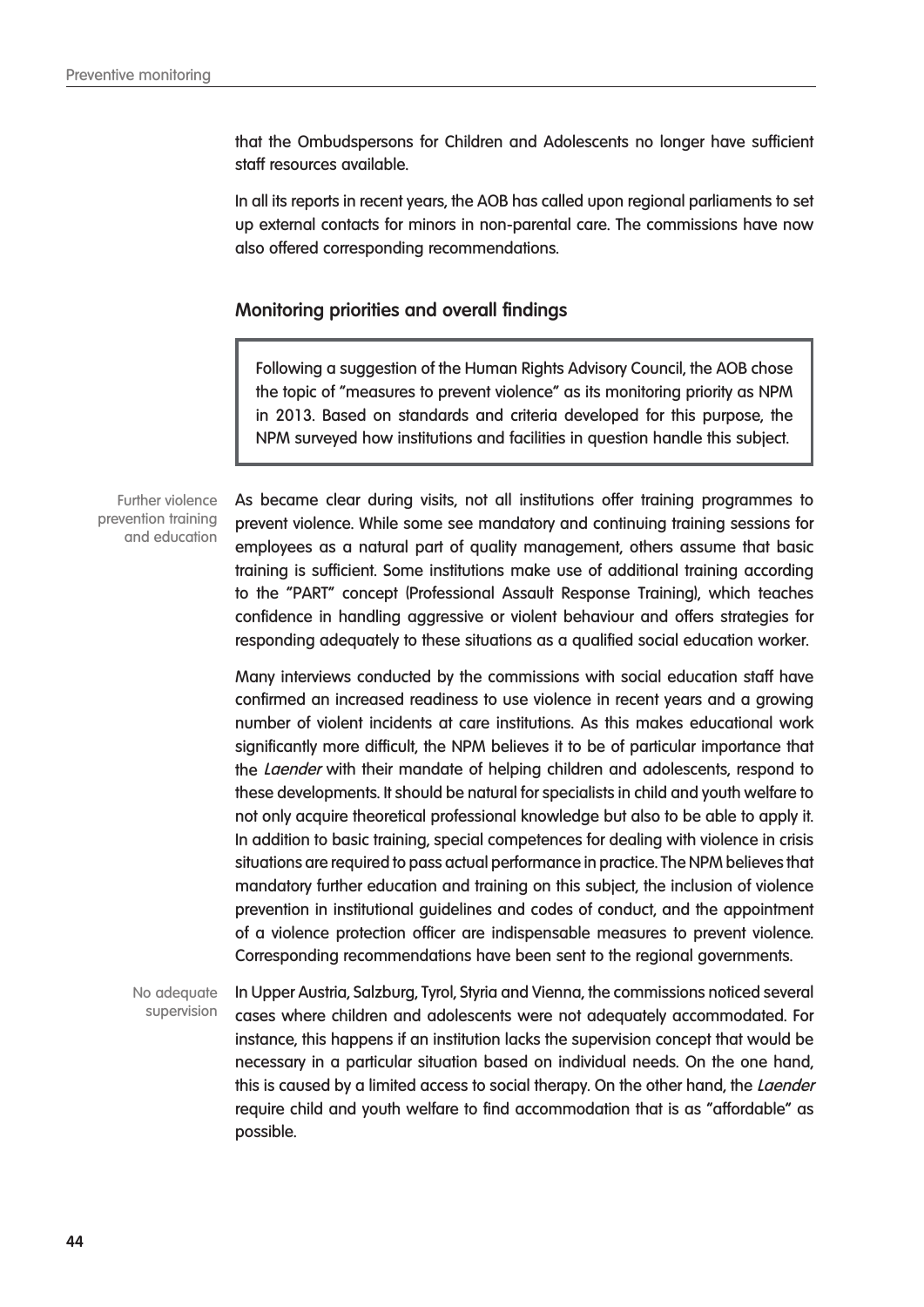In Salzburg, Commission 2 visited an institution that is reserved for adolescents with severe social behaviour issues. Some would have needed intensive experience-based education and did not receive adequate support in an institution for adolescents diagnosed as requiring psychiatric care. As a result, neither the adolescents nor staff could be guaranteed adequate and comprehensive protection against violent acts. Physical attacks against minors and severe verbal threats above all against female staff could not be avoided. The director of the institution complained that he had no say in either admissions to or discharges from the institution because such decisions were made by the regional government alone. The latter rejected the requested transfer of a boy who was unable to cope with the group situation and frequently acted as aggressor or instigator. Only the intervention of Commission 2 led to his transfer. The example of this shared accommodation, which at the time of visit had existed for no more than half a year, clearly demonstrates the weaknesses of the system and, unfortunately, is no isolated case.

If too much strain is put on supervisors in shared accommodation, a rigid system of punishments is occasionally introduced as a result. The commissions and the AOB - in its role as NPM - frequently criticised "codes of conduct" that were evidently not introduced for educational reasons only. In this context, Commission 2 came across a model, where adolescents were barred from the premises of a young people's home for several days. In its report to the supervisory authority the AOB classified this as a grave violation of the institution's supervisory duty. According to the AOB, other forms of punishments of a breach of rules are equally unacceptable from a human rights perspective, such as being held incommunicado from the family of origin, the removal of doors from toilets and showers, and group punishments.

The UN Convention on the Rights of the Child attaches great importance to the participation of children and adolescents in decisions, which affect their lives. As has been discovered in some institutions, the possibility of having a say is not yet very pronounced in practice. While some shared accommodation groups have house parliaments, these meet only rarely. The extent to which children are involved in the elaboration of group rules also varies widely. The NPM feels that there is a significant backlog demand for ensuring that the rights of children are enforced in practice.

The commissions carried out critical evaluations of schools and workshops on the premises of residential homes in the Tyrol, Upper Austria and Styria. Schools and workshops in residential homes can offer opportunities for minors with adjustment and behavioural problems, who would have lost their places in schools or their apprenticeship and been considered "un-schoolable" in the past. The responsibility to ensure mandatory attendance at school or complete apprenticeships is thus passed on to youth welfare and its institutions due to the "segregation of difficult minors." As is already the case in Vienna, the tradition of schools and training centres at residential homes should be reconsidered because, given appropriate educational care, children and adolescents are well able to attend public educational institutions. If greater inclusion is not encouraged, minors will not leave

Punishment as a symptom of strain

Involvement in important decisions

Residential home schools - symptom of a closed system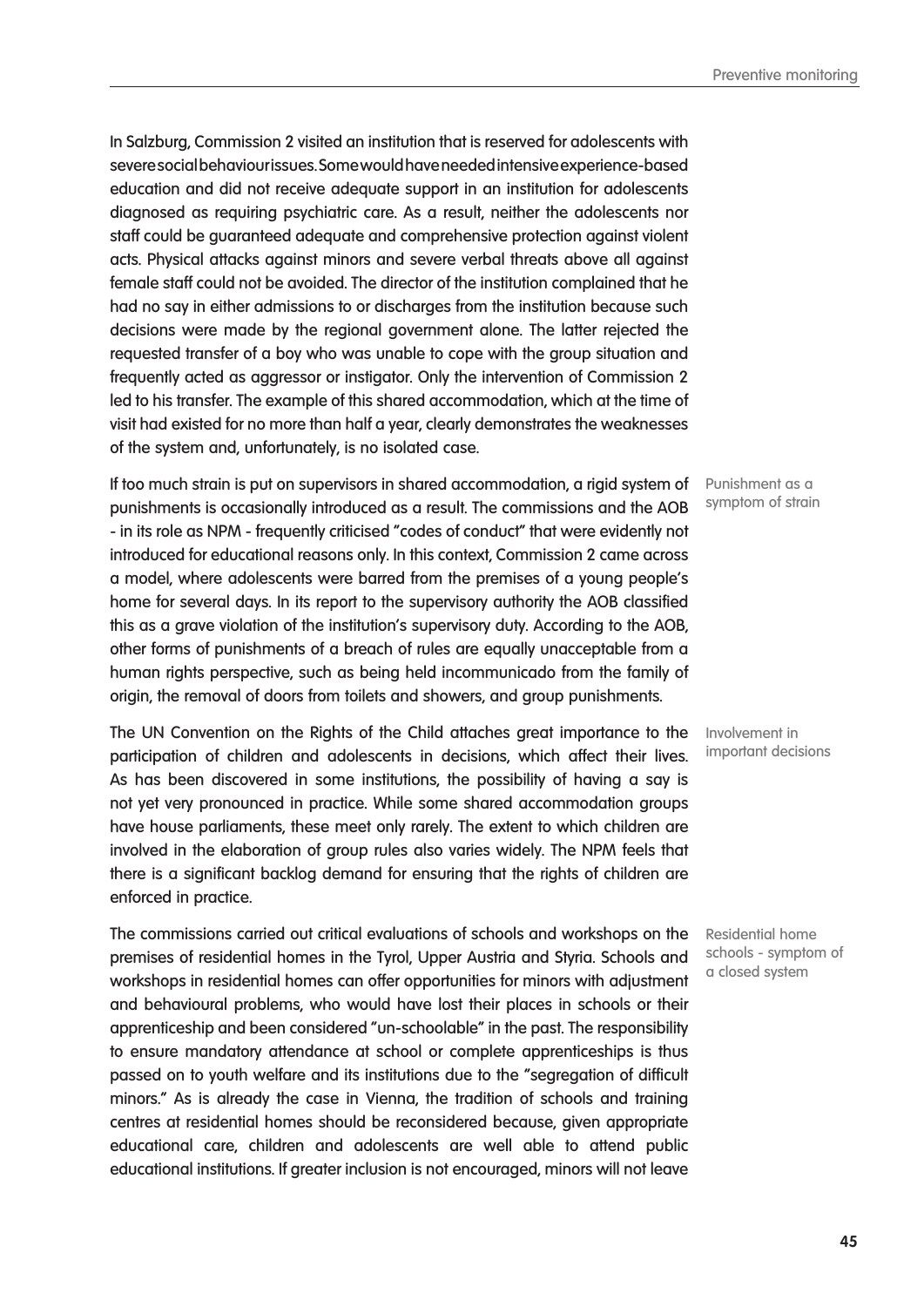the institutions during the day and will therefore to a large extent not be able to establish contacts with their peers outside the facility. Certificates from such institutions will stigmatise them as "kids from care homes" all their lives. In the 1960s and 1970s, these closed systems were a potentially fertile soil for violence and abuse. The AOB has asked the *Laender* concerned to revise their concepts towards greater educational integration and stronger transparency.

#### **Individual cases**

**Supervision of unaccompanied minor fugatives**

Institutions and facilities which take care of nearly twice the number of children and adolescents as planned, have led to an extremely tense staff situation and induced the NPM to take immediate action.

Commission 5 has already carried out three visits to a crisis centre supporting unaccompanied minors as well as children and adolescents affected by child trafficking. In contrast to other *Laender*, Vienna met its responsibility and did not transfer unaccompanied minors to the initial reception centre at Traiskirchen. However, this caused a bottleneck in the institution at the end of 2012 resulting in overly long care periods and subsequently an excess in care figures. In December 2012, 17 minors lived at the crisis centre designed for a maximum of 10 children and adolescents. This created an extremely tense situation for the staff. In addition, the site was bleak and in need of renovation.

By now, the occupancy rate has been reduced enormously because places offering basic care in Vienna have been extended significantly. Requests for improvement were put in and additional members added to the staff team; in October 2013, the crisis centre moved to a new building. Nevertheless, satisfactory supervision of children and adolescents was still not apparent even on the commission's third visit. In the NPM's opinion, children and adolescents suffering from (fugitive) trauma in any case require psychotherapeutic care and depend on therapy offers in their mother tongue. These must be made available and tailored to their needs. As a result, the AOB invited the responsible parties and specialists to take part in a meeting to discuss the observations and criticisms of Commission 5 in detail. Further changes were promised. NPM achieves improvement

> In the meantime, the NPM has received explicit requests from the Ombudspersons for Children and Adolescents to carry out such visits in the other Laender as well in the interests of all unaccompanied minor fugitives. These will take place in 2014.

Individual case: VA-W-SOZ/0010-A/1/2013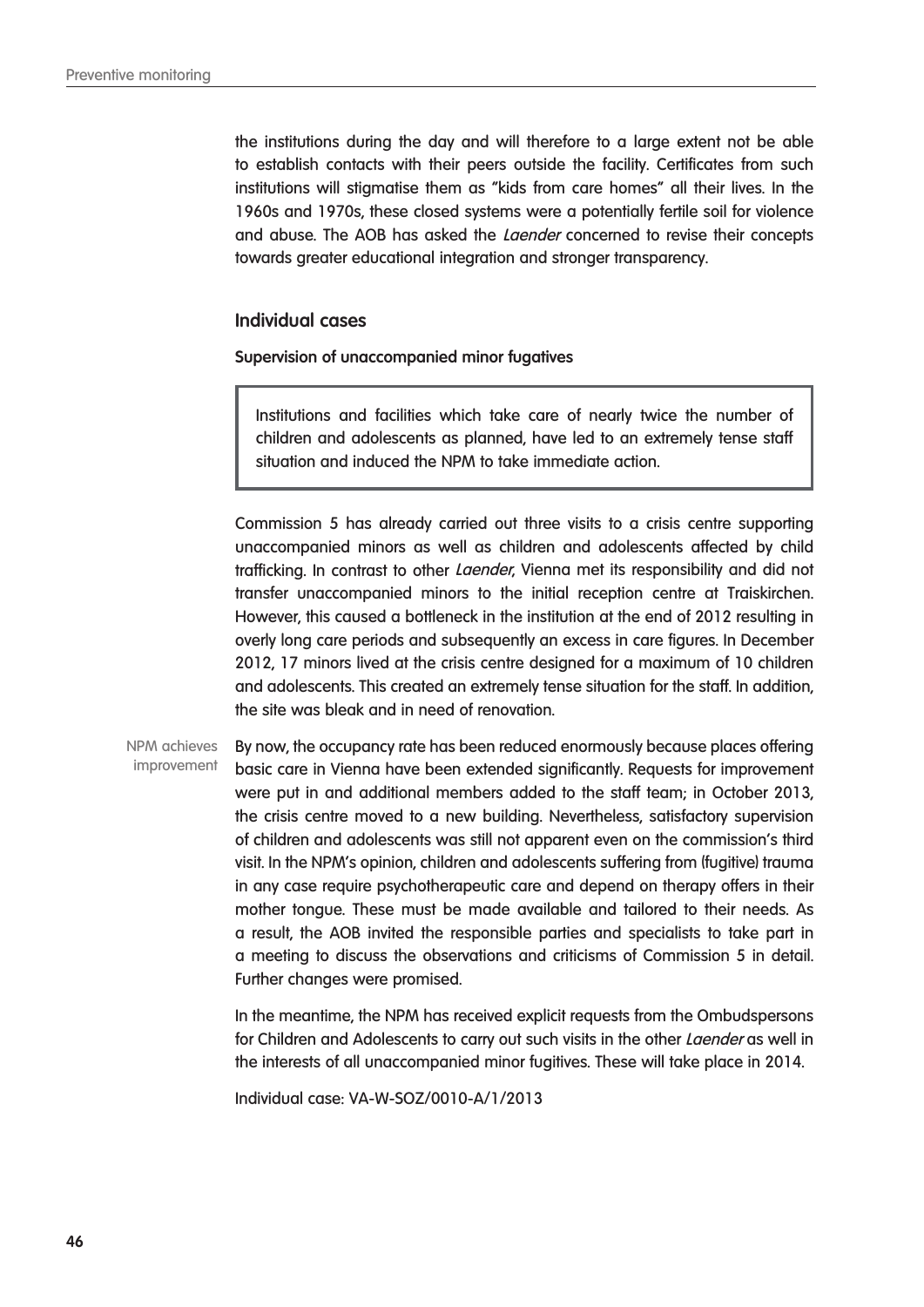#### **Unacceptable conditions at a home for young people**

During two visits to a home for young people, Commission 2 identified unacceptable conditions, which must be classified as a violation of human rights. As part of its investigative proceedings, the NPM was able to trigger measures to improve the situation.

In a 60-page report, Commission 2 severely criticised the living conditions at a home for young people after two visits. The grievances mentioned primarily related to insufficient staff, questionable punishments for braking rules (due to a lack of staff-intensive mechanisms for crisis intervention), insufficient protection against violence and a lack of caring and supportive education. Social educational activities in this institution are undoubtedly highly challenging. This was also reflected in the fact that staff was frequently absent because of sickness, high staff fluctuation and a low number of applications for job vacancies. The AOB initiated investigative proceedings and summarized the alarming results of the visits. Different measures were recommended to improve the situation and the involvement of the Ombudsperson for Children and Adolescents in Upper Austria was encouraged.

In a meeting with the responsible political agents, the affected specialist areas Group size already and the Ombudsperson for Children and Adolescents of Upper Austria, there was no opposition to the criticisms. As revealed in the presented reports from the supervisory authority, an expert group from the supervisory authority reached similar conclusions during its last visit. In a first step, the group sizes were reduced from eleven to nine children and adolescents in consultation with the AOB and the search for additional staff was intensified.

At the NPM's recommendation, the relevant members of the government also approved the commissioning and financing of a project focusing on the interdisciplinary optimization of the concept and the practical implementation in the institution's everyday social educational work. The preventive standards to be developed in 2014 will also be transferable to other institutions and serve as "best practice" in Upper Austria. The project team is made up of one employee from the AOB, one member of Commission 2 and the Upper Austria Ombudsperson for Children and Adolescents.

Individual case: VA-OÖ-SOZ/0007-A/1/2013

reduced

Optimization project commissioned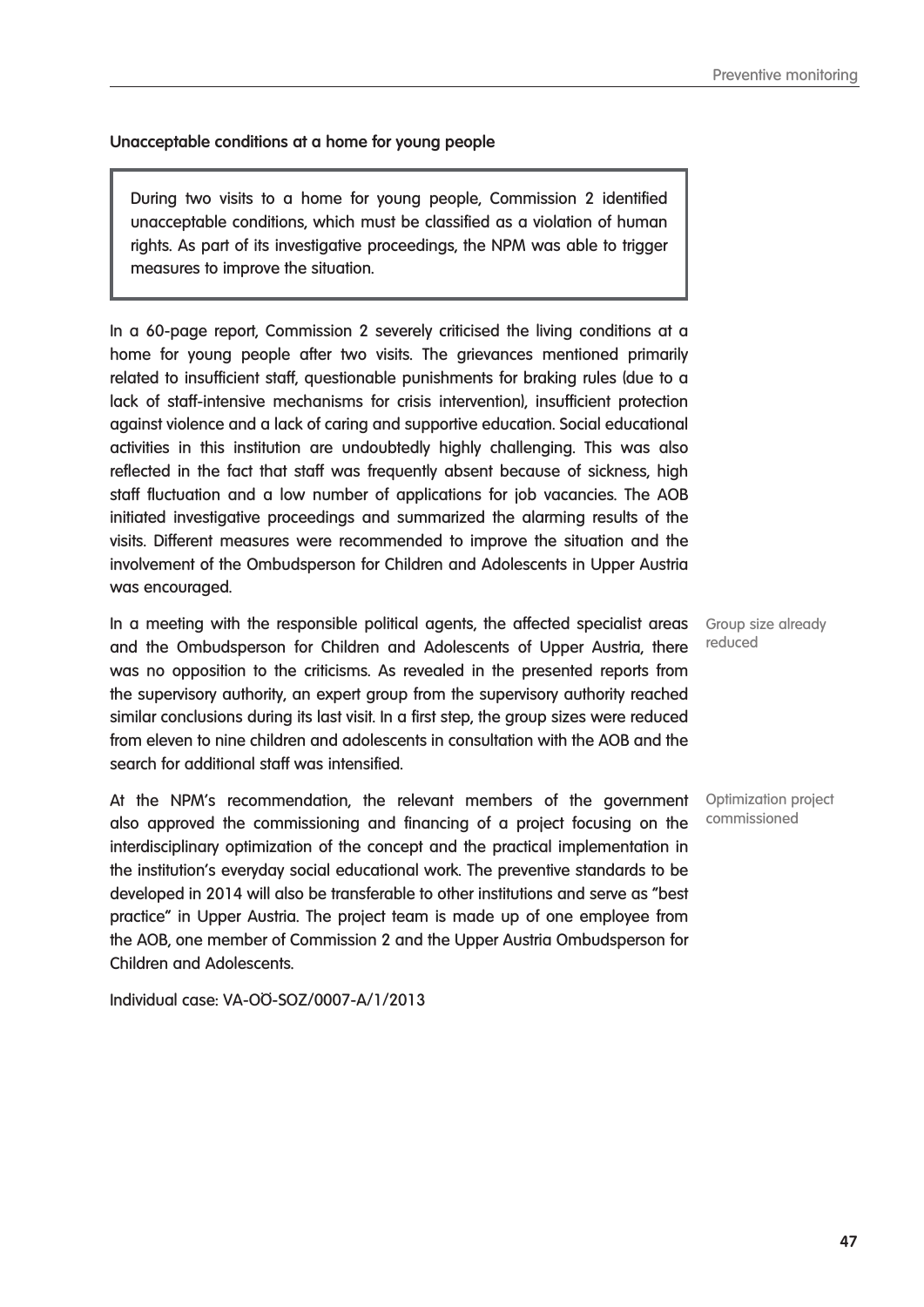### **Isolation is not a permissible educational concept**

A separation of minors in a small wooden hut as a punishment for misconduct is not in line with the principle of modern pedagogy and legally prohibited in the context of youth welfare measures.

Immediately after its visit to a shared accommodation group, Commission 6 reported about an institution where seven boys with significant psychosocial impairments, severe behavioural issues and early childhood attachment disorders received care. The directors developed a concept for dealing with the difficult adolescents, which set out a spatial and temporal separation in a small, sparsely furnished wooden hut in order to punish them for breaking the rules or misconducting against leaders or members of the group.

Interviews revealed that minors were at times forced to spend a day or in some cases even 72 hours there without a break. The main building could only be entered to use the sanitary facilities or to get food or clothing. This separation was first and foremost described as oppressive and involving feelings of claustrophobia during the night.

The NPM informed the Lower Austrian regional government of these unacceptable conditions, which ceased immediately. More frequent visits were promised and the parties responsible for the institution have by now submitted a revised concept for crisis intervention to the supervisory authority. Supervisory authority responded promptly

Individual case: NÖ-SOZ/0023/A/1/2013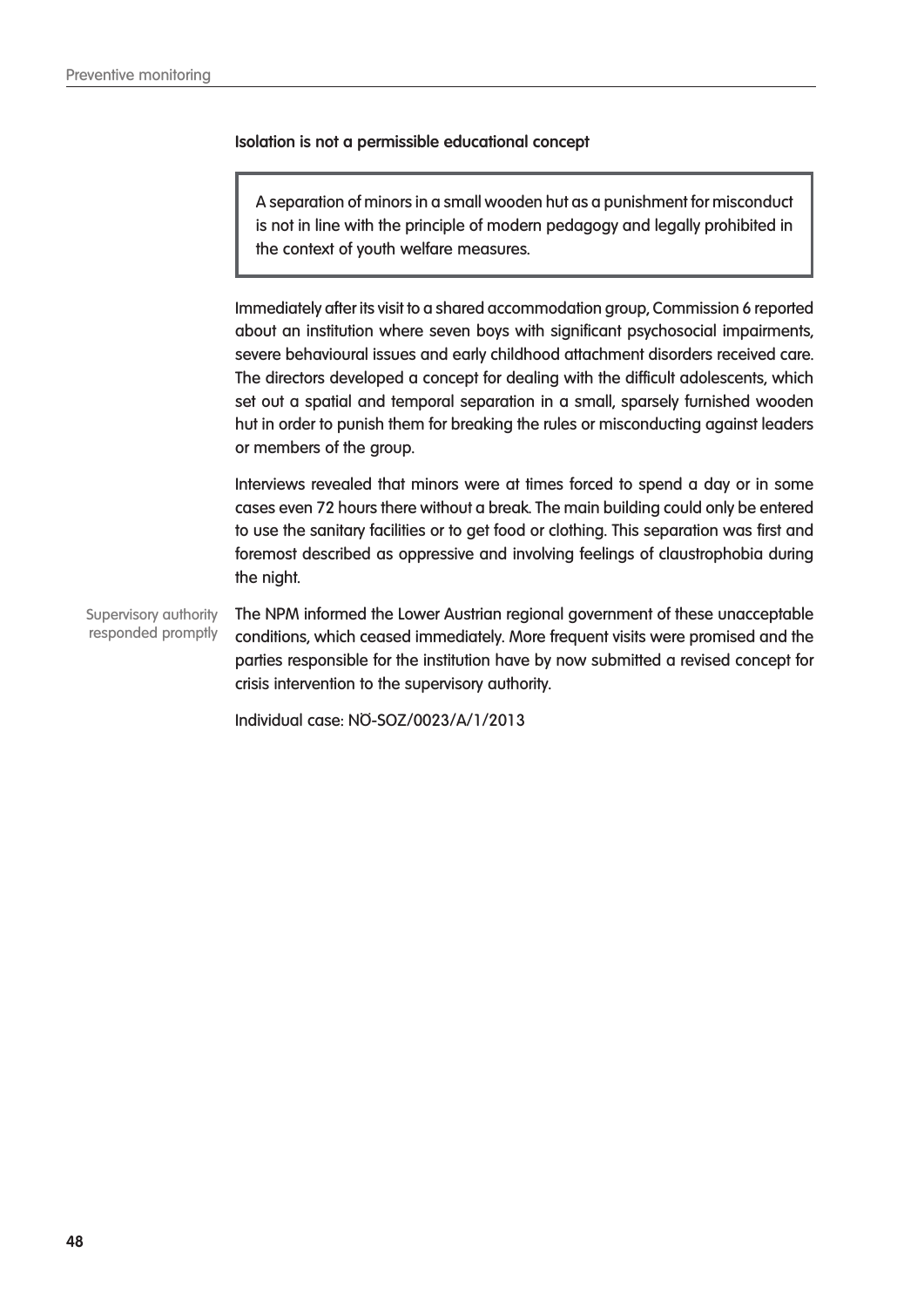# **3.5.4 Institutions for persons with disabilities**

## **General**

In 2013, the commissions carried out 67 visits to institutions and facilities for persons with disabilities. Public and private sponsors were monitored, and the institutions ranged from daytime workshops via shared accommodation and homes to care wards.

The UN Convention on the Rights of Persons with Disabilities (CRPD) is considered a milestone and obligates among others to "take all appropriate measures, including legislation, to modify or abolish existing laws, regulations, customs and practices that constitute discrimination against persons with disabilities." The intention is to trigger a rethinking process within society, which also requires the support of political decision-makers on all levels.

Substantial EU documents support the transition from institutionalization to community support (see European Commission 2009, European Expert Group 2012). No reliable data is currently available for Austria on the number of adults as well as children and adolescents with disabilities living in large, medium-sized and small residential institutions or making use of assisted living or personal assistance. However, the objective of enabling people with disabilities to live a self-determined life makes clear strategies and concepts necessary.

Even though the UN Convention on the Rights of Persons with Disabilities was ratified in 2008, the AOB still identifies a lack of a corresponding strategic plan - both on a federal and on a regional level. Nevertheless, the government programme 2013- 2018 contains declarations of intention to build large institutions, set up alternative support services and develop independent protection models for around 20,000 people with disabilities working in workshops. On a regional level, Styria is currently the only *Land* having developed an "action plan for persons with disabilities" and having recognized its own need for action.

Even though many problems remain unsolved, it must be stressed that the commissions found several institutions and facilities where no complaints were made and even classified some as exemplary. These individually adapt their infrastructure and service to the desires and needs of their clients. Participation plays an important role and is also applied.

Obligations under UN-CRPD require unhesitating politics

De-institutionalism requires clear concepts

AOB identifies lack of political desire for implementation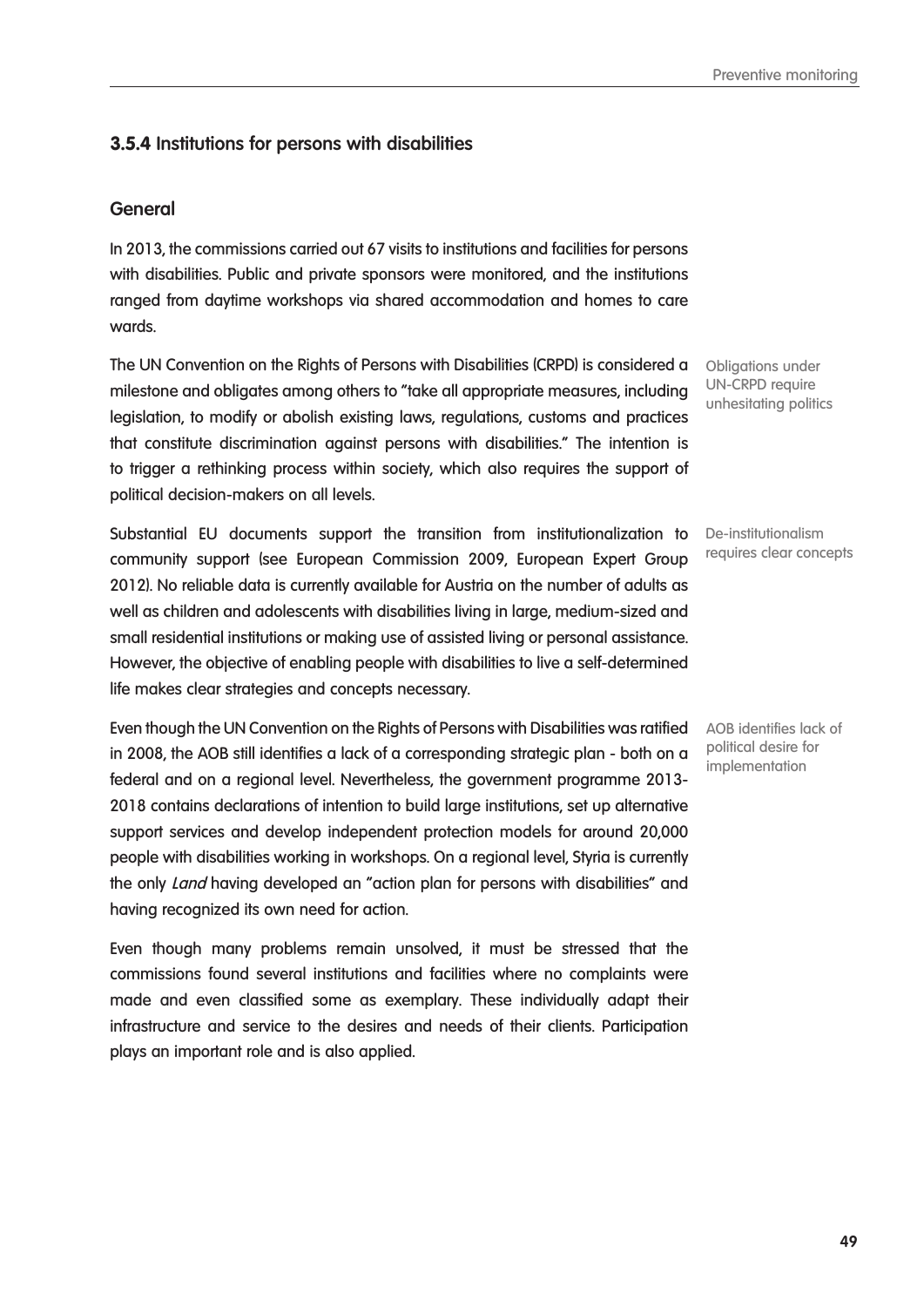# **Monitoring priorities and overall findings**

In consultation with the Human Rights Advisory Council, the AOB chose the topic "measures to prevent violence" as its monitoring priority. As does the independent mechanism according to Art. 33(2) CRPD, the monitoring committee (Monitoringausschuss), the AOB also defines violence broadly as specified in the CRPD.

The AOB's understanding of the terms "exploitation, violence and abuse" in Article 16 (3) of the UN Convention on the Rights of Persons with Disabilities (CRPD) is based on sources of international law. Accordingly, the AOB developed a broad definition of its mandate in a policy document which has been sent to the Human Rights Advisory Council and the commissions. With regard to an effective prevention of violence, the following topics deserve special focus: complaint management, the regular reflection on norms and values of cohabitation, the further training of staff, the privacy of those affected, their opportunity to live a self-determined sexuality, flexibility in designing everyday life, all types of restrictions to freedom and mobility, access to comprehensible information, self-assertion and self-defence measures, networking with other social areas etc. As a result of the broad definition of violence, the following problems primarily became apparent during the visits: Attention on different areas of focus

In several cases, the institutions did not report medication-based restrictions of freedom to the residents' representatives, contrary to the mandatory provisions of the Nursing and Residential Homes Residence Act (Heimaufenthaltsgesetz). In several cases, the commissions documented and admonished mechanical and electronic restrictions of freedom, such as locked doors or beds with fall arrest equipment, which did not seem justified given the option of milder alternatives. Violation of Nursing and Residential Homes Residence Act

Medical and care documentation were inadequate in several cases. For example, it was not possible to say which individuals were prescribed which psychotropic drugs due to which diagnoses. Clear indication descriptions for PRN medications were missing, and at times, diagnoses were updated insufficiently. In this context, there were also shortcomings with regard to medical education. Insufficient documentation

Repeatedly, deficits were identified in the area of accessibility and support in accessing the outdoors. Inside the institutions, people with disabilities were also highly limited in their range of actions through restrictive rules. Apart from this, the commissions identified in several institutions that care leaves too little room for own experiences and follows the rule "safety before independence". As a result, the potential of people with disabilities to develop individually is not exhausted, and self-confidence and independence are not promoted sufficiently. The more controlling the institutional systems, the bigger the risk that too little support is provided for empowerment. Not all institutions have set themselves the target to promote contacts between people with and without disabilities and to support friendships and partnerships. Autonomy not fostered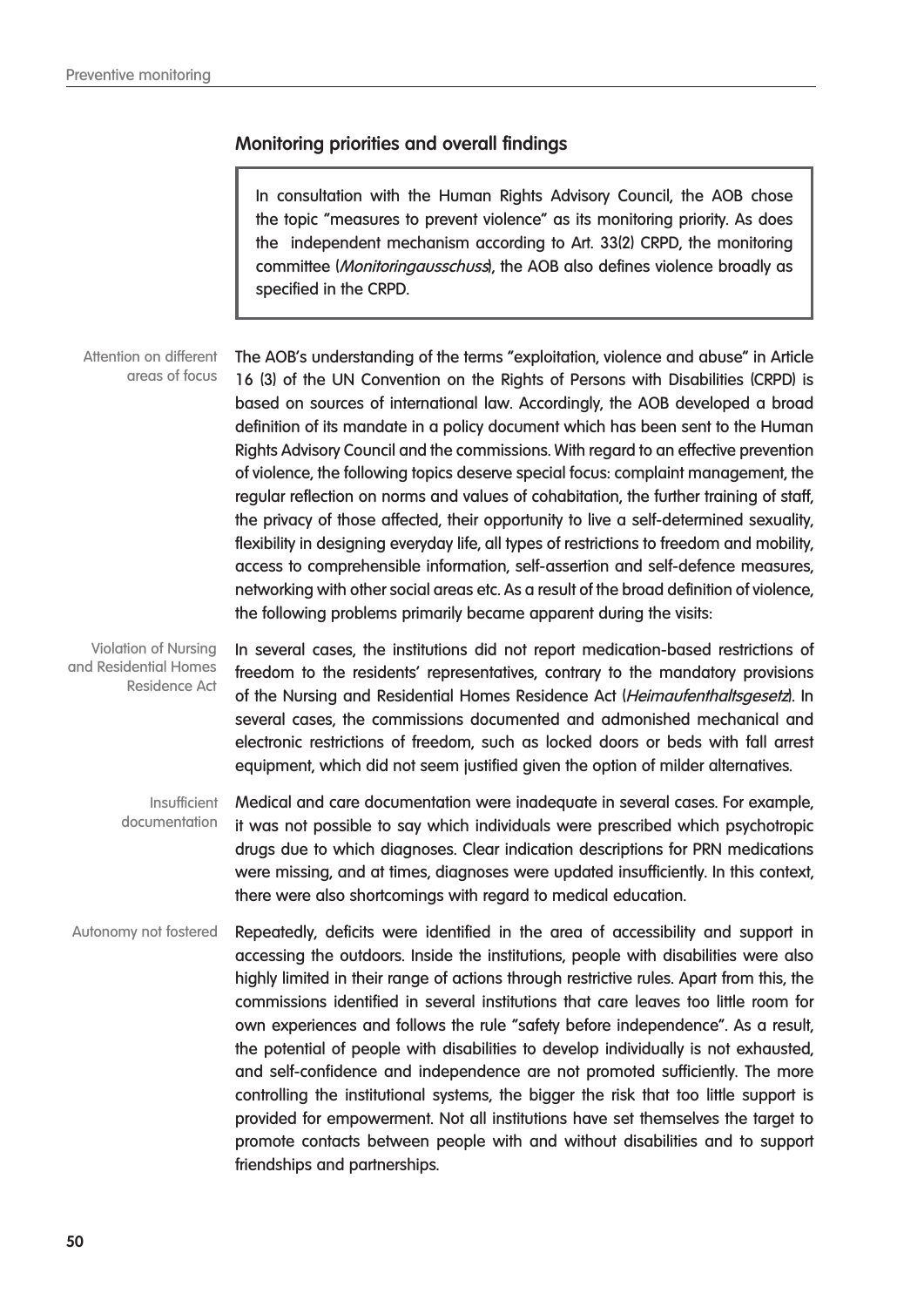The commissions discovered in care homes, shared accommodation and workshops that persons with disabilities are insufficiently involved in the decisionmaking process and that they are strongly patronized even in everyday matters. This creates a cycle where potential resources remain unused and the dependency relationship is manifested in learnt helplessness.

In some institutions, the topic of violence is barely considered. Directors of these institutions argued that it goes without saying that staff did not resort to violence and that it therefore did not have to be mentioned. Special de-escalation training or supervision were not offered in these institutions.

Since those affected receive insufficient information about their rights and have too few options to express their complaints, efficient complaint management is impossible. In many cases, not even complaint boxes were provided.

The sheltered workshops for persons with disabilities do not pay a salary but only Risk of exploitation a small amount of pocket money. This - as evidenced by two commission visits even if the institutions generate profits thanks to the diligence and work of people with disabilities. If profit sharing is not in place in such cases, the AOB identifies a risk of exploitation in the sense of Article 16 (3) of the CRPD.

During its official check of Austria, the UN Committee Against Torture expressed its concerns regarding the protection of children against domestic violence. The protection of children with disabilities against violence and abuse in institutions are of particular importance to the UN Committee (see CAT/C/AUT/Q/6 para. 7). Excessive or not age-appropriate restrictions of freedom, which do not serve educational purposes, must be classified as a type of violence against children.

In Austria, children and adolescents as holders of basic rights enjoy special protection warranted in the constitution regarding their personal freedom, which includes an examination of measures restricting freedom. The Act on Personal Freedom and Article 5 of the European Convention on Human Rights (ECHR) stipulate "legal protection proceedings" for restrictions to freedom for minors which excess custody appropriate for their age.

Without pre-empting the ruling of the Supreme Court, the NPM cannot understand from a human rights perspective why mentally disabled or mentally ill minors should not enjoy the same legal protection in certain institutions in light of excessive and not pedagogically justifiable restrictions to their freedom as adults with the same disabilities, as implemented by resident representatives based on the Nursing and Residential Homes Residence Act (Heimaufenthaltsgesetz). As a result, the AOB also obtained statements from all associations for resident representation on this topic. These unanimously agree that legal protection for mentally disabled or mentally ill minors must be strengthened and that this should be achieved with additional resources for individual legal representation.

The AOB is aiming for a clarification by the legislator that all mentally ill or mentally disabled minors enjoy the same legal protection as adults.

Insufficient reflection on violence prevention

Legal protection must be strengthened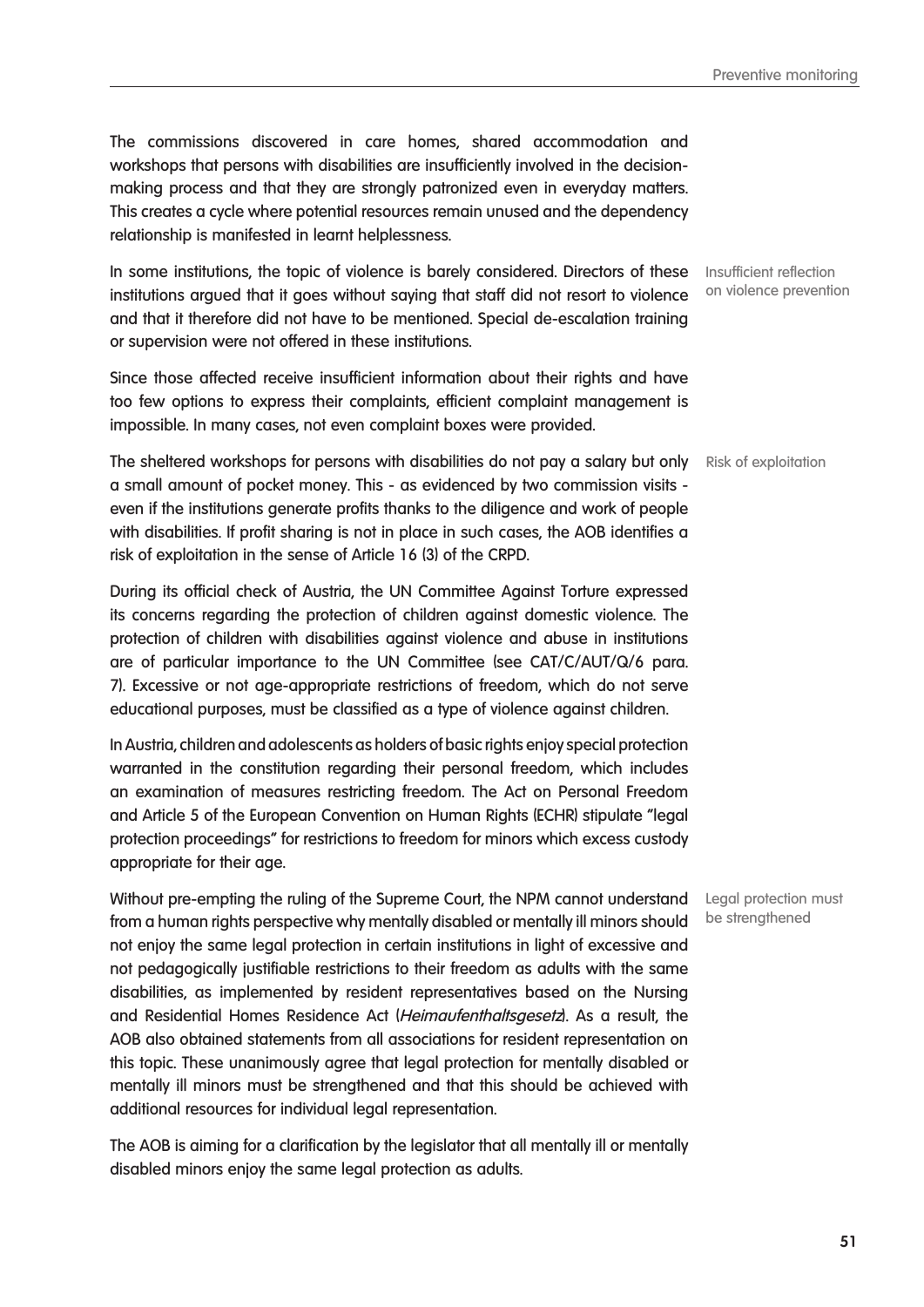### **Individual cases**

#### **Measures restricting the freedom of minors**

Any arrangements restricting freedom, which are to balance out a lack of accessibility, room or staff resources are not permissible for disabled minors.

In one institution for minors and adults with disabilities in Lower Austria, Commission 6 documented three cases where age-inappropriate restrictions to freedom were used for children. The surroundings of the care ward in question are not barrierfree. The admission criteria published by the institution explicitly state that patients who are able to walk will not be admitted. However, the commission met a blind five-year-old, who was able to move, even though it was medically excluded at the time of his admission in 2008 that he would ever be able to move about independently. A forecast which proved to be wrong three years later. The commission also considered two girls to have an at least restricted ability to walk.

Not only during sleep times but also in the late afternoons when 1-to-1 care was not possible for reasons of time, these children were temporarily kept in a locked wooden cot. When the boy managed to open the lock himself, the cot was secured with a special construction mad of Perspex. He was therefore not able to leave the bed by himself. The reasons given for the measures were that the children were to be protected against falls. There was also concern that the blind boy might mistakenly turn off important medical equipment for other minors. Cot with Perspex construction

The NPM voiced its criticisms of these restrictions to freedom to the Lower Austrian regional government - on the one hand based on the measures per se and on the other hand because they were not reported to the residents' representatives. The institution responded positively and has now ceased to secure beds altogether. It has also found ways to allow all three children to make more independent experiences of movement. Measures removed after NPM's criticism

Individual case: VA-NÖ-SOZ/63-A/1/2013

### **Autonomy violated by rigid institutional rules**

Severe criticisms of one institution for persons with disabilities, particularly by the residents themselves, significantly contributed to the fact that proceedings were initiated by the supervisory authority. The proceedings resulted in a withdrawal of all permits.

Commission 5 made two visits to an architecturally impressive institution with a large park and modern workshops, where twelve young people with disabilities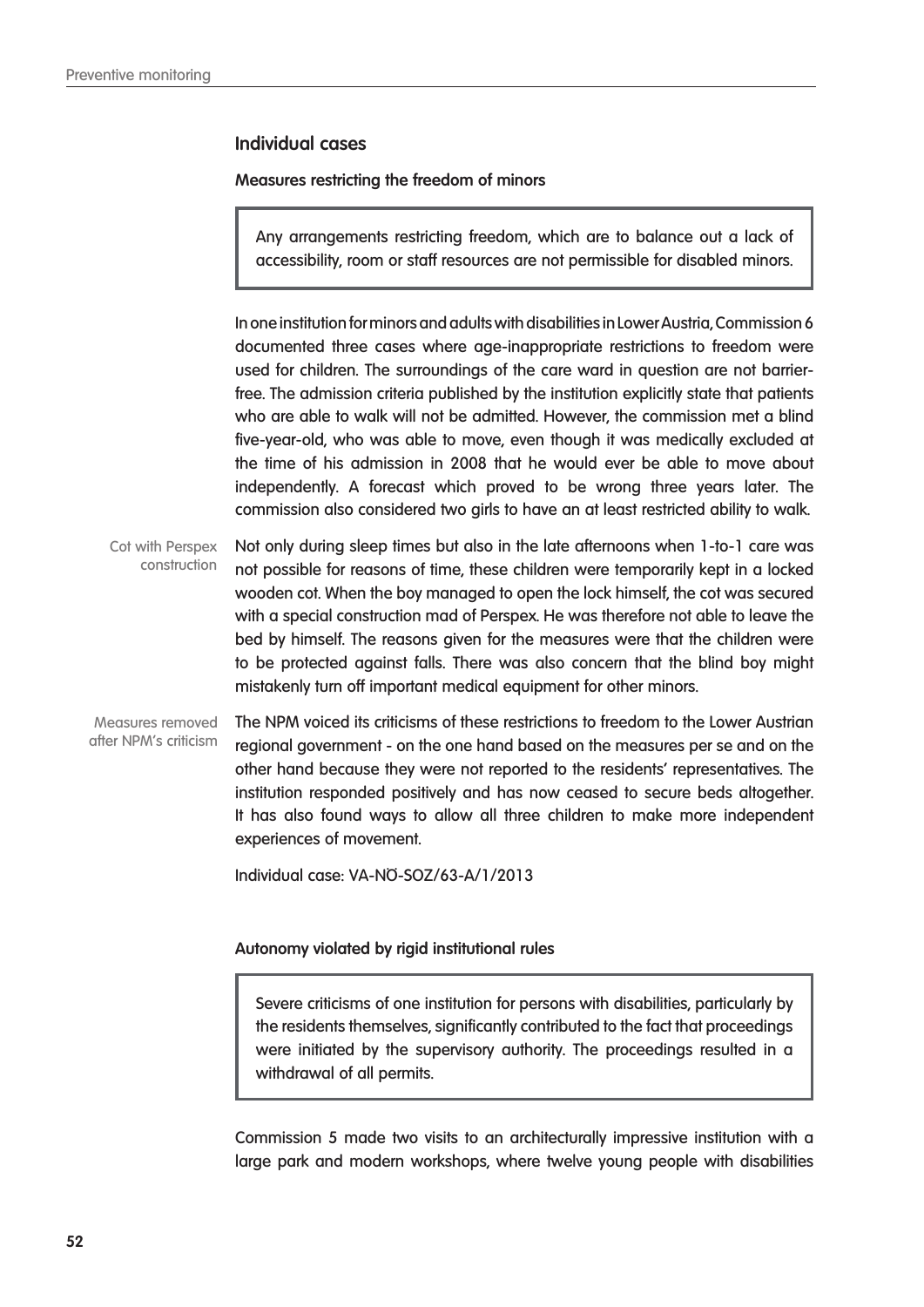from different *Laender* received care. The private organization's offer comprised both a daily structure and fixed accommodation.

The commission found that in both areas, there was a rigid set of institutional rules, which the residents were forced to obey. They perceived it as a great restriction to be faced with numerous prohibitions and not to be allowed to move around and develop their skills freely. Not just the clients but at times staff as well suffered from this tense atmosphere, which was attributed to the Board of the Association and to the institution's director. The workshops were hardly used; money was saved on work materials for cost reasons, and strengths and resources were not promoted in a targeted way. One staff member told the commission that the managing director displayed disrespectful and authoritarian behaviour, did not tolerate any disruptions and insisted that any violations of his instructions should incur punishments (e.g. house arrest, cell-phone and TV bans, no visits to cafés, no pocket money to be used freely etc.). The residents independently from each other expressed that they did not like being in this institution ("not my thing", "what they offer is just for kids"), and would like to see more or other activities. One young woman described that she suffers from nightmares and feels afraid of the institution.

Shortly before the commissions' visits, the Land of Lower Austria had cancelled its contracts with the institution. It had – among other things – become apparent that all care staff employed until early July 2013 only worked during the day and on working days. All night and weekend shifts were performed by four foreign professional caretakers as part of a 24-hour care contract. No accredited certificates of education could be presented to the authorities. During the investigation proceedings, the AOB pointed out that the basic principles of UN-CRPD were breached due to the permanent violation of the needs and desires of the persons with disabilities. Clients should be offered alternatives to ongoing care, and proceedings by the supervisory authority should be launched to withdraw the permits. These requests were met. All clients placed under public cost support were able to leave the institution by mid-November 2013.

Individual case: VA-NÖ-SOZ/84-A/1/2013

**Authoritarian** management, rigid rules and punishment

AOB demands consequences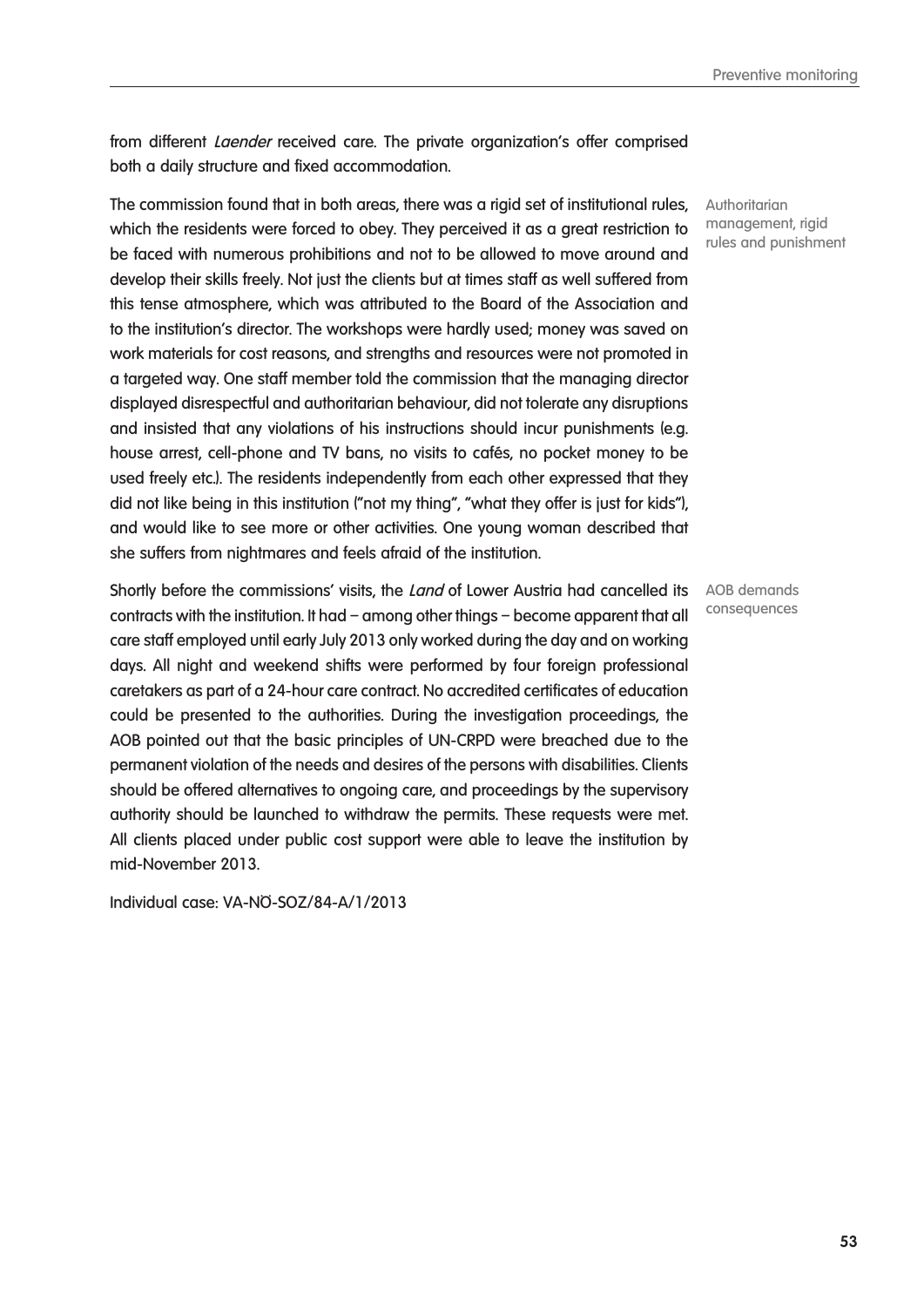# **3.5.5 Correctional institutions**

## **General**

The commissions carried out a total of 52 visits in correctional institutions and facilities for mentally disordered offenders. Similar findings and observations by the commissions revealed systemic weaknesses in prison administration. Examinations going beyond a focus on individual cases were performed for these structural deficits.

Not just the directors of the institutions made every effort in the concluding meetings with the commissions to immediately rectify any grievances. The willingness to cooperate of the directors of prison administration and to develop solutions for improvements must also be mentioned positively.

# **Monitoring priorities and overall findings**

**Staff shortage results in longer lock-up time and impedes supervision**

Lack of staff in correctional institutions results in overly long lock-up times for inmates and in insufficient activity offers. There are also often not enough staff to look after younger inmates.

From the start, the commissions addressed the question whether present staff can meet the requirements of the highly utilized Austrian prisons. The commission did not simply demand that staff be added, but also focused on specific problem areas, and - in line with the mandate - also pointed to possible consequences:

For example, women are clearly under-represented among prison guards at the prisons in Wels and Salzburg, which is regrettable in light of the requirements of the European Committee for the Prevention of Torture and Inhuman or Degrading Treatment or Punishment (CPT: see Item 26 for precautions against abuse). Since it has so far not been possible to raise the proportion of female employees in the prison service, the NPM recommended advertising measures to increase the number of female employees. Women underrepresented in prison service

There is often also insufficient staff to supervise specific groups, such as adolescents. This was particularly apparent in Innsbruck. There, afternoon supervision of adolescents takes place exclusively as overtime, so that events are cancelled if the civil servants do not have the time. Especially for adolescents, it is important to ensure sufficient protection against abuse. Time spent outside prison cells as well as activities avoid conflict; they are more likely to prevent assaults among inmates (also see CPT Standards, p. 83 f). Even at Gerasdorf prison, closing times were recently changed from 10 pm to 6 pm due to the tense staff situation. Overly long lock-up times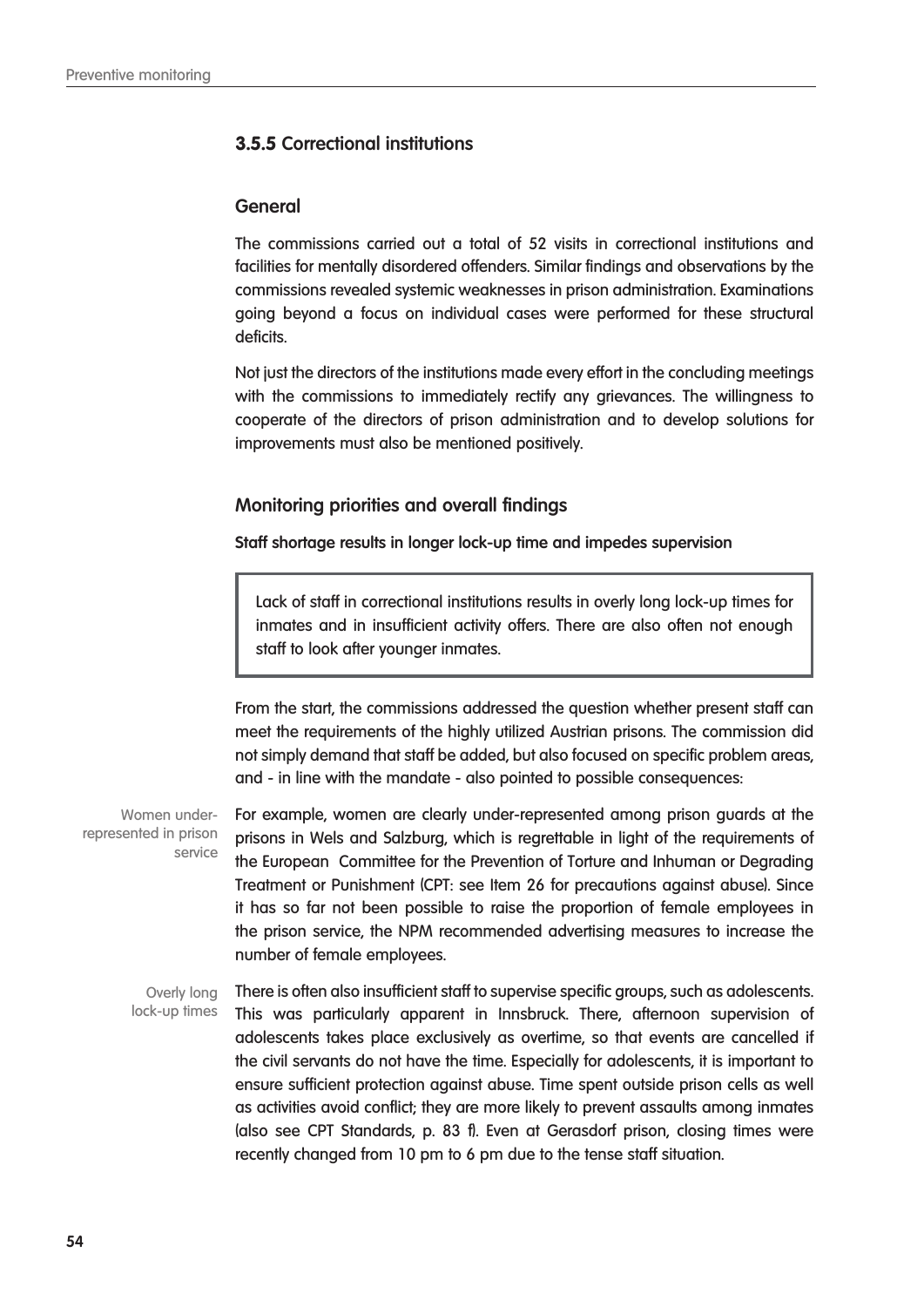Preventive monitoring

At the correctional institutions in Stein, Vienna-Josefstadt, Wels and Innsbruck, lockup times are rigid. As a result, inmates at Stein are locked in their cells from 2:30 pm during the week, and from 12 midday at the weekend and on bank holidays. The commissions also take a critical view of lock-up times at the correctional institutions in Graz-Karlau, Suben, Simmering, Favoriten, Eisenstadt, Ried and St. Pölten.

The AOB as NPM is aware that the individual needs of the growing number of inmates (averaging 8,864) have made prison administration increasingly resourceintensive in recent years. The fact that in some cases, a change in the organizational structure (with the same staff) has led to improvements in lock-up times shows that duty rosters must also be based on the needs of the inmate population. In addition, more attention must be paid at nursing care and support in the future. In this context, the World Health Organization's (WHO) recommendations for this group of individuals must be applied. The umbrella association of social institutions (Dachverband) offers hospice courses for this purpose. Furthermore, a catalogue of amenities for inmates in the last stage of their lives was developed.

In terms of employment, around half of prison businesses are mere operations aimed at maintaining the system. The remaining businesses focus on generating revenues. All inmates employed in 2012 worked an average of 2.13 hours per day of custody. The employment ratio is 54 %. Whereas system maintenance businesses are indispensable, businesses focusing on revenues must at times close due to a lack of staff. Regrettably, this even affects institutions where a project is currently operating. The aim is to reduce lock-up times, e.g. through longer departmental services at weekends and on Sundays and bank holidays. Closure days in the workshops necessarily result in more time spent in cells, which has a negative effect on (younger) inmates. The situation is particularly precarious at Graz-Jakomini. There, it became apparent that the employment offer is only sufficient for five people. On the day of the visit, 52 places had been allocated.

As a result, that the Federal Ministry of Justice is working on a catalogue of measures in cooperation with staff representatives in order to, on the one hand, assure a high level of supervision, and on the other hand to also achieve the required level of security.

Individual case: VA-BD-J/0035-B/1/2013; BMJ-Pr10000/0070-Pr3/2013

Closure of institution businesses due to lack of staff

Ministry develops catalogue of measures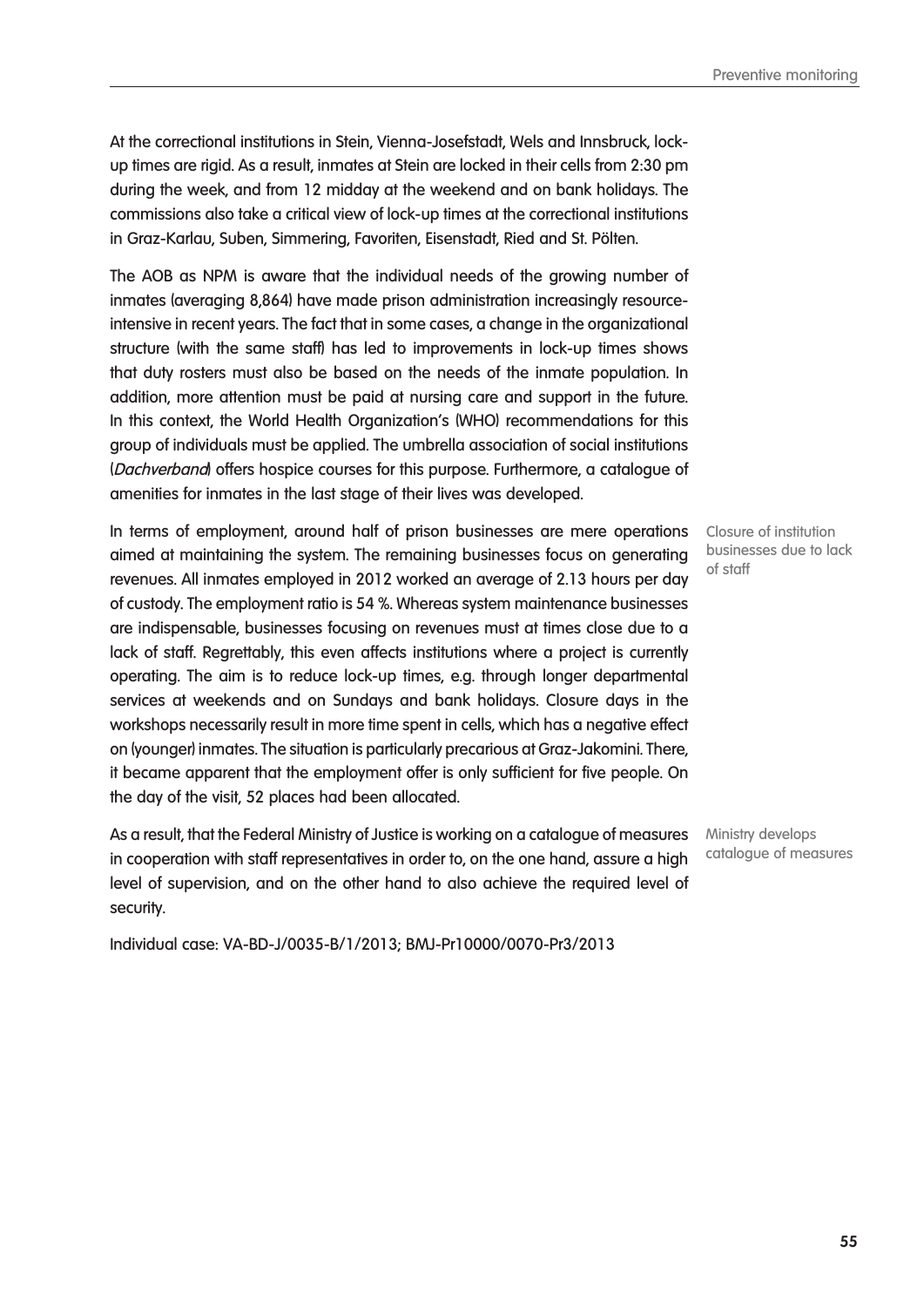## **Severe deficiencies in facilities for mentally disordered offenders**

The first examinations of treatment of mentally disordered offenders in institutions (forensic commitment) reveal severe deficiencies: overly long stays due to a lack of follow-on care institutions, too few court-appointed experts, missing quality standards for expert statements, inadequate accommodation with the other inmates.

Both the commissions on site and the AOB are confronted with complaints issued directly by those affected about excessively long stays in forensic commitment. The lack of adequate follow-on care institutions is evident. The Federal Ministry of Justice is aware of this problem and states that "it is extremely difficult to establish suitable follow-on care institutions due to their low social acceptance and complex financing structures." Nevertheless, as NPM the AOB takes the view that solutions must be found in order to improve this untenable situation. Too few follow-on care institutions

Lack of quality standards for expert statements

As part of the monitoring priority "detention of mentally disordered offenders", the commissions also paid particular attention to forensic expert statements, on which the admissions and releases from therapeutic treatment are based. In some expert statements, the commissions see a clear balance in the ratio of the descriptive to the analytical parts. Other expert statements make exorbitant use of description.

As a result, it has been recommended that an interdisciplinary work group should be set up, which is to deal with creating quality standards for psychological and psychiatric assessments in the context of reaching a verdict and during the release process. The aim is to statutorily stipulate that the court-appointed experts used in the admission process should not also be used in the release process.

The low number of experts available is also a cause for concern. For example, during its visit to the Graz-Karlau prison, the commission became aware that only one expert is used for the forensic expert statement of the entire area of the Higher Regional Court Graz, who must examine up to eight people per day. When required, a retired colleague from another Land is consulted. The lack of forensic experts is also due to the fact that the act regulating the fee schedule for courtappointed experts (Gebührenanspruchsgesetz) does not specify appropriate fees for the medical examination and the expert statement.

In this context, the Federal Ministry of Justice stated that the historical rate in the act regulating the fee schedule for court-appointed experts no longer matches current conditions and requirements for the different expert statements by physician appraisers. In an evaluation of this rate over a period of four months, it became apparent that there is a need to revise the fee schedule for expert statements by physicians in legal proceedings. A further round of discussions with the Main Association of Court-Appointed Experts and the Austrian Medical Chamber was set to take place in October 2013. The AOB does not yet have the results.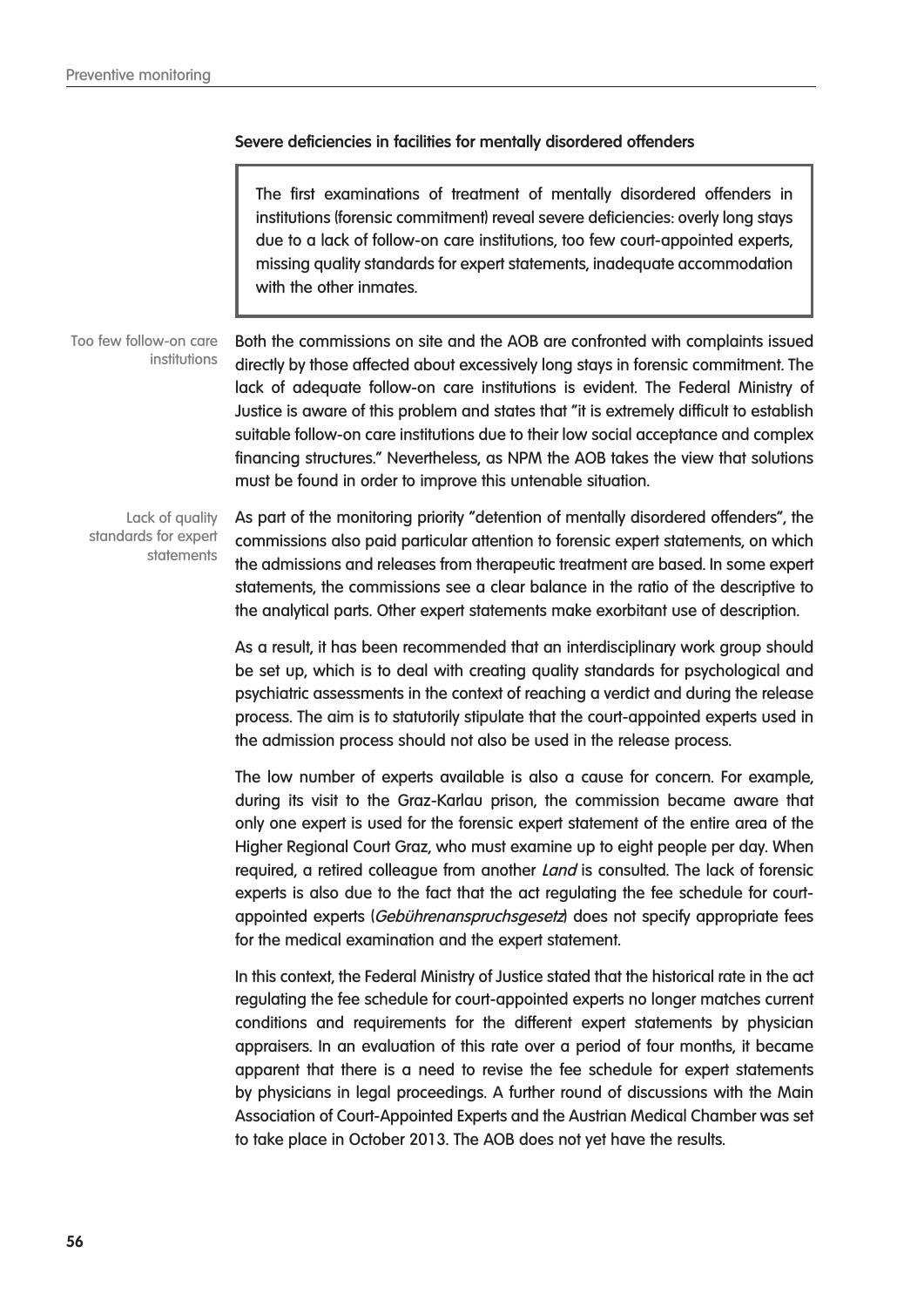Often, inmates expressed their desire for more transparency and information regarding the decision-making processes for relaxing prison sentences to the commissions. The AOB received numerous individual complaints in this regard. Prison sentences are only relaxed after this has been suggested by a multidisciplinary group, which either meets for the occasion or regularly at enforcement conferences. Such conferences are regularly attended by the Head of the Prison Guard, the Coordinator of Psychiatric Services, the Head of Psychological Services, and the Head of Social Services. At times, members of the specialist area are consulted and decision are based on whether there is a positive development process and whether prison sentences may be relaxed on a formalized pattern defined in June 2010. Indications of a positive development process are therapy compliance and adherence, a partial acceptance of the disease, dysfunction and offence, medication compliance, establishment and strengthening of protective factors, reflection on and reduction of factors relevant to the offence, improvement of stable-dynamic factors, acceptance of structural elements, an active involvement in and design of future prospects, ongoing stability, acceptance of responsibility and improved affect regulation as well as, if applicable, a distance from the consumption of substances.

Subsequently, inmates are informed of the final decision regarding relaxing prison sentences by attendees of the enforcement conference. Particularly when rejecting requests to relax prison sentences, an explanation of the reasons for the rejection is extremely important to inmates. For the AOB, it is essential that the reasons for rejecting the request are discussed in detail with the inmates. This should also be recorded in the electronic archive (Integrated Prison Administration) in order to make both the process and the main content of the meeting traceable.

It also became apparent that the separation requirement for detention of mentally disordered offenders is not always maintained. For example, in its report about its visit to the Karlau prison, the commission stated that the preventive treatment of mentally disordered prisoners practised at the institution practically merges into regular prison areas. Anyone not in a residential group is forced to accept lockin times in the early afternoon. Opportunities for visits and visiting hours are no better than at the main prison. The commission saw several instances in which the "distance requirement" was not met.

The Federal Ministry of Justice acknowledged that temporary stays outside these departments are possible for medical, safety-related or technical enforcement reasons. Prison administration is making every effort to keep such stays as short as possible. Potential organizational solutions (renovation of existing departments) for a more sustainable general implementation of the separation requirement are being developed in co-operation with the relevant institutions. However, this endeavour is made more difficult by the ever increasing number of inmates.

Individual cases: VA-BD-J/0349-B/1/2013; BMJ-Pr10000/0089-Pr 3/2013, VA-BD-J/0492-B/1/2013; BMJ-Pr10000/0067-Pr3/2013, VA-BD-J/0349-B/1/2013; BMJ-Pr10000/0089-Pr 3/2013

More information if relaxing of prison sentence is required

**Separation** requirement not observed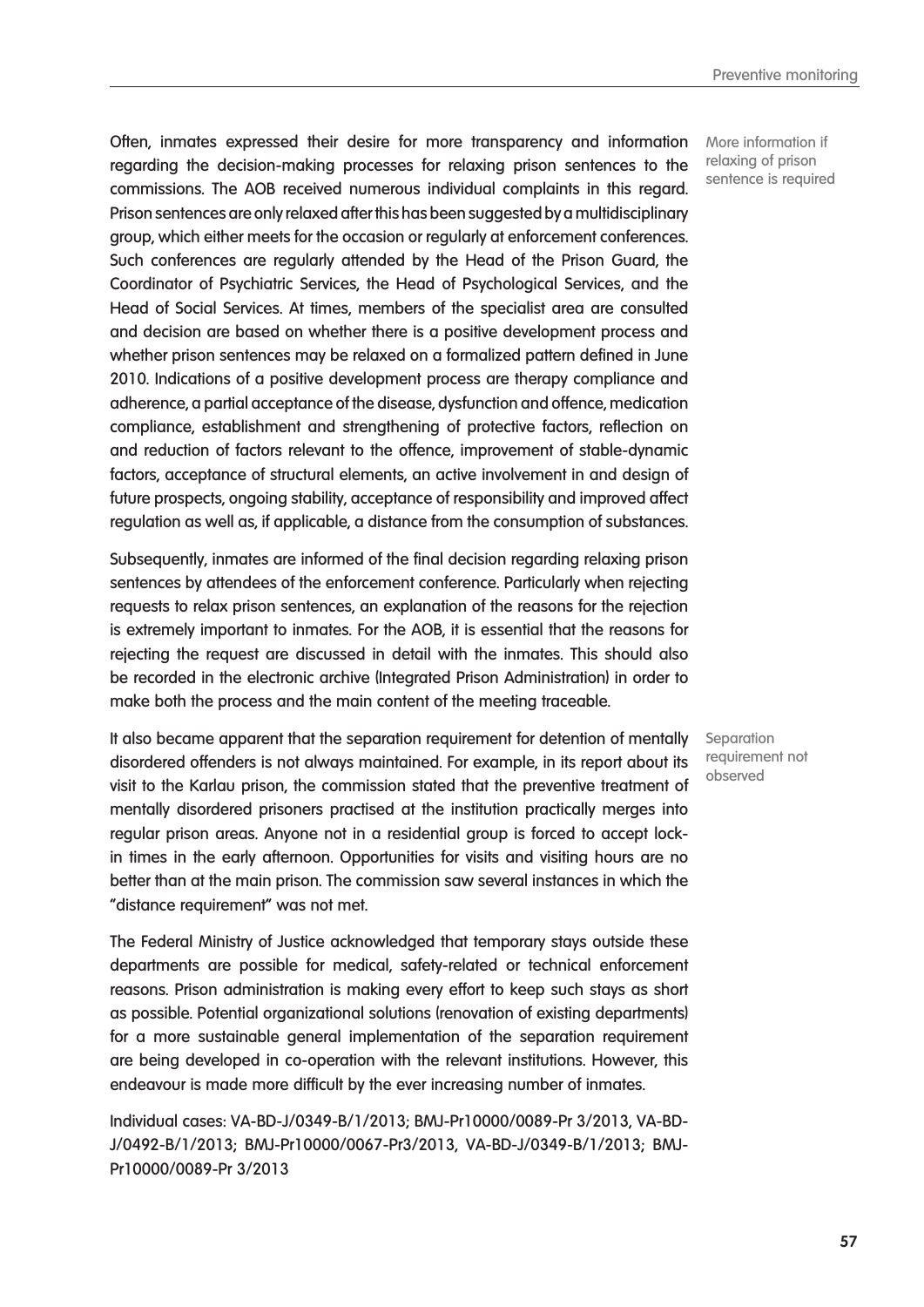#### **Health care and medical attendance in prisons**

Inmates are entitled to the same level of medical care as free individuals. The use of interpreters is indispensable in this context.

As a result of the commissions' observations, the NPM studied the health care and general medical treatment situation and the handling of inmates on hunger strikes and/or at risk of suicide in Austria's prisons.

Since the first part of the Medical Data module in the Integrated Prison Administration system (IVV MED) was completed in November 2010, it is possible to capture all medical data and documents electronically. This basic module is continuously updated to the latest (medical) level based on experiences in practice. Historical health data are transferred when required. The electronic patient file can only be viewed and edited by staff working in the medical area. In the case of medical emergencies (during the night), it is possible to access an emergency log on request. Data workflow is logged automatically and reported electronically to the director of the institution. The logs are saved and stored. Electronic capture of medical data

In the case of a hunger and/or thirst strike, the AOB was able ensure that a corresponding form is available in IVV MED. Employees to whom the hunger/thirst strike is announced must make a written report and forward this to the institution's physician, who then fills in the given form during the examination and prescribes further measures. This ensures traceable medical checks and treatment. In terms of medical treatment for inmates at risk of suicide or if suicidal acts have already been taken, a psychiatric specialist must be consulted as soon as possible, and at the latest within 24 hours. The expert then makes a recommendation regarding accommodation. If the patient's condition deteriorates significantly, a transfer to a hospital must be arranged. Hunger strike and suicide risk

Medical superintendent added to prison administration With regard to monitoring of medical practice by a qualified central department as requested by the NPM, the Federal Ministry of Justice stated that a medical superintendent was added to prison administration. A tender was initiated to fill the role of the new supervising physician-in-chief. An (electronic) integration of the medical superintendent in the electronic documentation system was promised within two years.

The commissions' reports show that inmates often feel that the appointment times with physicians are too limiting and/or that these have too little time for the inmates' concerns. The Federal Ministry of Justice states in this context that medical treatment at the special hospitals Vienna-Josefstadt and Stein is available around the clock. Other prisons can call in an emergency doctor outside appointment hours or affect a transfer to an outpatient department or hospital depending on the medical requirement.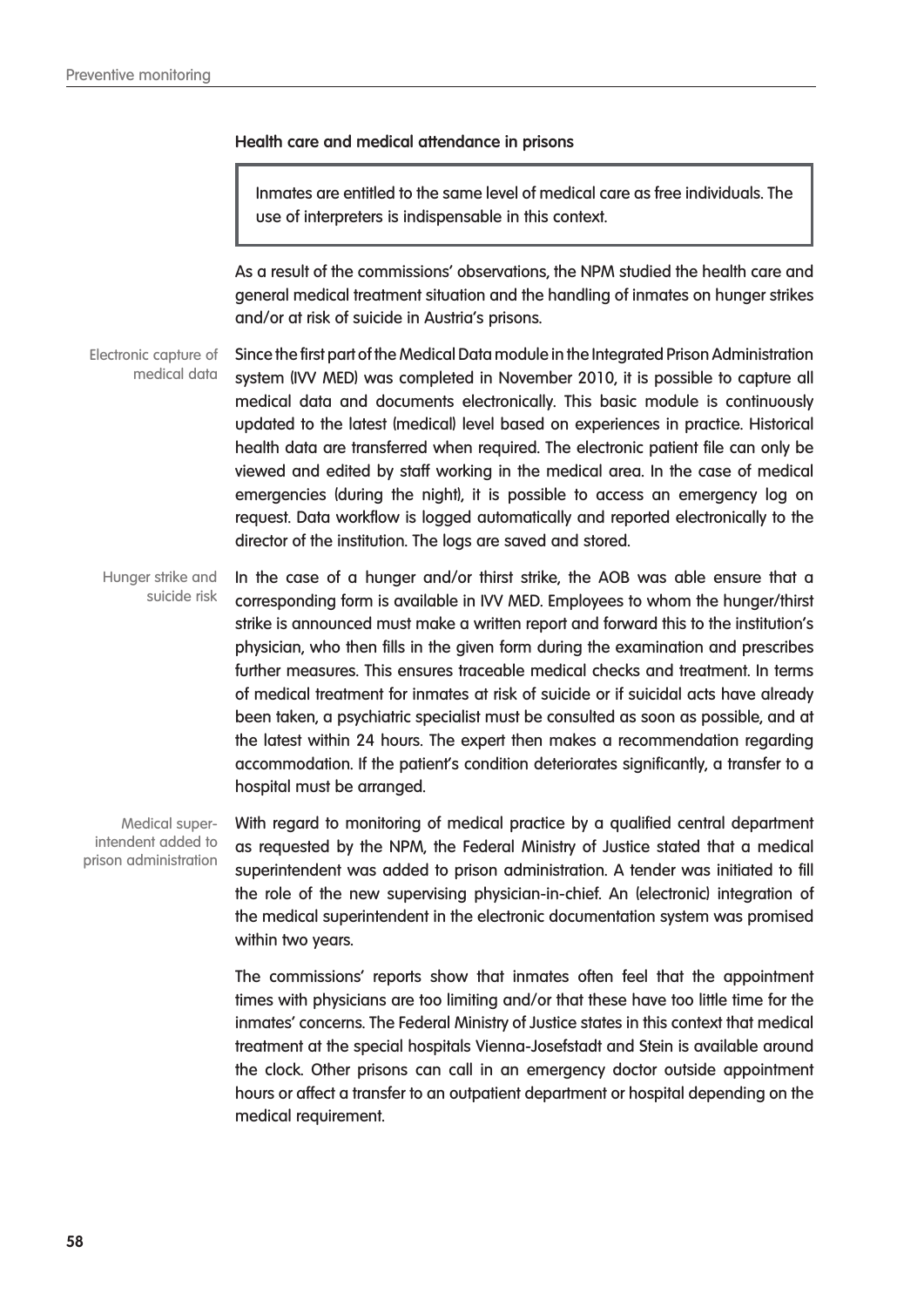The physician and the director of the sick ward must agree on which medications may be dispensed during the night if required. Generally, only non-prescription medications may be dispensed.

The NPM welcomes the measures taken, particularly the implementation of the IVV MED module and the medical superintendent in order to ensure that persons deprived of their freedom can enjoy the same health care as free individuals (see CPT's view on p. 31 ff of the CPT Standards). The mere possibility of tracing actions preventively results in an increased diligence of medical services in dealing with and treating prisoners, and contributes to avoiding violations of Section 3 of the European Convention on Human Rights (ECHR).

In the context of mandatory electronic documentation, the AOB considers it necessary to integrate the medical superintendent into this system more quickly. Clear legal principles for the medical superintendent's tasks must also be established.

Finally, in terms of the occupancy situation, Austrian prisons currently hold around 4,300 non-Austrian individuals from more than 125 countries of origin. Even though inmates request the involvement and support of other inmates from the same language areas, it must further be guaranteed that sensitive, highly personal matters, particularly when clarifying medical questions or findings, must only be translated by court-appointed and certified interpreters.

Individual case: VA-BD-J/00039-B/1/2013; BMJ-Pr10000/0032-Pr3/2013

# **Major inequalities in punishment for administrative offences**

Inmates should know what punishment to expect for what offence. Since there are currently no guidelines for imposing sanctions, practice varies greatly.

The commissions identified extremely different practices in terms of punishments for administrative offences. For example, the same offence is fined very differently in Western Austria compared to the East of Austria. This raises the question why there is neither a catalogue of criteria nor guidelines by the Federal Ministry of Justice as to when administrative offences should be punished.

According to the Federal Ministry of Justice, the diversity of possible administrative offences, and hence possible sanctions, speaks against such a catalogue. Fines, it states, should always be imposed individually. The type and intensity of the punishment relates to the appropriateness of the punishment. Anyone wishing to complain can take legal remedy. The type of punishment to be imposed in a situation is discussed in annual seminars with the directors of the institution based on jurisdiction. In this context, particularly the criteria regarding punishments appropriate for the act or culpability are discussed.

Ministry refers to individual nature of punishments

Medical consultation only with courtappointed interpreter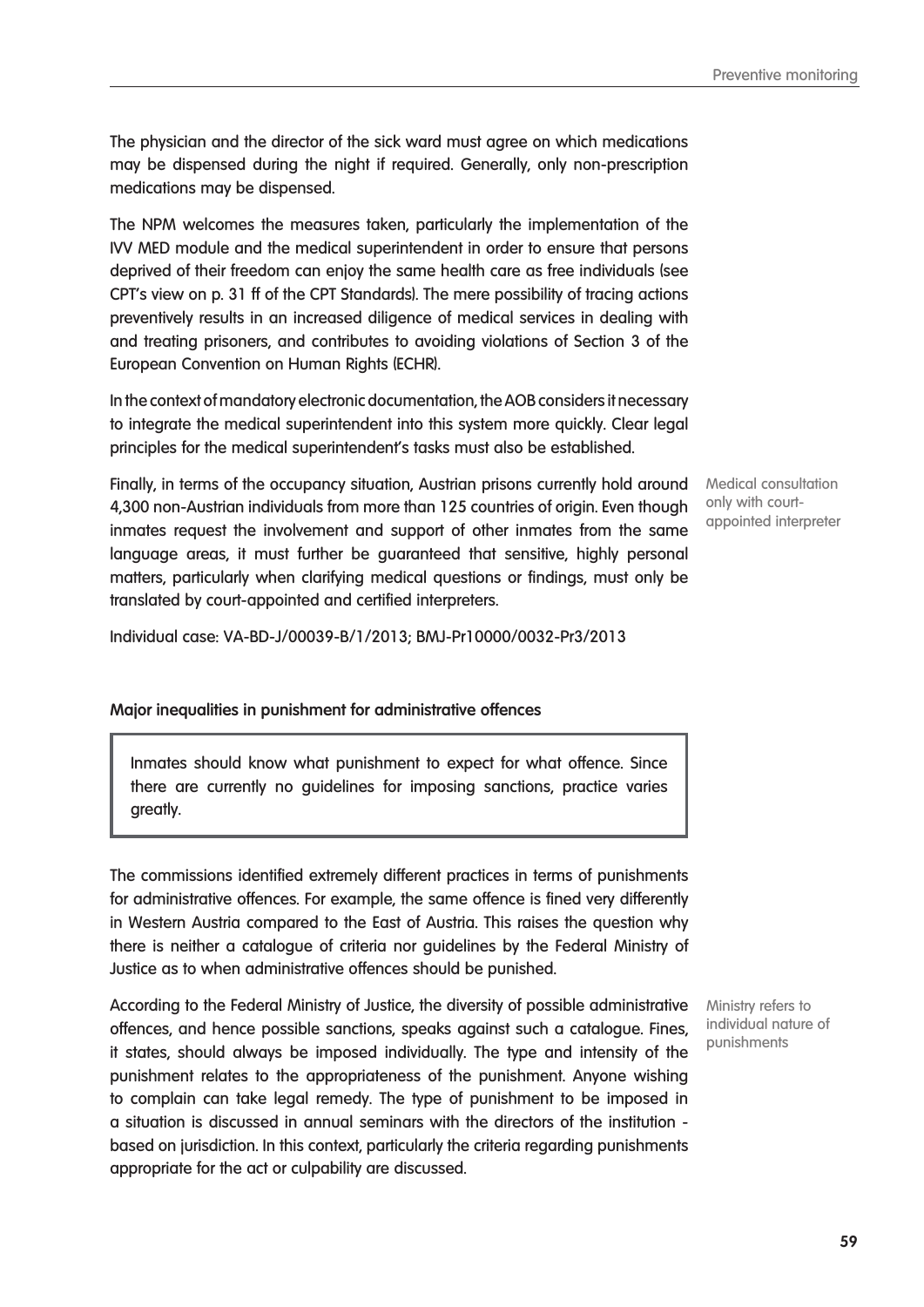However, this also means that there is a lack of transparency as to the criteria used for decisions. According to the NPM, the Federal Ministry of Justice's view is insufficient. Especially because punishable actions are not split into groups of offences, neither a list of possible punishments nor rules for the determination of punishments are helpful. For instance, it is apparent that the punishment type "reprimand" is rarely used. Legal protection options are also not a replacement for predictability of punishments imposed in the case of offences. Even ignoring the fact that a decision must comply with laws even in the first instance, quite a number of inmates might lack the required knowledge or intellectual skills to launch a founded appeal. In addition, the AOB has noticed that there are significant regional differences with regard to whether and to what extent decisions in the first instance are confirmed. Jurisdiction should be made accessible

> As a first step towards improvement, the AOB as NPM recommends analysing the rulings of enforcement courts or senates competent from 1 January 2014. The penalties imposed for crimes should then be published for inmates in a format accessible at any time and updated periodically. This then also creates transparent benchmarks used to make decisions on appeals. It remains to be seen whether the implementation of this recommendation is sufficient. If necessary, the AOB will reiterate the demand for more precision and a typification of behaviour incurring punishments.

Individual case: VA-BD-J/0036-B/1/2013; BMJ-Pr10000/0054-Pr3/2013

### **Lack of complaint management**

Complaints must be recorded and assessed systematically in order to identify enforcement deficits and to respond by taking suitable measures as quickly as possible.

A visit to the Klagenfurt prison gave cause for a system check. There, the commission identified that neither a complaints book nor a complaints register is available. Complaints are only recorded in the electronic prison administration module, if at all. However, they cannot be evaluated systematically. The other commissions had similar findings. As a result, it is currently not possible - neither inside the institution nor externally - to access meaningful data showing in which areas (e.g. insufficient work, quality of foods, spare time activities etc.) a potential for conflict might be building up, and where quick responses may be required. Given recent events regarding violence among inmates, this is particularly regrettable. Lack of complaint register

According to the Federal Ministry of Justice's view, there is currently no technical way to carry out evaluations because complaints are not recorded systematically, comprehensively and in a structured way anywhere. It states that a "complaints book", similar to an appeal book, cannot be maintained sensibly because Ministry is checking "development options"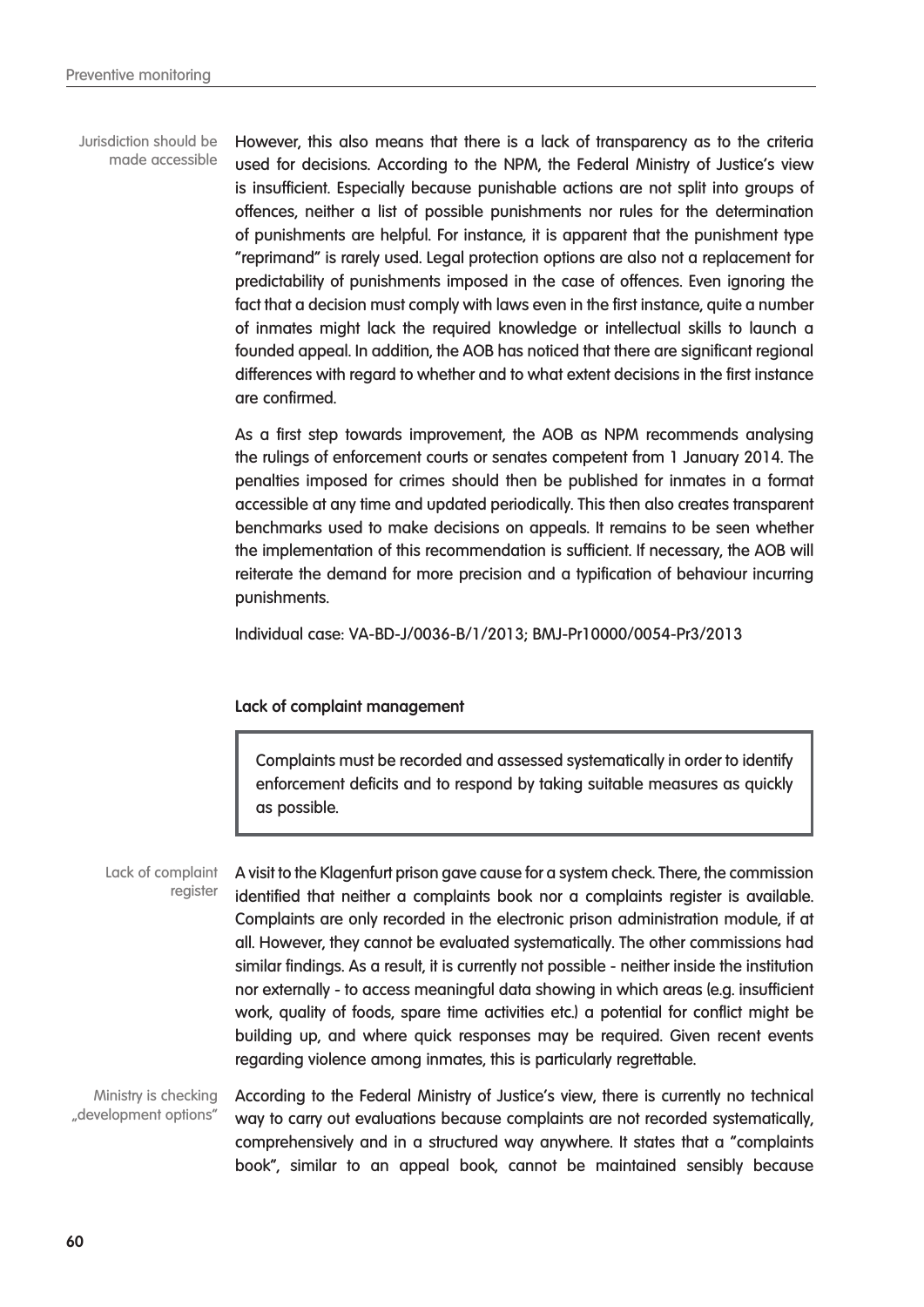complaints are made in very different ways (verbally and in writing, internally and externally) and are often presented repeatedly. However, the Federal Ministry of Justice has acknowledged the importance of complaint management as a source of information for deficits and improvement options. It was announced that "development options" would be sought together with prison administration. As a first step, the NPM recommended to include the agenda item "complaints" in regular talks at the institution and to include a presentation of complaints made in order to obtain a comprehensible overview of the complaints situation (topics/ frequency). It was promised that this recommendation would be implemented immediately.

Individual case: VA-BD-J/0036-B/1/2013; BMJ-Pr10000/0054-Pr3/2013

#### **Need to make correctional facilities suitable for persons with disabilities**

Out of 40 prisons and their branches, only 16 currently have one or several cells for people with disabilities. The Federal Ministry of Justice refers to a list of priorities, based on which renovations and adaptations are performed.

The AOB as NPM collected data across Austria on the situation of inmates with chronic and at times age-related physical problems as well as of mentally impaired individuals.

This was triggered by the situation of a paraplegic inmate at Graz-Jakomini, who was not able to go outside for 14 days because the cell and outdoors premises were not barrier-free. The conditions in the cell corresponded neither to the medical nor to the care needs of the paraplegic man; he depended on the support of another inmate. At the commission's urgent request, the man was moved. Moreover, the commissions' report showed that several prisons do not achieve accessibility or only do so within limits.

The Federal Ministry of Justice was unable to provide a list showing how many Lack of data people with disabilities are currently being held because the prison authorities have so far not collected information on the physical and mental disabilities of the prisoners. However, only those people for whom adequate care and infrastructure is provided remain in the prison. If individuals are identified as unfit for custody, the prison sentence is no longer enforced. Around 40 to 50 people are released each year for this reason.

Possibilities of adequate care for inmates with disabilities range from the provision of therapeutic measures by purchasing special equipment, such as height-adjustable sinks or shower seats, to accommodation in special facilities inside or outside the prison. Particularly the special hospitals in Stein and Vienna-Josefstadt serve the purpose of housing physically impaired inmates. Specially trained care staff is also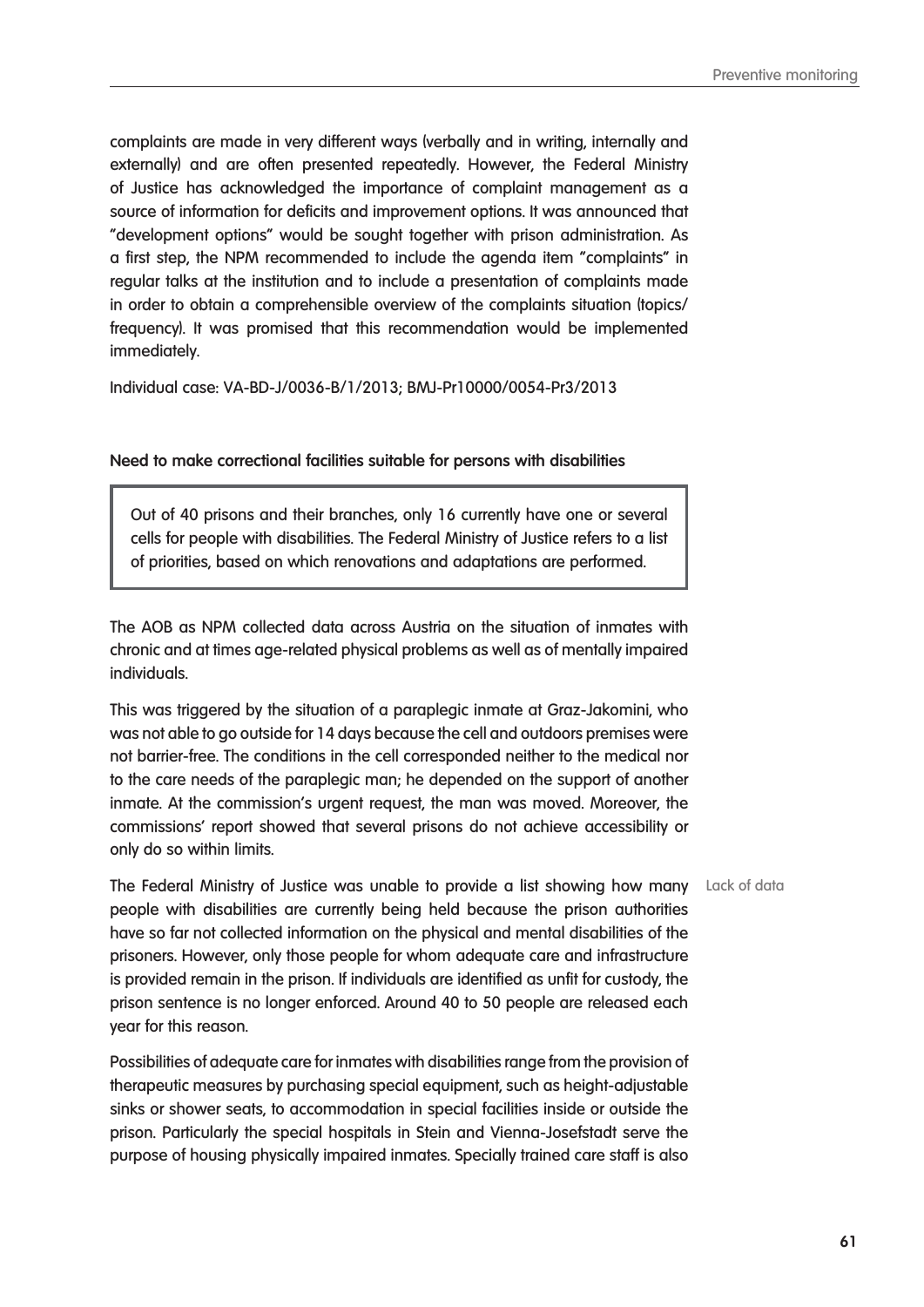available there. In individual cases, a transfer to a public hospital may be required. In terms of age-related diseases, individual checks are performed to find out how best possible care can be ensured during the prison sentence.

In this context, the AOB refers to Article 14 (2) of the Convention on the Rights of Persons with Disabilities (CRPD). According to this, persons with disabilities, who are deprived of their liberty through any process, are on an equal basis with others entitled to guarantees in accordance with international human rights laws. This must be ensured by "providing suitable measures". Court rulings of the European Court of Human Rights must also be taken into account (D.G./Poland, 12 May 2013 or 45705/07), according to which convicts are entitled to an accessible cell and, if necessary, to sufficient medical aids. At the same time, the European Court of Human Rights classes it as demeaning treatment and a violation of Article 3 ECHR if a physically impaired person is held in a cell, which he/she cannot leave without help (Judgement Vincent/France, 24 October 2006, or 6253/03). The state's warranty obligation

> As the NPM noticed, especially the Southern part of the country must catch up with its backlog, whereas the metropolitan area of the country's capital is already more advanced in terms of facilities. Out of 40 prisons (including branches), only 16 currently have one or several cells for people with disabilities. Especially with regard to new buildings and renovations, the AOB refers to the "National Action Plan - Disability 2012-2020", according to which the Federal Government decided on 24 July 2012 that representatives of disability organizations would be involved in all major building projects.

> Furthermore, in assessing the "personal circumstances" of inmates for classification by prison administration, more focus will have to be put on which institution meets the relevant requirements. The AOB will continue monitoring the progress of adaptations and the quality of a possible new building next year.

The Federal Ministry of Justice is aware of the need for adjustments. New or renovated buildings are designed in a barrier-free manner. In terms of existing buildings, a list was created based on which renovations and adaptations are performed. Top priorities are accessibility, the retrofitting of lifts, the installation of mobile ramps and the adaptation of sanitary facilities. The implementation of accessibility as required according to Federal Act on the Equal Treatment of Persons with Disabilities (Bundesbehindertengleichstellungsgesetz) by 2016 certainly depends on the budget funds available. Ministry issues list of priorities

Individual case: VA-BD-J/0037-B/1/2013; BMJ-Pr10000/0044-Pr3/2013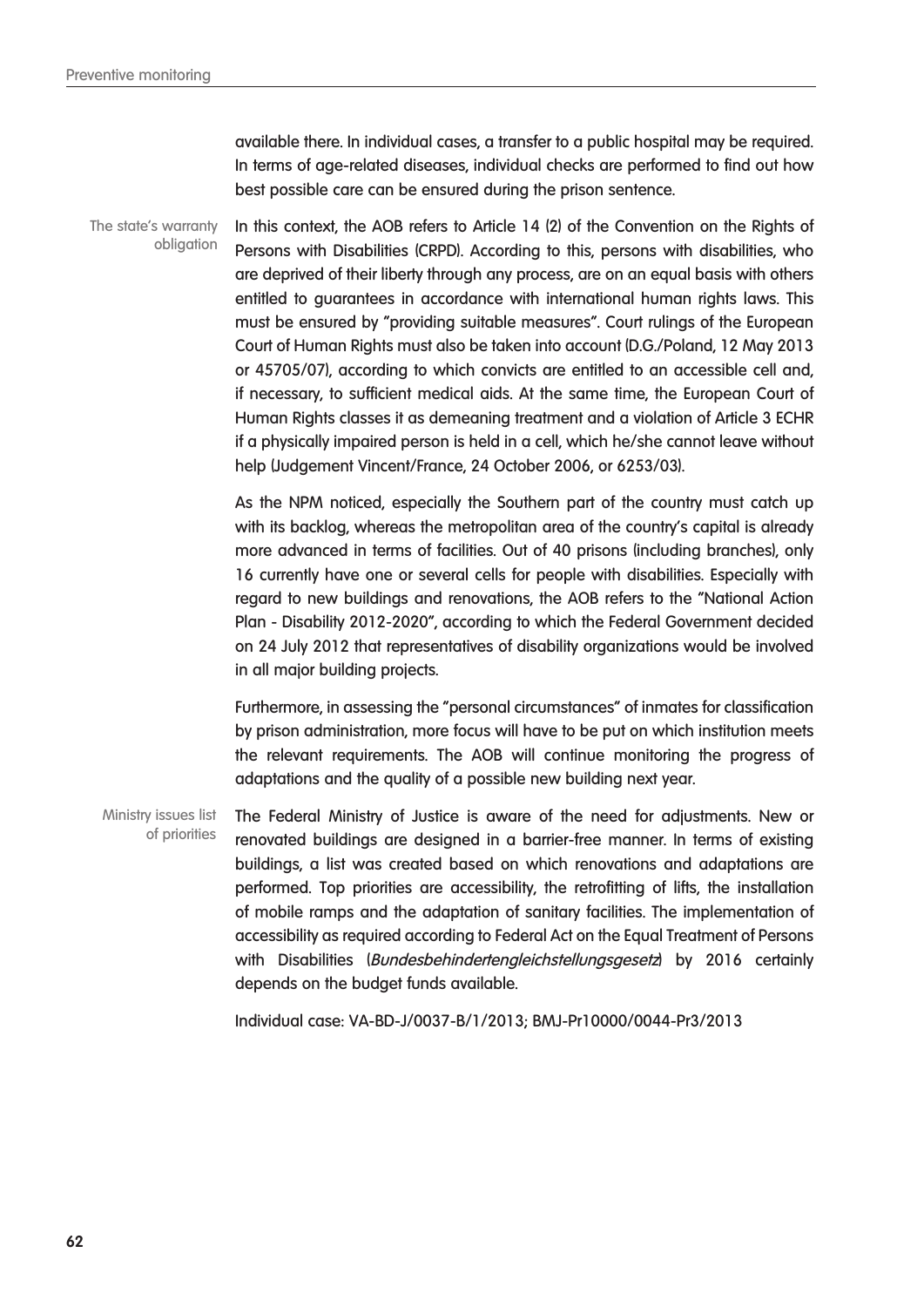### **Inconsistent process when implementing urine tests**

A register in which urine tests are recorded would ensure that testings ordered on a random basis are traceable. Monitoring of urine tests constitutes a severe breach of the inmate's private sphere. A shift to saliva tests would eliminate concerns in this matter.

As a result of numerous complaints from inmates, and based on the commissions' observations, suspicions were raised that ordering and carrying out urine tests can result in abuse. When accessing files of penalty proceedings at the Feldkirch and Innsbruck prisons, Commission 1, for instance, noticed that urine tests merely documented with comments such as "suspected abuse" or inmate "behaviour" without a closer description of the behaviour or symptoms.

The question remains whether urine tests during prison sentences are actually carried out uniformly across Austria.

The Federal Ministry of Justice states in this context that the Prison Act (*Strafvollzugsgesetz*) alternatingly mentions the elements "sample checks" and "on suspicion". Whereas "sample check" implies a randomness and hence a lack of reasons, the second term presupposes "suspicion". It is simply in the nature of such checks that they would be repeated for individuals where addiction problems are known or who have tested as positive once or several times before (more likely "on suspicion" than as a "sample check"). It remains unclear which criteria are used for sample checks.

The NPM considers a description of the process to determine suspicion to be required because this can prevent accusations of abusive ordering of checks. The criteria used for sample checks are still not clear. It may be correct that the term "sample check" implies randomness. But the law does not specify how samples are to be chosen (e.g. random selection or chance) and when, how often and how many inmates are to be subject to a sample check. As a result, it is possible for one inmate to be subject to more than just "sample" urine tests. It would therefore make sense to keep a "register of sample checks" in order to prevent bullying of inmates.

In order to prevent inmates from adding third-party urine or other substances to Monitoring urination their urine during testing, and from thereby falsifying the result, it is indispensable for the test subjects to be monitored during urination. In this context, the commission found out that at Feldkirch prison, those affected must undress completely and are subject to a visual check.

This process is not only in contradiction of Article 3 ECHR. It is also contrary to the decree dated 23 May 2002, according to which inmates must be given the option of "avoiding an indirect observation (using mirrors) of urination through a prior body search". Affected persons are to be able to choose themselves whether they

Insufficient documentation for urine tests

Register of sample checks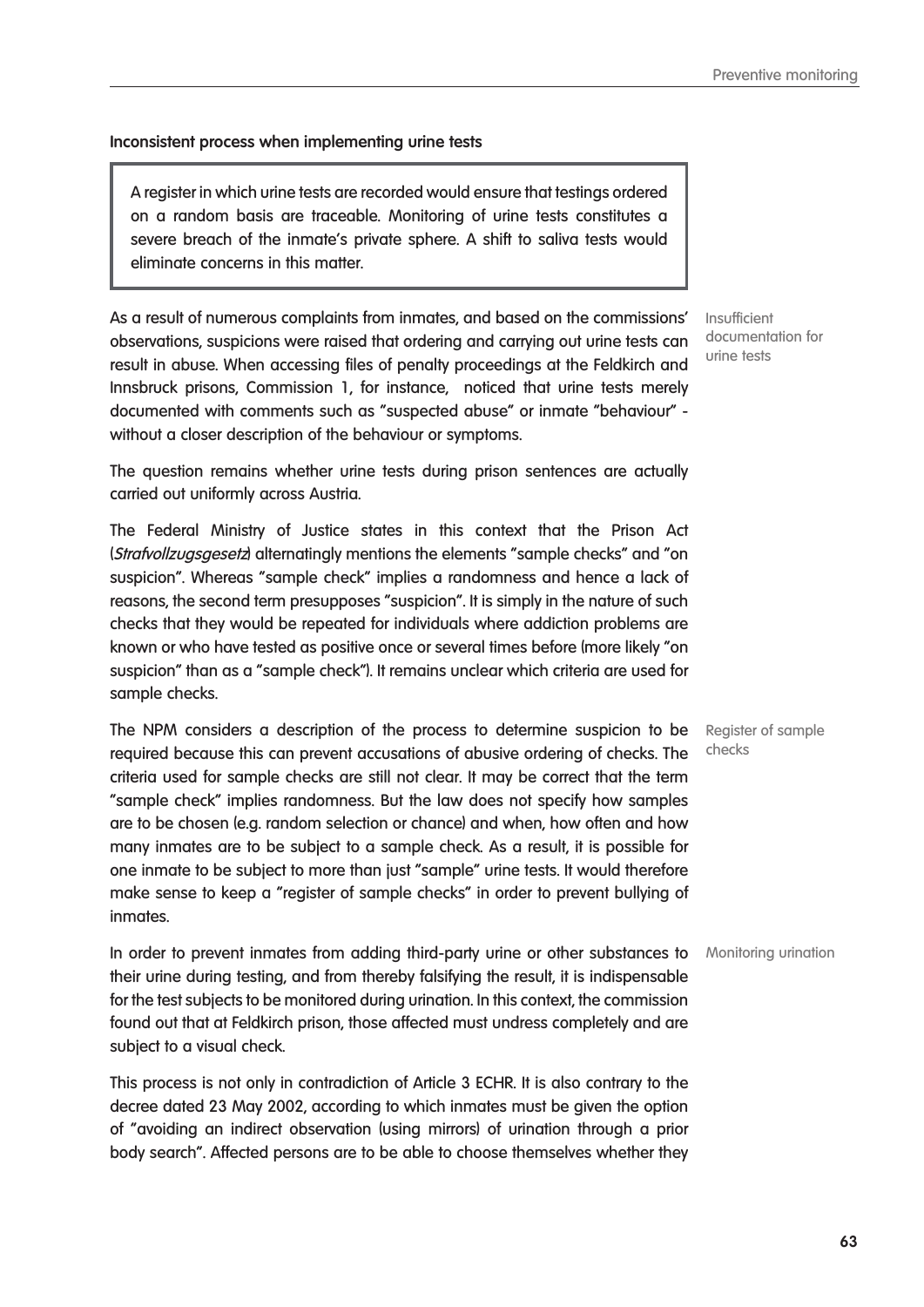prefer indirect observation or a prior body search, which relates to the core area of personal intimacy.

Both being observed directly or indirectly during urination, and a prior search involving bodily exposure, are severe invasions of the private sphere of inmates, so that prison administration is aiming at replacing urine tests with saliva tests across the country. This might also result in a reduction in attempts to manipulate and deceive because immediate monitoring is easy and not invasive. Replacing urine tests with saliva tests

> The prisons Vienna-Simmering, Vienna-Favoriten and Hirtenberg were selected for a three-month test phase. The aim is to receive sufficient usable test results in order to be able to decide on a change to saliva tests and rearrange the area by decree in the first quarter of 2014, ideally involving a (total) replacement of urine tests.

> It was recommended that the new decree would in any case also stipulate a detailed documentation of the process of ordering tests including individual reasons and exceed the suggested "register of sample checks" in terms of content.

Individual case: VA-BD-J/0040-B/1/2013; BMJ-Pr10000/0050-Pr3/2013

#### **Constructional defects result in invasion of inmate sphere**

Video surveillance in showers violates human dignity. In cells occupied by several people, structurally separate toilets must be constructed by 2017.

Already during their initial visit to the Wels-Forensik prison, the commission noticed that not only all cells are monitored with infrared cameras, but all showers are also equipped with video surveillance. The delegation objected stating that this violates the private sphere of inmates. They were told that the showers on the screens are only "monitored very briefly" and that no video recordings are made.

- Article 8 ECHR as well as Article 7 of the EU Charter of Fundamental Rights grants everyone a comprehensive and general right to respect for their private sphere. A protection of fundamental rights particularly includes a protection of the intimate sphere. Article 8 ECHR may mention a material and formal reservation to interference. An interference by a public authority with the exercise of this right is only permissible if it is stipulated by law and necessary in a democratic society in the interests of national security, public safety, the economic wellbeing of the country, for the prevention of disorder or crime, for the protection of health or morals, or for the protection of rights and freedoms of others. Human dignity is inviolable
- As a result, a recent amendment of the Prison Act provides that interference with the right to privacy must be proportionate when video surveillance is used, particularly if technical measures are used to record images. The Federal Ministry of Justice took into consideration the NPM's concerns and initiated the removal of Cameras dismantled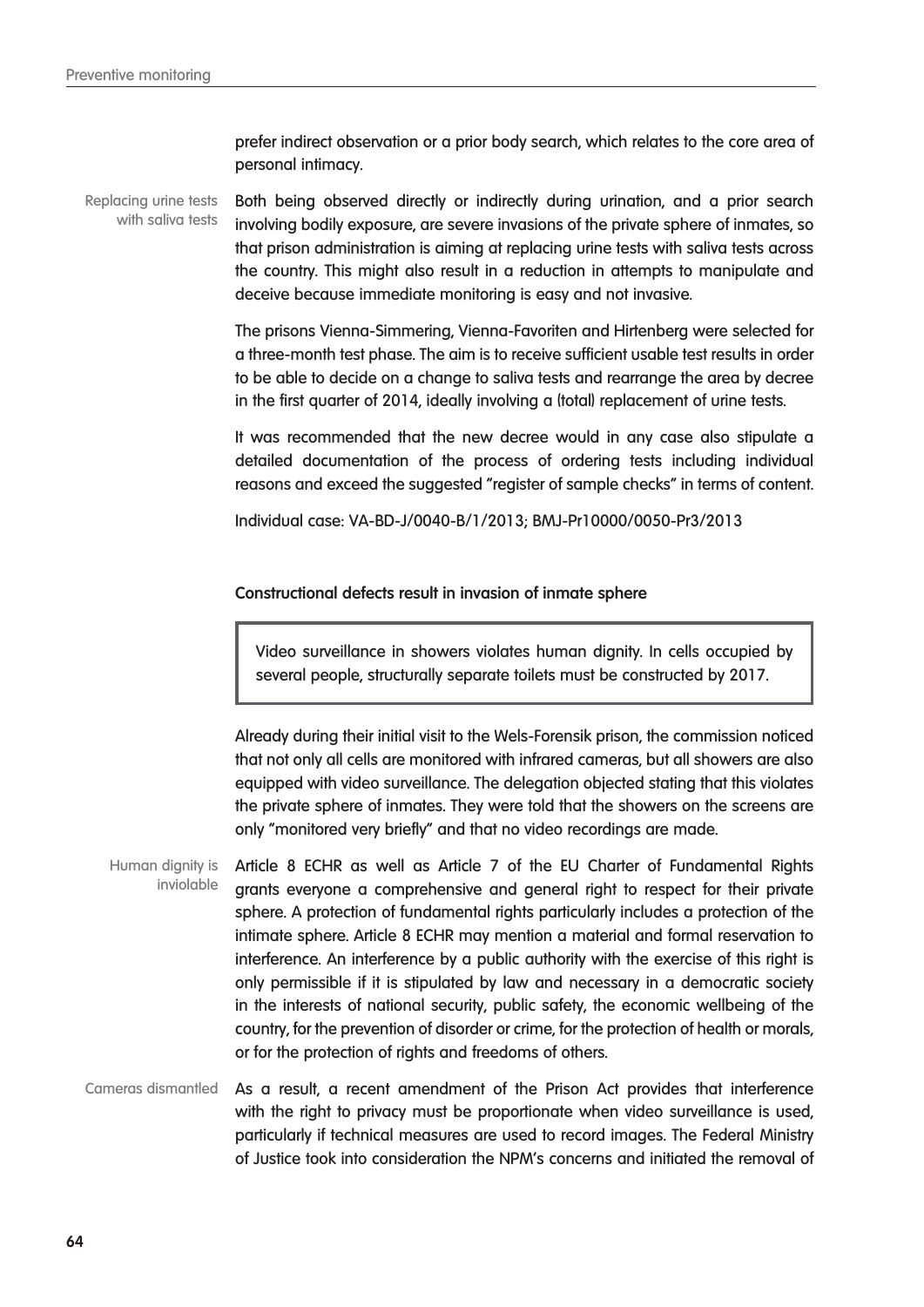video surveillance systems in all shared sanitary facilities. No further action was thus required.

During their visits to the correctional institutions in Favoriten, Ried and Suben, the Screens for toilets commissions identified that visual covers for toilets in cells for multiple inmates or individual cells shared by several inmates were insufficient. Whenever technically possible, the installation of screens protecting the inmates' privacy was promised.

In light of the Prison Act requirement to build structurally separate toilets in cells for multiple inmates by 2017, an installation of missing visual covers alone (without adding ventilation) is insufficient to warrant humane prison conditions. As a result, the NPM recommends checking again whether the promised adaptation measures are purposeful, also with regard to economic aspects. The NPM points out that - if the required structural separation is not possible - these cells can only be used as single cells (at the latest from 2017).

Individual cases: VA-BD-J/0003-B/1/2013; BMJ-Pr10000/0002-Pr3/2013, VA-BD-J/0248-B/1/2013; BMJ-Pr10000/0031-Pr3/2013, VA-BD-J/0338-B/1/2013; BMJ-Pr10000/0080-Pr3/2013

#### **Violation of the separation requirement**

Pre-trial detainees should not be held together with convicts. It would be better for inmates in drug substitution programmes to be accommodated in suitable treatment facilities.

As was reported to the NPM, 140 individuals are in drug substitution treatment at the Stein prison; but not all of them can be accommodated on the medical ward. There is also an acute lack of space on the so-called "substitution ward". Similarly alarming circumstances exist at the special hospital and the ward for treatment of mentally disordered offenders. At times, pre-trial detainees are even held together with convicts.

Therefore, the NPM decided to carry out a systemic examination of the occupancy situation in Austrian prisons. As the Federal Ministry of Justice pointed out, a mandatory separation of inmates in substitution treatments and other prisoners is not stipulated by law. Such wards for addicts would also be detrimental to integration and re-socialization efforts for such individuals. But if the intention is truly to create basic conditions which make treatment easier and improve the condition of those affected, the NPM believes that appropriate rooms must also be available.

As concerns the allocation of pre-trial detainees, the Austrian Code of Criminal Procedure (Strafprozessordnung) does not stipulate that pre-trial detainees and must necessarily be kept separate from convicts in all cases. Nevertheless, this does not mean that the legislative authority approves of defendants being held

Rooms for people with special needs

Separation of pre-trial detainees and convicts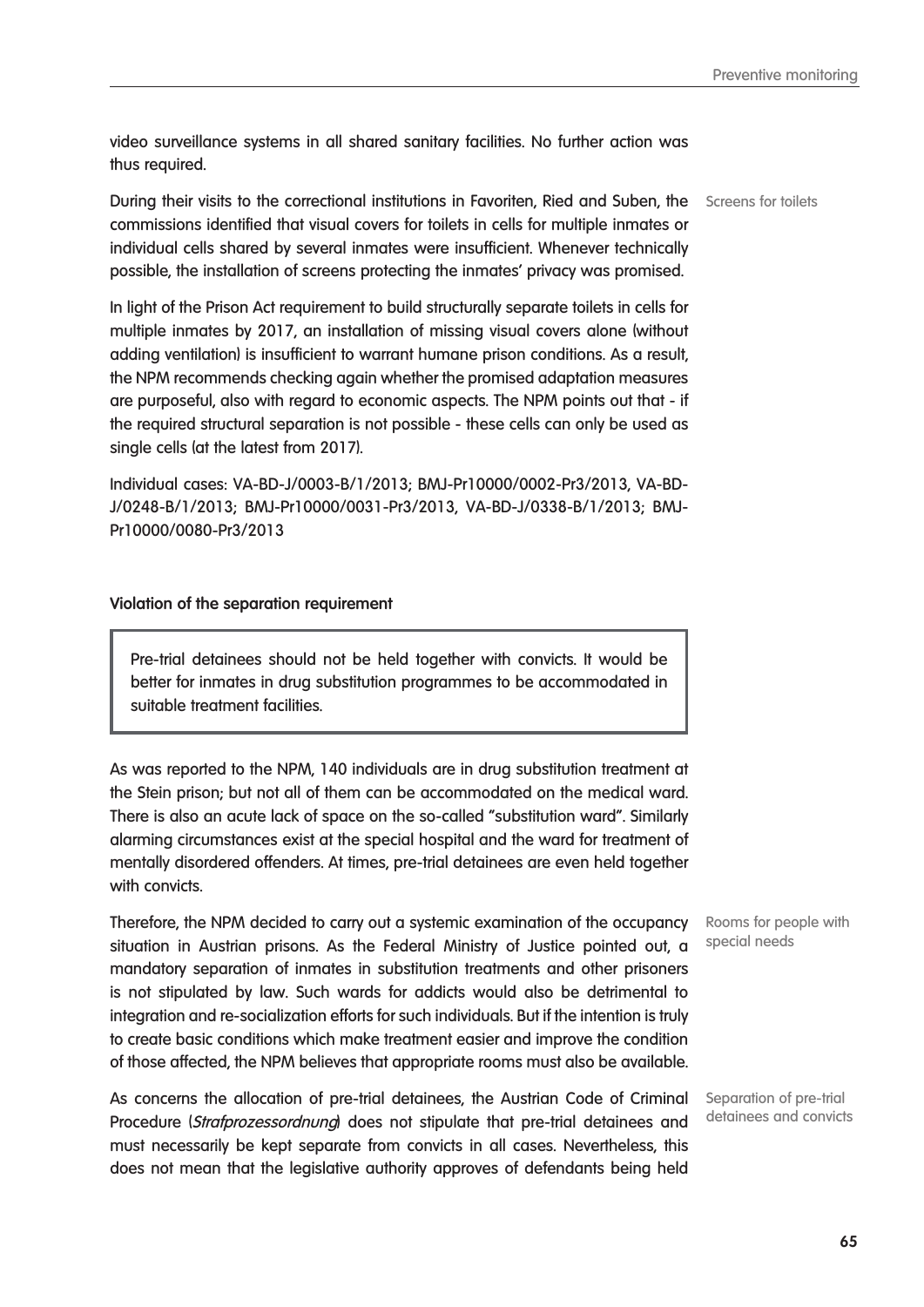together with convicts. A best possible implementation of separate detention must therefore be the aim. The NPM considers this to be especially advisable in the area of adolescent defendants.

Individual case: VA-BD-J/0035-B/1/2013; BMJ-Pr10000/0070-Pr3/2013

#### **Information only available in German**

Access to information not only means that information must be provided. It must also be available in a language understood by the inmate, so that it is "comprehensible".

At Ried prison, the commission noticed that the Code of Conduct is only available in German. At Sonnberg prison, the same was true of information sheets, e.g. regarding applications for conditional release. It was also criticized that access talks are held either in English or translated by inmates.

The Federal Ministry of Justice pointed out that the 27 prisons currently hold individuals from more than 125 nations. The Federal Ministry of Justice conceded that this problem needs a country-wide regulation. It is currently being investigated what information should be available in what languages. It must also be clarified in what instances an interpreter must necessarily be consulted. A draft guideline including standardized information sheets is in the pipeline. High proportion of foreigners

It was also stated that it is unavoidable given the diversity of languages that suitable other inmates are used for translation support. Preferentially, this should however only be used for everyday matters. Exclusively certified interpreters should be consulted to translate sensitive, highly personal matters, which in any case include consultations with physicians and/or discussions of results. As a result, a corresponding decree by prison administration ensuring a consistent process across the country is currently in the making. Limits to assisting fellow inmates

The NPM welcomes the efforts to create a consistent process and recommended to the Federal Ministry of Justice to look at the empirical data collected in four selected hospitals from early October 2013 as part of a pilot project for a video interpreting service. The results will show to what extent this system can also be used in prison contexts. Pilot project in hospitals

Individual case: VA-BD-J/0390-B/1/2013; BMJ-Pr10000/0041-Pr3/2013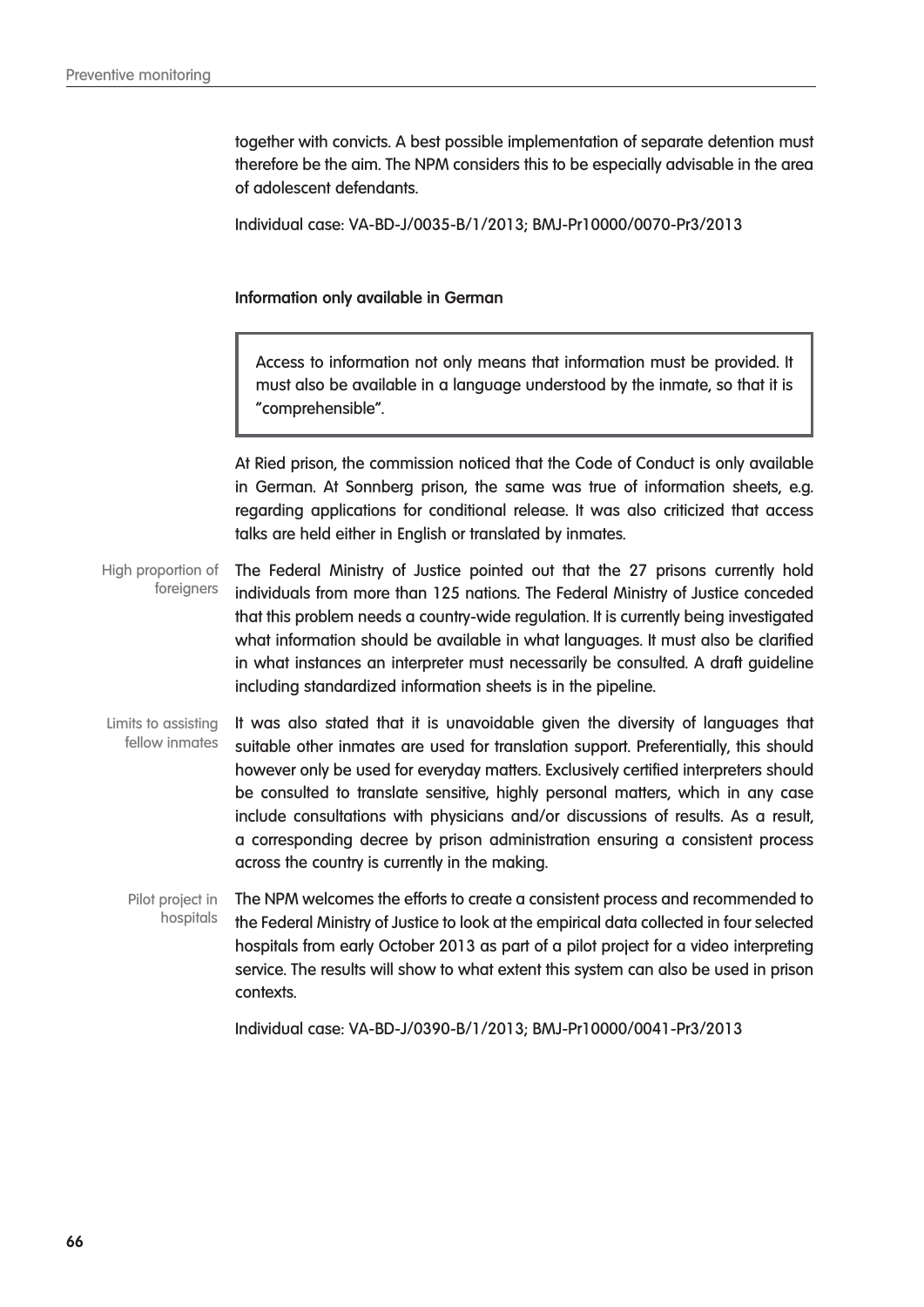# **Use of PCs and internet access - blanket ban not permissible**

The use of PCs not only makes everyday prison life easier, but can also qualify inmates for work after their prison sentences. Therefore, improvements in EDP use should be an aim.

After its visit to the Vienna-Mittersteig prison, Commission 4 reported problems in the use of PCs. It was stated that a ban on use proved to be "unavoidable" after abuse. The AOB determined that no own devices are permitted in Eisenstadt, Vienna-Favoriten, Feldkirch, Göllersdorf, Vienna-Josefstadt, Klagenfurt, Leoben, Linz, Vienna-Mittersteig, Salzburg, Wels and Vienna Neustadt.

The AOB - in its role as NPM - is critical of a blanket ban. Based on the rulings of the Administrative Court of Austria alone, it fails to be apparent why the use of the internet would in any case be contrary to a prison sentence and be prohibited without exceptions. In addition, each restriction must be viewed against the background of the right to maintain a private and family life and to correspondence, as well as to freedom to receive and send messages or ideas, so that restrictions to a "necessary use" must be questioned. The AOB also points out that the Austrian Code of Criminal Procedure does not contain a general ban on PCs and that the lack of granting such permissions must always be justified in individual cases.

The NPM also recommends extending the (electro-technical) infrastructure. Prison Internet access administration does not offer a general access to the internet - other than for educational measures and in two institutions with specific partial solutions.

At the Oberfucha branch of the Stein prison, inmates with relaxed sentences can use the internet under supervision. In addition, inmates at Graz-Karlau have access to a PC for internet phone calls (Skype). An extension to two Skype PC sites is planned after the visitor centre has been completed. The NPM welcomes that inmates have the option to use the internet under supervision, and also considers internet calls to be a technical option to maintain social connections.

However, in light of the rulings of the Administrative Court, it makes sense to create standards for use, which could e.g. consist in an approval of specific sites (white list) and/or in use under supervision of a prison guard as it is already practised to a limited extent.

Individual case: VA-BD-J/0066-B/1/2013; BMJ-Pr10000/0084-Pr3/2013

General ban is unfounded

Standard for use required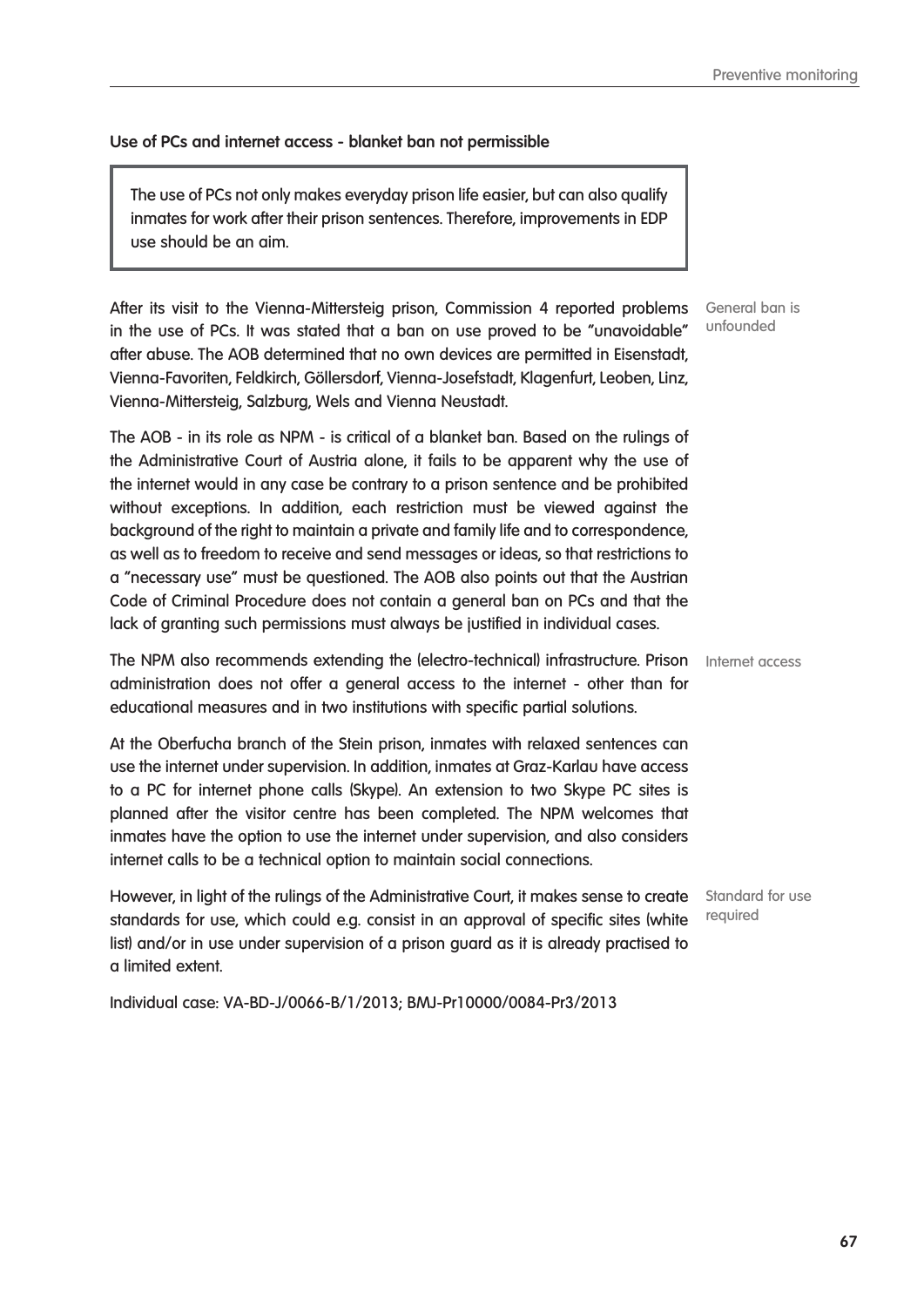# **Individual cases**

#### **Special examination due to severe grievances - Josefstadt Prision**

Structural weaknesses foster violent acts and abuse. This is the conclusion that the commission reached as early as April 2013, several weeks before the abuses occurred which attracted such public attention in the early summer.

Commission 4 visited the Josefstadt prison on several days in April 2013. Their impressions and findings from previous visits were so grave that the AOB decided to carry out a special examination. Due to the report of the rape and severe abuse of a 14-year-old pre-trial detainee by three cell mates, the scope of the examination was extended further at the beginning of July 2013. At the same time as the AOB's examination, a working group was set up in the Federal Ministry of Justice, with the aim of developing suggestions for improving the penal system for adolescents. Special examination

In early September, the commission followed-up on conditions at the Josefstadt prison. Encouragingly, the delegation was able to identify positive changes in many respects. For example, prison conditions have improved significantly, as also confirmed by the inmates when asked. In addition to the accommodation in twoperson cells almost throughout the institution, there are now significantly more activities available, more conversations with the wardens, who react better to the inmates and who act as intermediary in the event of possible breaches and do not impose punishments immediately. The atmosphere was also improved: The rooms were repainted, new floors were laid and new furniture ordered (lockers for the inmates). Follow-up visit confirms improvements

A concept for a step-by-step renovation of the rooms was developed. In the first renovation year (from 2014), all urgently required updates are to be tackled in order to subsequently deal with individual sections or wings each year (until 2020). Total net building costs of EUR 40.9 million (for landlord and tenant) are estimated. Structural adaptations proving difficult

As a first measure, the cells in the department for adolescents will be renovated immediately, and their fixtures and fittings will be overhauled (furniture, provision of adequate reading materials, etc.). Extra beds and unused equipment were removed and all mattresses no longer meeting acceptable hygiene standards were replaced. Department for adolescents takes predecence

> Every cell at the Vienna-Josefstadt prison is equipped with a sink. If possible in terms of staffing, the inmates are also given the option of taking a shower daily. Inmates working in the institution's businesses can shower daily without exception, as can all inmates after sports activities.

In terms of accommodation for adolescents, a normal occupancy rate is defined as two places per cell. Exceptions to the principle of two-person occupancy only Reduction in beds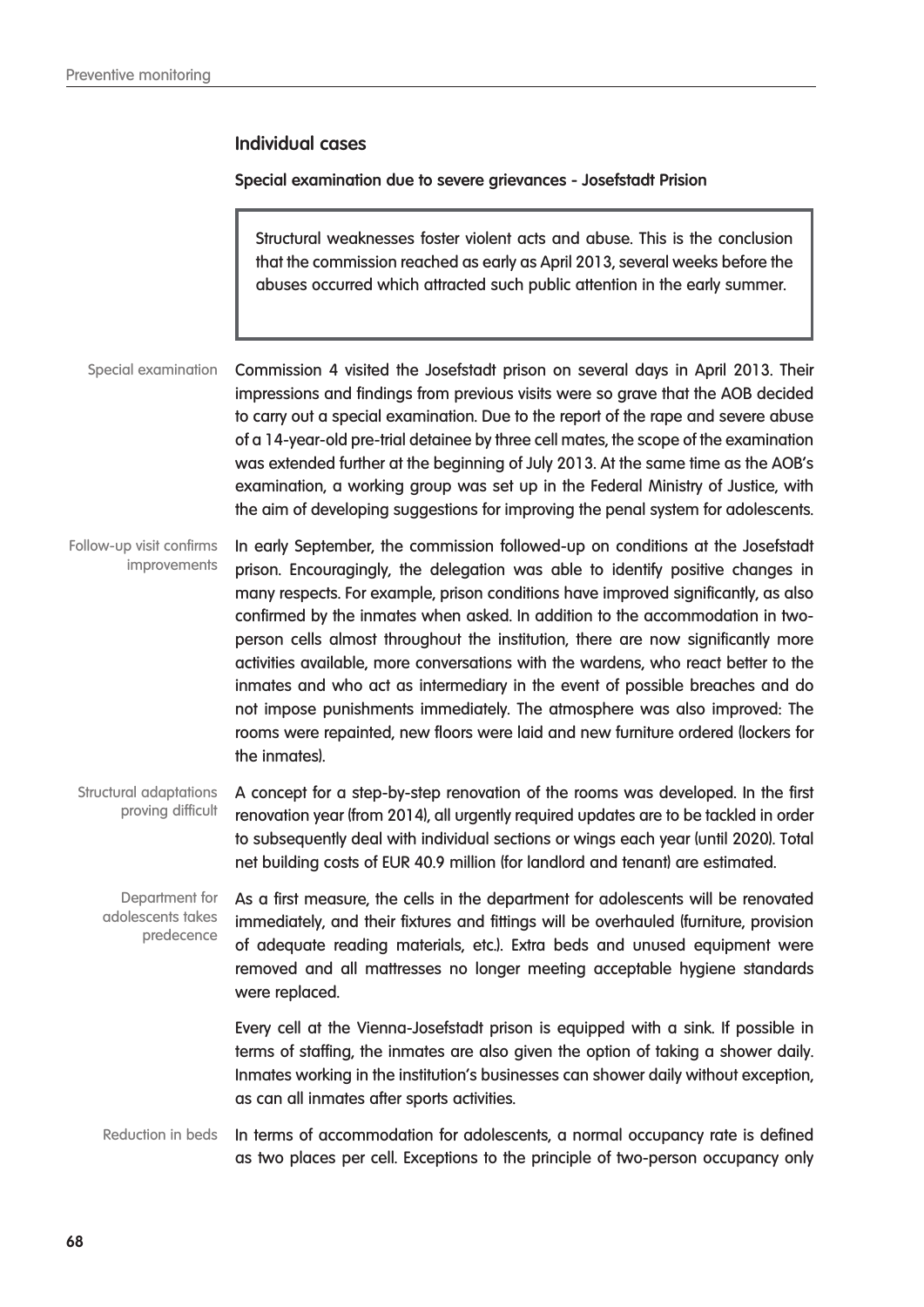relate to admissions during night duty; for this purpose, the cells suited to this on the basis of their size must be made available for a short-term commitment of one further adolescent. The two-person accommodation rule must then be implemented immediately during the next day duty (where Saturdays, Sundays and bank holidays are also not an exception) by arranging for one of these adolescents to be moved elsewhere. It is only possible to depart from the required two-person occupancy rule in specifically justified cases. Before each allocation to a cell, the section team (Director of the Department for Adolescents, specialist services, prison officers) in consultation with the Director of Prison Services and Court Assistance for Adolescents clarify whether the adolescent's development stage is appropriate for his/her age.

The largest cell in the section for adolescents was re-designated as an "activity and Meaningful occupation group room". The main aim is to use this room to meaningfully occupy inmates not taking part (or who cannot take part) in any given education or training. During afternoons, Sundays and bank holidays, the room can also be used for various group activities. In particular, its purpose is to provide the option of supervised activity for adolescents who cannot be placed in a workshop and who are not attending any given training or education. This extended daily offer is made possible through staffing the adolescent section with three prison officers.

Special focus is placed on avoiding and preventing attacks. An analysis of recurring patterns of violent acts targeted at enabling preventive measures can be achieved by discussing and documenting the cases as part of daily, multi-professional talks. Adolescents have the option of attending anti-aggression training. This training is held together with employees of a counselling centre for men (Männerberatung) and the Vienna Juvenile Court Representatives (Wiener Jugendgerichtshilfe).

Individual case: VA-BD-J/0449-B/1/2013; BMJ-Pr10000/0091-Pr3/2013

### **Teaching and German lessons - Korneuburg Prision**

Prisons must ensure that inmates lacking primary school knowledge receive necessary teaching at primary school level. Lessons are to be offered in any event if a larger number of those detained require this teaching.

During its visit to the Korneuburg prison in January 2013 Commission 6 found that adolescents of compulsory school age were not offered schooling or German lessons.

According to the statement by the Federal Ministry of Justice, a total of only ten adolescents of compulsory school age were held in the past nine years. If a compulsory school diploma education needed to be made possible, the adolescents were transferred to the Vienna-Josefstadt prison because a compulsory school

Transfer to prisons of compulsory school age to the Vienna Josefstadt prision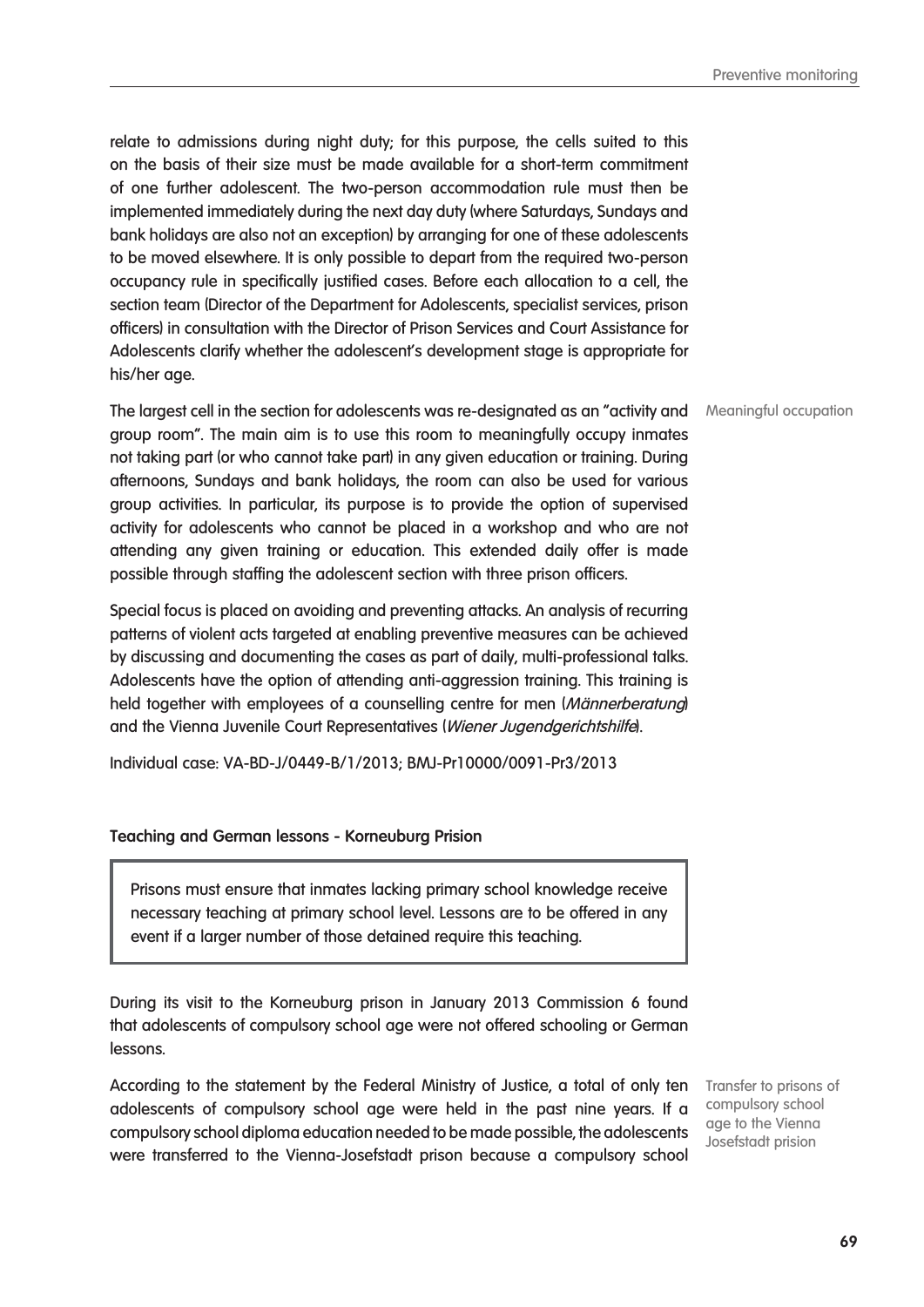with the relevant infrastructure has been set up there, which offers the curricula for secondary modern and special education school-leaving diplomas as well as for polytechnic school degrees. The additional creation of a comparable infrastructure at the Korneuburg prison was considered neither appropriate nor economic.

In the context of the lack of German lessons offered, it was communicated that the transfers and related redesign of the institutional concept - due to the new construction of the Korneuburg prison - meant that German lessons were not yet offered but were in the pipeline at the time of the commission's visit. Now compulsory courses are offered regularly.

From the NPM's perspective, it may be the case that the principle of economy, costeffectiveness and appropriateness only allows lessons to be offered where a larger number of people require the lessons regularly. However, according to the Prison Act all inmates - and not just adolescents of compulsory school age – are entitled to receive the required teaching (at primary school level). For inmates whose first language is not German, this also includes learning basic terms in German. Subjective, public right of all inmates to receive teaching

> The practice of transferring all adolescents of compulsory school age to the Josefstadt prison need not be criticized. Since (school) training forms part of achieving the general purpose of prison sentences of socialization, it must be ensured that such lessons are provided at primary school level, if a larger number of inmates (five to ten people) require such teaching, especially because it need not necessarily be held by teachers.

> It must be stressed as a positive fact that the offer of German lessons, which has now been set up, means that the legal requirement is now met.

Individual case: VA-BD-J/0208-B/1/2013; BMJ-Pr10000/0069-Pr 3/2013

#### **Right to food appropriate to religious belief - Rottenstein Prision**

When providing food, inmates' religious beliefs should be taken into account to the extent possible and depending on the institution's infrastructure.

During their visit to the Rottenstein prison, the commission criticized the lack of variety in the food on offer and the lack of consideration for religious dietary laws.

The Federal Ministry of Justice then carried out a survey among the inmates and, in a further step, is now attempting to incorporate the results into the design of the food provision. A working group involving the inmates is to further improve the food situation.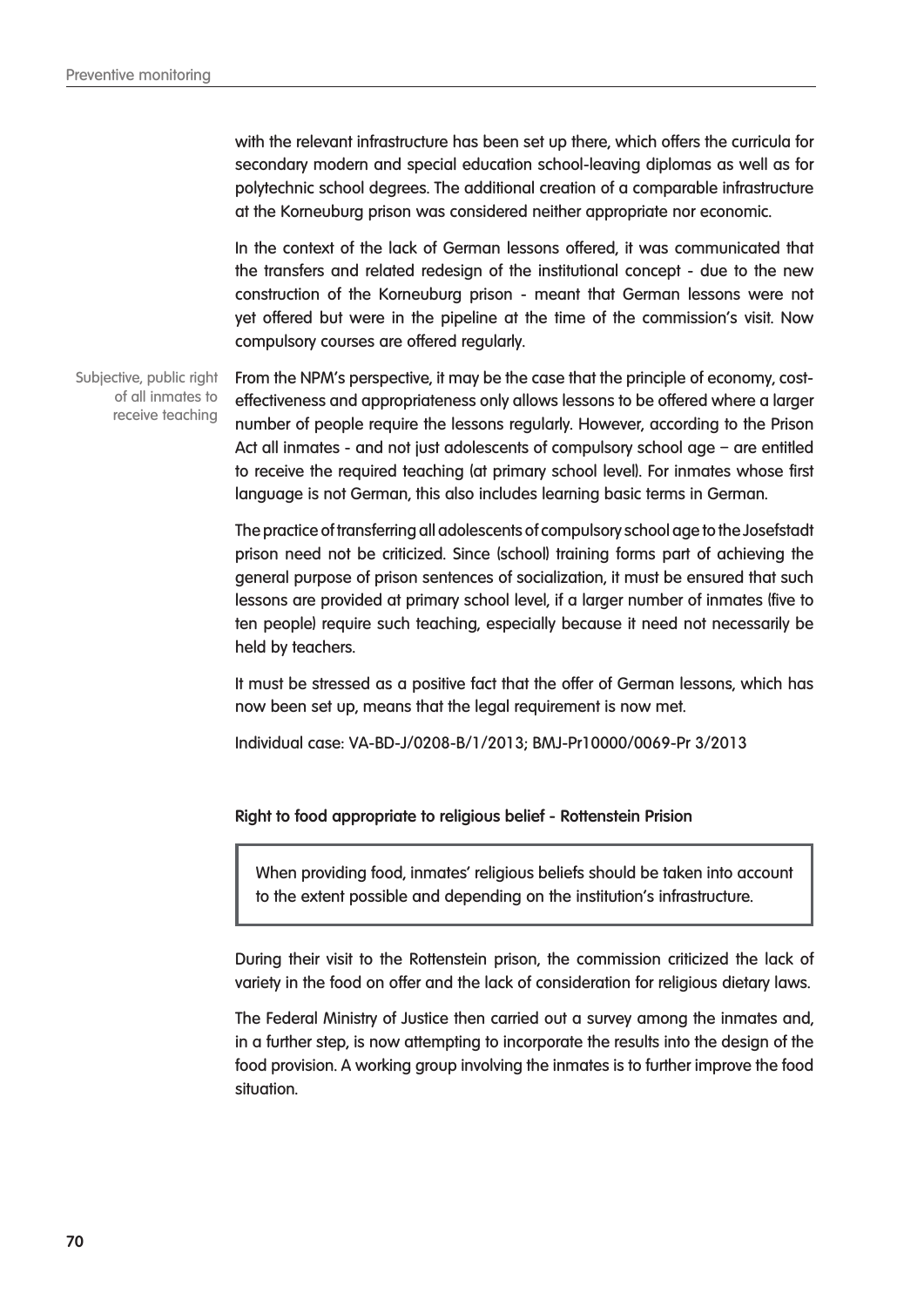With regard to the dietary laws of different religious groups, the competent economic director has been instructed to check the menus compiled one month in advance. In addition, the prison now offers two different nutritional options (normal and ritual) in order to meet legal requirements.

Introduction of a second nutritional option

Individual case: VA-BD-J/0300-B/1/2013; BMJ-Pr10000/0043-Pr3/2013

#### **Inappropriate modes of interaction - Floridsdorf Prison**

Condescending expressions ranging from using an inappropriate form of address to derogatory remarks are an expression of an imbalance of power. Such discriminations must be stopped.

Inmates complained both to the competent commission and to the AOB that the use of the familiar German " $DU'$  address was used too often (instead of the more formal and polite "Sie").

The AOB as NPM acknowledges that the use of the " $DU'$  address can be suitable to create a more comfortable atmosphere. But this is only acceptable if its use is mutual. Addressing someone with the informal " $DU'$  without mutuality is to be avoided.

Regrettably, the commission learnt from one inmate that several prison officers, Offensive remarks whose names were given, repeatedly made racist remarks. Discriminating and disparaging comments were also made about individuals' sexual orientation and about people with disabilities.

This accusation was immediately forwarded to the Federal Ministry of Justice. Consequently, the directors of the institution expressly indicated to all officers that prisoners and inmates should be treated with respect for their sense of honour and human dignity. They must be addressed with the formal "Sie" and, if an individual prisoner wishes to be addressed with his or her surname, then "Mr" or "Ms" plus surname must be used.

In addition, the Director of Prison Services personally instructed the mentioned officers Prompt response that the use of racist, discriminating and/or derogatory expressions is unacceptable and will have legal consequences in all cases. Responsible competent (line) managers were also urged to meet their professional and specialist supervisory duties.

The AOB as NPM thus acknowledges that the initially necessary steps have been taken. It remains to be seen if they will have the desired effect. In any case, the commission has been requested to keep an eye on this area.

Individual case: VA-BD-J/0492-B/1/2013; BMJ-Pr10000/0067-Pr3/2013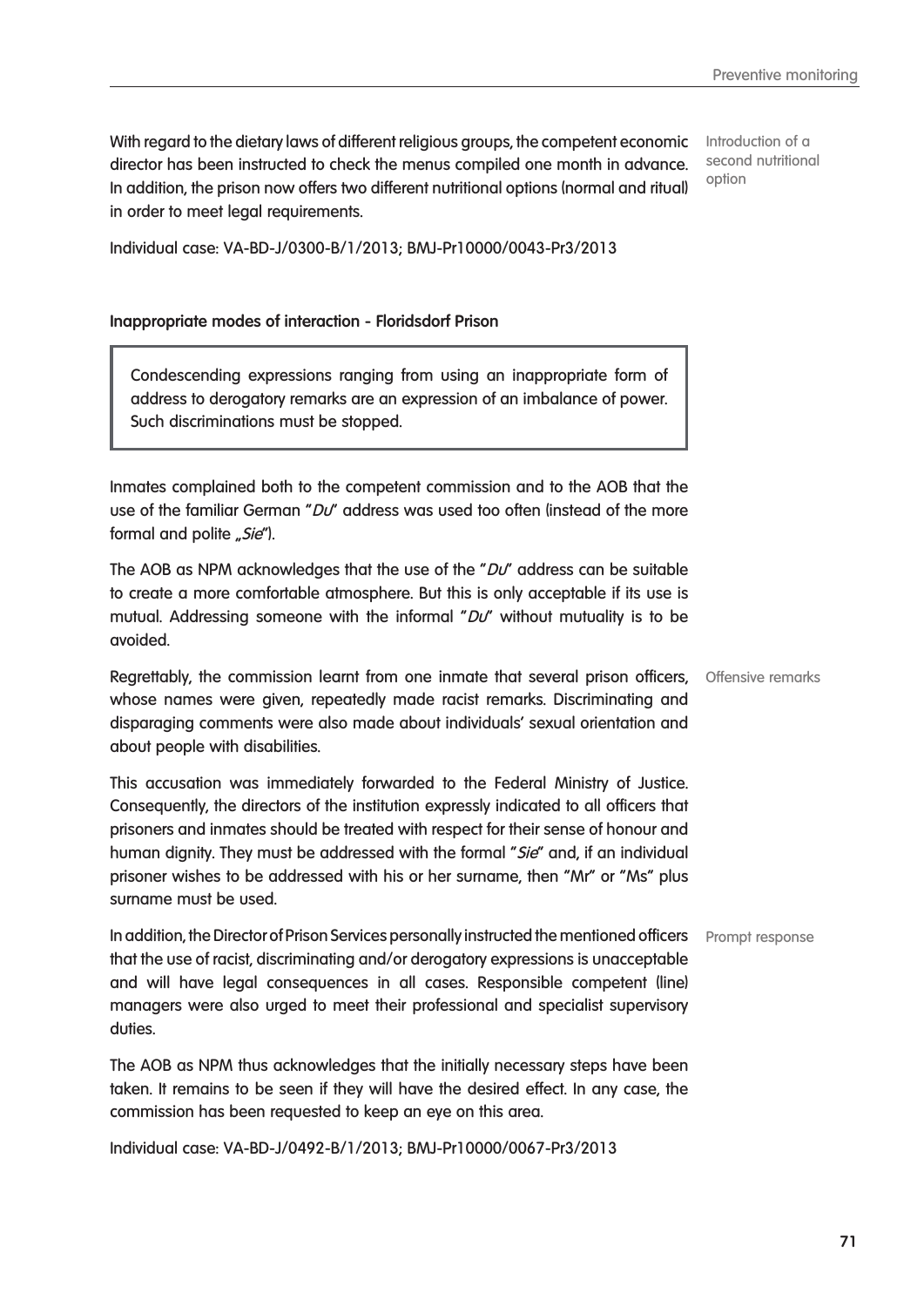# **3.5.6 Police stations, police detention centres and baracks**

### **General**

During the reporting year, the NPM commissions carried out 89 visits to police institutions: 62 of these visits were to police stations, 25 were visits to police detention centres and two were visits to the accommodation facilities for families at Zinnergasse, Vienna. In several cases, the commissions saw no cause for complaint from a human rights perspective. However, they frequently identified room for improvements in the examined areas. 89 visits to police institutions

> The responses of the Federal Ministry of the Interior to the recommendations made by the AOB and its commissions acting as NPM vary greatly. Whereas less severe problems were often rectified quickly, structural deficits are more difficult to resolve. In part, the implementation of the NPM's recommendations also failed due to a lack of finances and staff resources at the responsible authorities.

The commissions made a total of four visits to barracks, with observations primarily restricted to the general situation at these institutions (visits to common rooms and quarters). Four visits to barracks

# **Monitoring priorities and overall findings**

**Better living and accomodation conditions at police detention centres**

In the past reporting year 2012, the AOB had already initiated investigative proceedings regarding the detention conditions at police detention centres. Despite a lively exchange between the AOB and the Federal Ministry of the Interior, the procedure has not yet been concluded. This is due to the fact that a new detention centre opened in Vordernberg (Styria) in January 2014. The Federal Ministry of the Interior is hoping that this will defuse the problems at the other detention centres.

In the annual report of 2012 the NPM reported the structural defects of the living and accommodation conditions during stays at police detention centres. Based on the commissions' findings, the AOB initiated extensive investigative proceedings, by making numerous recommendations to the Federal Ministry of the Interior on how to improve the situation.

From the NPM's perspective, the observation period for detainees in return procedures must be kept as short as possible until they are transferred to an open location. The Federal Ministry of the Interior announced that it would evaluate the criteria for access to open locations at police detention centres and check whether these can be made consistent. Open detention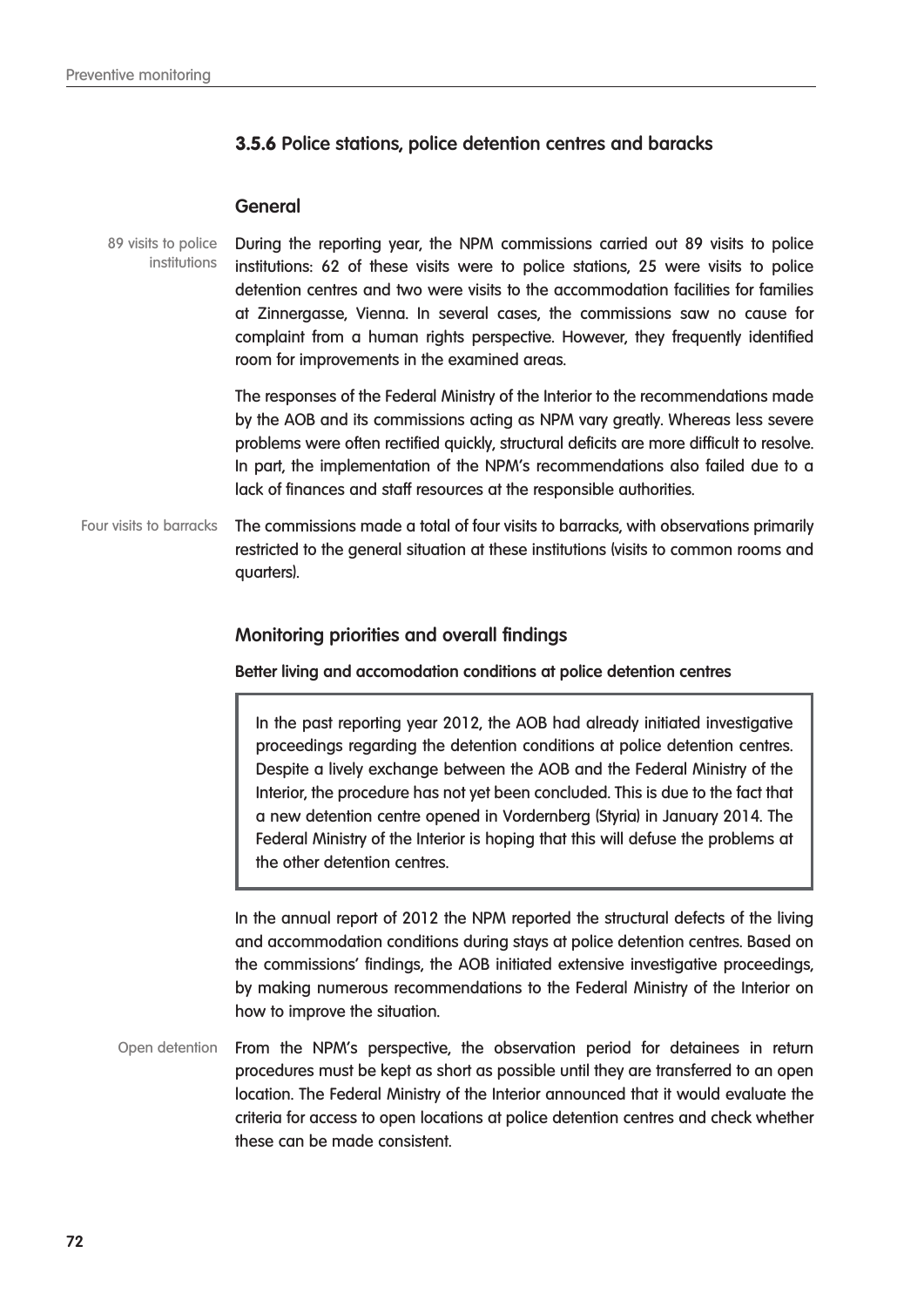Furthermore, the NPM recommended that options for improving the activity and leisure situation of detainees developed by the former Human Rights Advisory Board of the Federal Ministry of the Interior should be implemented as quickly as possible. In this context the Federal Ministry of the Interior stated that it would make already developed activity concepts available to those responsible so that they can be included in future budget planning.

The NPM considered the lack of specialist training of officers working at police detention centres to be a serious structural drawback. The Federal Ministry of the Interior initially assumed that employees at police detention centres already receive sufficiently specialized training in the course of periodic further training events. However, during a meeting with the AOB, the Federal Ministry of the Interior announced that two new training elements will be added to basic training for employees at police detention centres.

Due to repeated criticisms from the commissions, the NPM recommended a fundamental examination of the approach of holding individuals under the influence of alcohol or drugs, as well as people with apparent mental difficulties or at risk of self-harm, in separate, specially secured cells. The Federal Ministry of the Interior responded by announcing that it would develop a process that adequately takes into account the necessary healthcare for such individuals.

The NPM also identified possible areas of improvement with regard to the detention regulation (Anhalteordnung), which sets out the detention conditions at police detention centres. The Federal Ministry of the Interior confirmed that it would review the detention regulation taking account of the aspects mentioned by the AOB. Upon recommendation by the AOB, the Federal Ministry of the Interior agreed to review information sheets for detainees with a view to improving their content and make them more comprehensible.

In terms of rules for visits to the centres, the AOB as NPM advocated the removal Rules for visits of glass screens planned for the visitor areas of all police detention centres. In the NPM's opinion, the Federal Ministry of the Interior should make visits at tables currently only permitted by exception - possible generally. The Federal Ministry of the Interior initially rejected this due to security concerns. Subsequently, the Federal Ministry of the Interior however stated its intention to relax rules for visits in newly constructed detention centres for the first time.

The Federal Ministry of the Interior has reported that it would open a new detention Construction of a new centre in Vordernberg in 2014. The aim of the Federal Ministry of the Interior with the Vordernberg detention centre, which is designed for 200 detainees, is to enable reformed conditions for detainees in return procedures based on the most recent standards and findings. In the future, the other police detention centres are to be used primarily for short-term detention pending removal and for holding short-term police detainees and inmates subject to administrative proceedings.

Activity and leisure situation

Staff training

detention centre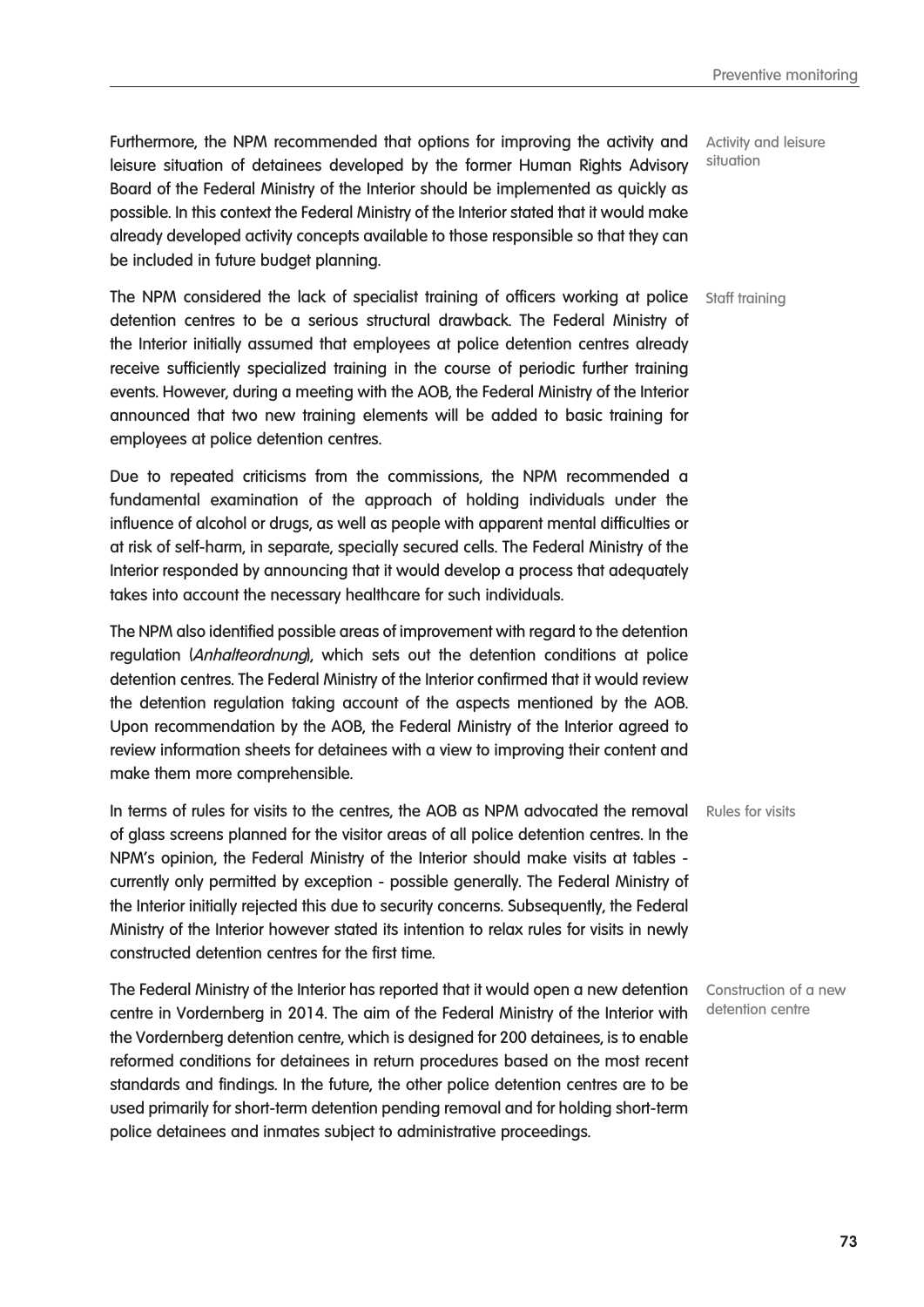Ministry invitation to join working group Most recently, the Federal Ministry of the Interior announced that it would employ a working group from the start of 2014. Together with the AOB, the Federal Ministry of the Interior wants to deal with selected topics, for which no satisfactory solution has so far been found. It is planned to set out consistent criteria for the admission of detainees in return procedures at open police detention centre locations. Additional topics planned for the working group include: improving work and activity offers for detainees, creating alternative rules for visits (more visits at tables), and generally expanding visiting hours at police detention centres.

Individual case: VA-BD-I/0510-C/1/2012, BMI-LR1600/0118-III/10/2013

#### **Commission access to medical records of detainees**

During their visits to police detention centres, several commissions were not allowed to access or were granted only limited access to the medical documents of detainees by the management of the detention centre. After the Human Rights Advisory Council became involved, a solution was found, ensuring extensive commission access to the medical documents.

As the AOB reported in its annual report 2012, the commissions were frequently confronted with problems when requesting to view the medical documents of detainees during their visits to police detention centres. The department initially took the approach that the commissions should only be granted access to medical documents relating to the activities of police physicians as public health officers. Although police physicians collect medical data in the context of treating detainees, the commissions were told that they had no right to inspect this data. The AOB then asked the Human Rights Advisory Council to give its opinion regarding this legal question. A working group of the Human Rights Advisory Council had prepared legal expertise in advance. The working group included representatives of the Federal Ministry of the Interior, the Federal Ministry of Health and the AOB. Based on the working group's findings, the Human Rights Advisory Council released a statement at its meeting on 6 June 2013. According to this, the commissions should be granted extensive access to the medical data of detainees at police detention centres. This also applies if the data does not relate to the question of the detainees' ability to be held but to pure "medical treatment" for detainees. The Human Rights Advisory Council based this opinion on the Austrian Ombudsman Act 1982 which entitles commissions to access medical documents of persons deprived of their liberty regardless of the type of medical data. The Federal Ministry of the Interior welcomed the acquired legal certainty and Data relating to activities as public health officers and curative treatment Human Rights Advisory Council's opinion Ministry implements

initiated immediate implementation in the way of a decree. The NPM commissions will therefore be able to examine the activities of police physicians at police results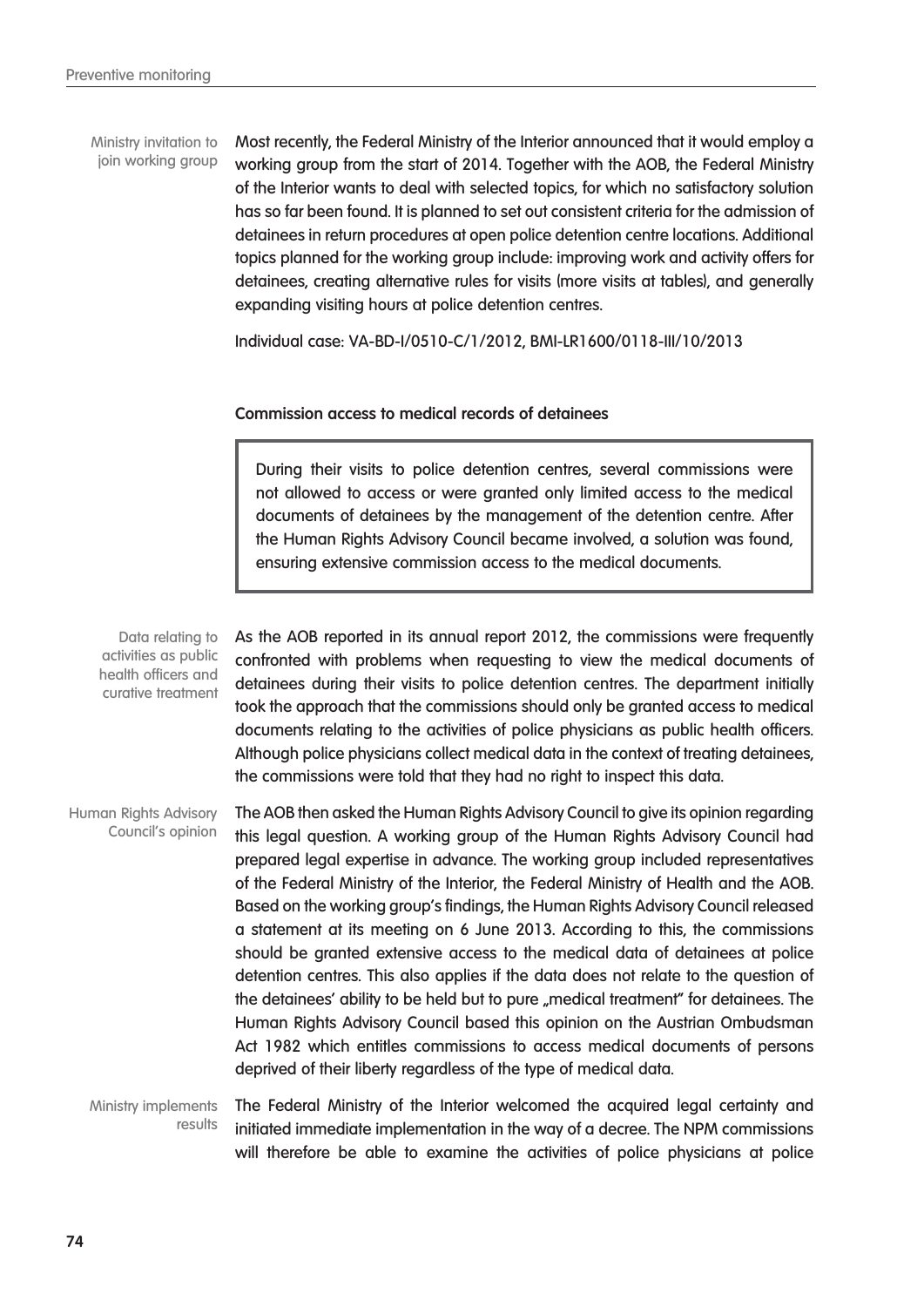detention centres comprehensively in the future. This is to prevent insufficient health treatment and impermissible medication-based restrictions to freedom.

Individual case: VA-BD-I/0501-C/1/2012, BMI-LR1600/0089-III/10/a/2013

#### **Visits of police stations**

During its monitoring and control activities at police stations, the AOB was able to directly apply the work of the former Human Rights Advisory Board at the Federal Ministry of the Interior (1999-2012). The AOB and its commissions can turn to numerous results and recommendations. In addition, there has been a routine of unannounced control visits to police stations for many years.

Together with the Federal Ministry of the Interior, it was possible to establish a graduated approach for remedying the shortcomings noted. Generally, the subsidiary principle applies, i.e. shortcomings should be rectified at the lowest possible level. A solution e.g. for hygienic shortcomings must be found during the concluding meeting directly between the visiting delegation and the director in charge. In case of minor structural or technical defects, it must be solved between the commission and the police department of the competent Land. It is only if no solution can be found in this way, e.g. because of insufficient staff resources, that the AOB approaches the Federal Ministry of the Interior.

Like all public institutions, police stations should be barrier-free in line with the Accessibility Federal Act on the Equal Treatment of Persons with Disabilities (Bundesbehindertengleichstellungsgesetz. The schedule published by the Federal Ministry of the Interior specifies implementation in stages. During numerous visits, the commissions identified insufficient implementation of this step-by-step plan. The Federal Ministry of the Interior is aware of problems, but implementation often fails due to insufficient budgetary means. Immediate adjustments in order to ensure that at least entrances to police stations are barrier-free are promised regularly.

As stated for police detention centres, information sheets are also not sufficiently Information sheets clear in the area of police stations. Substantive, comprehensible information for those affected regarding their rights is of key importance, especially immediately after an arrest and at the start of a prison sentence. The AOB has recommended that these forms should be supplemented and revised. The Federal Ministry of the Interior has assured that such a revision will take place.

In the context of examining a person's fitness to undergo detention and transfers to Police physicians psychiatric wards, it was found that multiple times an insufficient number of police physicians were available. According to the Hospitalization of Mentally Ill Persons Act (Unterbringungsgesetz) transfers to psychiatric wards without an examination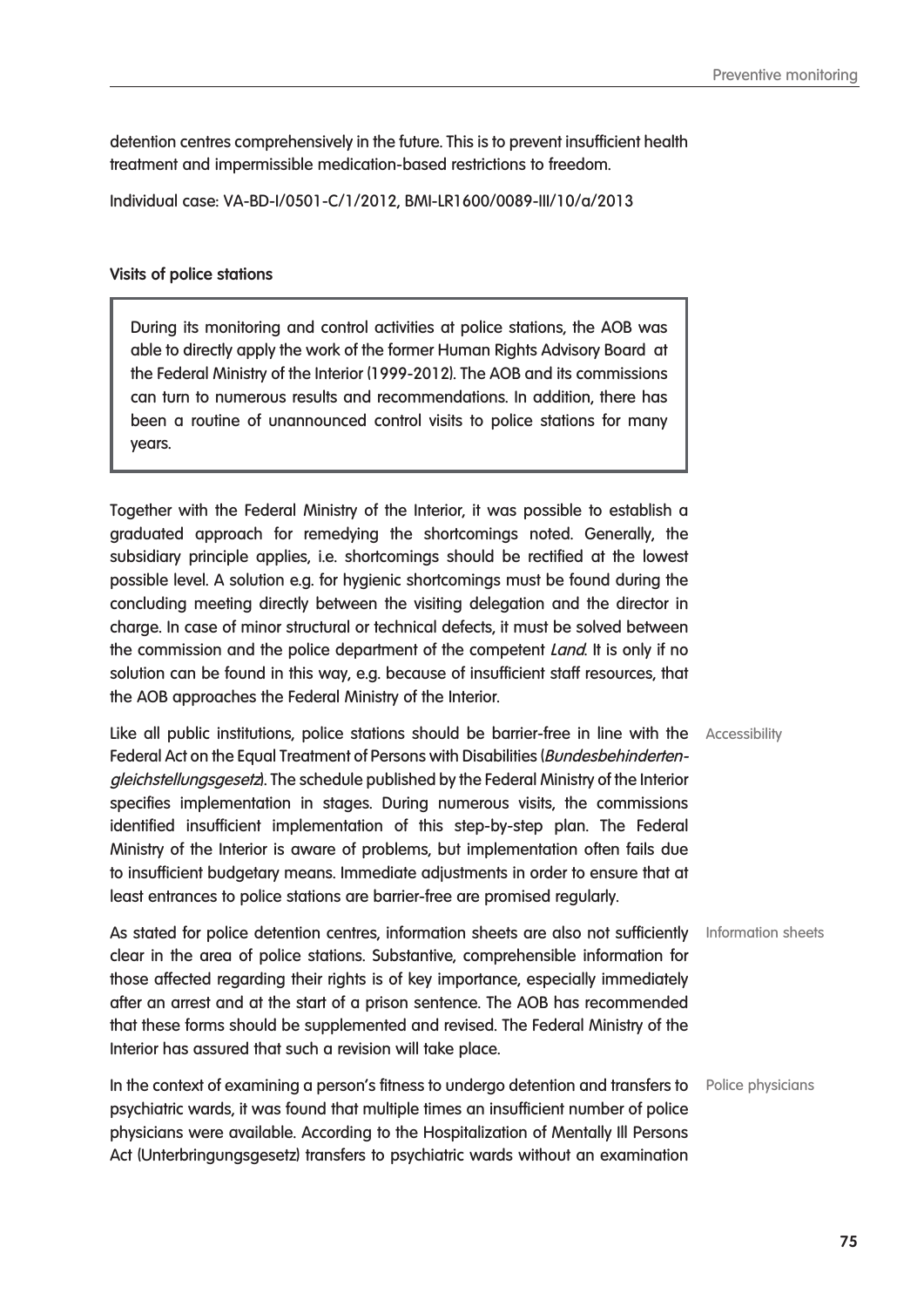by a police physician are only permitted in cases of imminent danger. The AOB has launched a systematic, own-motion examination.

It is especially important in prison services to ensure that employees are able to meet all demands. In dangerous situations, immediate measures must be taken, for which accountability must be accepted. In this context, compliance with human rights standards must be ensured, and excessive strain e.g. caused by overtime must be avoided. Nevertheless, especially at smaller sites, absences due to sickness, leave or shift allocations must regularly be compensated for with additional time commitment. Balancing measures and the distribution of staff resources are being structurally reviewed within several test proceedings. Staff resources

#### **Documentation of arrest and detention at police stations**

A deprivation of freedom is one of the most severe invasions of basic and human rights. To ensure legal protection and monitoring, documentation is of key importance. As a result, all deprivations of freedom must be documented in detail in a detention log

At several police institutions, the NPM identified shortcomings in the documentation of deprivation of freedom. These range from contradictory specifications for time spent in the cell and for the duration of detention via insufficient documentation when security measures are imposed and interpreters are consulted, to a lack of clarity as to whether information sheets were actually handed out.

Detention logs are central documents, which must comprehensively contain all the relevant information regarding the arrest and subsequent detention. Documentation of arrest and detention

> As recommended by the AOB as NPM, the Federal Ministry of the Interior carried out several surveys regarding standards internal to the institutions (decrees, internal instructions, etc.). After reviewing technical support and actual handling, the result revealed that standards and technical options are sufficient for ensuring exact and clear documentation.

According to the Federal Ministry of the Interior, the errors found by the NPM were "form completion errors". The Federal Ministry of the Interior prompted sensitization for the relevant officers. In addition, training and further education will focus more strongly on ensuring clear, exact and complete documentation of detentions. Pure "form completion errors"

Any shortcomings in documentation found can by now be clarified at the final meeting with the relevant managers, on site. During follow-up visits the commissions check whether such shortcomings are remedied on a sustainable basis. Remedying directly on site

> Individual cases: VA-BD-I/0190-C/1/2013, I/0582-C/1/2012, I/0277-C/1/2013, I/0386-C/1/2013, I/0018-C/1/2013, I/0016-C/1/2013, I/0385-C/1/2013, BMI-LR1600/0116-III/10/2013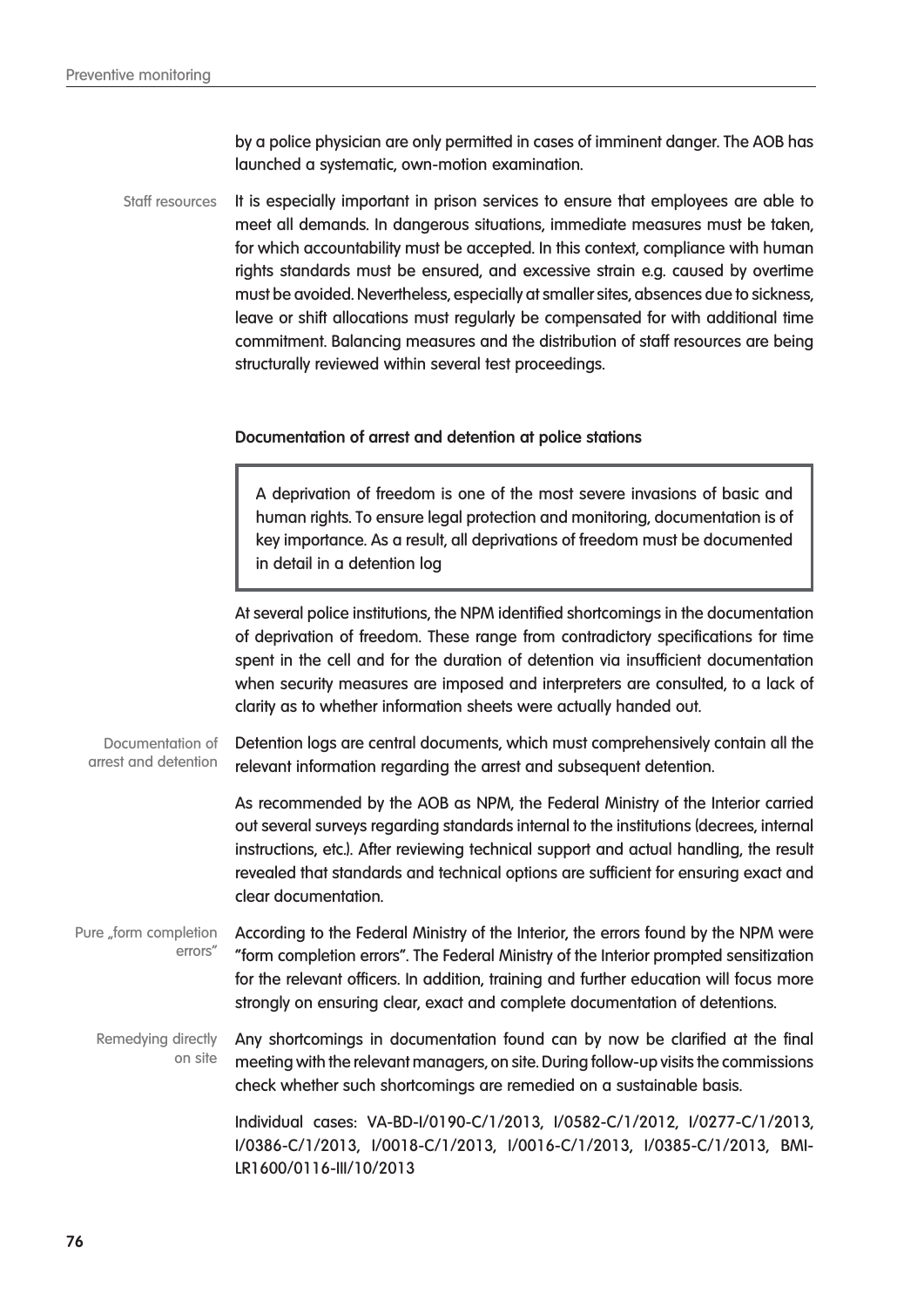# **Individual cases**

**Correction of defects at Bludenz police detention centre fails due to building deficits**

A visit to the Bludenz police detention centre brought about an improvement of the detention conditions. However, the Federal Ministry of the Interior was unable to implement all recommendations issued by the AOB. This particularly related to defects, where a rectification would require adaptations to the building.

During its visit to the Bludenz police detention centre, the commission noticed several defects in the sanitary facilities. For example, the commission criticized the fact that the sinks in two multiple-occupancy cells were not suitable for washing intimate body parts due to a lack of visual protection. Defective mirror film was attached to the mirrors, so that these were almost unusable. The commission also considered the separations between individual shower areas in the common shower room to be insufficient.

Whereas the Federal Ministry of Interior immediately installed new mirror film in the cells, the construction of screens for visual protection between the sinks and more spacious shower areas failed due to the structure of the building.

**The commission recommended that a screen should be set up in the toilet section** Protection of privacy of small cells, which are under video surveillance, in order to protect the inmates' intimate sphere. The commission identified a security risk in the cable conduits that lead to the intercom system for the small cells. At the time of the visit, these could be reached from the cell through the bars. As a result, the commission is concerned that inmates might tear out the cable and use it for a suicide attempt. The Federal Ministry of the Interior quickly ensured that a screen was installed for the toilets in the two small cells and that the cable conduits were covered.

In the course of the examination by the AOB, the Federal Ministry of the Interior admitted that the building in which Bludenz police detention centre is based suffers from deficits. A possible structural adaptation of Bludenz police detention centre will be the focus of further discussions between the NPM and the Federal Ministry of the Interior.

Individual case: VA-BD-I/0011-C/1/2013, BMI-LR1600/0051-Büro MRB/2013

Improvement of sanitary facilities could not be implemented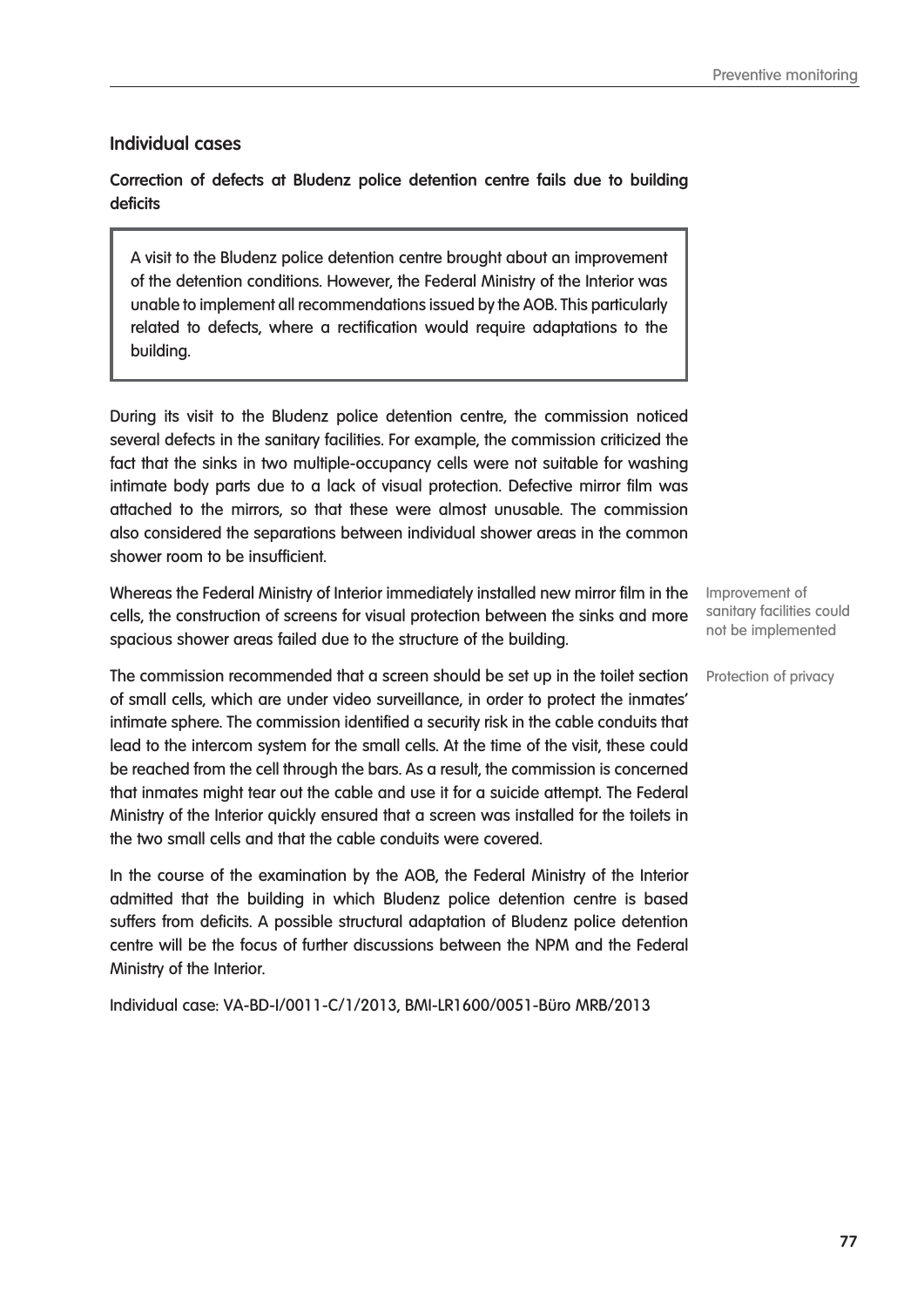#### **Criticism of medical documentation - Innsbruck police detention centre**

The commission visited Innsbruck police detention centre due to the use of a Taser gun. The commission's findings prompted the Federal Ministry of the Interior to perform a systematic check of the medical documentation on site.

The use of a Taser against a detainee at Innsbruck police detention centre triggered the commission's visit to the institution. The aim of the visit was to examine the proportionality of the use of the Taser, the exhaustion of de-escalation measures before it was used and the relevant documentation and medical treatment for the affected inmate.

From the commission's perspective, the Taser was used both in line with national provisions and with the relevant CPT standards. However, the commission considered the medical documentation at Innsbruck police detention centre to be insufficient. In particular, it criticized the at times scarce and contradictory notes, which made it difficult for outsiders to comprehend the police physician's assessment.

At the NPM's recommendation, the Federal Ministry of the Interior carried out a systematic check of the medical documentation at Innsbruck police detention centre. During this inspection by specialists, the department found that detainees at Innsbruck police detention centre are well looked after. The physician consulted by the Federal Ministry of the Interior even called the medical documentation "seamless". On-site check by the **Ministry** 

> Unfortunately, the commission was not able to attend this inspection by specialists in order to confirm the result of the inspection. Additional commission visits to Innsbruck police detention centre will show whether the medical documents are actually free of defects.

> In terms of medical care for the detainee affected by the use of the Taser, the NPM was unable to comprehend several aspects. The Federal Ministry of the Interior admitted that in this case, the medical documents were not optimal. In this context, the NPM emphasized that a physician's findings which are the basis for medical measures or conclusions must always be included in the medical records.

Individual case: VA-BD-I/0202-C/1/2013, BMI-LR1600/0109-III/10/2013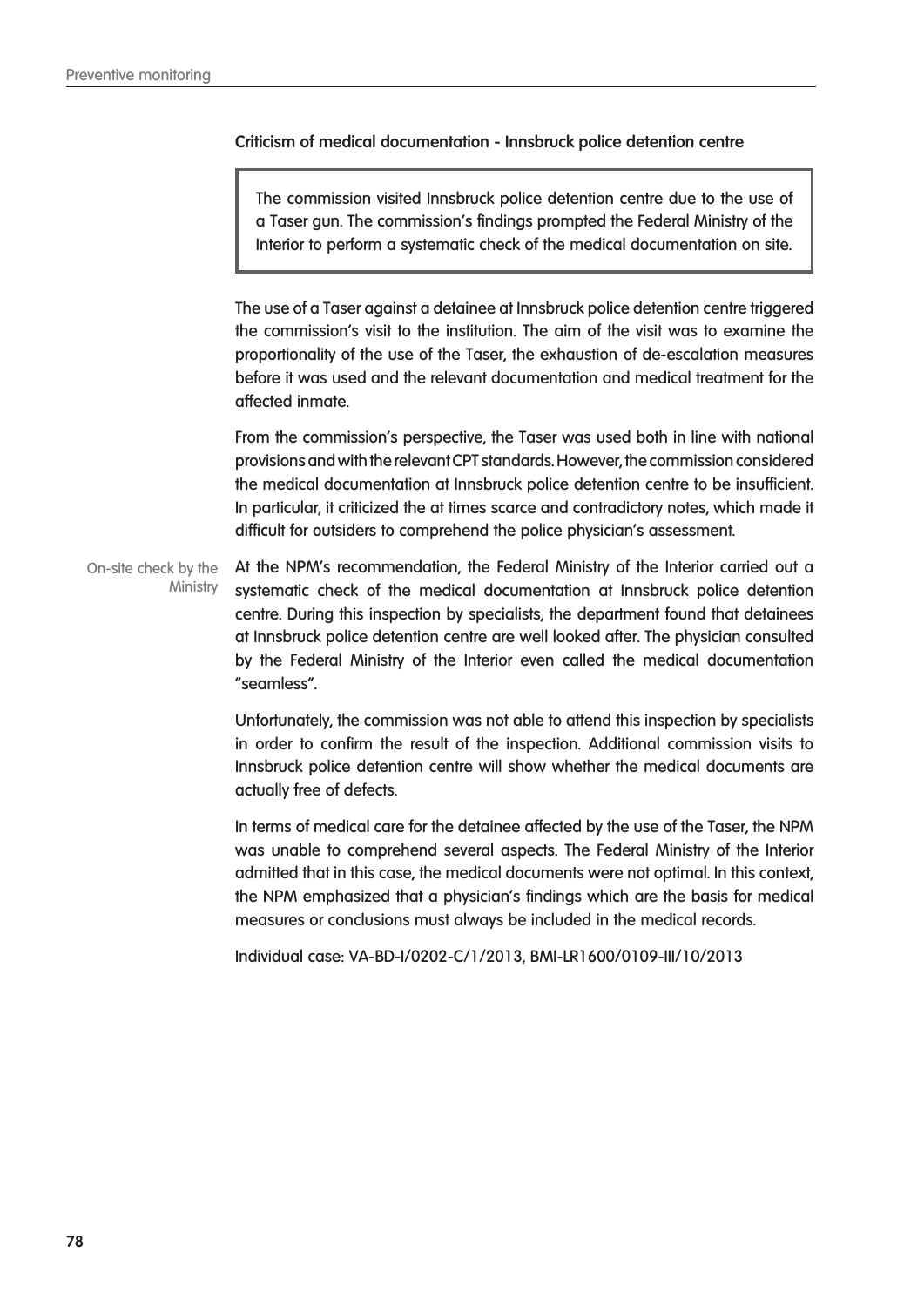**Treatment of detained minors or detainees on hunger strike - Hernalser Gürtel police detention centre**

During several visits to the Hernalser Gürtel police detention centre, the commission criticized the detention conditions for detained minors and the health care for detainees on hunger strike. In this respect, the NPM has already noticed first positive developments.

Based on a specific case criticized by the commission, the AOB as NPM recommended the Federal Ministry of the Interior to evaluate the accommodation of detained minors at the police detention centre.

The Federal Ministry of the Interior reported on measures to structurally improve the detention conditions for detained minors. In this regard, the department listed a greater offer of leisure activities, extensive medical supply and close psychosocial support for adolescents in return procedures. The Federal Ministry of the Interior stressed that adolescents are always held in the centre's open section even without a prior observation period. Finally, the Federal Ministry of the Interior also arranged for age-appropriate furnishings for the cells of adolescents.

The detainees on hunger strike repeatedly complained about the medical checkups. Some detainees stated that they were merely weighed. Urine, blood pressure and blood checks were rarely performed. Employees at the police detention centre reported that the quality of medical care strongly depends on the physician on duty.

As a response to this criticism, the Federal Ministry of the Interior first of all reminded police physicians of applicable decrees. Moreover, a delegation of the Federal Ministry of the Interior performed on-site checks of medical documents and supply for detainees on hunger strike. The delegation of the ministry found that the documents are recorded in full and that appropriate medical care was provided.

During a follow-up visit, the commission was able to confirm that detainees on hunger strike criticized medical care less.

Individual cases: VA-BD-I/0024-C/1/2013, I/0060-C/1/2013, BMI LR1600/0050- Büro MRB/2013

Adolescents in custody pending deportation

Detainees on hunger strike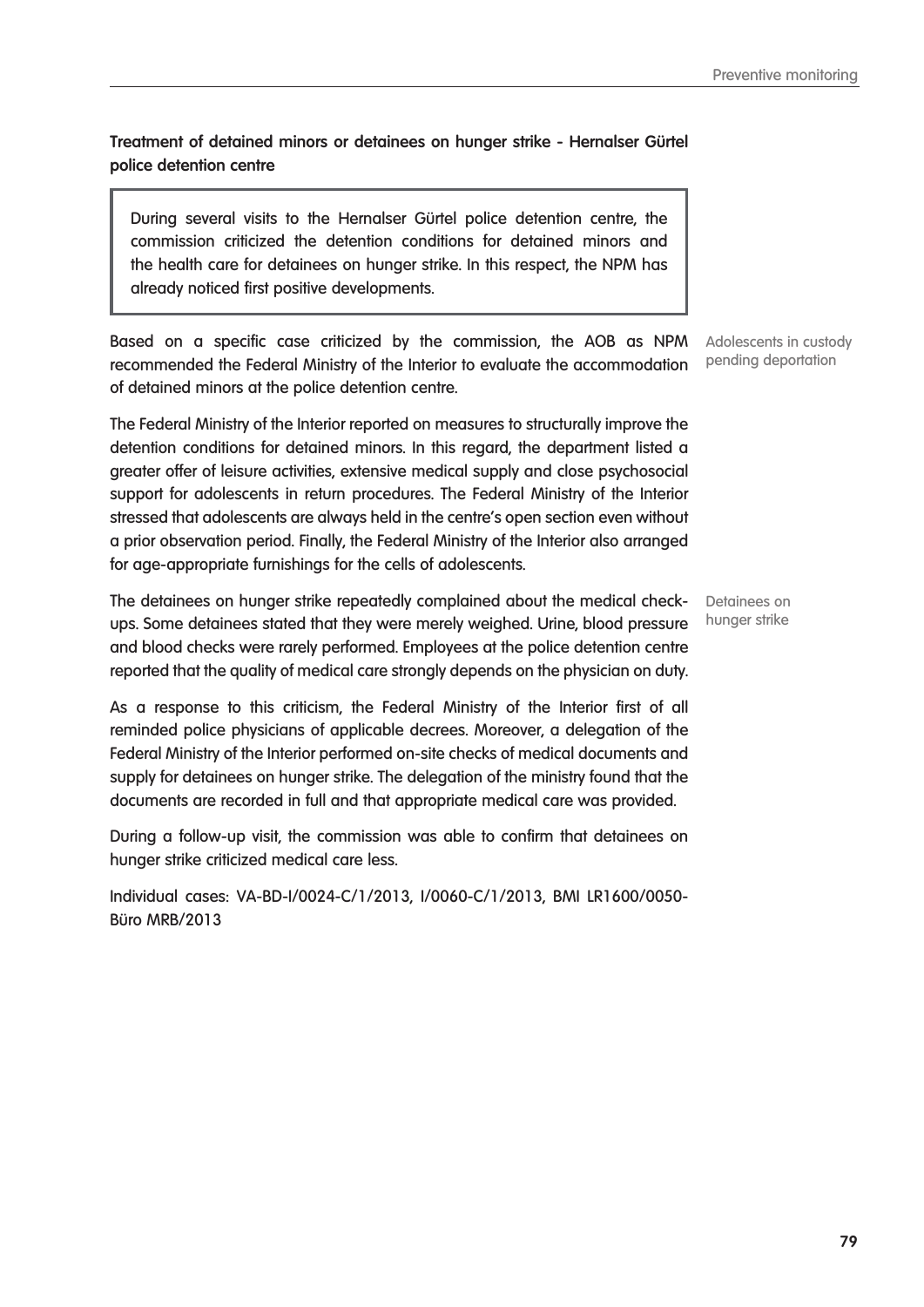#### **The future use of Leoben police detention centre is unclear**

After its visit to the Leoben police detention centre, the commission criticized the amount of smoke in the common room, the rules for visits and the lack of video surveillance in the security cells. However, the emphasis of these problems strongly depends on the future use of the Leoben police detention centre.

During its visit to the police detention centre the commission criticized, inter alia, that - despite a ventilation system - the common room was exposed to a high level of smoke. The delegation recommended setting up a smoking area in an available space from 1 January 2014 in order to keep the remaining Leoben police detention centre free of smoke in the future. Commission makes recommendation

> The commission also considered the rules for visits to be unsatisfactory. According to this, visitors had to sit in the hallways and were separated from the detainees in the common room by a pane of glass. Communication was made more difficult by the loud ventilation system and the other detainees' conversation. The commission therefore considers it sensible to hold visits in other, more suitable rooms in the future. The commission again criticized the lack of video surveillance in the basement security cells as this constitutes a major security risk.

During the examination by the AOB, the Federal Ministry of the Interior stated its intention to only use Leoben police detention centre as a "custody centre" for shortterm detention from 1 January 2014. The cells currently used as security would then be used only as regular cells. In light of the future use of Leoben police detention centre, the department refused to implement the commission's recommendations. Ministry sees no need for action

At the time of compiling this report, it was not yet clear whether Leoben police detention centre would indeed be used only for short-term stays not exceeding duration of 48 hours, after 1 January 2014. The NPM had previously assumed that Leoben police detention centre would continue to be used for detentions relating to administration proceeds for up to six weeks and for custody pending removal for up to seven days. In such a case, however, the Federal Ministry of the Interior should follow up in more detail on the commission's recommendations. Future of Leoben police detention centre is unclear

Individual case: VA-BD-I/0290-C/1/2013, BMI-LR1600/0130-III/10/2013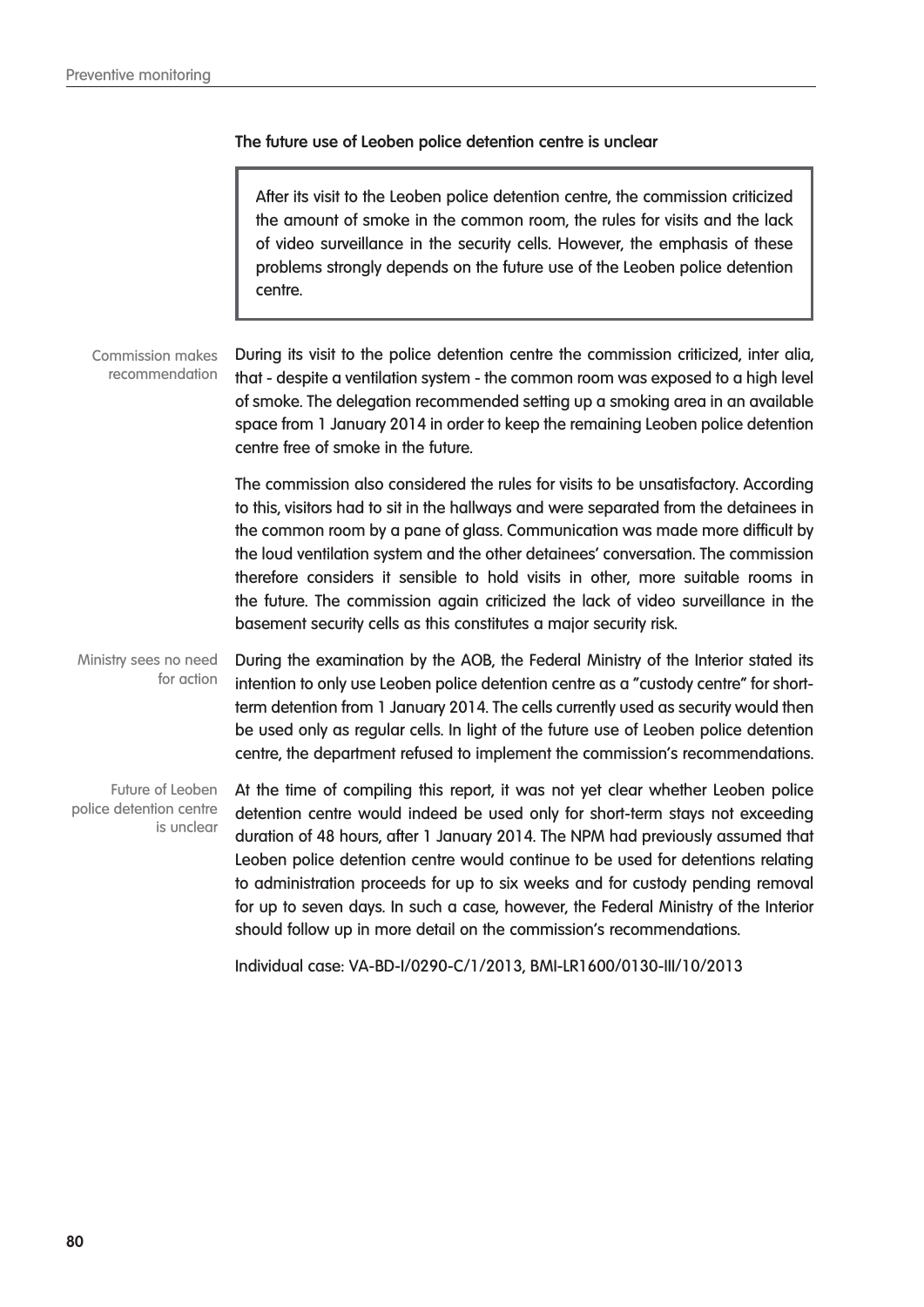#### **Criticism of detention conditions - Schwechat police detention centre**

At Schwechat police detention centre, the commission found dirt and unsatisfactory hygiene conditions. In addition, the commission pointed out the lack of toilets in the cells and the method used to dispense medication to the detainees.

When visiting Schwechat police detention centre, the commission negatively stressed the inadequate sanitary and hygiene standards. The cells and sanitary areas, as well as the common room and hallways were dirty. The commission also considered the condition of the mattresses and blankets in the cells to be unacceptable. In response to this criticism, the police department of Lower Austria launched an extensive basic cleaning of Schwechat police detention centre.

Additionally, the commission found that the cells did not have toilets. As a result, Cells without toilets detainees had to ring a bell during the night if they wished to use the toilet. This means that detainees had to wait in their cells until an employee arrived and accompanied them to the toilet. The Federal Ministry of the Interior reported that a structural renovation of the Schwechat police detention centre is not currently planned. However, it is ensured that employees allow detainees to leave their cells to visit the toilet without unnecessary delays.

Given that the detainees are largely self-determined, a toilet in each cell would certainly be the ideal situation. The requirement of unhindered access to toilet is, however, also met if - as the Federal Ministry of the Interior assured the detainees can use a toilet at any time without unnecessary delays.

The commission also viewed it as problematic that medications prescribed by Issue of medication doctors are dispensed by insufficiently trained service officers at Schwechat police detention centre. The Federal Ministry of the Interior has stated that medication at the police detention centre is issued under the supervision of the police physician on duty in accordance with the "four-eyes principle". Individually prepared and dispensed medication prescribed by a physician for self-administration is then issued by laypersons.

The NPM welcomed the change to the dispensation practice for medication as this means that greater importance is paid to the responsibility of the police physicians regarding the individual allocation and preparation of medicines.

Individual case: VA-BD-I/0232-C/1/2013, BMI-LR1600/0048-Büro MRB/2013

Inadequate hygiene conditions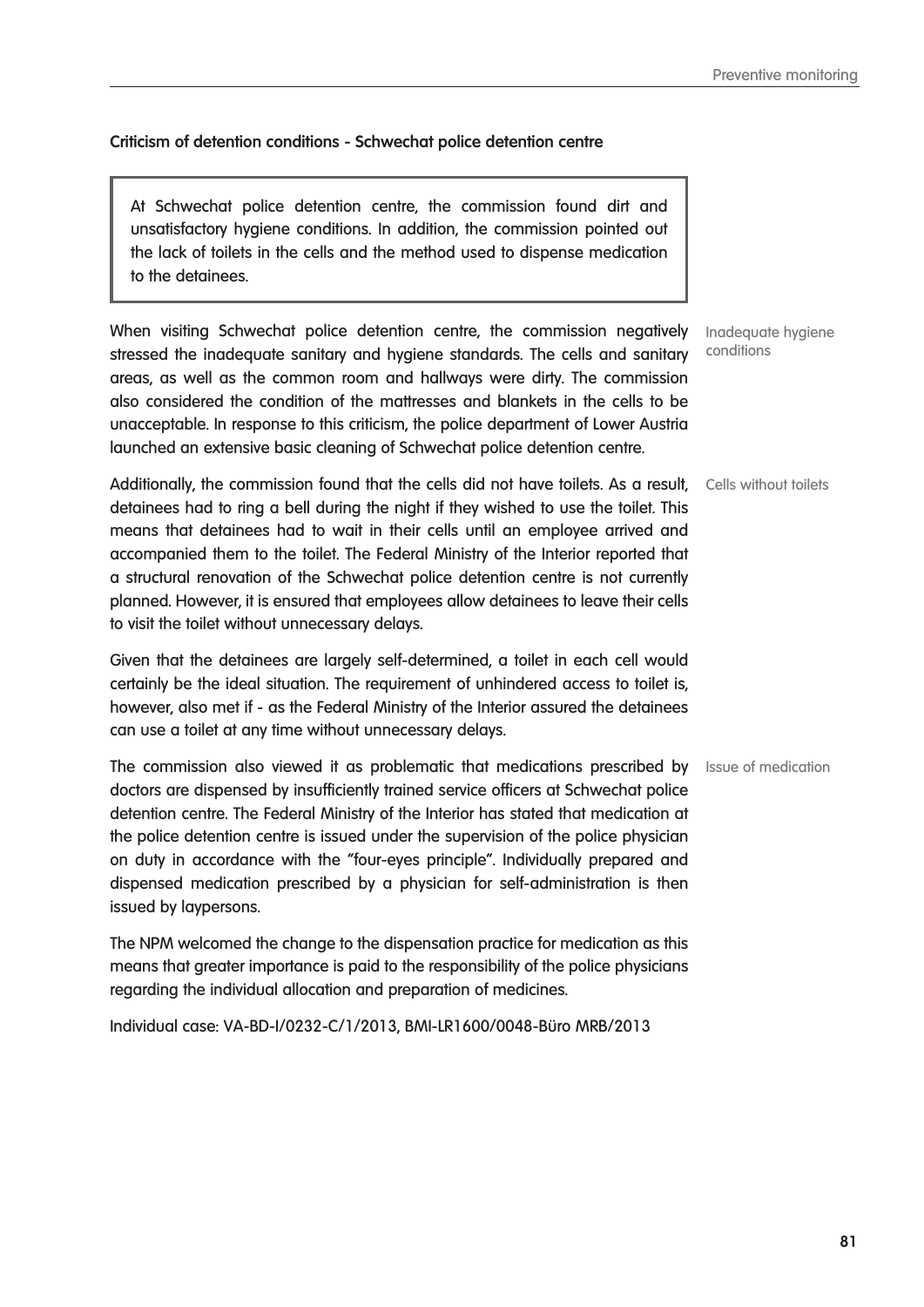#### **Video surveillance of toilets - St. Pölten police detention centre**

During their visit to the Pölten police detention centre, the commission criticized that detainees in return procedures were not accommodated in an open section. In addition, the commission negatively highlighted the limited visiting hours and criticized that there was no suitable room for employees to rest. The commission also considered the video surveillance of toilets in the security cells to be problematic.

Detention pending removal can generally take place in open sections, where the cells, common rooms and exercise rooms are located in a separate unit and those held can move about freely (open area). If it is not possible to set up open sections for detainees in return procedures due to structural or staff reasons other improvements of the detention conditions must be aimed for.

In response to the commission's criticism of the lack of an open area for detention pending removal, the Federal Ministry of the Interior stated that an open detention area at St. Pölten cannot be implemented. The necessary adaptations would be too extensive. It was also stated that other improvements to the detention conditions, such as open cell doors, easier access to common rooms and so on, would not be possible at St. Pölten police detention centre due to its structure. In order to nevertheless improve the conditions for the detainees, the Federal Ministry of the Interior reports that it is aiming at preferentially keeping detainees in return procedures in cells equipped with TV sets. Finally, the Federal Ministry of the Interior stated that detention pending removal would no longer take place at St. Pölten police detention centre after 1 January 2014. Detention pending removal - no open detention area

> In other areas, the Federal Ministry of the Interior has already been able to implement the commission's recommendations for improvements. For instance, it must be highlighted positively that the Federal Ministry of the Interior has taken first steps towards creating a suitable room where the employees at the St. Pölten police detention centre can rest.

Another aspect criticized by the commission related to visiting hours at St. Pölten police detention centre. The commission recommended increasing the right of detainees to receive visits from half an hour per week to at least two visits per week. The AOB also thinks that it is necessary to make the frequency and duration of visits as generous as possible - particularly for detainees in return procedures. Extension of visiting hours

> In this context, the Federal Ministry of the Interior stated that those held are in any case allowed a second visit if capacities are available. As NPM, the AOB welcomes the efforts made by the Federal Ministry of the Interior. However, since visiting rules at police detention centres are currently not consistent, the AOB identified the strong need for a general and binding specification of current minimum standards for the frequency of visits permitted at police detention centres.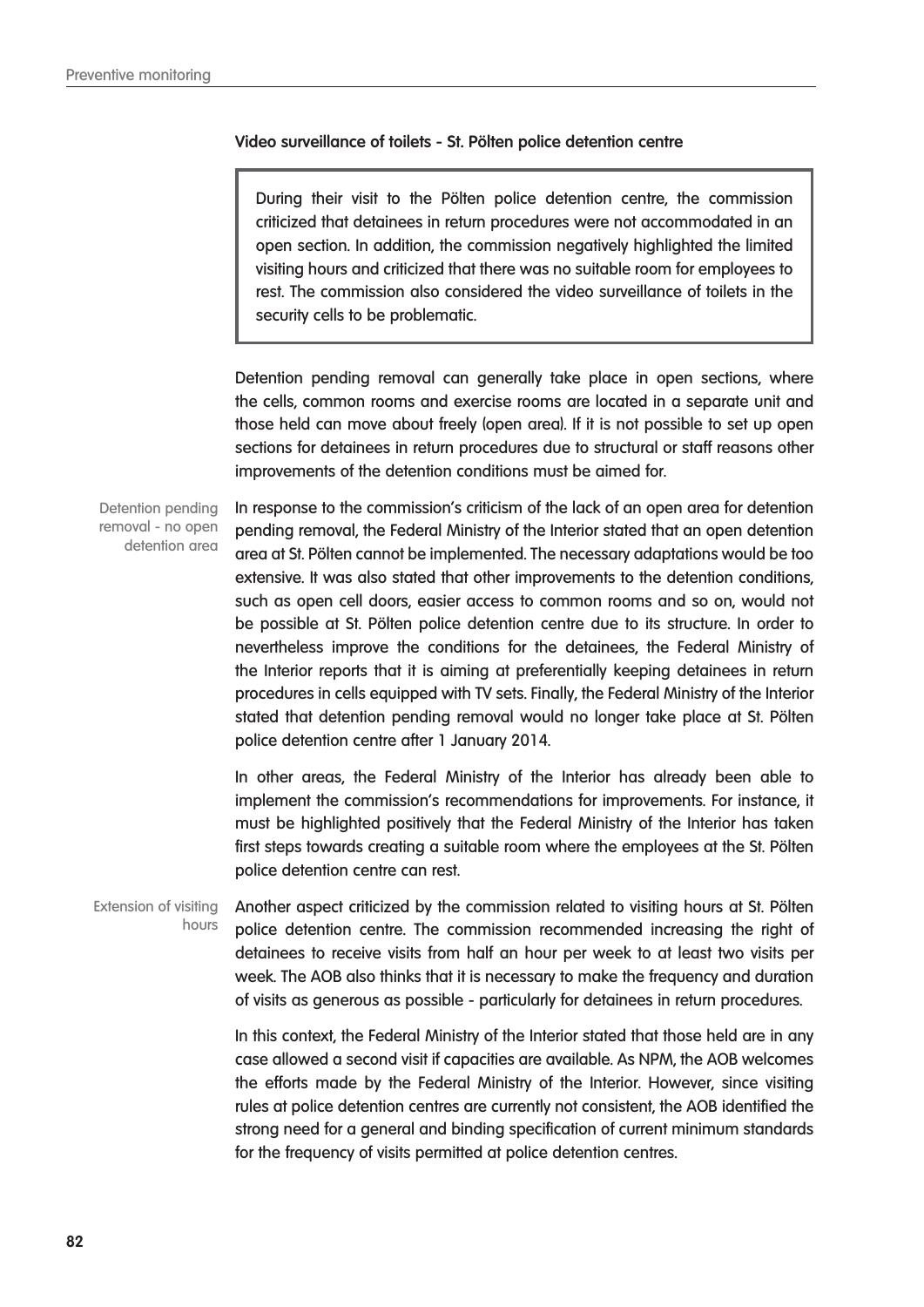In terms of the security cells located in the basement, the commission stated that the camera angle to the toilet area should be as oblique as possible. The AOB also believes that video surveillance in toilet areas should be prevented in light of the related intense invasion of the privacy of those affected.

The Federal Ministry of the Interior stressed that the department aims at keeping any invasions of the privacy of inmates as low as possible in accordance with the principle of proportionality while not jeopardizing the required monitoring duty. However, with regard to security considerations, the Federal Ministry of the Interior does not wish to implement the recommendation made by the AOB regarding a restriction of video surveillance in toilets at police detention centres.

From the perspective of the NPM, the Federal Ministry of the Interior should make NPM continues to efforts to sufficiently account for both security and protection of detainees' privacy. As a result, a technical or mechanical solution must be sought, which matches these requirements. At the time of compiling this report, no solution regarding a restriction of video surveillance in toilets at police detention centres has been found.

Individual case: VA-BD-I/0222-C/1/2013, BMI-LR1600/0103-III/10/2013

#### **Detention rooms in basement - Traun and Wels police stations**

During its visits to the Wels and Traun police stations, the commission found defects at both sites. After the AOB intervened, the Federal Ministry of the Interior arranged for the defects to be remedied, or stated to do so in 2014.

The commission criticized that the cells were located in the basement at both police stations. They were fitted with a bell, but did not have an intercom. As a result, inmates were not able to contact the police officers immediately. Further criticisms related to the lack of accessibility at Wels police station, the entrance area, which was not in line with decrees and constituted a risk for the officers working there, and the lack of separate sanitary facilities for male and female officers.

In a statement the Federal Ministry of the Interior announced that the two cells Closure of cells located in the basement at Wels police station have been closed. The cell at Traun police station will be moved to the ground floor during the next structural adaptation. Access to Wels Police station would be made barrier-free by adding a stair lift. An intercom with induction loop as well as by adaptations of the entrance door were promised. The entrance area was secured as required by installing safety doors and video surveillance (safety lock). Finally, the Federal Ministry of the Interior emphasized that the changing rooms for female officers would be adapted in the near future.

Individual cases: VA-BD-I/0097-C/1/2013 I/0167-C/1/2013, BMI-LR1600/0057- Büro MRB/2013

Video surveillance in toilets

urge a for solution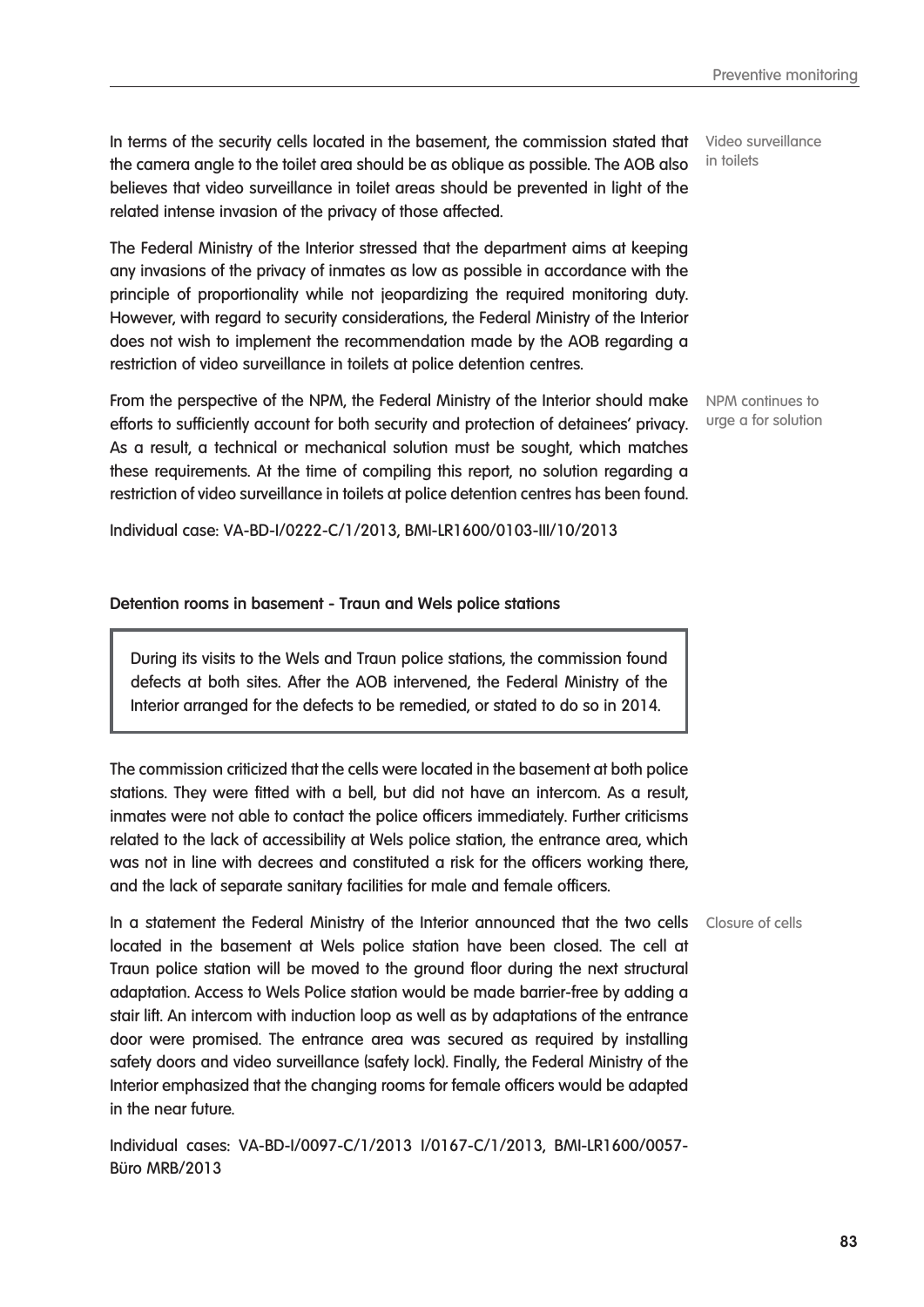#### **Special transit and rejection zone - Vienna Schwechat Airport**

During its visit to Vienna-Schwecht airport, the commission identified insufficient room ventilation. In addition, the commission criticized that there was no separate area for women in the entire special transfer area. The commission also made positive observations, however.

During its visits, the commission reported that those held were satisfied with how officers treated them. The commission also noticed positively that officers working there now wear civil clothes.

Poor ventilation and no separate area for women

By contrast, the lack of appropriate ventilation in the rejection zone and special transit rooms were a cause for criticism. The officers working there confirmed these findings. In addition, the commission criticized that there was no separate area for women in the special transit area. Women are entitled to separate rooms. These were, however, located in the same area as the rooms for men.

The Federal Ministry of the Interior immediately arranged for the ventilation system to be serviced. Three ventilators were replaced during the maintenance work. In terms of building a separate area for women, the Federal Ministry of the Interior stated that a room with separate bathroom/toilet was available for use by women on the ground floor of the special transit area. This creates a separate area for women.

Individual case: VA-BD-I/0097-C/1/2013, BMI-LR1600/0101-III/10/2013

#### **Shortcomings at Grieskirchen police station**

During its visit to the Grieskirchen police station, the commission found shortcomings. These shortcomings were rectified in consultation with the NPM. The lack of medical officers is still an unsolved problem.

- The commission noticed that the cells at Grieskirchen police station were located in the building's basement. As a result, prisoners were not able to contact the officers immediately as these rooms had bells but no intercom system. In addition, skylights meant that the cells received hardly any daylight and it was not possible to air them. Cells in basement
- The commission further queried the fact that the police station is only barrier-free through the rear entrance, and only during the office hours of the District Authority or the Tax Office which are situated in the same building. In addition, the safety of officers working there could not be ensured because the rear entrance did not have a security detector. However, according to relevant decrees such locks are to be No barrier-free access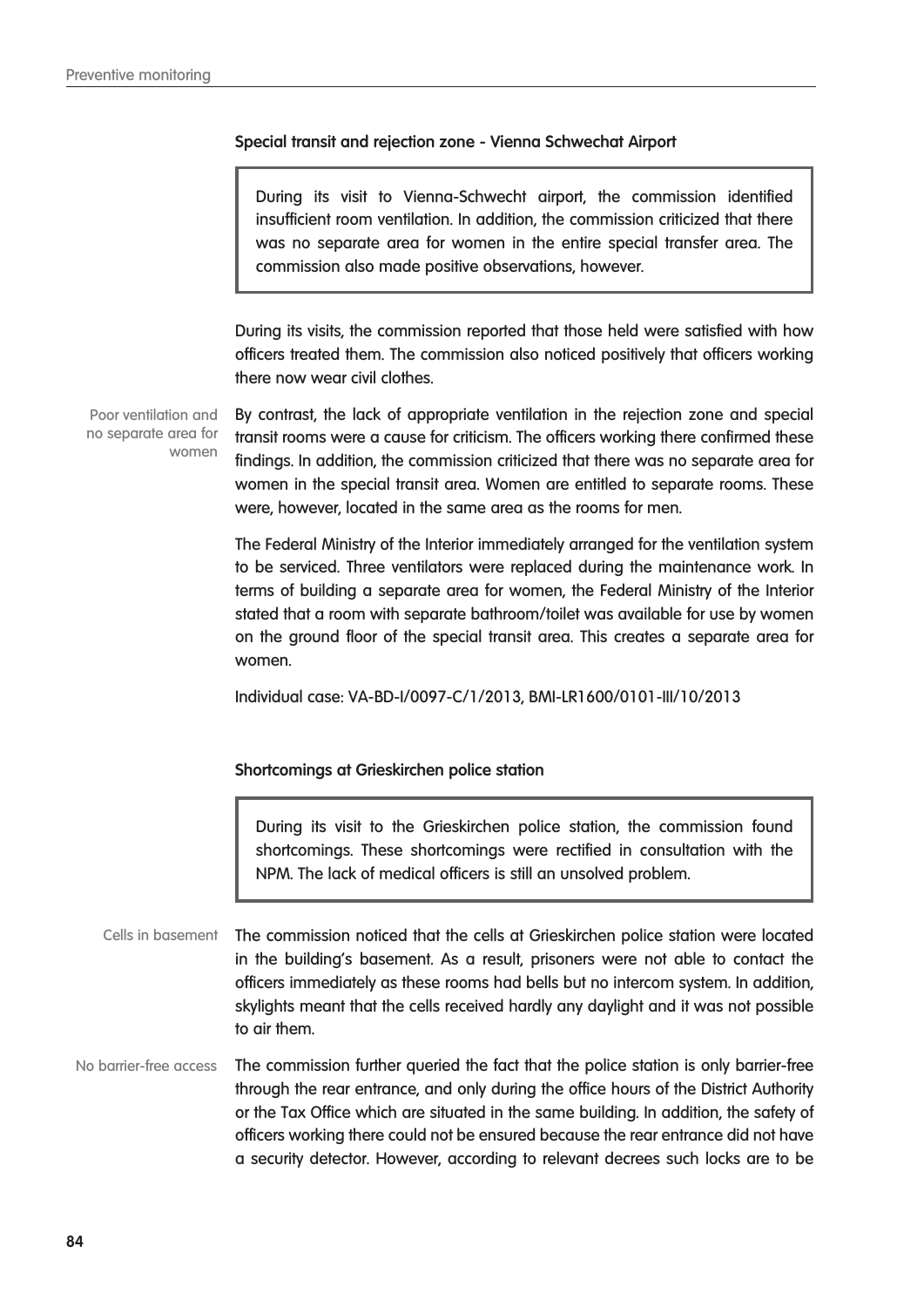installed. Finally, the commission pointed at the problem that there are insufficient medical officers in the district of Perg region who carry out work for the police (e.g. examining a person's fitness to undergo detention).

The Federal Ministry of the Interior responded to these criticisms promptly. The department closed the criticized cells and created barrier-free access. In terms of installing the security detector as required by decree, the police department of Upper Austria state government has already arranged a planning and cost estimate. However, implementation will depend on budget availability.

The Federal Ministry of the Interior laments the lack of medical officers in the region. The Upper Austrian Medical Chamber has sent out a manual to all practising doctors. While there is no obligation to carry out examinations for the police (e.g. examination to determine fitness to undergo detention, Section 8 of the Hospitalization of Mentally Ill Persons Act. The Medical Chamber recommends such services by physicians as a result of a request by the police department of Upper Austria.

Individual case: VA-BD-I/0082-C/1/2013, BMI-LR1600/0066-Büro MRB/2013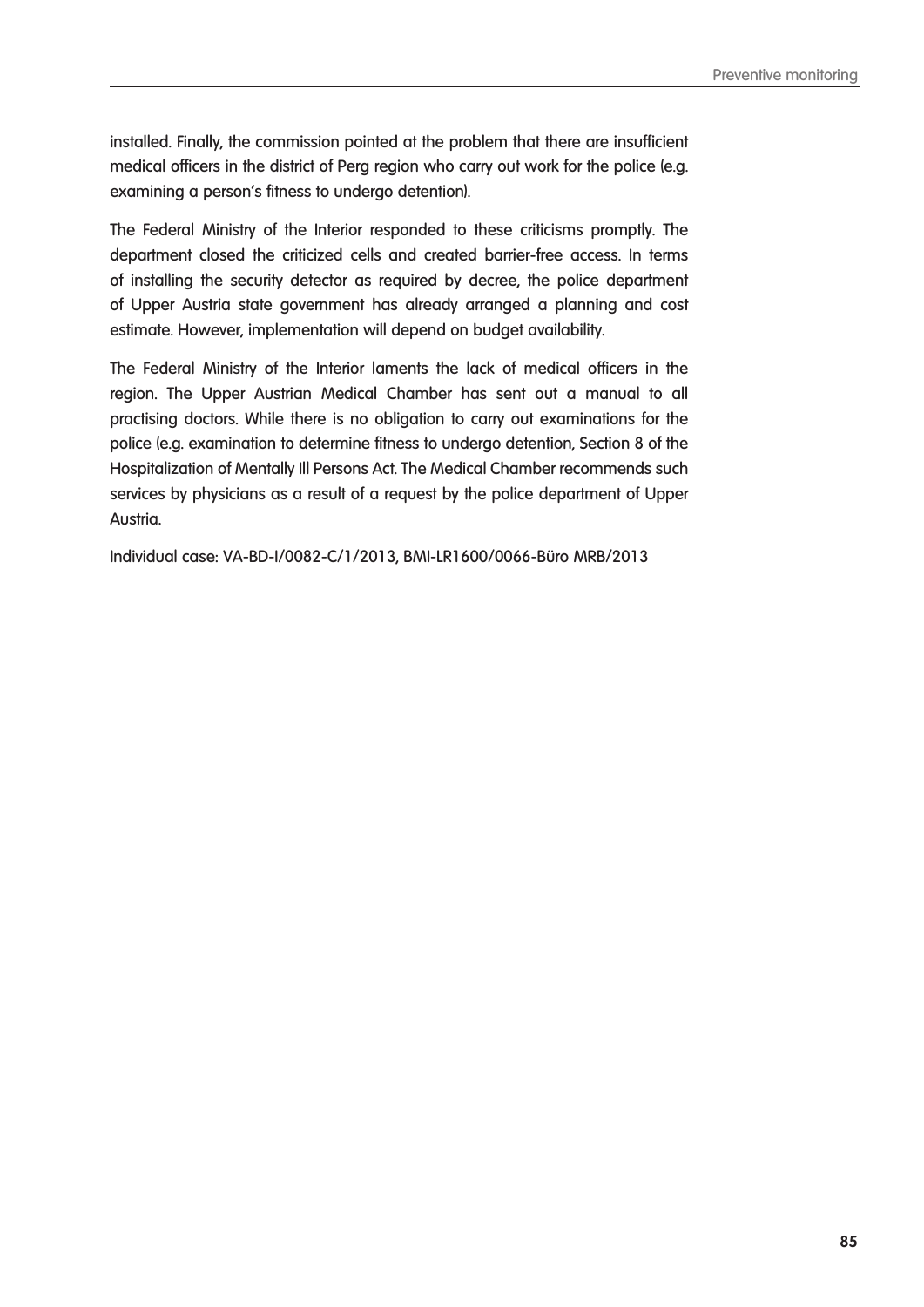# **3.5.7 Coercive acts**

#### **General**

In the reporting year, the commissions observed the behaviour of executive bodies and officers of administrative authorities authorized to issue direct orders or carry out coercive measures in 65 cases. These included (forced) returns, demonstrations, football matches, raids and large events. As was the case in 2012, the commissions again found that there was no cause for complaints from a human rights perspective during football games. The police organized observation of the fans of the football clubs well, and handled potentially delicate situations well.

By contrast, the commissions frequently criticized the process during (forced) returns. The reaction by the Federal Ministry of the Interior to the recommendations made by the AOB and its commissions was positive. The Federal Ministry of the Interior implemented many of the recommendations quickly. Officers involved received sensitization and other relevant training, or applicable decrees were pointed out to them.

### **Monitoring priorities and overall findings**

#### **(Forced) returns in Upper Austria**

The commission responsible for the Land Salzburg and Upper Austria monitored a total of six return procedures during a very short time period. It criticized the performance of these returns. The AOB initiated an own-motion investigation as a result of these findings.

The commission observed that the officers left the implementation of the official act to the interpreters. In other instances, the interpreters failed to interpret conversations with the affected parties, and instead at times had independent conversations. There were hardly any instructions issued on the part of the officers. **Interpreters** 

Voluntary return to home country or forced return

Compliance with voluntary departure requests also constituted an important aspect for the commissions. A request to return to the home country voluntarily must basically take priority. An invasion of the constitutional right to liberty may only happen if absolutely necessary. The Federal Ministry of the Interior responded by stating that the families affected had not seriously wished to voluntarily return to their home country. Instead, their aim was to gain more time, e.g. in order to allow transfer deadlines to expire. The AOB recommended the Federal Ministry of the Interior to define generally applicable guidelines for individuals wishing to return to their home country voluntarily as guidance for the affected persons.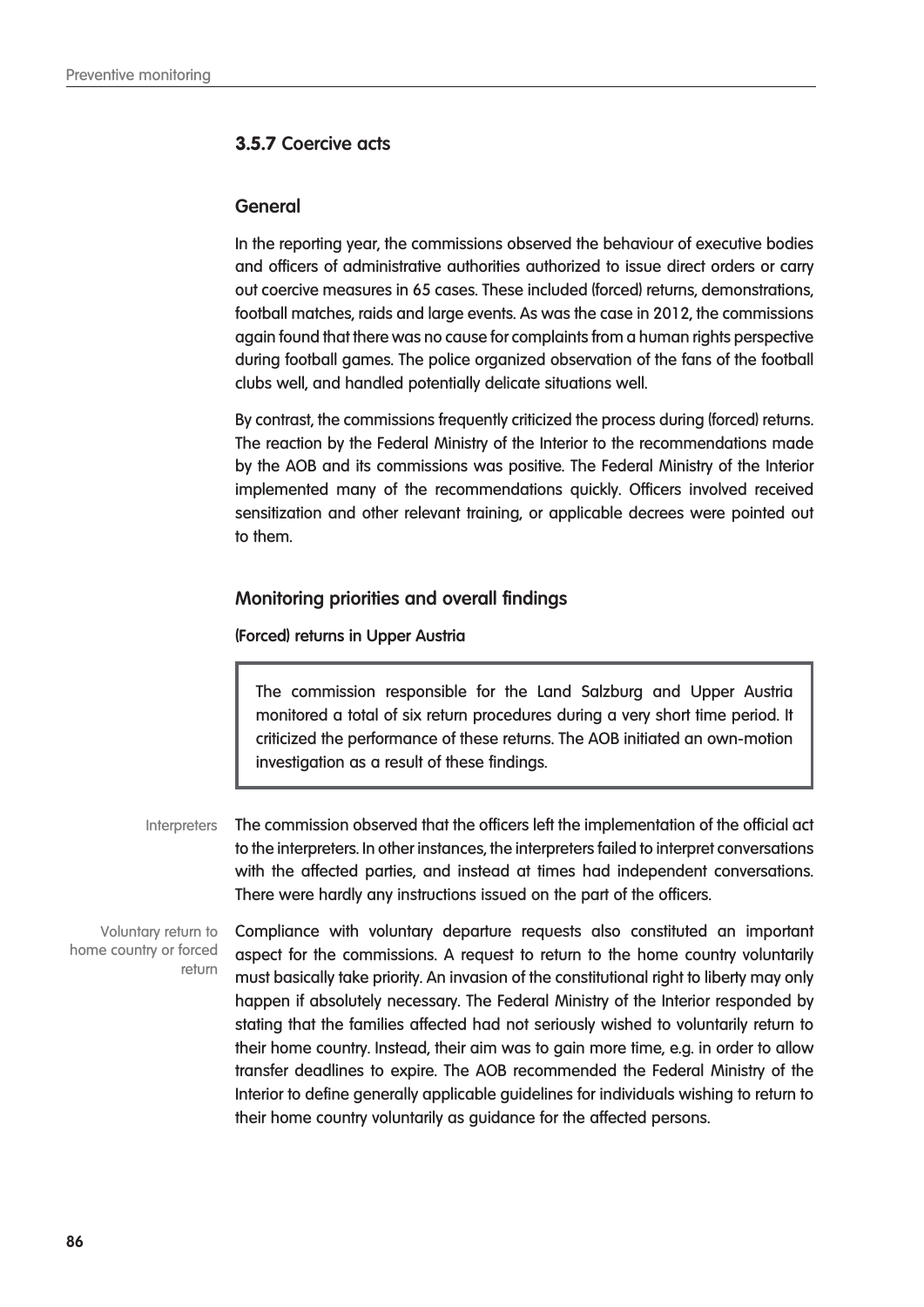In one case, the commission criticized that a vehicle used to transport prisoners, which was entirely unsuitable for security reasons, was used for return procedures of a family. According to the Federal Ministry of the Interior, this was an exceptional case. Usually, those responsible would not use vehicles designed to transport prisoners.

The procedure of removing a woman who was eight months pregnant was also (Forced) return of met with criticism. Contrary to the Federal Ministry of the Interior's view, the mere fact that no health problems had occurred during the return procedure does not mean that a removal should be effected in any event. The AOB therefore recommended that in the future, the Federal Ministry of the Interior should consider the provisions of Article 3 ECHR and the rulings of the Austrian Asylum Court more closely. According to the court a return procedure should be suspended approximately eight weeks before as well as after the child's due date.

According to the commissions other critical issues related to carrying of weapons and/or uniform belts in a visible manner during the return procedure of a family; addressing those affected with the familiar "Du" singular; insufficient supply of food and drinks to the individuals facing and insufficient provision of travel bags.

Carrying weapons or uniform belts during the return procedure of a family is contrary to a decree issued by the Federal Ministry of the Interior, according to which officers must generally carry out family returns in civil clothing and keep weapons and other such materials hidden. The informal use of "Du" by the official bodies of the security service is contrary to Section 5 (2) of the Directive regarding Interventions by Members of the Public Security Services (Richtlinienverordnung). In all such cases, the Federal Ministry of the Interior took the AOB's criticisms seriously and stated that the relevant officers have already been sensitized to these matters.

In another case examined by the AOB, the Federal Ministry of the Interior assured that it would take precautions to enable mothers to breastfeed during the return procedures.

Individual cases: VA-BD-I/0079-C/1/2013, BMI-LR1600/0106-III/10/2012 or VA-BD-I/0214-C/1/2013, BMI-LR1600/0065-BüroMRB/2013

#### **Commission received only poor information about police operations**

In several cases, commissions reported that they were told about police operations only very late or not at all. The Federal Ministry of the Interior and the AOB will develop a solution together.

At the end of July 2013, several asylum seekers were returned to Pakistan. In order to assemble a delegation, the commissions must be informed in a timely manner of the contact meeting before the removal, as well as of the removal itself.

pregnant women

Wearing uniforms and carrying weapons

Breastfeeding during return procedures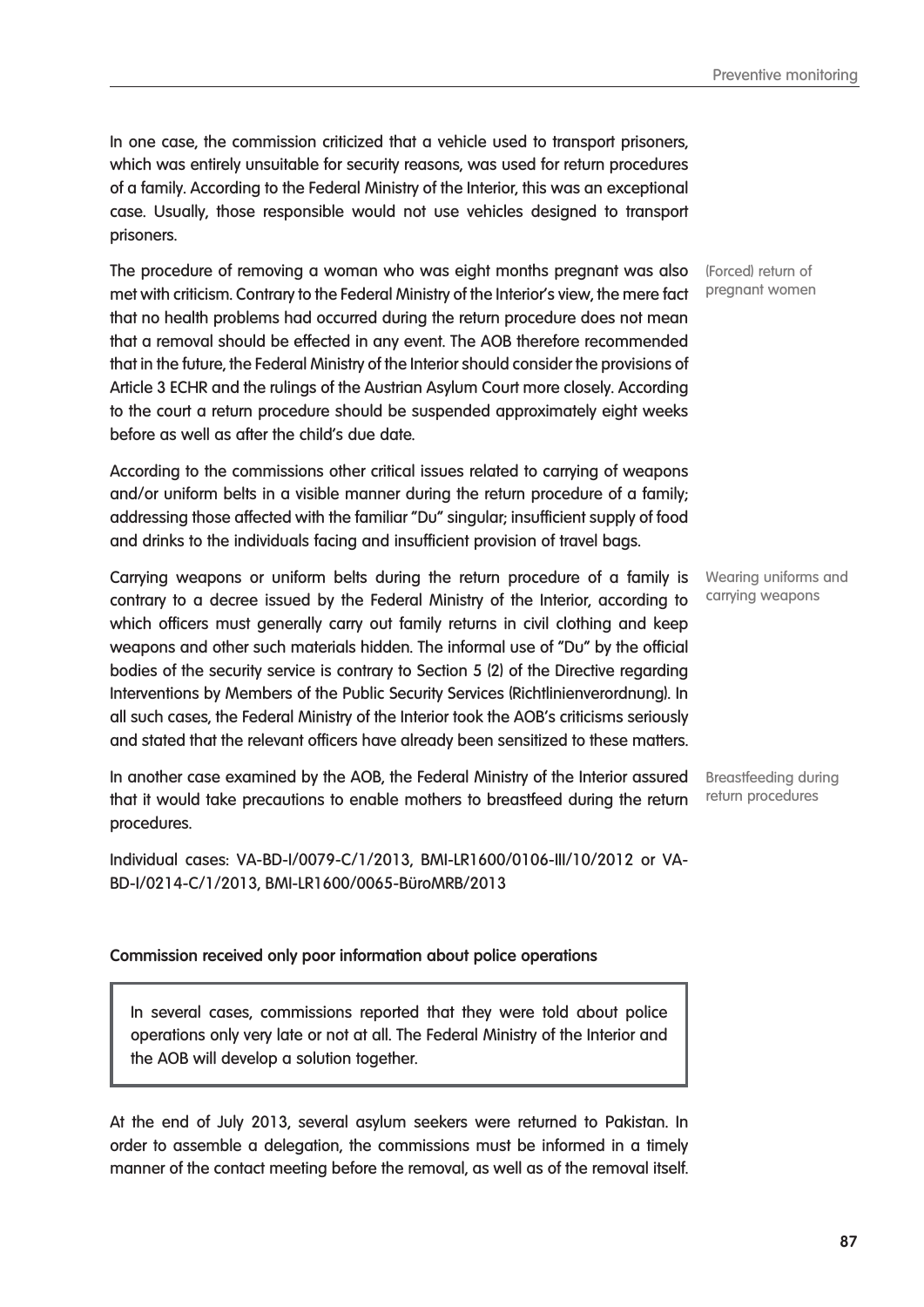However, at times the commission were only informed hours before the contact meeting or the removal. Nevertheless, it was possible in most cases to quickly assemble a delegation and to observe the official acts.

In its statement, the Federal Ministry of the Interior denied any intention to hinder the commissions from exercising their mandate. The ministry pointed out that the police were only able to inform the commissions of the contact meetings at very short notice because the arrests had only taken place shortly before. In terms of the dates of collecting detainees in return procedures from the Rossauer Lände police detention centre, the Federal Ministry of the Interior stated that expected demonstrations against the official acts made organisational processes more difficult. As a result, the dates for collections and (forced) returns had to be rearranged and changed each hour depending on the situation. Factual obstacles?

> In the case of the evacuation of Votive Church at the end of September 2013, the competent commission was informed only ten minutes before the evacuation. The commission was thus only able to observe the last moments of the evacuation. According to the commission these took place quietly and correctly.

In order to ensure a timely notification in the future, the Federal Ministry of the Interior invited the AOB to co-operate in reviewing the decree which specifies the conditions on when and whether commissions must be informed of police operations. The AOB accepted this invitation. Working group is to find a solution

> Individual cases: BD-I/0464-C/1/2013, I/0476-C/1/2013, I/0477-C/1/2013, I/0478-C/1/2013, I/0479-C/1/2013, I/0480-C/1/2013, I/0589-C/1/2013, BMI-LR1600/0114-III/10/2013

#### **Individual cases**

#### **NPM's access to aeroplanes**

The AOB already dealt with this question during the 2012 reporting year, after a task force had refused a commission to enter an aeroplane when observing a return procedure. Eventually, the Federal Ministry of the Interior agreed with the AOB's legal opinion.

The AOB already reported in the annual report 2012 that access to an aeroplane during a return procedure had been refused to the delegation. Since this opened up the question of the scope of the National Prevention Mechanism's mandate, the AOB initiated investigative proceedings.

The AOB stressed that the aeroplane was standing on an airfield in Austria and its doors were not yet closed. As a result, Austrian law applies based on the Access to aeroplanes must be granted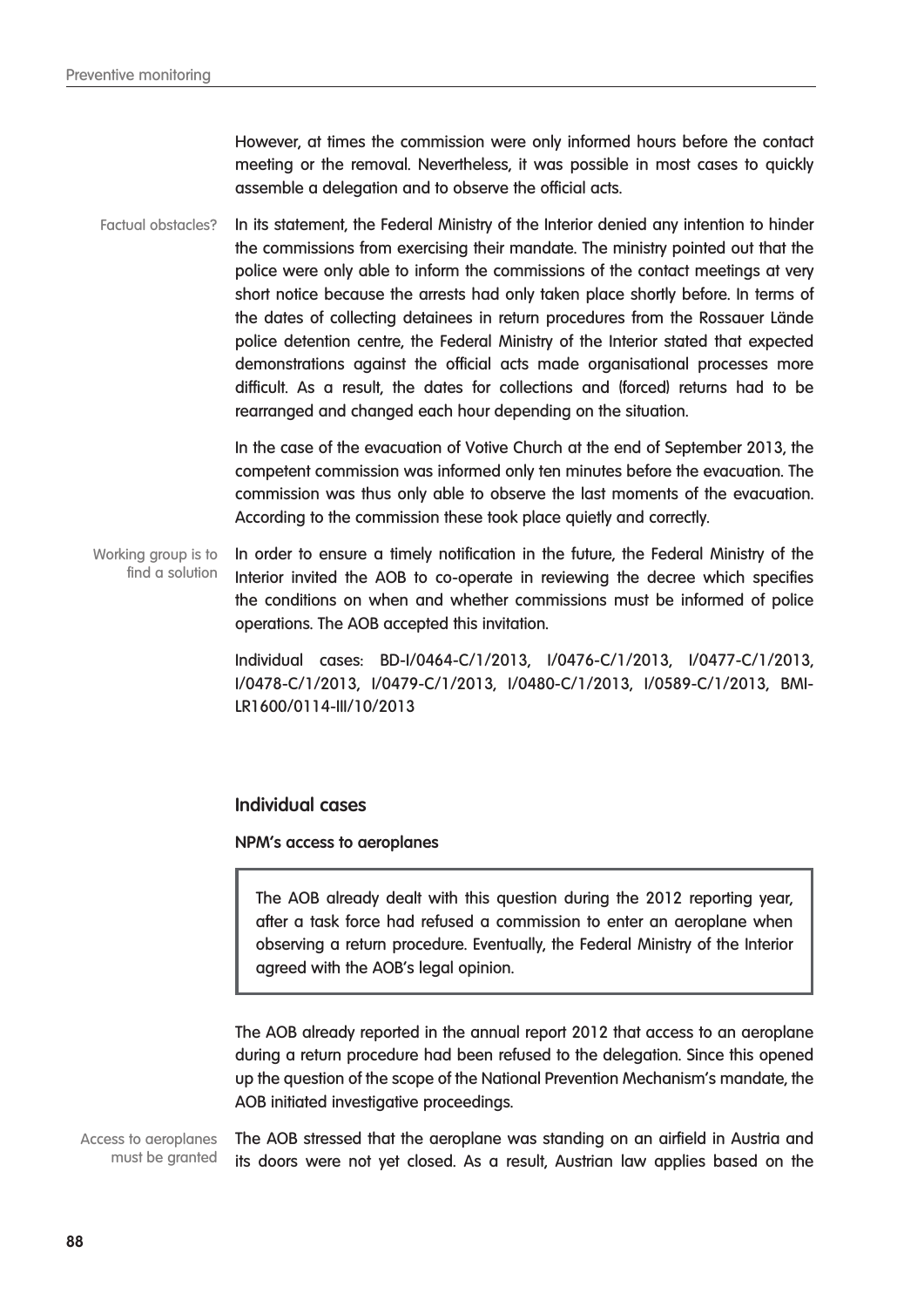**89**

Preventive monitoring

territoriality principle. In addition, the performance of a return procedure is related to the exercise of direct administrative power and compulsion by administrative bodies. The Austrian Constitution entrusts the AOB's commissions with monitoring the conduct of authorities that are empowered to exercise direct administrative power and coercive measures and to observe these acts concomitantly. Finally, the AOB pointed out that a place of detention according to OPCAT comprises not only a state's territory, but also extends to aeroplanes registered in the relevant state. This opinion appears to be prevailing.

The Federal Ministry of the Interior agreed with the AOB's legal opinion. In addition, Ministry instructs police the Federal Ministry of the Interior informed the AOB that the relevant bodies of the public security service responsible for such return procedures had already been instructed accordingly. Finally, the Federal Ministry of the Interior stated that a commission delegation observing a further deportation at the end of January 2013 had already been given access to the aeroplane.

Individual case: VA-BD-I/0571-C/1/2012, BMI-LR2240/0099-II/1/c/2013

#### **Commission access to federal support facility east (Traiskirchen)**

A commission was refused access to the Federal Support Office East in Traiskirchen. According to the Federal Ministry of the Interior, only the police station and initial reception centre are potential places of detention. After the Human Rights Advisory Council became involved, a solution was found.

As remarked already in the annual report of 2012, the AOB in this case dealt with the question of the scope of the National Preventive Mechanism's mandate. It was undisputed that the police station and initial reception centre in the area of the former refugee camp Traiskirchen are potential places of detention. As a result, the AOB's commission was allowed to visit them at any time. What remained unclear was whether the commission is allowed to visit the other sections of the Federal Support Facility. The Federal Ministry of the Interior contested this.

The AOB asked the Human Rights Advisory Council for advice regarding this legal question and based on the results of a working group the Council passed a statement in its October 2013 meeting which was adopted by the AOB.

The statement by the Human Rights Advisory Council clarified that based on their mandate; the commissions may enter buildings where unaccompanied minors are held. This is within the scope of the mandate. The commissions only have access to the other parts of the Federal Support Facility if they decide to visit them on the AOB'S request when problems are suspected, i.e. as part of investigative proceedings carried out by the AOB as an ex-post control.

Individual case: VA-BD-I/0574-C/1/2012, BMI-LR1600/0040-Büro MRB/2013

Statement by Human Advisory Council

No restriction to AOB's mandate if problems are suspected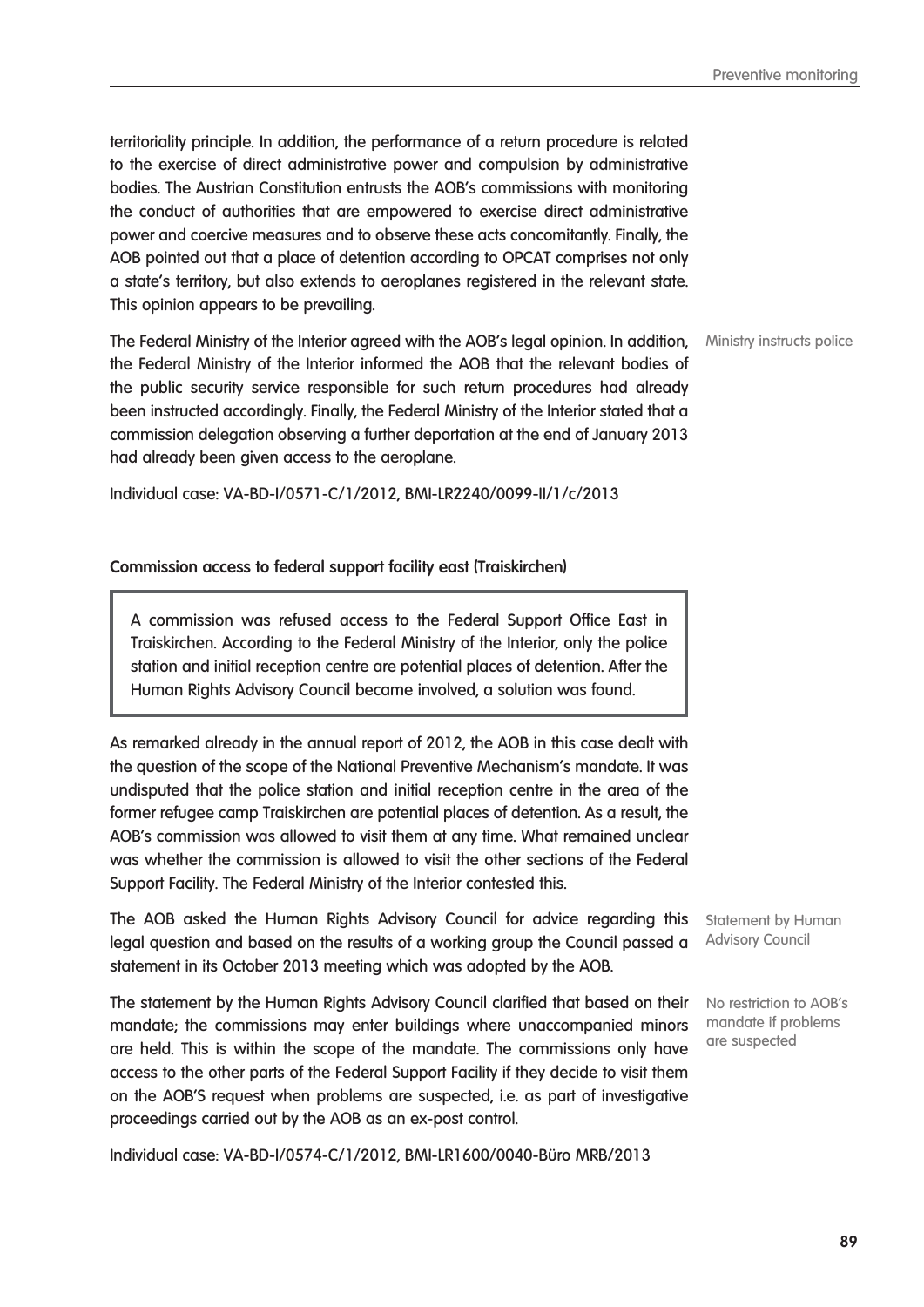# **3.6 Activities of the Human Rights Advisory Council**

Due to submissions by the AOB, the Human Rights Advisory Council was able to take up its advisory role in full in the reporting year. In this context, the Human Rights Advisory Council agreed unanimously that AOB submissions and requests for advice would first be developed in working groups and then examined/voted on at plenary meetings of the Human Rights Advisory Council. Overall, Human Rights Advisory Council's members and substitute members were highly involved and met at five ordinary and one emergency meeting.

Firstly, the areas of focus for the AOB's preventive mandate were discussed with AOB representatives and the commissions, and specified for 2013. Moreover, the Human Rights Advisory Council provided expert statements for the following questions submitted by the AOB: "Commission access to the Traiskirchen Federal Support Facility", "Commission access to medical records of detainees", "Limits to the authority of private security service in psychiatric institutions", "Setting of standards", "Punishments for offences in prisons", "Use of cage beds v. protection of human dignity", "Health care and care by physicians in prisons", "Procedures regarding urine tests", "People with disabilities in prisons - Backlog", "Federal Institute for the Education of the Blind in line with UN Convention on the Rights of Persons with Disabilities?". Due to the general importance of accessing medical data, Human Rights Advisory Council's statement is also available on the AOB website. Focus and expert **statements** 

Measures to ensure consistent monitoring practice

A working group also is dealing with the question of "setting standards". Its focus is on national and international standards so as to ensure consistent practice. This is not a one-off task for Human Rights Advisory Council but an ongoing compilation process, which takes account of the recommendations of CPT, the Subcommittee on Prevention of Torture (SPT) and above all of the legislation of the Constitutional Court and the European Court of Human Rights.

At the start of December, the members of the Human Rights Advisory Council convened an extraordinary meeting regarding the centre for detention pending (forced) returns in Vordernberg. An Human Rights Advisory Council working group dealt with questions of special human rights requirements for operations, and conditions during the stay of individuals in detention pending removal. These have already been sent to the AOB and in particular are to offer guidelines for topics determining the commissions' control activities.

At this point, the members of the AOB would like to thank the members and substitute members of the Human Rights Advisory Council for their commitment. Without the expertise of the representatives of the NGOs and the Federal Ministries, the Human Rights Advisory Council would not have been able to carry out its advisory work to this extent. Special thanks go to the Deputy Chair Univ.-Prof. Dr. Gabriele Kucsko-Stadlmayer, who resigns from the position at the end of 2013 for professional reasons. Univ.-Prof. Dr. Andreas Hauer was appointed to replace her as the new Deputy Chair.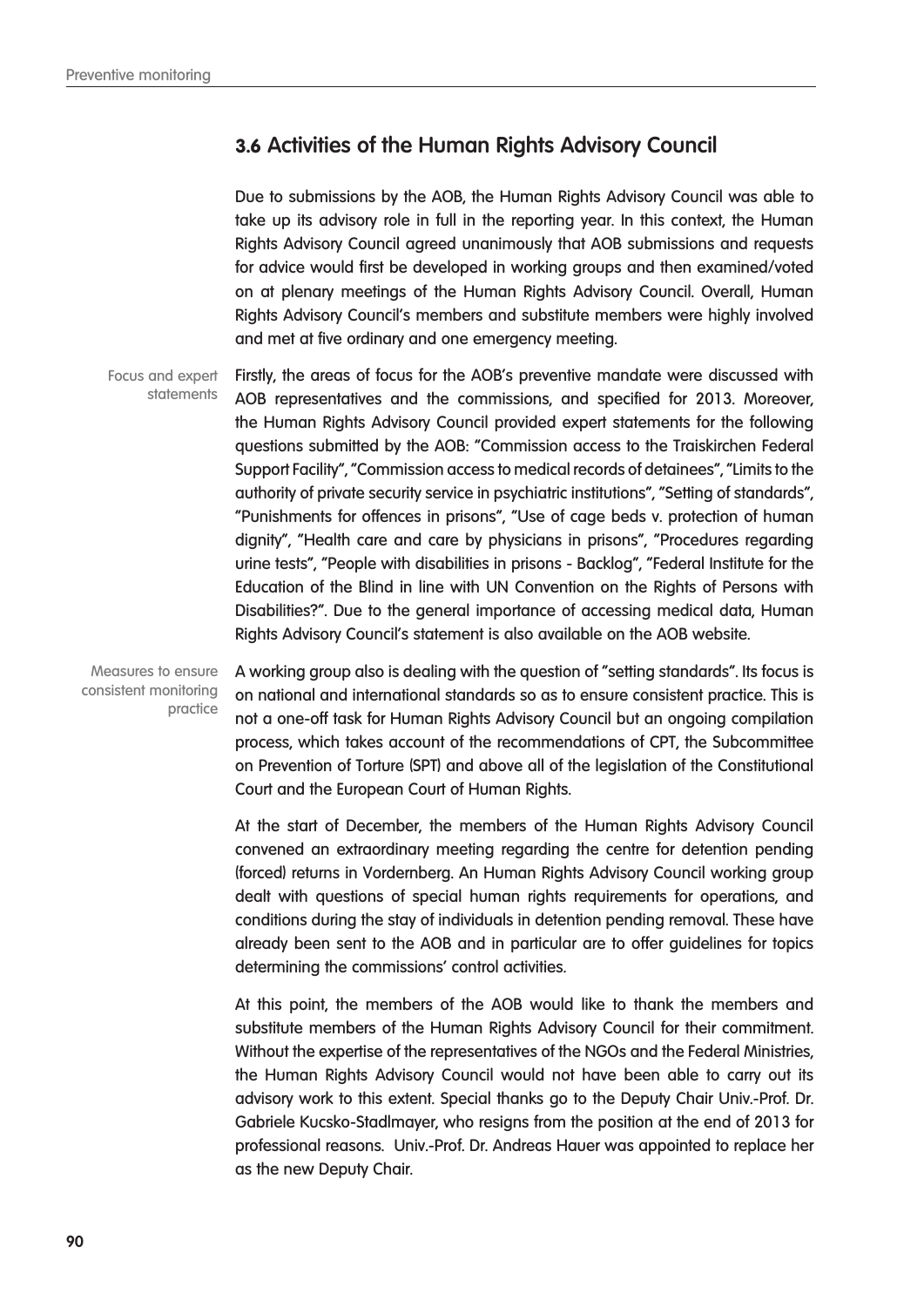# **3.7 Further activities in the reporting period**

### **3.7.1 International co-operations**

In October 2013, the Austrian NPM joined the "South-East Europe NPM Network" SEE NPM Network (SEE NPM Network) aiming at closer cooperation between the National Preventive Mechanisms of Albania, Croatia, Former Yugoslav Republic of Macedonia, Montenegro, Serbia and Slovenia, particularly by organizing themed workshops.

For 2014, the AOB as NPM intends to intensify the dialogue with the preventive mechanisms of the Federal Republic of Germany and Switzerland.

Co-operation with the international bodies based on the Convention on the Rights of Persons with Disabilities is of key importance to the AOB. In its role as National Human Rights Institution and National Preventive Mechanism it thus also contributed to the country review under the UN Convention by submitting a statement to the UN Committee on the Rights of Persons with Disabilities.

### **3.7.2 Co-operations with NGOs**

Organisationally, the civil society organizations are represented on the Human Rights Advisory Council through its representatives. Since the role of the Human Rights Advisory Council particularly consists in advising the AOB in determining focal points, the experiences and findings of the NGOs significantly influence the AOB's and its commissions' control activities.

**A first so-called "NGO forum" at the AOB took place in April 2013 in order to** MGO Forum intensify the dialogue with civil society. In addition to information regarding the AOB's activities as the National Preventive Mechanism, Dr. Silvia Casale, who has been President of the European Committee for the Prevention of Torture (CPT) for many years, also provided an external view in respect of Austria's performance in implementing the UN Human Rights Conventions.

Co-operation with specialised NGOs, such as Vertretungsnetz, was also established. A mutual exchange of information can reveal "hot spots" which require prioritised control activities by the commissions, either by theme or site.

#### **3.7.3 Public relations**

As announced in the 2012 annual report, the AOB further expanded its obligation to inform the general public, by actively contributing to the improvement of access to justice.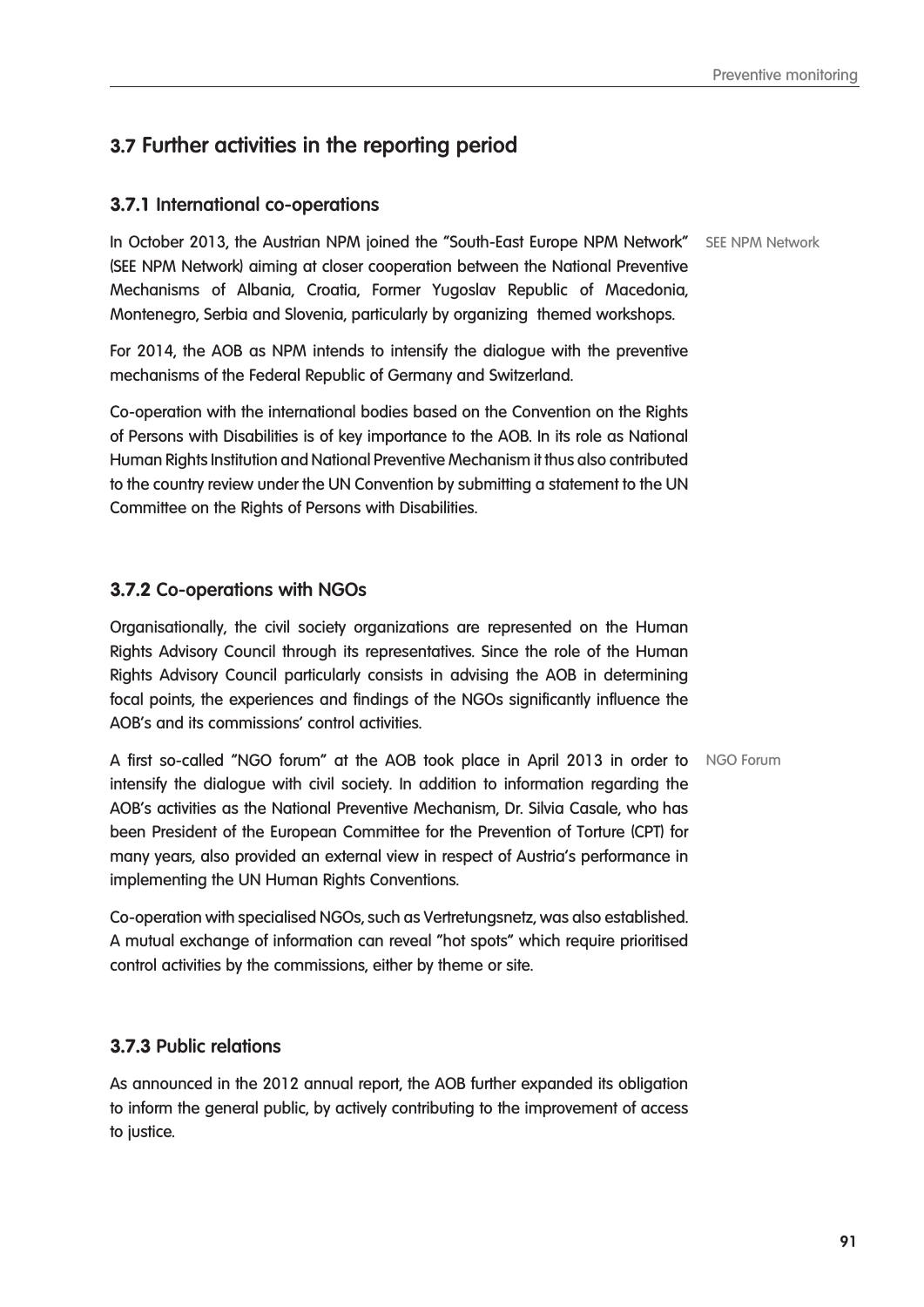The Federal Ministry for Education, Arts and Culture made the publication "Young people and their rights" ("Junge Menschen und ihre Rechte"), by the Ombudswoman Gertrude Brinek, available to schools to foster political education. As the members of the AOB state in the preface, the AOB aims to show that "it intends to protect and support the rights of all citizens, young or old, and especially to inform young people of their rights directly." For 2014 the AOB plans a campaign with the aim to allow young people (including students) to become familiar with the AOB's work both as an ex-post control body as well as an human rights institution, and for them to be bolstered in their awareness of their rights. As a result, the AOB actively meets its legal obligations to educate on human rights and to co-operate with educational institutions. AOB publication

> The AOB accepted all invitations by specialist interest groups for presentations regarding the processes and results of its activities as the National Preventive Mechanism. The AOB continually demonstrated in expert contributions and scientific publications that it is a competence centre for general and specialised (public) law and human rights questions.

# **3.7.4 Training and further education**

In order to achieve highly uniform and consistent procedures close communication between the AOB and the commissions on the one hand and among the regional commissions themselves on the other hand is necessary.

Two events in March and November 2013 offered opportunities for personal contact. The exchange of experiences focused on: determining areas of focus, control methods and evaluation standards. Exchange of experience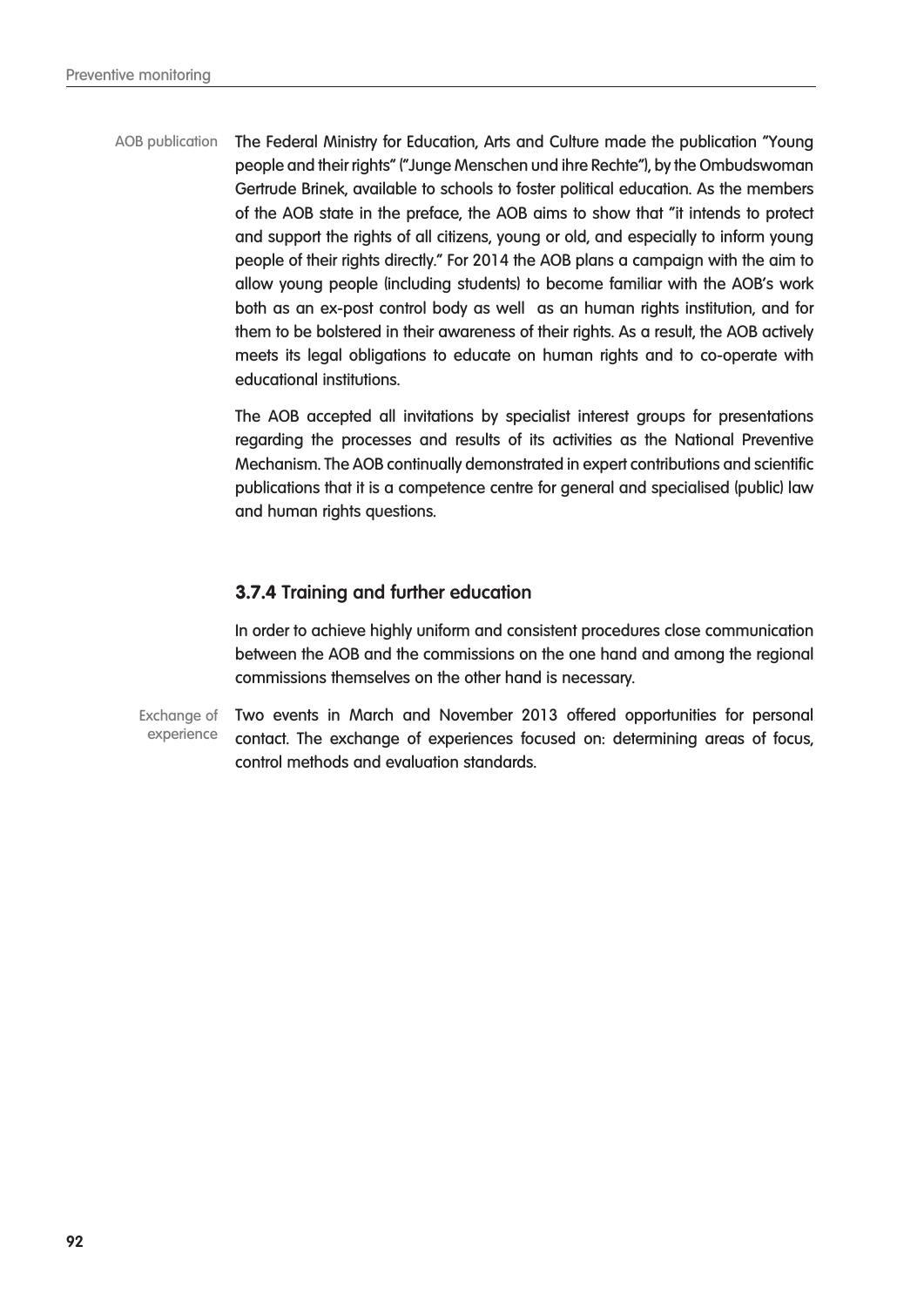# **4. Recommendations for the Legislator**

# **Federal Ministry of Labour, Social Affairs and Consumer Protection**

| Legislative recommendation                                                                                                                                                        | Department response |
|-----------------------------------------------------------------------------------------------------------------------------------------------------------------------------------|---------------------|
| Uniform performance standards for<br>retirement and nursing homes across<br>the country $-$ recommendation for<br>federal and <i>Laender</i> administration.                      |                     |
| Development of a uniform law across<br>the country for personal assistance<br>for persons with disabilities -<br>recommendation for federal and<br><i>Laender</i> administration. |                     |

# **Federal Ministry of Family and Youth**

| Department response |
|---------------------|
|                     |
|                     |
|                     |
|                     |
|                     |
|                     |

# **Federal Ministry of Justice**

| Legislative recommendation           | Department response |
|--------------------------------------|---------------------|
| Clarification by the legislator that |                     |
| excessive or non-age-appropriate     |                     |
| restrictions to freedom for minors,  |                     |
| which do not serve educational       |                     |
| purposes, are covered by the scope   |                     |
| of Nursing and Residential Homes     |                     |
| Residence Act and must be reported.  |                     |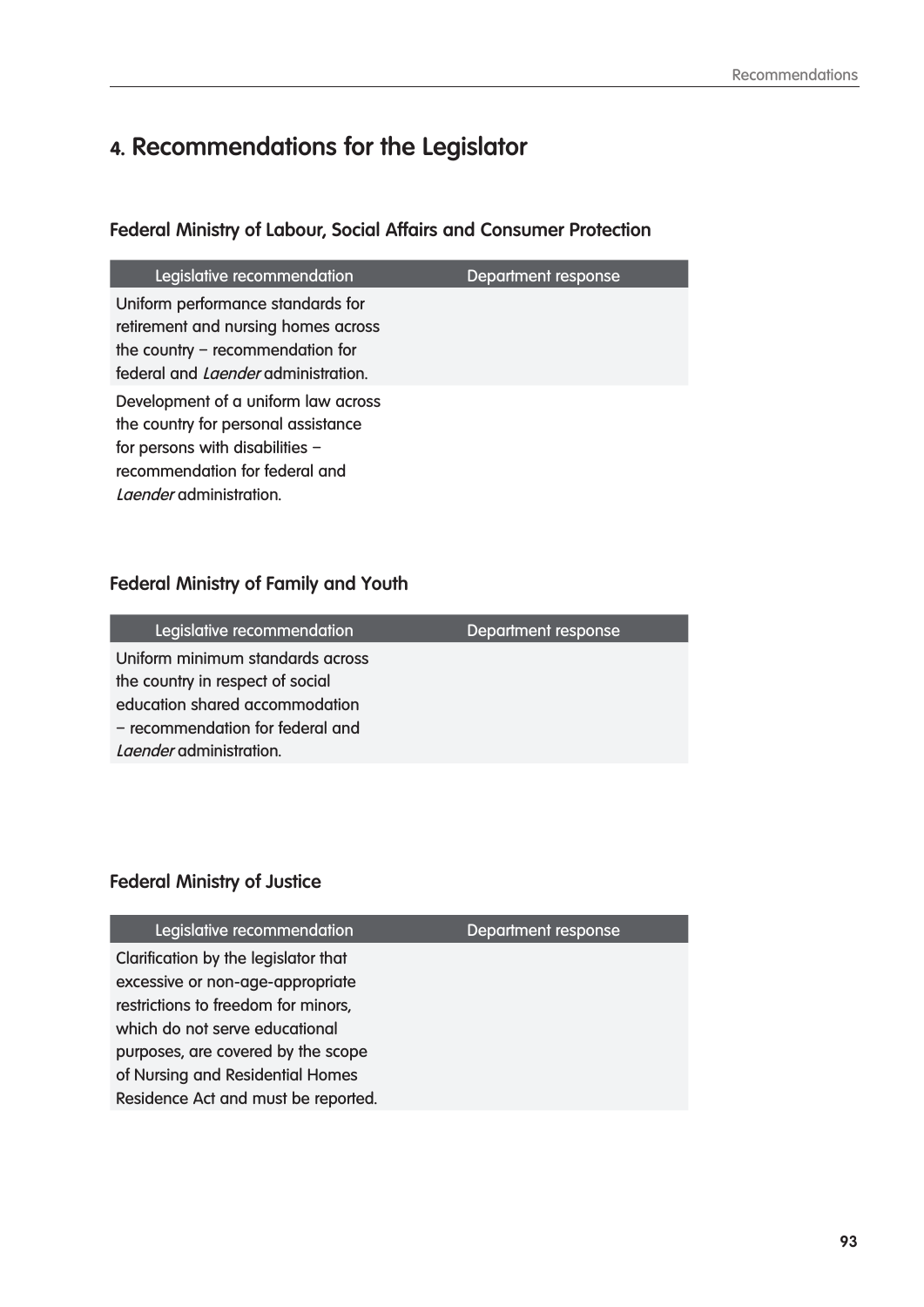# **Federal Ministry for Health**

#### Legislative recommendation and Department response

Enhancement of medication safety (avoidance of potentially inappropriate medication and polypharmacy) for geriatric patients.

Obligation of physicians to inform other health professionals in retirement and nursing homes to the extent required for treatment, care and to implement the Nursing and Residential Homes Residence Act.

Prohibition of the use of net beds in psychiatric institutions and nursing homes by decree or law while simultaneously ensuring that this will not lead to a more frequent use of medication-based or mechanical restrictions.

Clarification by the legislator that excessive or non-age-appropriate restrictions to freedom for minors, which do not serve educational purposes, are covered by the scope of the Nursing and Residential Homes Residence Act and must be reported.

The Ministry announced that it would initiate recommendations for the use of psychotropic substances in longterm care settings for older people.

The Ministry has confirmed that it would compile a letter to the Laender for the institutions' information. A subsequent clarification in the Act on the Medical Profession is possible.

The Ministry is currently in talks with the NPM.